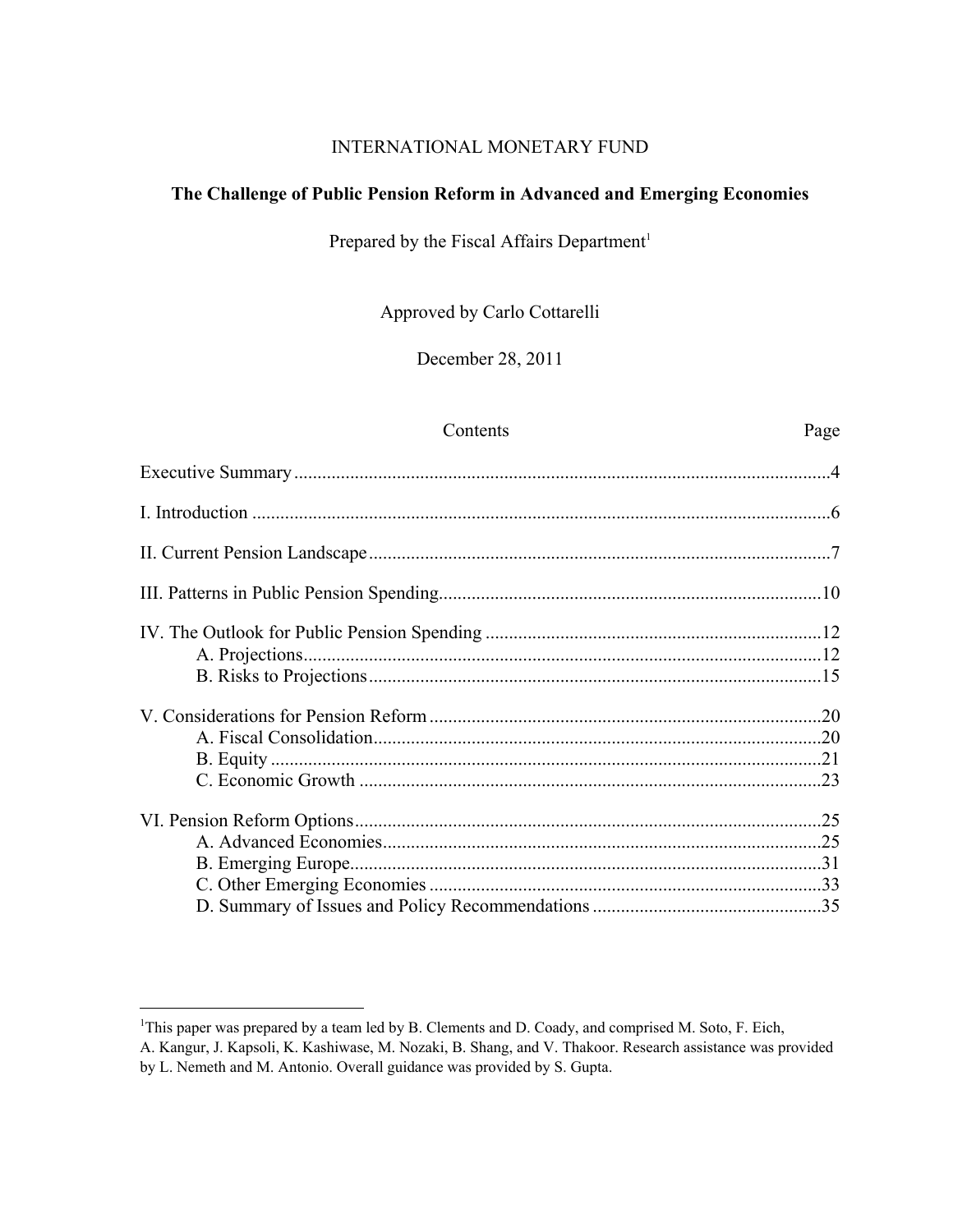Figures

| 3. Evolution of Public Pension Expenditures in Advanced Economies, 1970–2010 10 |  |
|---------------------------------------------------------------------------------|--|
| 4. Evolution of Public Pension Expenditures in Emerging Economies, 1990-201011  |  |
|                                                                                 |  |
|                                                                                 |  |
|                                                                                 |  |
|                                                                                 |  |
| 9. Current and Projected Replacement Rates and Pension Eligibility in           |  |
|                                                                                 |  |
|                                                                                 |  |
|                                                                                 |  |
| 12. Pension Spending in 2010 and Age-Related Spending Increases, 2010-203026    |  |
| 13. Tradeoffs Across Reform Options to Stabilize Spending, 2010–203026          |  |
| 14. Increase in Male Life Expectancy at Age 60 Versus Enacted Increase in       |  |
|                                                                                 |  |
|                                                                                 |  |
| 16. Pension Coverage (Pensioners to Population Above Retirement Age) in         |  |
|                                                                                 |  |
| 17. Impact of Increasing Pension Coverage in Emerging Economies, 2010-203035    |  |
| <b>Boxes</b>                                                                    |  |
|                                                                                 |  |
|                                                                                 |  |
| Appendices                                                                      |  |
|                                                                                 |  |
|                                                                                 |  |
|                                                                                 |  |
| 4. Poverty Impact of Lower Replacement Rates in Selected Countries 46           |  |
|                                                                                 |  |
| <b>Appendix Tables</b>                                                          |  |
|                                                                                 |  |
|                                                                                 |  |
|                                                                                 |  |
|                                                                                 |  |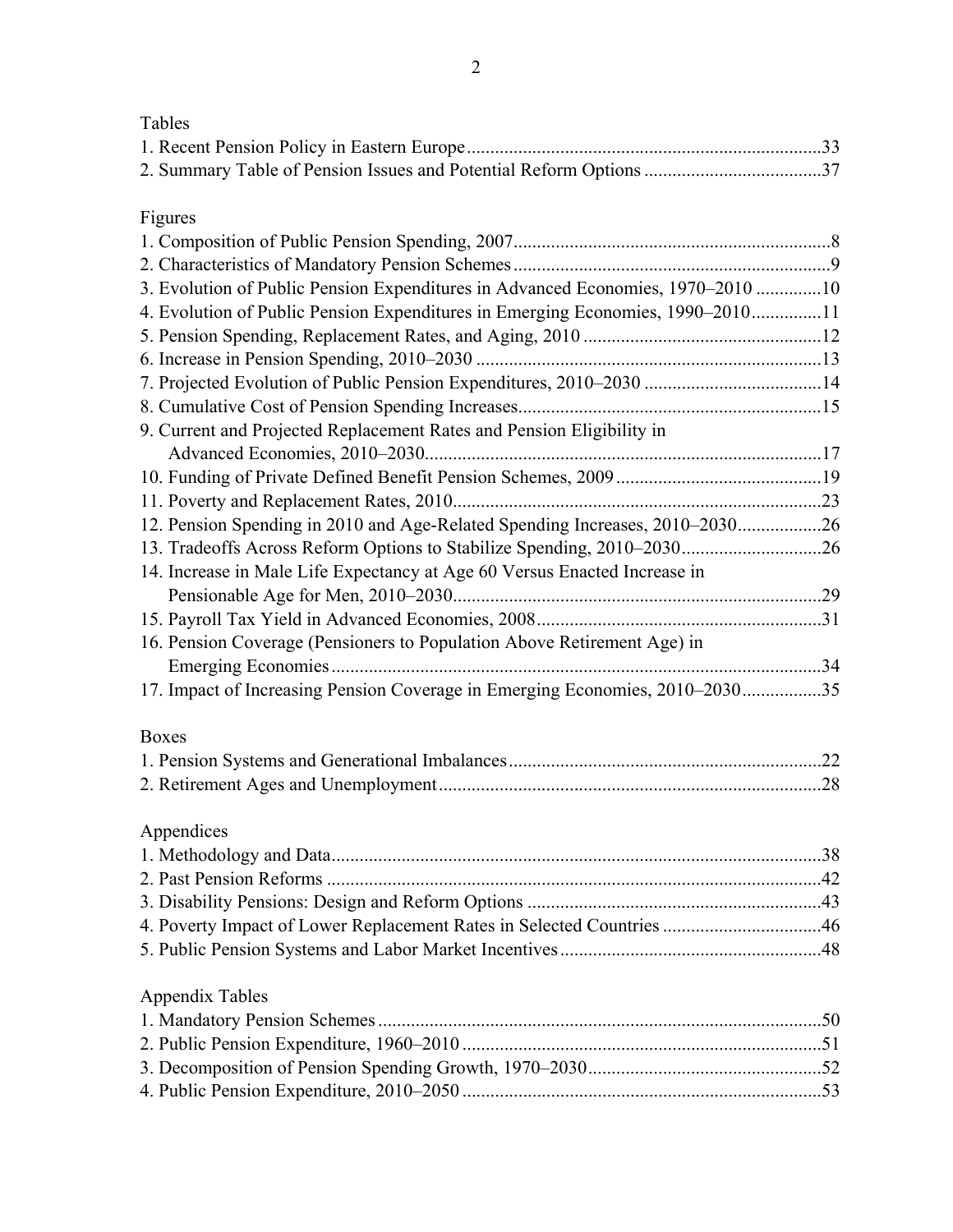| Appendix Figures                                                            |  |
|-----------------------------------------------------------------------------|--|
|                                                                             |  |
|                                                                             |  |
| 3. Projected Changes in Pension Replacement Rates and At-Risk-Poverty Rates |  |
|                                                                             |  |
|                                                                             |  |
|                                                                             |  |
|                                                                             |  |
|                                                                             |  |

| ח |  |
|---|--|
|   |  |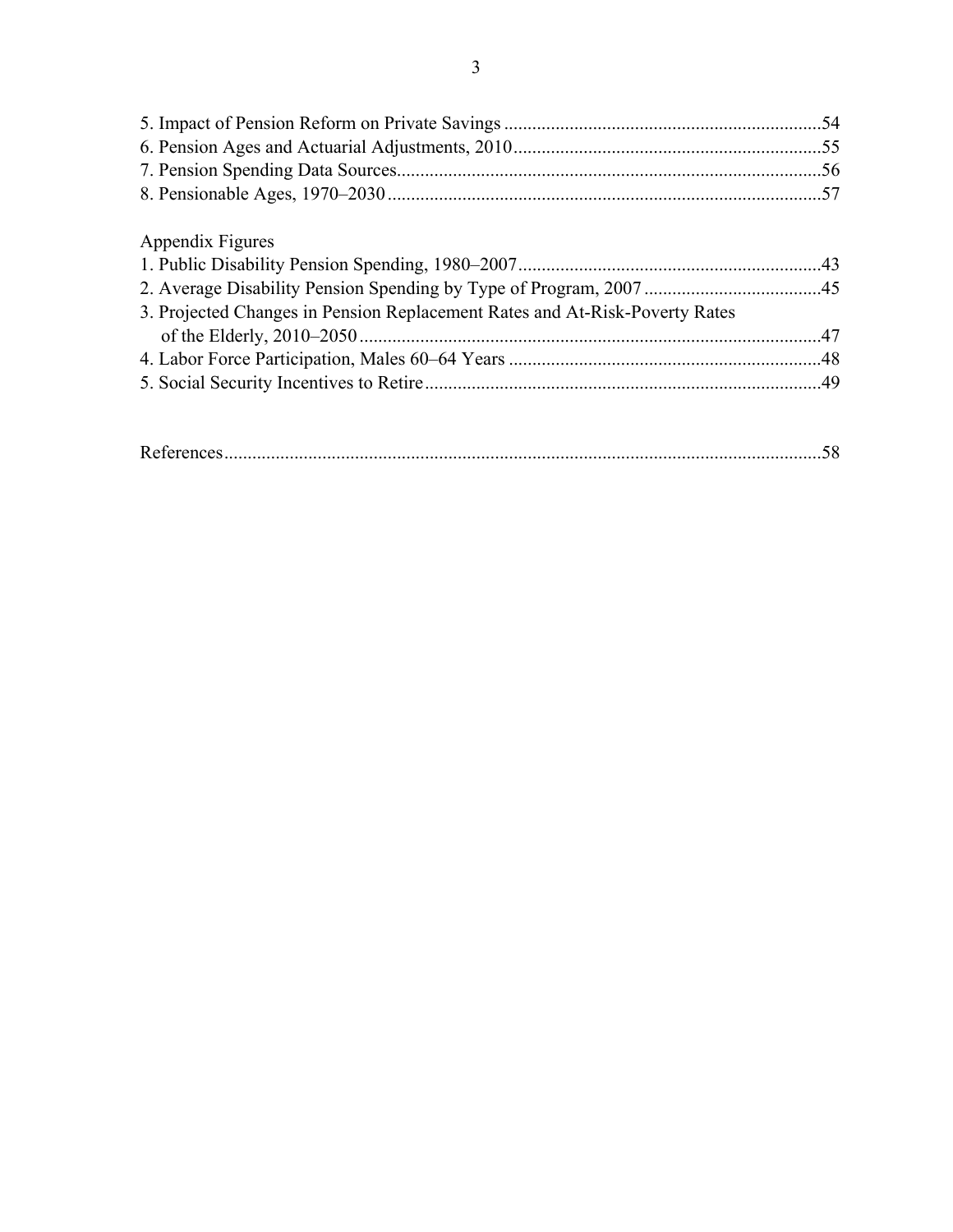#### **EXECUTIVE SUMMARY**

**Public pension reform will be a key policy challenge in both advanced and emerging economies over coming decades.** Many economies will need to achieve significant fiscal consolidation over the next two decades. Given high levels of taxation, particularly in advanced economies, fiscal consolidation will often need to focus on the expenditure side. As public pension spending comprises a significant share of total spending, and is projected to rise further, efforts to contain these increases will in most cases be a necessary part of fiscal consolidation packages. Pension reforms can also help avoid the need for even larger cuts in pro-growth spending, such as public investment, and help prevent the worsening of intergenerational equity caused by rising life expectancies (at a pace faster than expected) and longer periods of retirement. Finally, some pension reforms, such as increases in retirement ages, can raise potential growth. Thus, while the appropriate level of pension spending and the design of the pension system are ultimately matters of public preference, there are several potential benefits for countries that choose to undertake pension reform. Against this background, this paper provides: (i) an assessment of the main drivers underlying spending trends over recent decades; (ii) new projections for public pension spending in advanced and emerging economies over the next 20 to 40 years; (iii) an assessment of the sensitivity of the country projections to demographic and macroeconomic factors, and risks of reform reversal; and (iv) country-specific policy recommendations to respond to pension spending pressures.

**Pension spending is projected to rise in advanced and emerging economies by an average of 1 and 2½ percentage points of GDP over the next two and four decades, respectively, and is subject to a number of risks.** During 2010–2030, increases in spending in excess of 2 percentage points of GDP are projected in nine advanced and six emerging economies. There is considerable uncertainty with respect to these projections, but risks are on the upside for a number of countries. Under a scenario where life expectancy is higher than anticipated—life expectancy projections have in the past underestimated actual increases—pension spending would be over 1 percentage point of GDP higher than projected in 2030 in five economies. Under a low labor productivity scenario, pension spending would be over  $\frac{1}{2}$  percentage point of GDP higher in three economies. Sizable risks are also associated with implementing enacted reforms as well as contingent fiscal risks if governments have to supplement private pensions should these fail to deliver adequate benefits.

**The appropriate reform mix depends on country circumstances and preferences, although increasing retirement ages has many advantages.** It is important that pension reforms do not undermine the ability of public pensions to alleviate poverty among the elderly. Raising retirement ages avoids the need for further cuts in replacement rates on top of those already legislated, and in many countries the scope for raising contributions may be limited in light of high payroll tax burdens. Longer working lives also raise potential output over time. In many advanced economies there is room for more ambitious increases in statutory retirement ages in light of continued gains in life expectancy, but this should be accompanied by measures that protect the incomes of those who cannot continue to work. In emerging Europe, one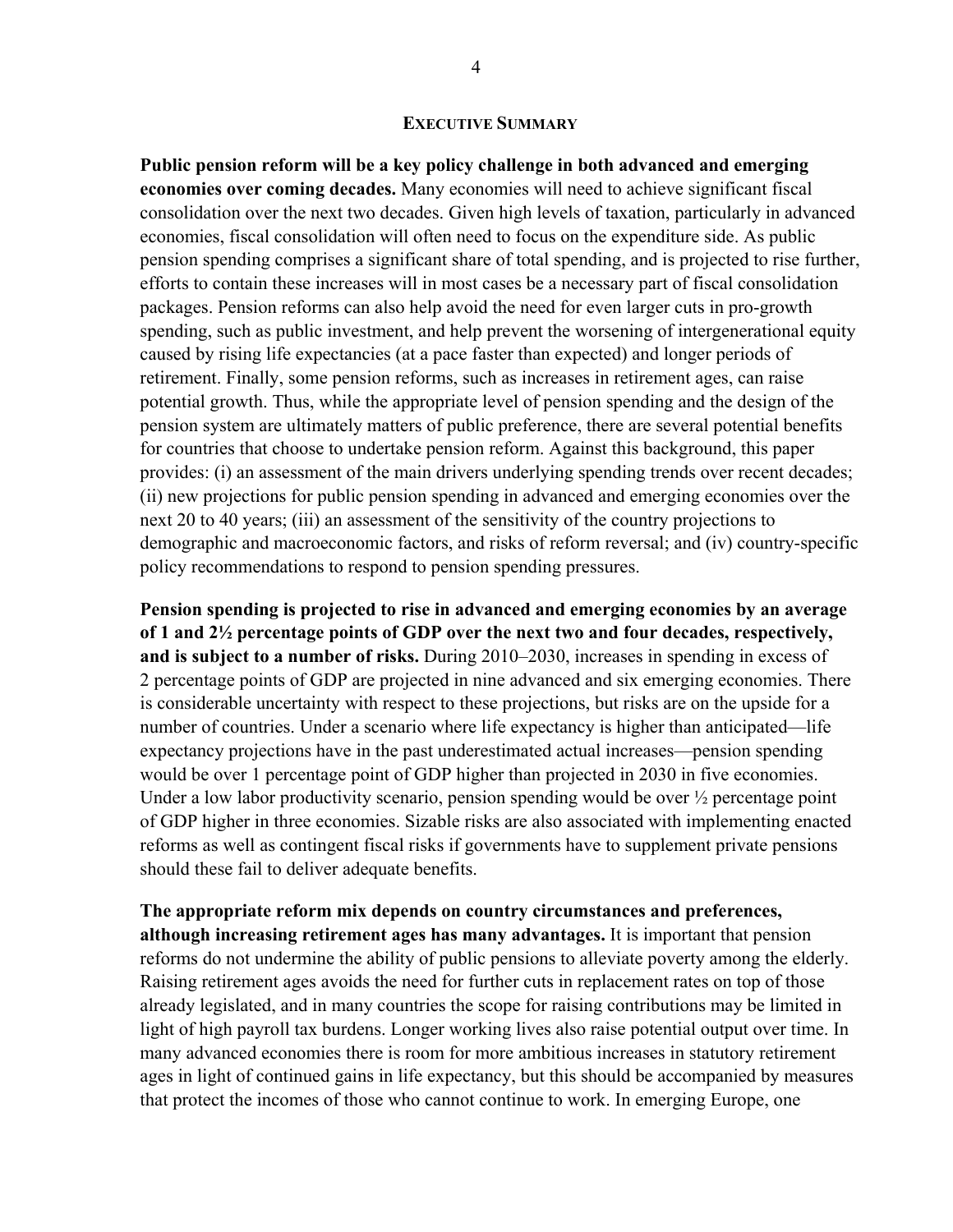possible strategy would be to equalize retirement ages of men and women. In other emerging economies, where pension coverage is low, expansion of non-contributory "social pensions" could be considered, combined with reforms that place pension systems on sound financial footing, including raising the statutory age of retirement. Where average pensions are high relative to average wages, efforts to increase statutory ages could be complemented by reductions in the generosity of pensions. Where taxes on labor income are relatively low, increasing revenues could be considered, and all countries should strive to improve the efficiency of payroll contribution collections.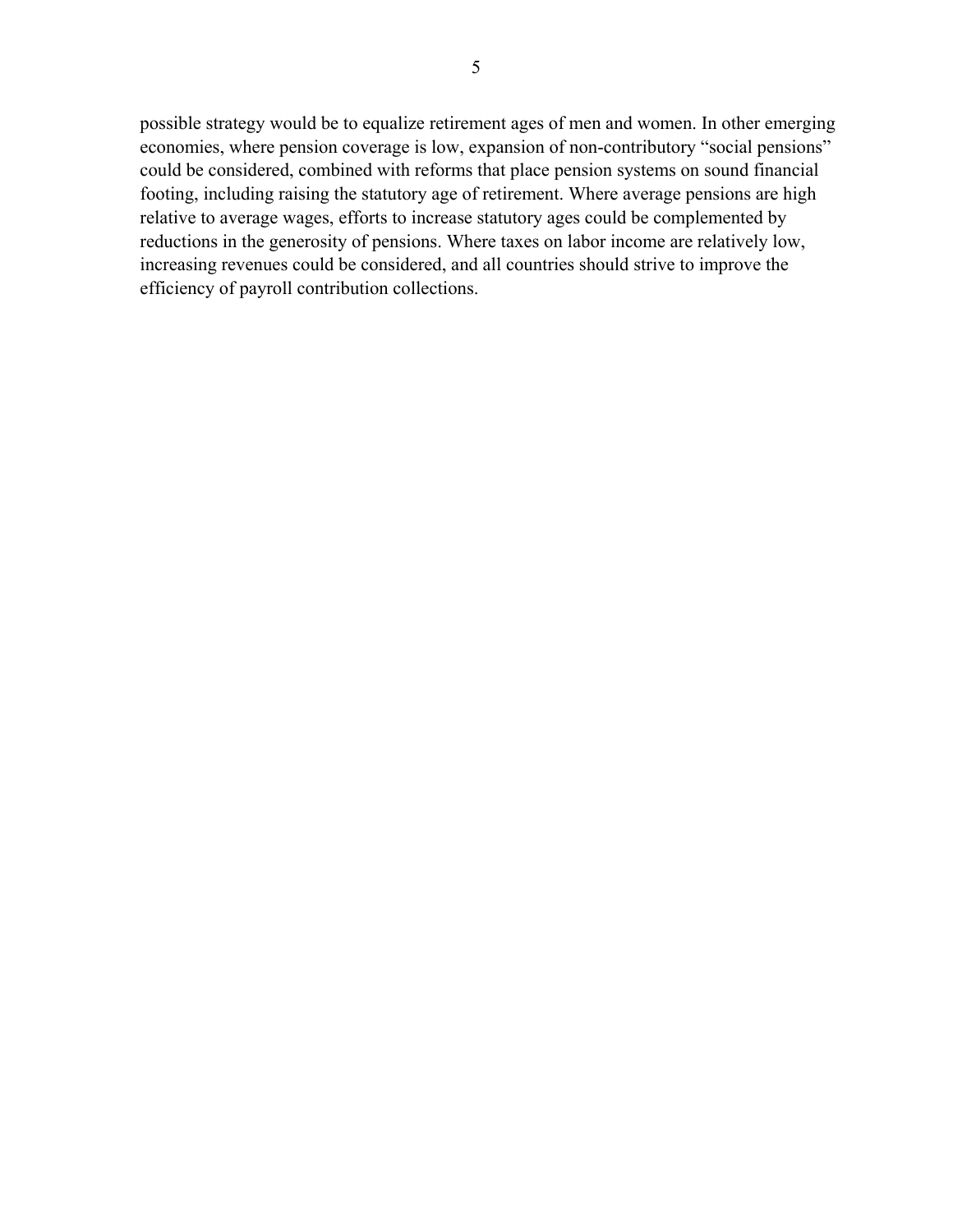# **I. INTRODUCTION**

1. **Public pension reform will be a key policy challenge in both advanced and emerging economies over coming decades.** Many economies will need to achieve significant fiscal consolidation to lower their debt-to-GDP ratios over the next two decades (IMF, 2010; IMF, 2011). A major rationalization of public spending will in many cases be required to support this fiscal consolidation. After rising by 3½ percentage points of GDP over 1970–2010 in advanced economies and by 1½ percentage points of GDP over 1990–2010 in emerging economies, pension spending now accounts for about one-fifth of primary total spending in both advanced and emerging economies. Given the relatively large size of pension spending in government budgets, and its expected increase, in most cases pension reforms will be a necessary part of fiscal adjustment plans. Pension reforms can also avoid the need for even deeper cuts in pro-growth spending, such as public investment. Some pension reforms can also boost potential growth and may prevent a worsening of intergenerational equity.

2. **The extensive pension reforms enacted by many countries in the past two decades contain valuable insights into the design of future pension reforms in both advanced and emerging market countries.** It is therefore opportune to evaluate their likely impact on pension spending, assess associated risks, and consider options for deeper reforms should these be necessary.<sup>2</sup> In particular, it is important that pension reforms do not undermine the ability of public pension systems to alleviate poverty among the elderly. Finally, these reforms may affect labor force participation rates and private savings, and thus long-term growth and the ultimate success of fiscal consolidation efforts.

3. **The paper focuses primarily on public pension spending, although the role of private pensions is also considered.** Absent any changes on the revenue side, an increase in public pension spending is synonymous with a deteriorating public pension balance. Therefore, containing these increases also contributes to the containment of pension system deficits. Section II presents an overview of the design of pension systems in 27 advanced and 25 emerging economies.<sup>3</sup> Section III reviews past trends in public pension spending, and the factors underlying these trends. Section IV provides projections for public pension spending to both 2030 and 2050, incorporating the impacts of recent pension reforms and highlighting

<sup>&</sup>lt;sup>2</sup>IMF staff carried out a detailed analysis of public pensions in the mid-1990s (Chand and Jaeger, 1996; Mackenzie, Gerson, and Cuevas, 1997).

<sup>&</sup>lt;sup>3</sup>Advanced economies include: Australia, Austria, Belgium, Canada, the Czech Republic, Denmark, Finland, France, Germany, Greece, Iceland, Ireland, Italy, Japan, Korea, Luxembourg, the Netherlands, New Zealand, Norway, Portugal, Slovakia, Slovenia, Spain, Sweden, Switzerland, the United Kingdom, and the United States. Emerging economies include: Argentina, Brazil, Bulgaria, China, Chile, Egypt, Estonia, Hungary, India, Indonesia, Jordan, Latvia, Lithuania, Malaysia, Mexico, Pakistan, the Philippines, Poland, Romania, Russia, Saudi Arabia, South Africa, Thailand, Turkey, and Ukraine.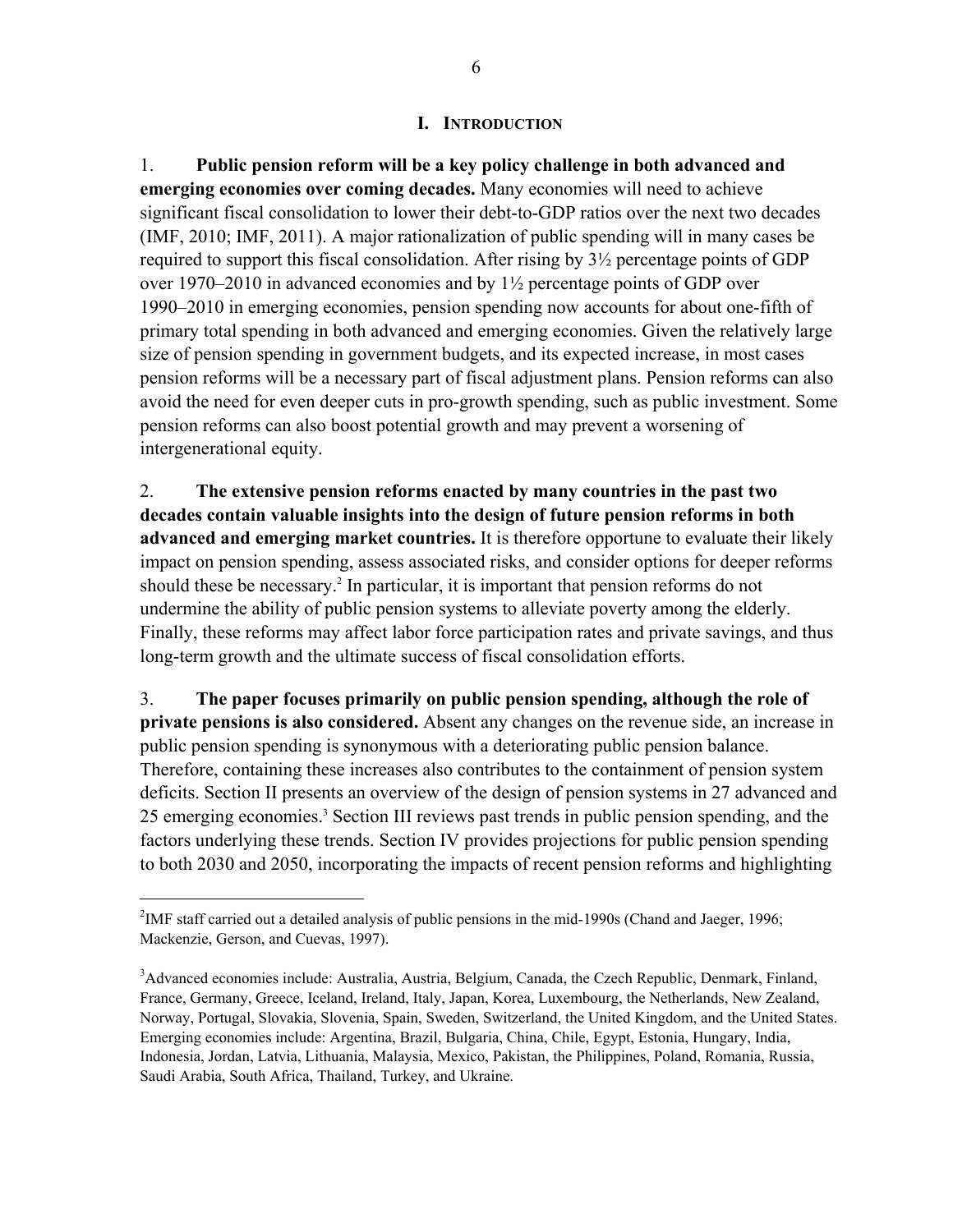the key assumptions underlying these projections and associated risks. Section V discusses the considerations that should guide pension reform, including fiscal consolidation needs, the implications for equity, the functioning of the labor markets, and economic growth. Section VI discusses further reforms that could address remaining pension spending pressures consistent with these considerations.

# **II. CURRENT PENSION LANDSCAPE**

4. **Public pension systems typically include old-age, survivors, and disability benefits.** Old-age benefits account for about three-fourths of total pension spending. The remainder is accounted for by survivor benefits (10 percent) and disability pensions (15 percent). Although on average these shares have remained fairly constant over the past three decades, some countries have experienced substantial variation in the composition of pension spending. Increases in the share of disability pensions of 10 percentage points or more have occurred in Australia, Ireland, New Zealand, and the United Kingdom; while declines of similar magnitude have occurred in Finland, Luxembourg, the Netherlands, and Portugal. Such large swings reflect both economic conditions—claims for disability pensions tend to increase during economic slowdowns—and policy reforms; both of which can have persistent effects on pension spending and labor market participation.<sup>4</sup> The importance of each of these programs varies across countries; to a large extent reflecting both the degree to which disability pensions are used as a pathway to retirement and the relative generosity of disability and old-age pensions (OECD, 2006). In Norway and the United Kingdom, where disability is often used as a bridge to retirement, the share of disability benefits in total spending is greater than 30 percent. In contrast, in France and Japan, disability pensions are granted under strict medical evaluations, and the share is less than 5 percent (Figure 1).

<sup>&</sup>lt;sup>4</sup>For example, the increase in disability spending in Australia was largely associated with the recession of the early 1990s. Other factors included the curtailment of survivor pensions, the relaxation of the eligibility criteria, and the increase in the age of retirement for women (Cai and Gregory, 2004). More recently, disability spending has continued to increase reflecting benefit rates and the lack of job search requirements (Sun, 2011).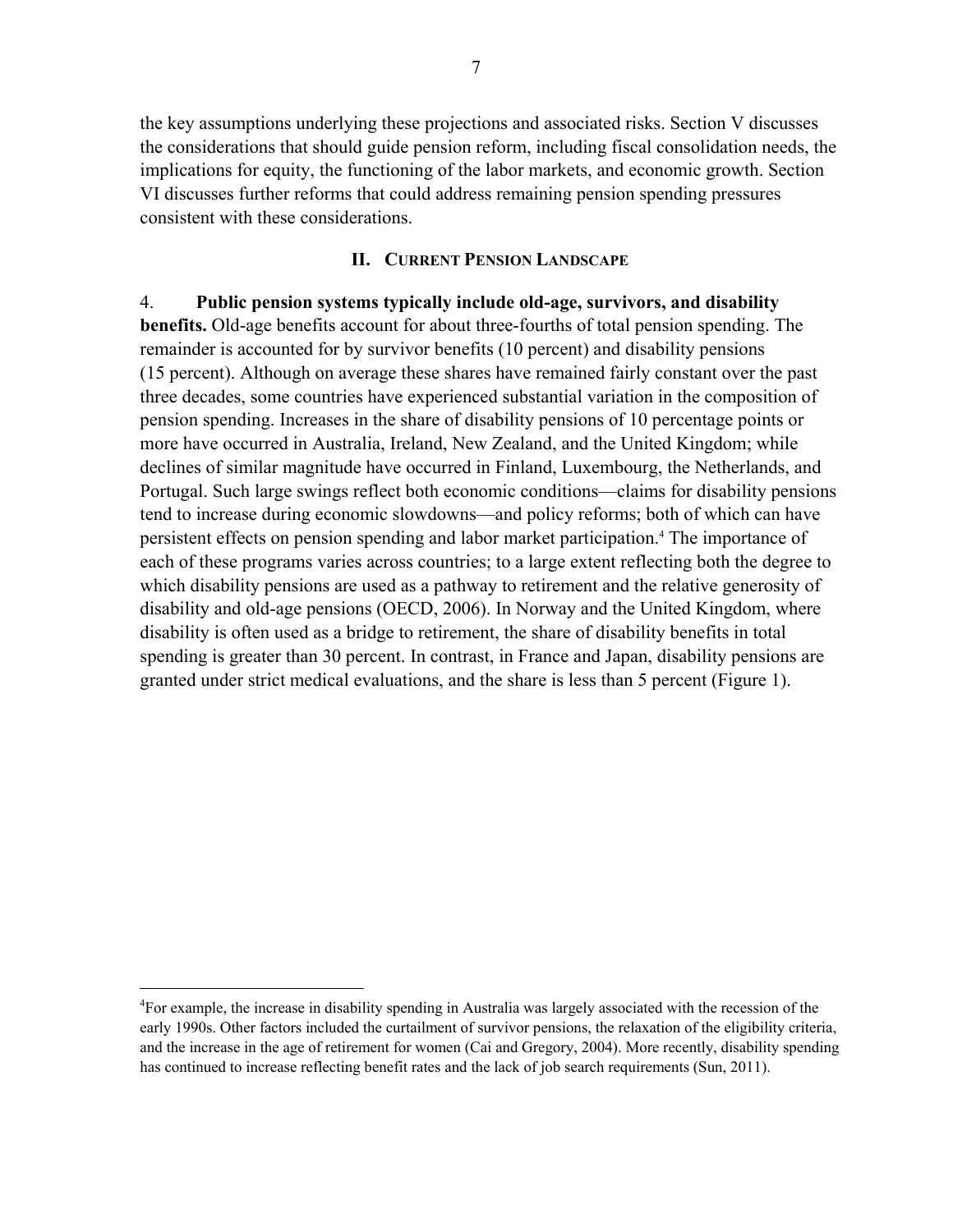

**Figure 1. Composition of Public Pension Spending, 2007** 

Sources: OECD and IMF staff estimates.

 $\overline{a}$ 

5. **A range of benefit arrangements exist across public pension systems.** More than three-fourths of public pension systems link benefits to earnings during working lives (Figure 2). These could be "defined benefit" (where pension benefits typically depend on the number of years of contributions and the average of covered earnings), or "defined contribution" (where benefits depend on the contribution history and the returns to these contributions). Some countries also offer a flat-rate component that does not depend on previous earnings. Other countries provide only a means-tested or flat-rate universal public pension (Australia, Iceland, New Zealand, Indonesia, Malaysia, and South Africa). Access to means-tested benefits for the elderly (regardless of contribution history) is more common among advanced than emerging economies—two-thirds of all schemes in advanced countries have some sort of means-tested program targeting the elderly compared to less than half in the emerging countries. Only four countries have a flat-rate universal pension (Canada, Denmark, New Zealand, and Russia).

6. **Mandatory private pensions play a bigger role in emerging economies.** Whereas nearly all emerging economies in Europe and Latin America supplement their public pension systems with some type of *mandatory* private schemes (mostly through systems of individual accounts), only two advanced countries do so (Slovakia and Sweden).<sup>5</sup> A few emerging

<sup>&</sup>lt;sup>5</sup>In emerging economies mandatory private pensions were established over the past three decades and are not yet fully matured. Thus, private pension spending remains limited. For example, in Chile, which introduced private pensions in the 1980s, the share of private pensions in total pension spending is about a quarter. Mandatory private pension schemes can potentially contribute to more transparent capital markets, better corporate governance practices, improvements in financial innovation, and increased financial integration (Velculescu, 2011).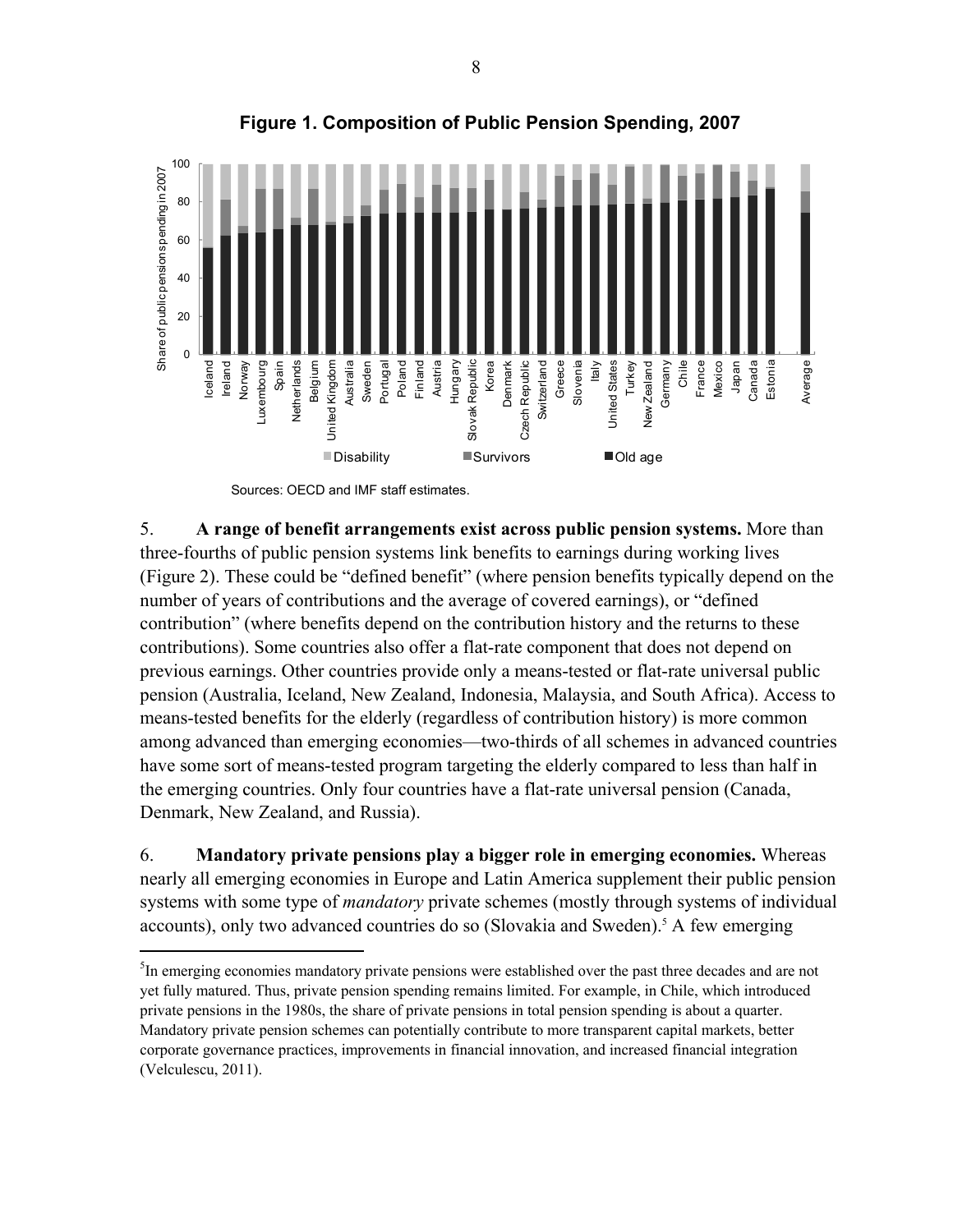economies in Asia (India, Indonesia, and Malaysia) use "provident funds," i.e., a system of centrally managed individual accounts that typically provides lump-sum benefits. Some advanced economies (Australia, France, Iceland, and Switzerland) also have mandatory occupational pensions where participation is linked to employment in firms or membership of a profession or trade. Advanced economies often complement their public systems with *voluntary* private schemes, including voluntary occupational plans. While in some countries, voluntary private pensions play hardly any role in providing retirement incomes (Austria and Spain), in others, especially those in which the public pension comprises mainly a flat-rate component, voluntary private pensions play an important role (Australia and the Netherlands).<sup>6</sup> Very few emerging economies have sizeable voluntary private pensions (Appendix Table 1).



**Figure 2. Characteristics of Mandatory Pension Schemes** 

7. **One distinguishing feature of pension systems is whether they are pay-as-you-go or funded.** Pay-as-you-go systems use employer and employee contributions to pay for current benefits to the retired. Under funded systems, contributions are invested in assets with the objective of financing future retirement benefits. Most public systems are pay-asyou-go, although some have some degree of funding (Canada and the United States). In contrast, most private pensions are funded. In essence, both pay-as-you-go and funding are two different mechanisms through which retired people can gain access to future production to support their consumption. In the case of pay-as-you-go pensions, this is done through a social contract between the generations (via the tax system). In the case of funded pensions, this is achieved through capital markets—workers invest and then sell the accumulated assets to the succeeding generation. Both are equally affected by demographics, though they might differ in terms of their implications for intergenerational equity and the credibility of the transfer mechanism over the long term (Barr, 2004). Funded systems, however, could break the link between domestic consumption and domestic output by allowing investment abroad.

Note: Figures do not add to 100 because a system can have several of these characteristics.

 $6$  In some countries voluntary private pensions are, in practice, mandatory as a result of regulation (e.g., the Netherlands).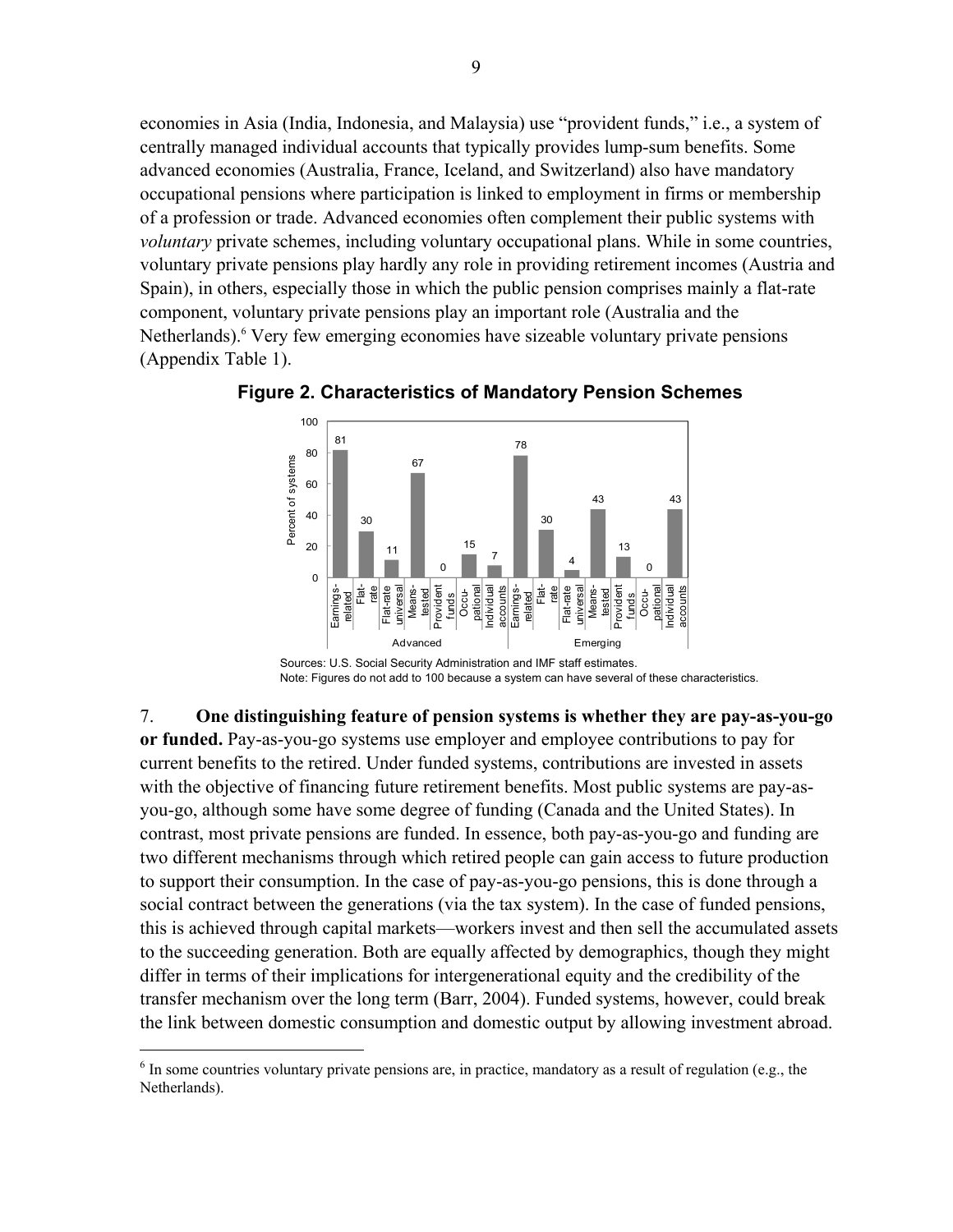### **III. PATTERNS IN PUBLIC PENSION SPENDING**

8. **In advanced economies, although public pension spending has increased sharply over the past 40 years, reforms enacted over the past two decades have helped to slow spending growth.** Expenditure increased from 5 percent of GDP in 1970 to 8½ percent in 2010. The four drivers behind the change in public pension spending as a share of GDP are aging; eligibility rates (the number of pensioners as a proportion of the population 65 and older); replacement rates (the ratio of average pension to average wages); and labor force participation rates (Figure 3 and Appendix 1).

- During 1970–1990, increases in spending in advanced economies reflected a combination of higher replacement rates, aging, and increased eligibility—the average statutory retirement age declined by 1 year over this period.<sup>7</sup> Increasing female labor force participation offset some of the increase in spending.
- Pension spending growth was more contained over the past two decades. The impact of aging and benefit increases was partly offset by both tighter pension eligibility rules (including increasing retirement ages in the Czech Republic, France, Germany, Italy, Korea, New Zealand, Slovakia, and the United States) and further increases in labor force participation rates.

**Figure 3. Evolution of Public Pension Expenditures in Advanced Economies, 1970–2010** 



Sources: OECD, Eurostat, ILO, and IMF staff estimates.

 $\overline{a}$ 

Note: The averages for these figures are calculated including only economies with consistent data for 1970–2010 (see Appendix Table 3). However, the averages reported in paragraph 8 and Appendix Table 2 include all countries in the sample.

<sup>&</sup>lt;sup>7</sup>The increased generosity of systems over 1960–1980 reflects partly the expansion of the welfare state more generally (Lindert, 2004; Tanzi and Schuknecht, 2000).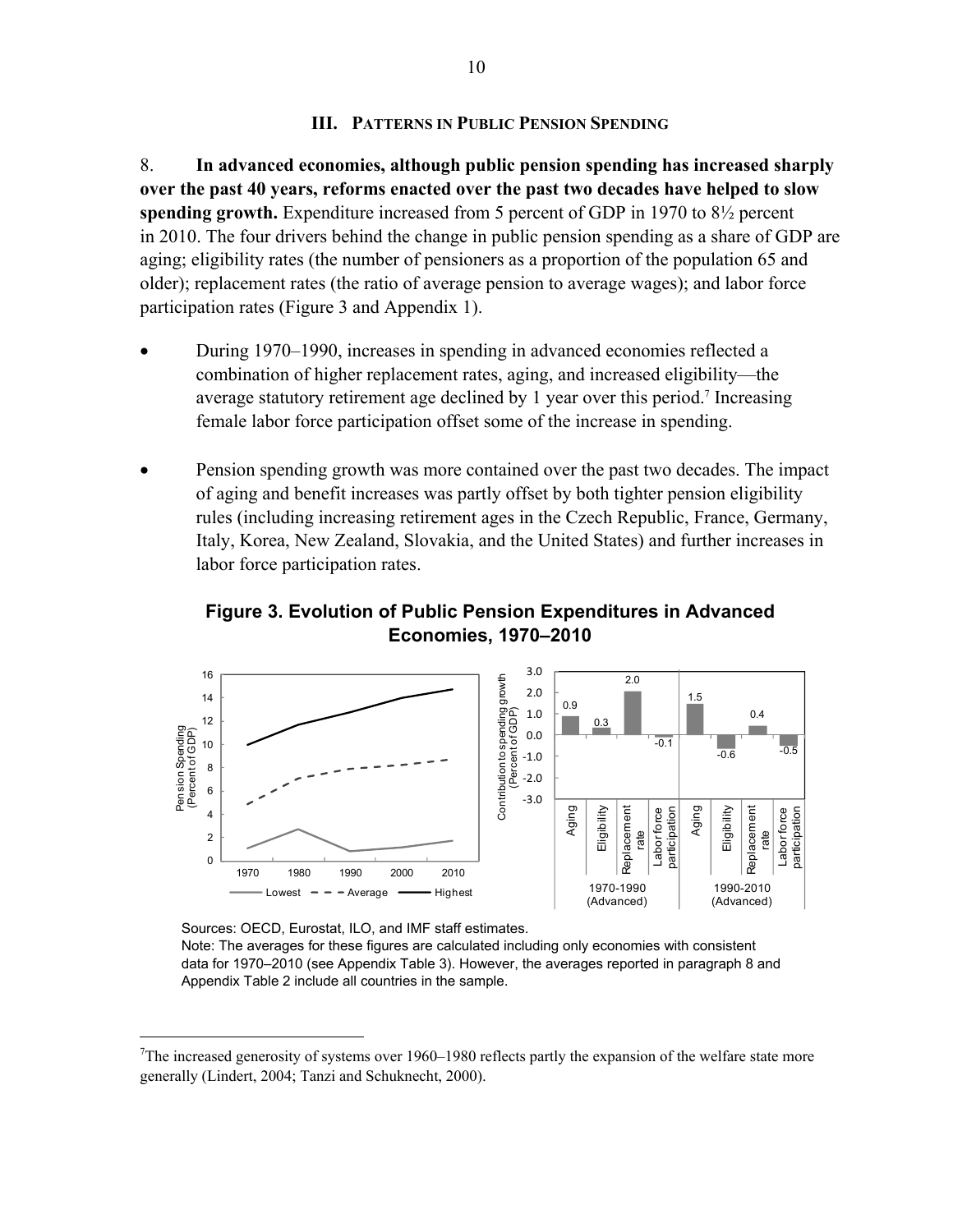9. **Over the past two decades, increases in public pension spending in emerging economies have been larger than those in advanced economies, but from a much lower level in emerging economies outside Europe.** Between 1990 and 2010, spending in all emerging economies increased on average by  $1\frac{1}{2}$  percentage points of GDP.<sup>8</sup> In emerging Europe, spending increased from about 7½ percent of GDP in 1990 to 9 percent today, with rapid increases in the 1990s in Poland, Romania, Turkey, and Ukraine. This increase was due mainly to higher replacement rates (average pensions increased relative to wages during the 1990s) and population aging. Declining labor force participation rates also played a role (Figure 4). In other emerging economies, spending increased from 2 to 3 percent of GDP over the same period, owing to increases in replacement rates, albeit from relatively low initial levels.



**Figure 4. Evolution of Public Pension Expenditures in Emerging Economies, 1990–2010**

Sources: OECD, Eurostat, ILO, UN, and IMF staff estimates. Note: The averages for these figures are calculated including only economies with consistent data for 1990–2010 (see Appendix Table 3).

10. **The variation in current public pension spending across countries and regions reflects mainly differences in old-age dependency ratios, generosity of benefits, and coverage rates.** On average, spending is very similar in both advanced economies and emerging Europe—at 8½ and 9 percent of GDP respectively—but is substantially lower in other emerging economies at 3 percent. However, there is substantial variation in spending among advanced economies, with spending ranging from less than 5 percent of GDP in countries with relatively younger populations and low replacement rates (Australia, Canada, Iceland, Ireland, and Korea), to more than 12 percent in countries with relatively high replacement rates and older populations (Austria, France, Greece, Italy, and Portugal) (Figure 5). In contrast, no emerging European economy has spending below 6 percent of GDP. Most advanced and emerging European economies have replacement rates of between

<sup>&</sup>lt;sup>8</sup>Not enough data are available to conduct the analysis over 1970–1990.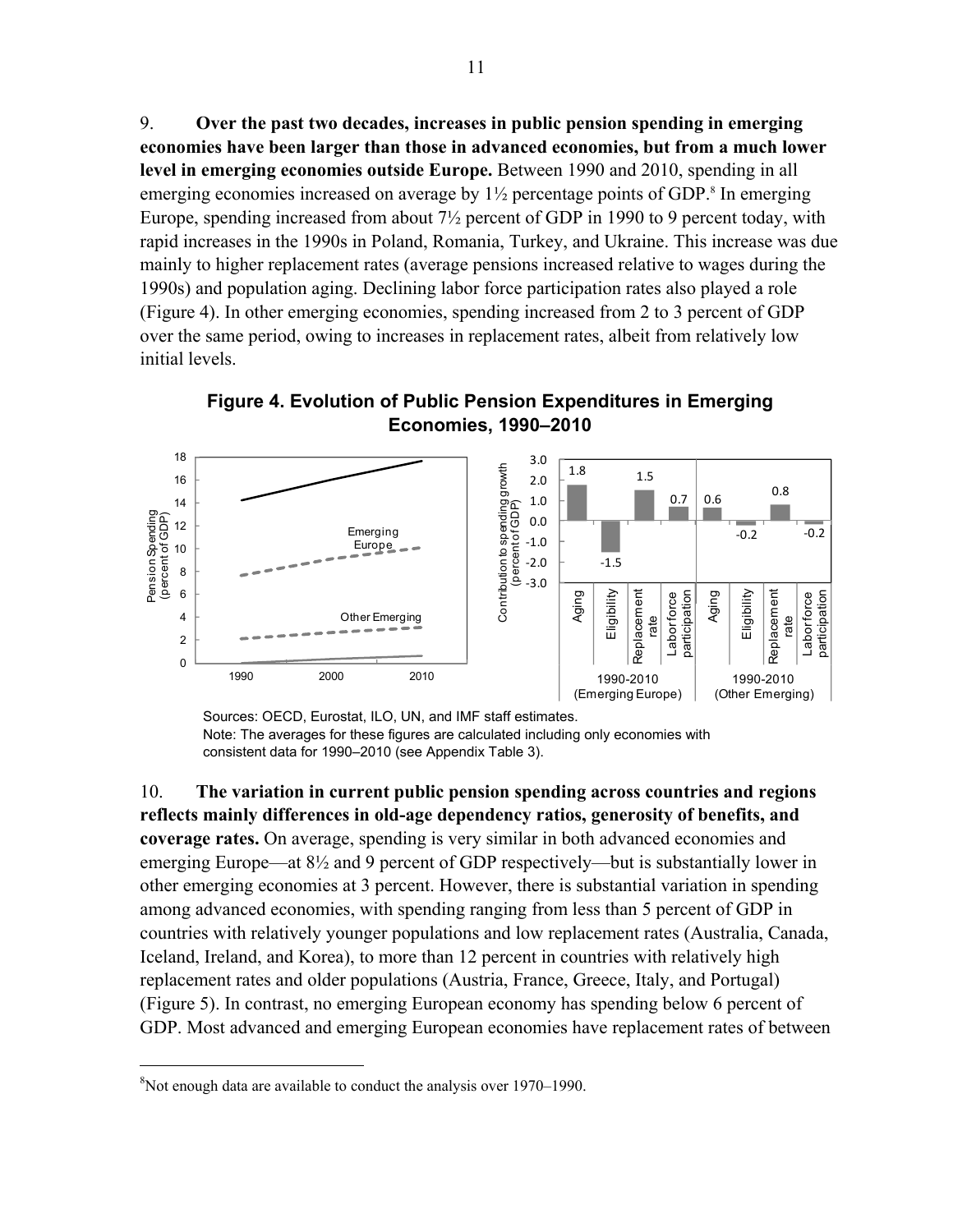40 and 60 percent, old-age dependency ratios above 20 percent, and nearly universal coverage. The relatively low spending in emerging economies outside Europe reflects a combination of relatively low coverage (generally only those in the formal sector are eligible and receive pensions that are high relative to the average wage) and younger populations.



**Figure 5. Pension Spending, Replacement Rates, and Aging, 2010** 

Sources: OECD, Eurostat, ILO, UN, and IMF staff estimates. Note: The size and shading of the bubbles represent aging—larger and darker bubbles imply higher old-age dependency ratios. See Appendix 1 for details on the sources for spending and the calculation of replacement rates.

#### **IV. THE OUTLOOK FOR PUBLIC PENSION SPENDING**

#### **A. Projections**

11. **The projections presented below are based on official estimates where available, but also subjected to "stress tests" to identify upside risks.** For the advanced economies, initial spending levels include cash benefits for old-age, survivors, and disability pensions from the OECD Social Expenditure database. The baseline projections are adjusted to reflect differences in spending levels between the OECD and national authorities (for most countries this discrepancy was under 0.5 percent of GDP in 2007) using the framework set out in Appendix 1.<sup>9</sup> For the emerging economies, the initial spending is based on national authorities' estimates. This section presents spending projections and calculates the eligibility ratios and replacement rates implied by these projections, given data on demographics, labor force participation projections, and legislated increases in retirement ages. While the

<sup>&</sup>lt;sup>9</sup>For example, the United States official projections include only social security pensions while our projections include social security and public pensions for state and local government employees. The baseline projections assume that the share of these state and local programs in total pension spending remains constant over time. For countries without readily available projections—mostly the emerging economies outside Europe projections reflect the impact of changing demographics and labor force participation, and are adjusted to account for reforms that would affect eligibility ratios and replacement rates.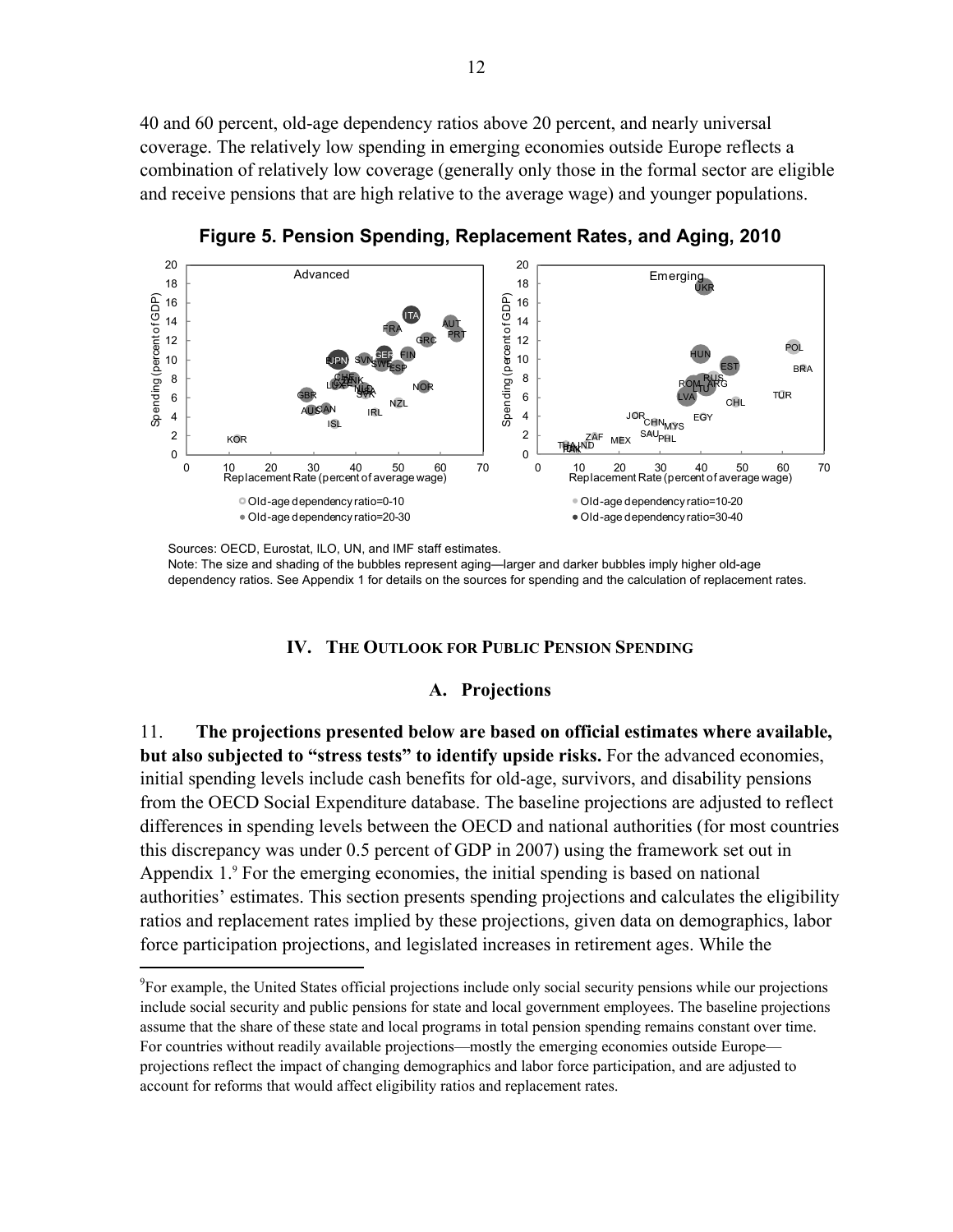methodologies used for projecting pension spending may be straightforward, the assumptions underlying these projections are critical for their validity. Thus, this section also "stress tests" the demographic and macroeconomic assumptions underlying these projections to identify upside risks. In addition, the implementation challenges associated with the reforms underlying these projections are highlighted.

12. **Projected increases in pension spending are substantial in many advanced and emerging economies.** Pension spending in both advanced and emerging economies is projected to increase by about 1 percentage point of GDP over the next two decades, but substantial variation exists across countries (Figure 6 and Appendix Table 4). Among advanced economies, increases in spending in excess of 2 percentage points of GDP are projected in Belgium, Finland, Korea, Luxembourg, the Netherlands, New Zealand, Norway, Slovenia, and Switzerland, while spending is projected to decrease in Denmark, Italy, Japan, and Sweden. Among emerging countries, spending increases are projected to exceed 3 percentage points of GDP in China, Egypt, Jordan, Russia, and Turkey; and to decrease in Bulgaria, Chile, Estonia, Hungary, and Poland.

.**Figure 6. Increase in Pension Spending, 2010–2030**  (Percent of GDP)



Sources: OECD, EC, ILO, UN, and IMF staff estimates.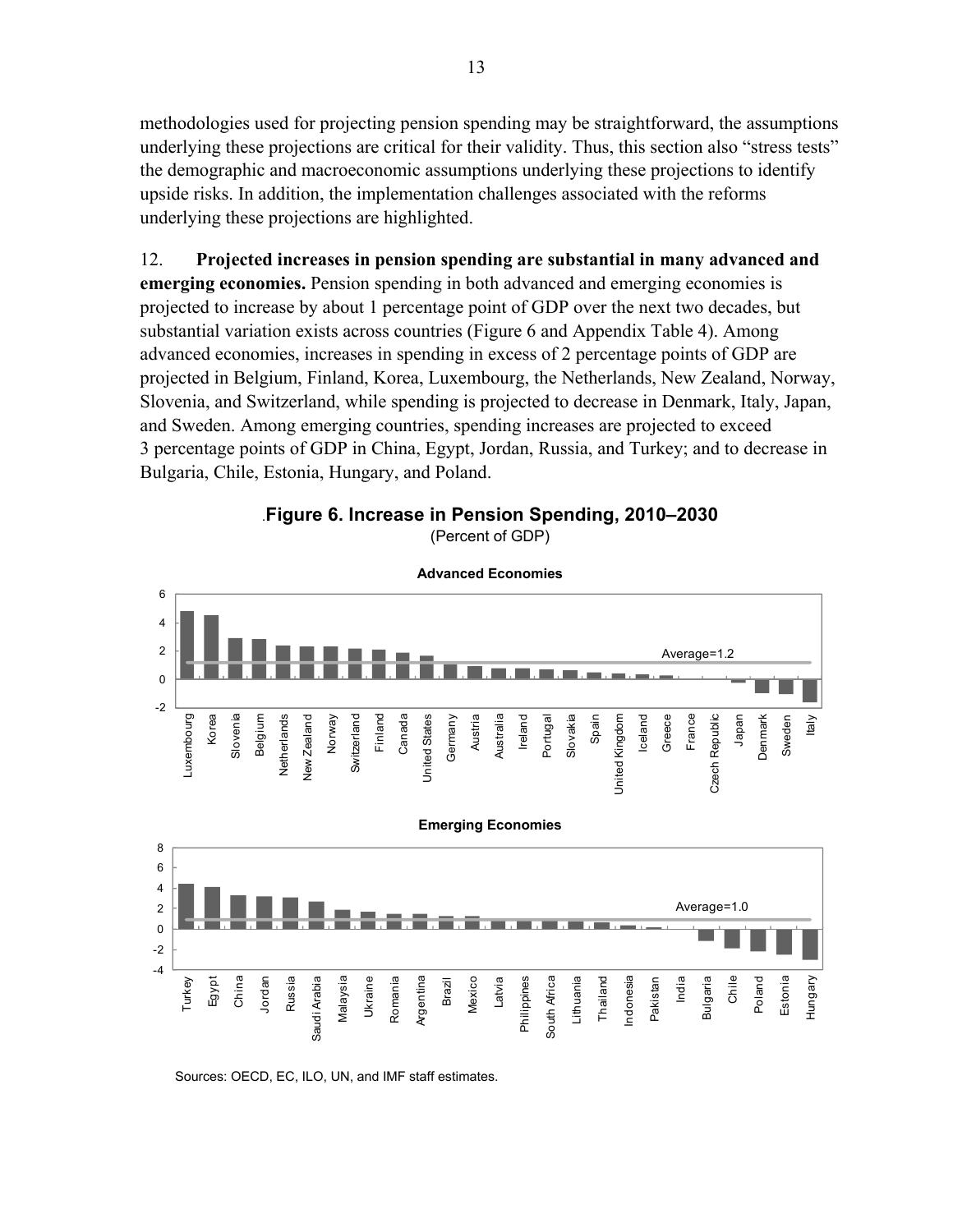13. **Reforms enacted over the past two decades have been crucial in containing the impact of population aging on spending.** In advanced economies, old-age dependency ratios are projected to double between 2010 and 2050, partly because of increasing longevity—life expectancy at age 60 is projected to increase by about 1 year per decade—but mainly because of the past decline in fertility from about 3 children per woman in the 1950s to below 2 in the 1990s (Goss, 2010). In emerging economies, increases in the old-age dependency ratio are projected to be even more dramatic, particularly after 2030, owing to the rapid fall in fertility rates over the past few decades. In the absence of reforms, these demographic changes would increase public pension spending by 4 percentage points of GDP in the advanced economies and emerging Europe, and 2 percentage points in other emerging economies (Figure 7). If implemented as planned, enacted reforms will lower average pension spending in 2030 by 2½ percentage points in the advanced economies, 3½ percentage points in emerging Europe, and 1 percentage point in other emerging economies.



**Figure 7. Projected Evolution of Public Pension Expenditures, 2010–2030** 

Sources: OECD, EC, ILO, UN, and IMF staff estimates.

 $\overline{a}$ 

14. **The cumulative fiscal cost of projected spending increases is large.** Over the next 20 years, the average present discounted value (PDV) of pension spending increases is 9 percent of 2010 GDP in the advanced economies and 7 percent in the emerging (Figure 8).10 The cumulative PDV of increases in pension spending over 2010–2050 is 36 percent of 2010 GDP in advanced and 48 percent for emerging economies.

<sup>&</sup>lt;sup>10</sup>The calculation uses a discount rate of 1 percent, equivalent to assuming a differential between the interest rate and rate of growth of 1 percentage point. A similar assumption is made for longer-term projections in the IMF's *Fiscal Monitor* (IMF, 2011). Over an infinite horizon, the present discounted value of pension spending increases is 190 percent of 2010 GDP in the advanced and 230 percent in the emerging economies. See Appendix Table 4 for more details.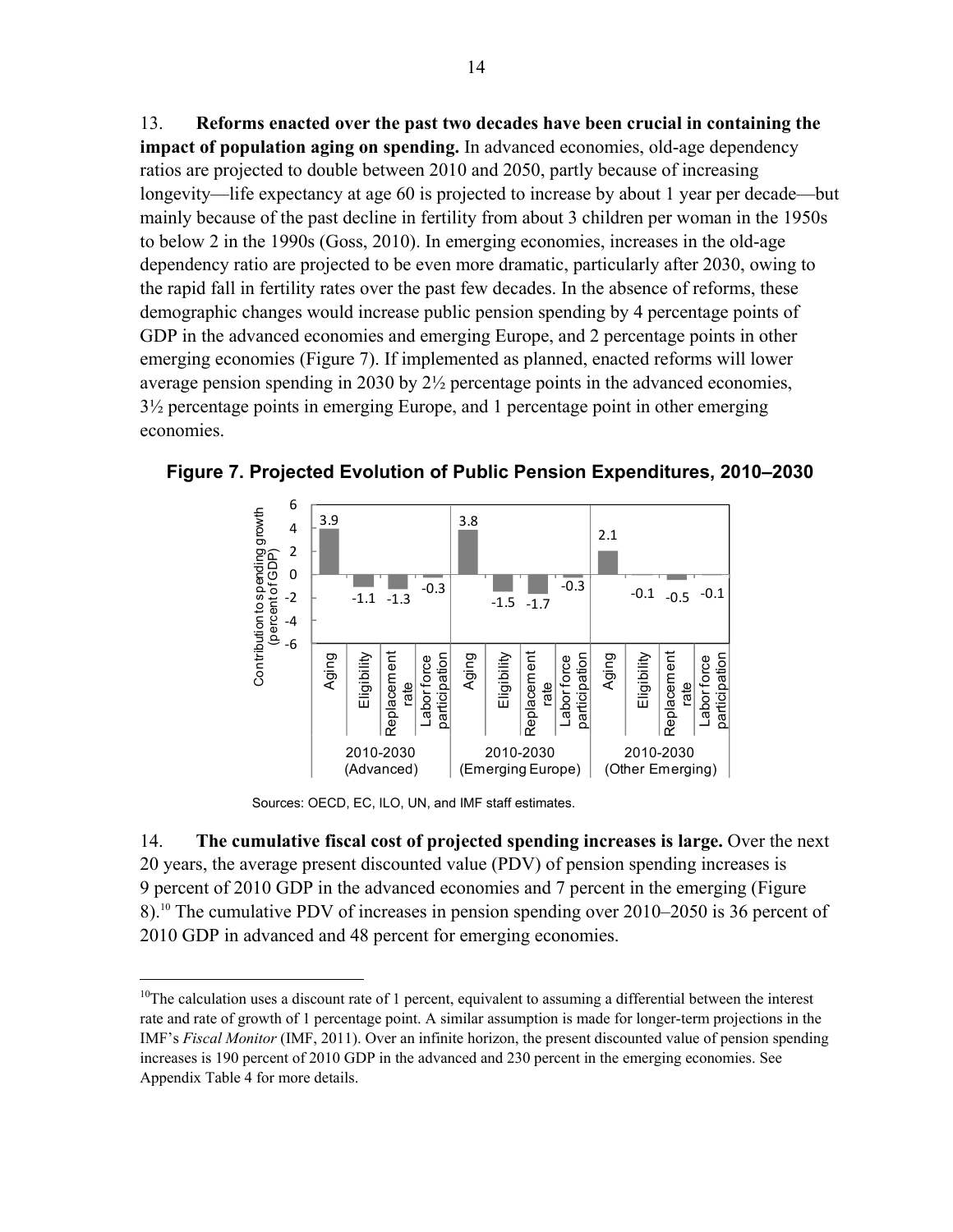

**Figure 8. Cumulative Cost of Pension Spending Increases** 

**B. Risks to Projections** 

15. **There is considerable uncertainty with respect to these projections, but risks are on the upside for a number of countries.** The impact of aging is directly related to demographic assumptions—fertility rates and longevity—for which past projections have proven relatively optimistic. Additionally, projected spending in a number of countries is based on relatively optimistic macroeconomic assumptions.

 Over the past few decades, 20-year projections have overestimated fertility rates by an average of 0.3 children per woman across advanced and emerging economies (National Research Council, 2000). Twenty-year projections have also underestimated life expectancy at birth by an average of 3 years in Australia, Canada, Japan, New Zealand, and the United States, and by about 1 year elsewhere. Uncertainty surrounding demographic assumptions has an important impact on projections in some countries: under a low-fertility scenario (fertility rates are 0.5 children per woman lower) spending would increase by an additional 0.1 percentage points of GDP to 2030 in both advanced and emerging economies (with additional increases of about 0.2 percentage points of GDP in Austria, Greece, Italy, and Slovenia). Under a high longevity scenario (life expectancy at age 65 is increased in all countries to the highest level observed separately for advanced and emerging economies in 2010) spending would increase by about 0.3 percentage points in the advanced and 0.6 in the emerging economies (with additional increases of more than 1 percentage point in GDP in the Czech Republic, Russia, Slovakia, Turkey, and Ukraine).<sup>11</sup>

 $\overline{a}$ 

(continued…)

 $11$ Another demographic dimension is immigration, which boosts pension system revenues in the short term but also increases pension spending in the long term once immigrant workers retire. The overall impact of changing immigration on spending as a share of GDP is likely to be moderate in the advanced economies. For example,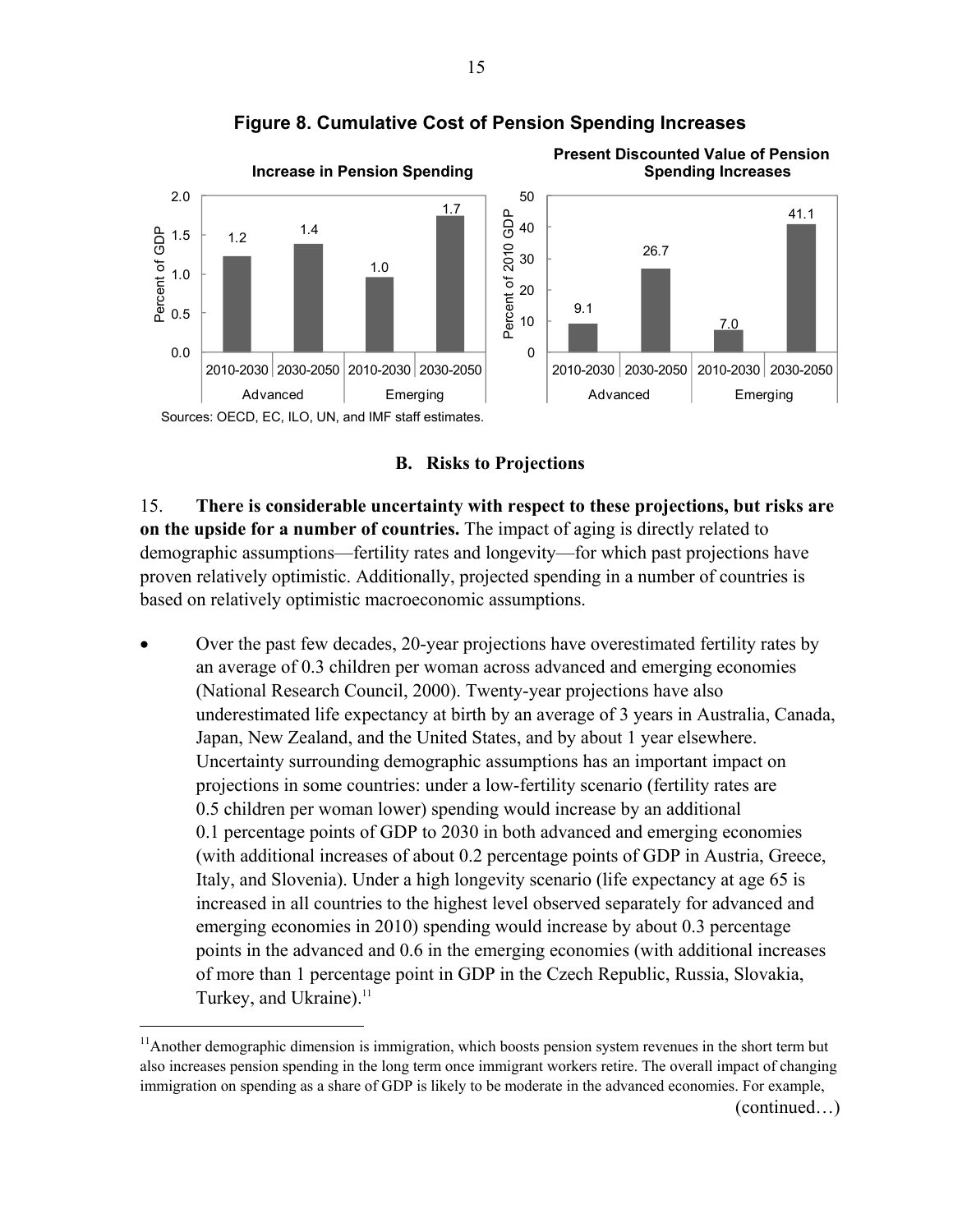Macroeconomic assumptions also affect pension spending projections. For example, lower than expected productivity implies lower wages which, to the extent that pension payments are indexed to prices rather than wages, could result in higher replacement rates than under the baseline scenario.<sup>12</sup> Under a low productivity scenario (productivity growth is lowered by 0.25 percent or set equal to the 2000–07 average if this is lower) pension spending in 2030 would increase by 0.2 percentage points in the advanced and by 0.1 percentage points in the emerging economies. Productivity growth assumptions appear particularly optimistic relative to recent trends for a few European countries. Under a low productivity scenario pension spending would increase by 1 percentage point of GDP in Italy and by <sup>1/2</sup> percentage point in Portugal and Spain. Projections are also sensitive to labor force participation assumptions: assuming unchanged labor force participation rates would increase 2030 spending by at least ½ percentage point of GDP in Brazil, Japan, Korea, Ukraine, the United Kingdom, and the United States.<sup>13</sup>

16. **Official projections are also subject to risks of reform reversal.** In response to substantial aging challenges, legislated reforms often imply ambitious reductions in pension spending. Relative to a no reform baseline, enacted reforms are expected to reduce 2030 spending by at least 5 percentage points of GDP in Austria, France, Hungary, Italy, and Poland; and by at least 3 percentage points in Brazil, Bulgaria, Chile, Denmark, Estonia, Finland, Germany, Greece, Japan, Portugal, Sweden, and Ukraine. Over 2010–2030, these reforms imply relative large reductions in projected replacement rates in Austria, Germany, Portugal, and Sweden; and eligibility ratios in the Czech Republic, Italy, Slovakia, and the United Kingdom (Figure 9). Over 2030–2050, large reductions in replacement rates are projected in Italy, Portugal, Slovakia, and Spain. Eligibility ratios largely stabilize after 2030, when most of the legislated increases in the retirement age will be effective. As these reforms take effect, political pressure to reverse them could mount. This happened in Sweden where the implementation of automatic adjustments (such as increasing contribution rates or

for the United States, assuming about a 30 percent drop in the baseline migration, the U.S. Social Security Administration (2011) estimate that the average cost of the program would increase by about 0.13 percent of payroll (less than 0.07 percent of GDP) over the next 25 years.

1

 $12$ The impact is likely to decline over time, as a permanent slowdown in productivity growth will gradually lower lifetime earnings, which in turn will eventually lower replacement rates.

 $13$ Another related consideration is the impact of the crisis on potential growth. This would imply a step increase in pension spending as a share of GDP, at least in the near term as benefit levels, which are tied to historical wage growth, adjust only gradually with a substantial lag. Some of this effect will be permanent, reflecting permanent losses in potential output, but some would be unwound as the output gap closes. Nevertheless, the overall impact of the crisis on spending is relatively modest and has little impact on the magnitude of the projected increases: if the output gap in 2010 were to be closed, it would reduce 2010 pension spending by an average of 0.3 percent of GDP.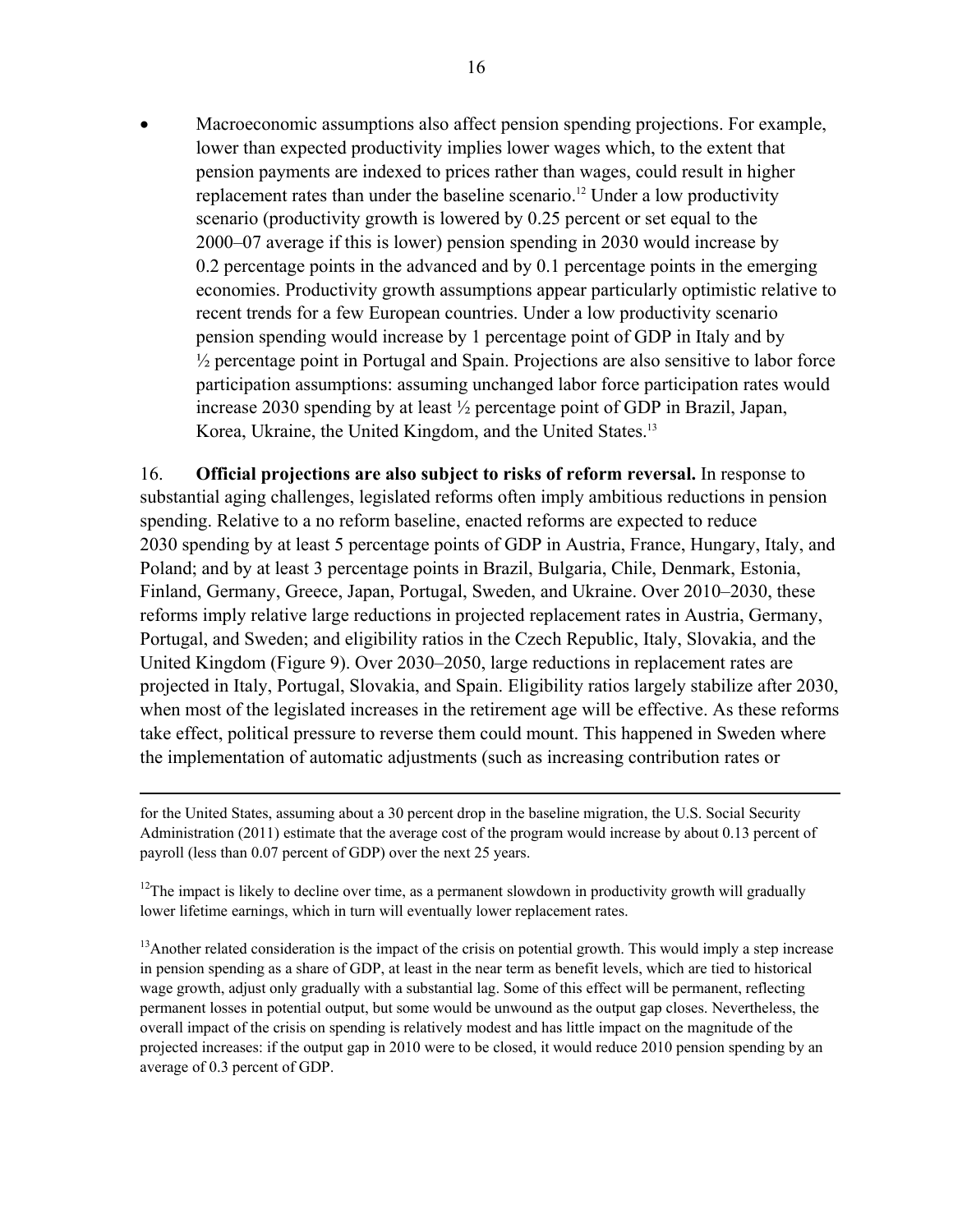freezing benefits to respond to funding shortfalls) designed to ensure sustainability of its pension system was delayed, and benefits were cut by less than suggested by automatic adjustment rules (Sundén, 2009). Similarly in Germany, indexation rules were modified during the recent crisis to prevent pensions from falling in nominal terms (Börsch-Supan, Gasche, and Wilke, 2010). To reduce the risk of reform reversal, replacement rate reductions should not undermine the ability of public pension systems to alleviate poverty among the elderly. For example, in Greece and Italy, recent reforms have reduced benefits while protecting low-income pensioners. In addition, realizing the spending reductions associated with lower eligibility ratios such as increasing retirement ages (as legislated in Australia, the Czech Republic, Denmark, Estonia, France, Greece, Hungary, Ireland, Italy, Japan, Korea, Romania, Spain, Ukraine, the United Kingdom, and the United States) will require that the elderly do not exit the labor force through other routes such as by claiming disability pensions (Appendix 3).



**2010–2030**



Sources: OECD, EC, ILO, UN, and IMF staff estimates.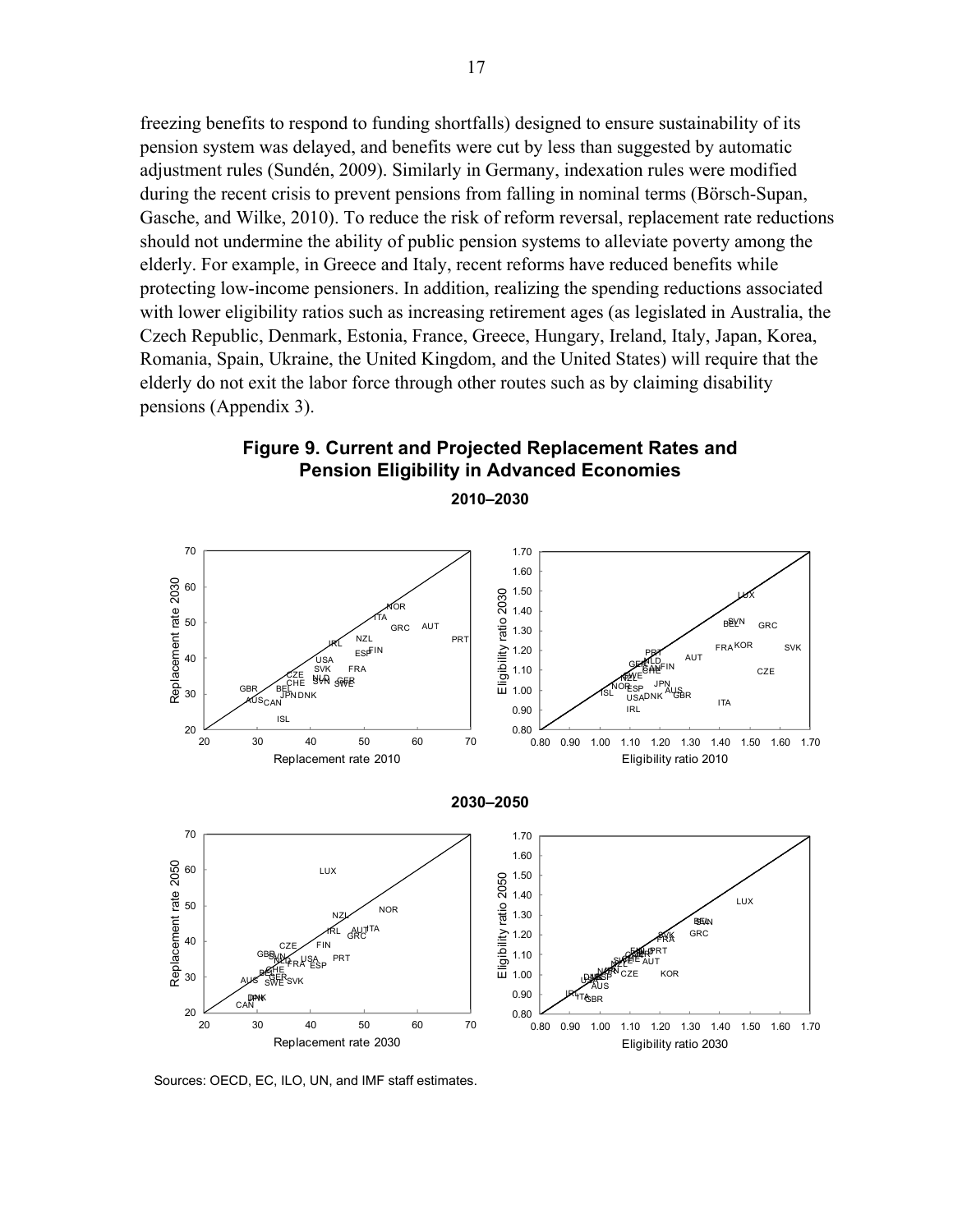17. **In emerging economies in Latin America and Europe, specific risks arise from the transition to multi-pillar structures.** In these countries, pension reforms that led to the introduction of mandatory private pensions improved the long term sustainability of public finances. However, the large transition costs arising from diverting contributions to mandatory private pensions have widened budget deficits and increased borrowing requirements in the near term. This has recently led to a number of countries reversing or slowing this transition to address short-term fiscal constraints as captured by traditional deficit and debt indicators (Estonia, Hungary, Romania, Latvia, Lithuania, and Poland), at times with adverse implications for long-term balances (Soto, Clements, and Eich, 2011). These reversals or slowdowns highlight the need to account for pension reforms transparently (see Section V).

18. **Shortfalls in the funding of defined benefit private pension systems could also impose a burden on public sector finances.** Governments may have to support participants covered by private pension plans if these fail to deliver promised benefits. With defined-benefit pension schemes guaranteeing a certain pension income based on contribution years and earnings, funding shortfalls could be regarded as a contingent liability to government (Figure 10). The degree of underfunding is considerable in some systems, but subject to wide fluctuations. In the United Kingdom, for example, the funding position of corporate defined benefit schemes fluctuated between balance to a shortfall of 15 percent of GDP over the course of 2009 (PPF, 2009).<sup>14</sup> In the United States, the 100 largest defined benefit corporate pension schemes reported a funding shortfall of  $1\frac{1}{2}$  percent of GDP (Ehrhardt and Morgan, 2011). Insurance schemes have been set up to protect defined-benefit pension program participants in the case of corporate bankruptcies (Germany, Sweden, the United Kingdom, and the United States). While these insurance schemes reduce the exposure of government to individual corporate failures, they have not been designed to absorb more widespread private defined-benefit pension scheme closures. As such, governments' exposure to these risks is likely to be accentuated during times of crisis (IMF, 2009).

19. **There is also the risk that replacement rates in private defined contribution schemes could be inadequate and create pressures for higher social pension spending.** While in most countries there will be no legal obligation for government to step in, a contingent liability could arise from an implicit social obligation of the pension system to ensure adequate income in retirement, especially for low-income groups. Although generally it is difficult to estimate the adequacy of future retirement incomes and to make cross-country comparisons, these risks are likely to be the more pronounced the larger the role of defined contribution schemes in providing retirement income.<sup>15</sup> In Australia, Chile,

<sup>&</sup>lt;sup>14</sup>The funding position was in surplus (3 percent of GDP) in early 2010, but by September 2011 the shortfall was equivalent to 13 percent of GDP.

<sup>&</sup>lt;sup>15</sup>Projecting the role of private savings in providing future pensioner incomes is subject to a number of risks. For example, historical returns on assets may not provide a good guide for future returns in an environment of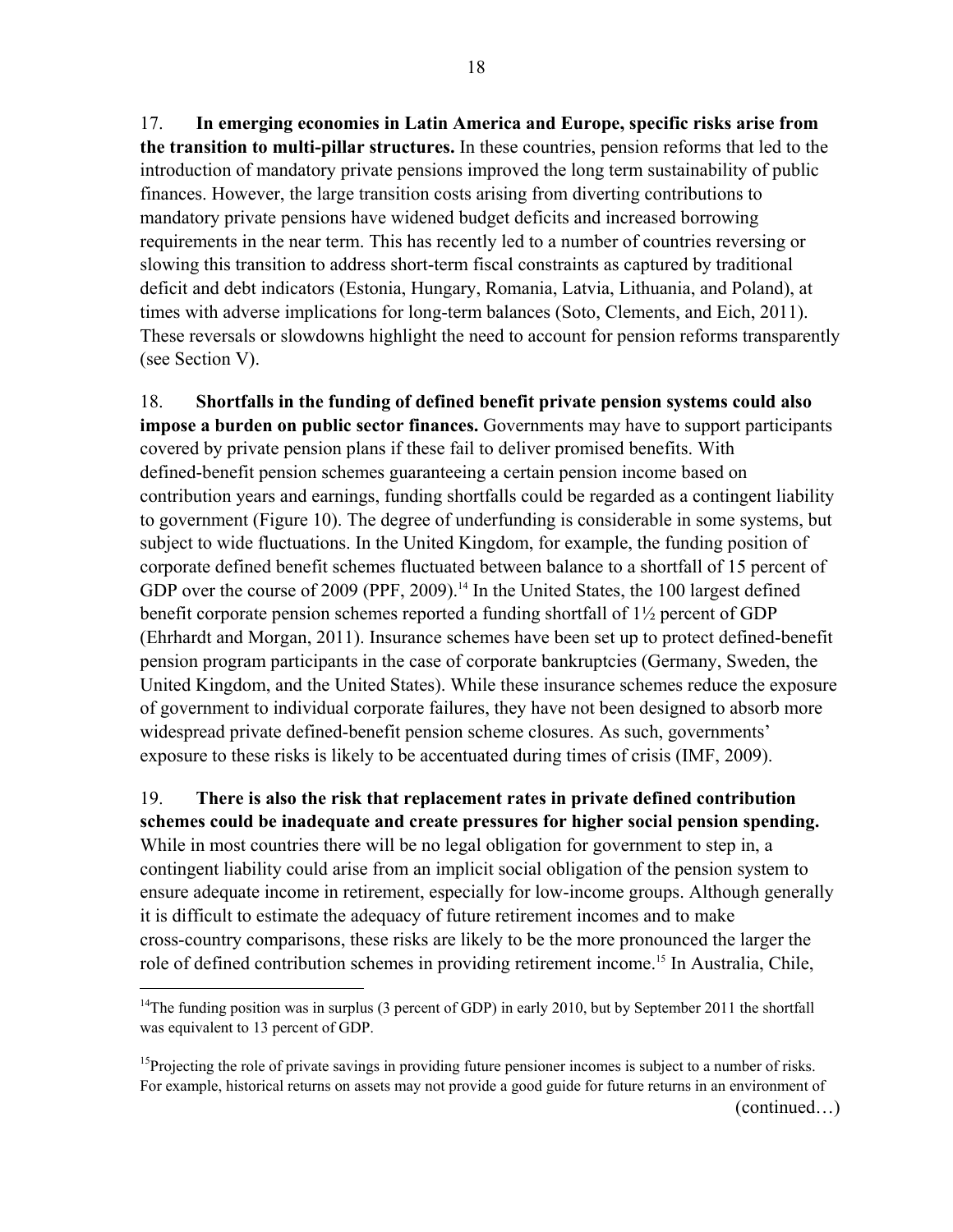Denmark, Mexico, South Africa, Switzerland, and much of emerging Europe, more than three-quarters of pension fund assets are in defined-contribution schemes (OECD, 2011). The limited cross-country evidence suggests that these risks could be particularly pronounced in some countries. For example, the ratio of elderly incomes to non-elderly incomes (on a posttax basis) is projected to fall between 2007 and 2040 in several advanced economies (Canada, France, Italy, and Japan), remain stable in some (Germany, Spain, and Sweden) and rise in others (Australia, Netherlands, the United Kingdom, and the United States) (Jackson, Howe, and Nakashima, 2010). In several countries, median replacement rates are projected to be substantially lower than averages, supporting evidence that especially those on low to modest incomes might not be contributing enough voluntarily to pension schemes in a number of countries (United States General Accounting Office, 2007; Pensions Commission, 2004). On a European level, it has been calculated that 50-year old Britons need to save an additional \$9,400 per year until retirement at age 65 to reach a benchmark replacement rate of 70 percent; the corresponding figures for Ireland and Spain were \$8,800 and \$7,300, respectively (AVIVA, 2010).





Note: Estimated median percentage surplus or deficit of 2,100 exchange-listed companies' aggregate defined benefit obligations. Source: OECD (2011).

 $\overline{a}$ 

low interest rates. Similarly, pensions are subject to the risk that people live longer than expected (Antolín, 2006; IMF, 2012 forthcoming). An assessment of the adequacy of retirement income is complicated further because non-financial assets such as housing play an important role in preparing for retirement in some countries (United Kingdom, United States) but less so in others (Germany, Switzerland). Differences in direct taxes paid on pension and labor incomes also make it difficult to compare the adequacy of certain (gross) replacement rates across countries.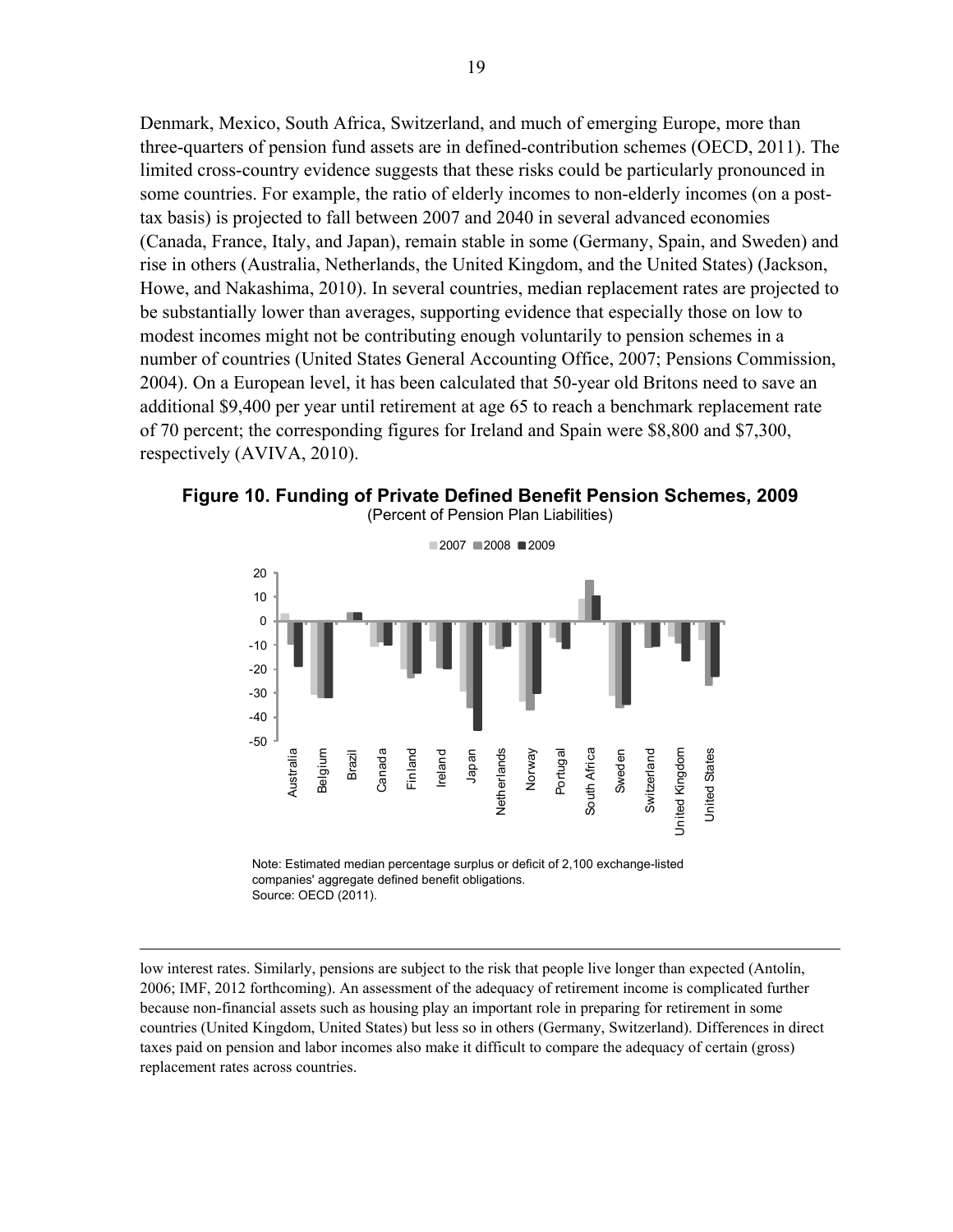#### **V. CONSIDERATIONS FOR PENSION REFORM**

# 20. **Pension reforms should contribute to required fiscal consolidation efforts, address equity issues, and support economic growth.** The basic objective of public

pensions is to provide retirement income security within the context of a sustainable fiscal framework. The importance of providing income security, especially for low-income groups, also suggests that equity should be a key concern of pension reforms. Furthermore, the design of public pensions could potentially have an impact on economic growth through its impact on the functioning of labor markets and national savings. These issues are discussed further below and provide the guiding principles behind the pension reform options outlined in Section VI for advanced, emerging European, and other emerging economies.

#### **A. Fiscal Consolidation**

21. **Pension reform can potentially play an important role in countries' fiscal adjustment strategies.** Many economies will need to achieve significant fiscal consolidation to lower their debt-to-GDP ratios over the next two decades (IMF, 2010; IMF, 2011). In addition, countries could consider strengthening their overall fiscal positions and reducing public debt in anticipation of age-related spending pressures.16 Given high levels of taxation in many economies, fiscal consolidation will need to focus primarily on the expenditure side (IMF, 2010). As public pension spending comprises a significant share of total spending, efforts to contain these increases will be a necessary part of fiscal consolidation packages, particularly in advanced economies. Pension reforms are also needed to avoid even larger cuts in pro-growth spending, such as public investment, and prevent the worsening of intergenerational equity caused by rising life expectancies (at a pace faster than expected) and longer periods of retirement (see Section B). Furthermore, some pension reforms, such as increases in retirement ages, can help boost growth (see Section C). Thus, while the appropriate level of pension spending and the design of the pension system are ultimately matters of public preference, there are several potential benefits for countries that choose to undertake pension reform. It may be difficult to reduce public pension spending as a share of GDP in light of projected increases driven by population aging. However, at least stabilizing age-related spending (including pensions) as a share of GDP would avoid the need for even larger cuts in other spending (IMF, 2010).

<sup>&</sup>lt;sup>16</sup>Reducing debt as part of preparing for the fiscal consequences of an aging population has been an explicit policy objective in Australia, Finland, and Sweden (Australian Government, 2010; Finnish Ministry of Finance, 2001; Government Offices of Sweden, 2011). This is also attractive because it contributes to greater fairness across differently-sized generations and allows for tax smoothing (Government Offices of Sweden, 2011).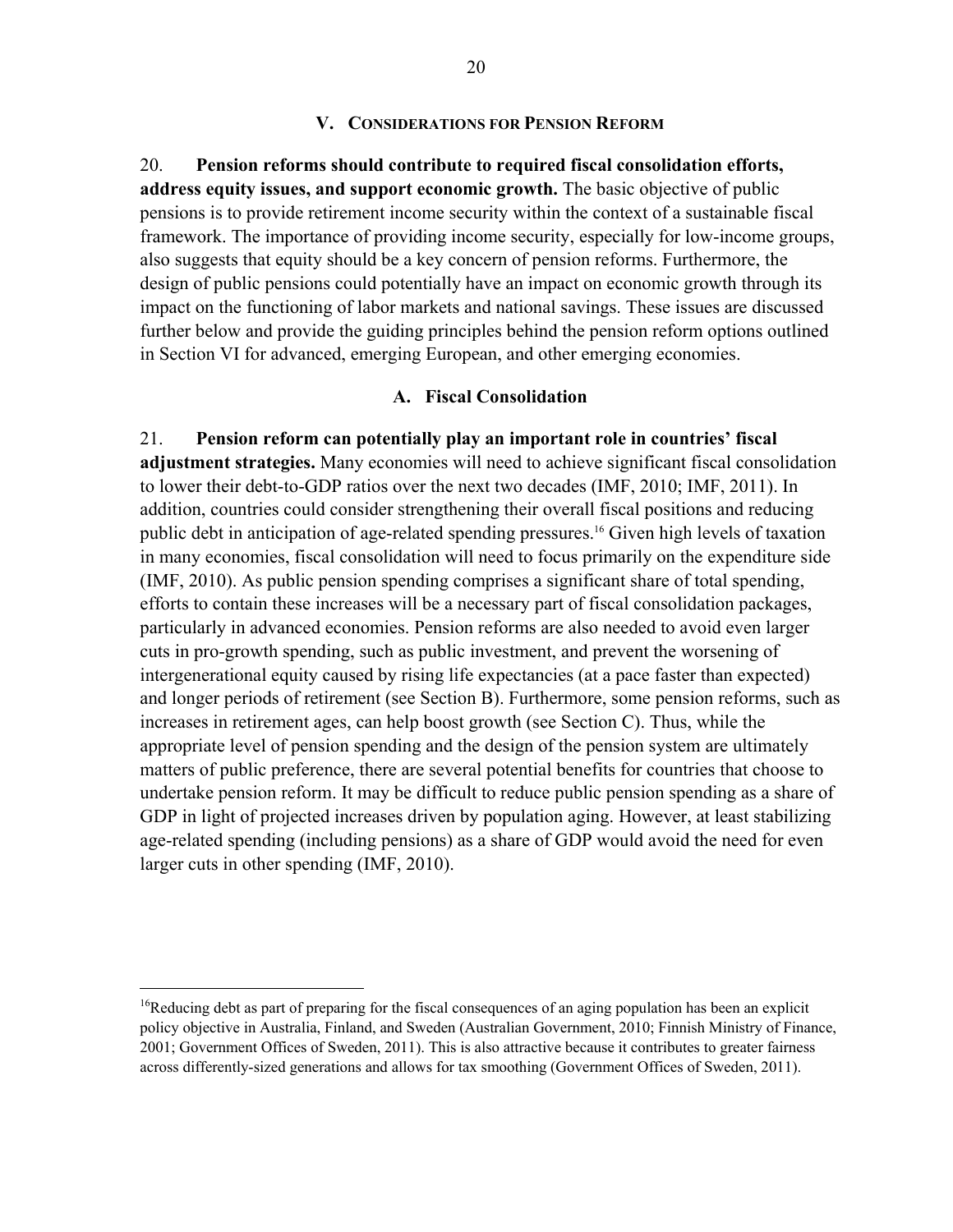22. **In this context, the design of pension reforms should take into account the consequences on both current and future budgetary balances.** This requires going beyond traditional fiscal deficit and debt indicators, which focus on fiscal balances today but fail to capture the future impact of public programs. One approach involves looking at long-term fiscal balance projections. Another approach to capture the long-term effect on the public finances is to estimate a "pension-adjusted balance," which takes into account the intertemporal pension balance rather than just the current balance of the pension system. The balance is calculated as the sum of the non-pension fiscal balance (the balance calculated without taking into account the pension system) and the intertemporal pension balance (Soto, Clements, and Eich,  $2011$ ).<sup>17</sup> The latter term is based on the net present value of all the pension imbalances from today to a certain date in the future, say 50 years. This approach would, for example, capture the effects of pension reforms that strengthen the public finances over the longer term (such as raising the retirement age) but do not have an immediate effect on pension spending today. Similarly, pension reforms that strengthen the long-term fiscal outlook but have adverse effects on the budget balance and government debt in the near term, such as a transition to funded private pensions, should be assessed on a level playing field against other reform proposals.

23. **Measures of the stock of pension liabilities can also help gauge the long-term fiscal burden posed by pensions and guide pension reform.** Pension obligations can be viewed as an implicit government debt, albeit one that is perhaps more easily repudiated than explicit debt. The net present value of future pension imbalances, as described above, provides one such measure of this implicit debt. Other measures focus on pension benefits that have already been accrued. This is also useful to monitor, as reform experiences suggest that governments find it more difficult to reduce spending on accrued liabilities for those already promised pension benefits than future pension accruals.

# **B. Equity**

24. **Pension systems redistribute income within and across generations.** Public pension systems often redistribute from those with high lifetime incomes to those with low lifetime incomes. For example, Australia, Canada, Netherlands, and the United Kingdom offer flat rate benefits that are unrelated to lifetime earnings. The United States uses a progressive benefit formula by which low-income earners receive a higher pension relative to their lifetime earnings than do high-income earners.18 However, the degree of redistribution

<u>.</u>

<sup>&</sup>lt;sup>17</sup>The pension-adjusted budget balance builds on other approaches that capture the long-term budgetary position of the government, including intergenerational accounting (Auerbach, Gokhale, and Kotlikoff, 1994); and comprehensive public sector balance sheets (Buiter, 1983; Traa, 2009; and Velculescu, 2010).

<sup>&</sup>lt;sup>18</sup>These approaches reflect different policy objectives and approaches to targeting across countries (Barr and Diamond, 2008).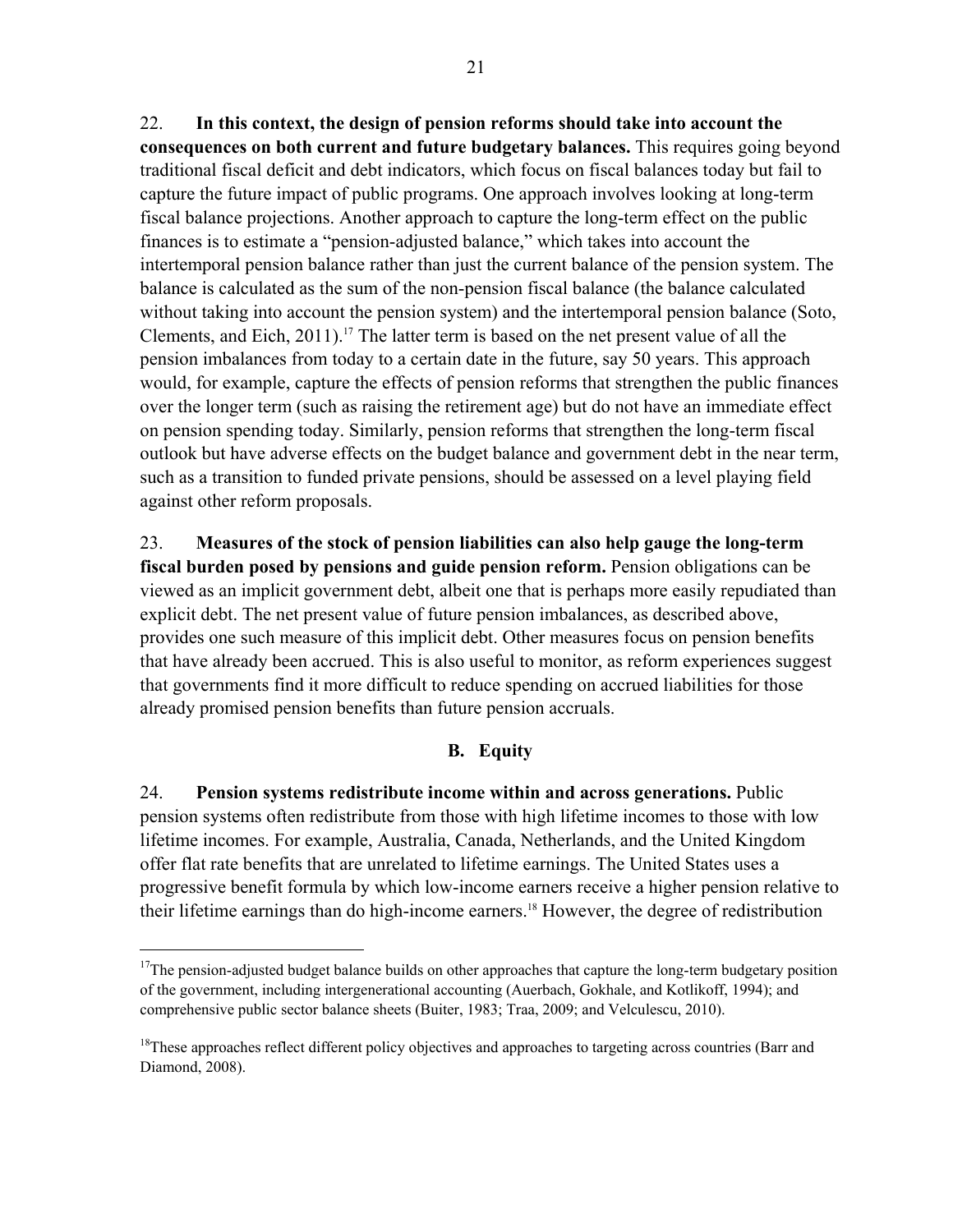may not always be as strong as it seems. In the United States, much of the redistribution between individuals occurs within households (from the high-earning spouse to the low-earning spouse) and not across households (Gustman, Steinmeier, and Tabatabai, 2011). Public systems also provide annuities on uniform terms for all individuals, a practice that inevitably favors the longer lived over the shorter lived. Pension systems can also redistribute income across generations (Box 1). By design, when most pension systems were initially introduced, individuals who were already near or past the retirement age received pensions although they made little or no contributions.

# 25. **Such redistribution between generations has been important in alleviating old-**

**age poverty.** In OECD economies, the average ratio of the poverty rate of the elderly to the poverty rates of the entire population declined from 1.9 in the 1970s to 1.4 in the 2000s (Zaidi, 2011). This is partly explained by the redistributive components of pensions: today public pensions and means-tested benefits account for about 60 percent of the total income of the elderly in OECD economies. In the context of the United States, Engelhardt and Gruber (2004) show that the expansion of social security over the 1960s and 1970s can explain the entire reduction in old-age poverty during this period. Furthermore, there is a clear association between replacement rates and old-age poverty (Figure 11). Controlling for other factors, regression analysis suggests that a 10-percentage point decline in replacement rates increases those at risk of old-age poverty by 0.9 percentage points (Appendix 4).

# **Box 1. Pension Systems and Generational Imbalances**

The generosity of a pension system for a given generation can be assessed in terms of how much it pays an individual in retirement relative to lifetime contributions. Building on Auerbach, Gokhale, and Kotlikoff

(1994), Kashiwase and Rizza (2011) assess the net taxes (contributions minus benefits) attributable to pension systems for different generations in Italy, Japan, and the United States. Under its current pension system, the present generation of retirees in the United States receives benefits that are about 1.5 percent of lifetime earnings higher than what the current generation of workers will receive (Figure). The equivalent ratio for Italy is much higher, at just under 15 percent of lifetime earnings.<sup>1</sup> In the case of Japan, this ratio is 6 percent. The authors also find that pension reforms have reduced the extent of this intergenerational redistribution.



—————— 1 Unlike the country projections for Italy reported in Appendix Table 4, this estimate does not incorporate the effect of the December 2011 pension reform.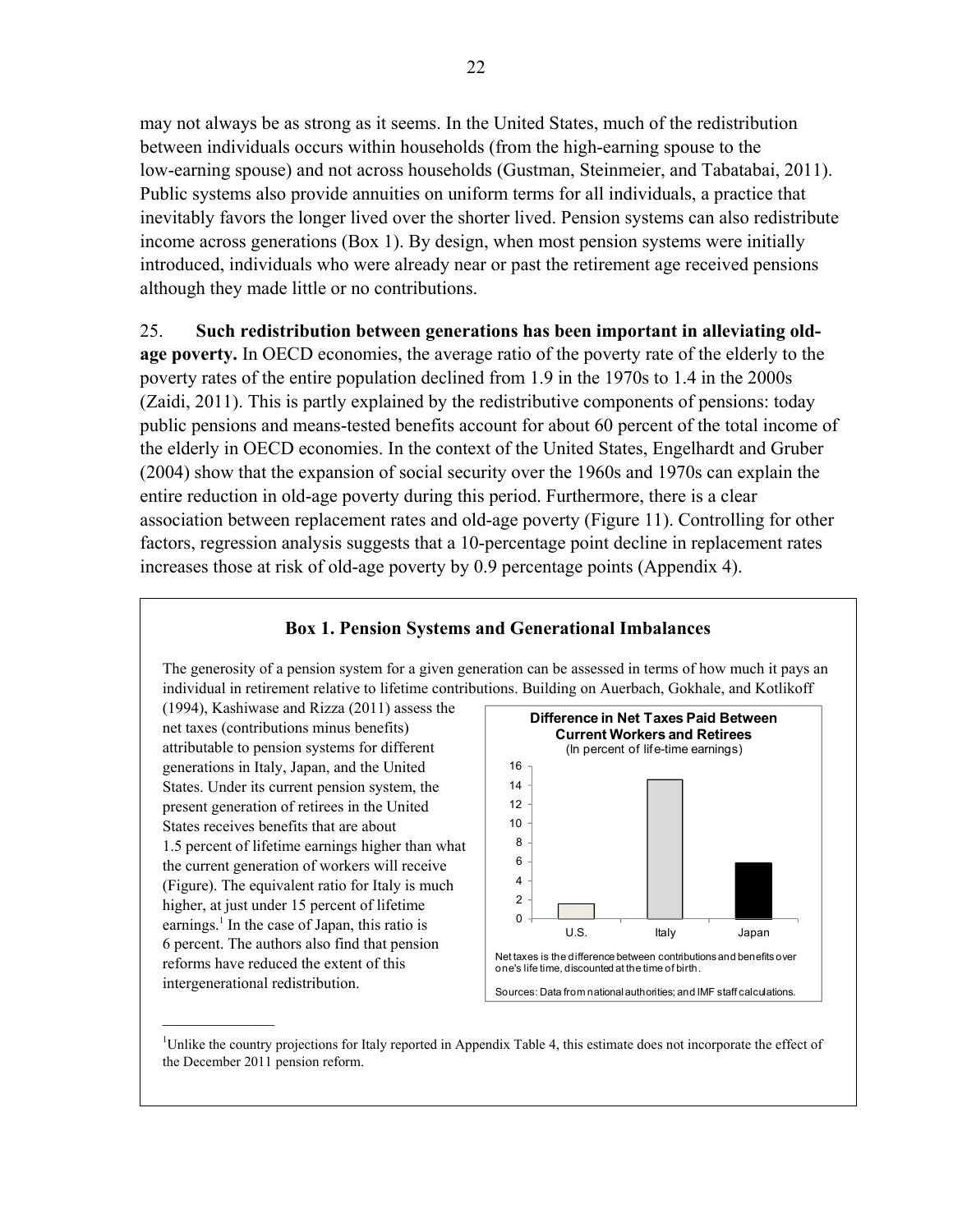

**Figure 11. Poverty and Replacement Rates, 2010** 



# **C. Economic Growth**

26. **The most likely channel through which pension reforms can affect economic growth is through their positive impact on labor supply.** In theory, pension reforms could affect growth both through increasing labor supply and through increasing national (i.e., public plus private) saving.19 However, the empirical evidence suggests that it is the impact on labor supply that is likely to be more important while the impact on savings has been found to be ambiguous.

27. **Raising retirement ages is likely to have the biggest impact on labor supply.** In the advanced economies, labor force participation rates of older men declined from about 80 percent in 1950 to about 40 percent in 2000. This decline is largely associated with the expanded coverage of public pensions, higher replacement rates, the introduction of early retirement provisions, and falling statutory retirement ages (Appendix 2). Pension reforms, particularly increasing retirement ages and tightening access to early retirement, could reverse these trends and increase the size of the labor force, with potentially important macroeconomic effects. Although other parametric reforms—reducing benefits or increasing contributions—can improve fiscal balances, their impact on economic activity is less pronounced (or could even be negative). Reducing benefits reduces domestic demand and this offsets the growth benefits from lower interest rates due to healthier fiscal balances.

<sup>&</sup>lt;sup>19</sup>Numerous studies indicate a strong positive association between saving and growth (Levine and Renelt, 1992; Carroll and Weil, 1994; Aghion, Comin, and Howit, 2006).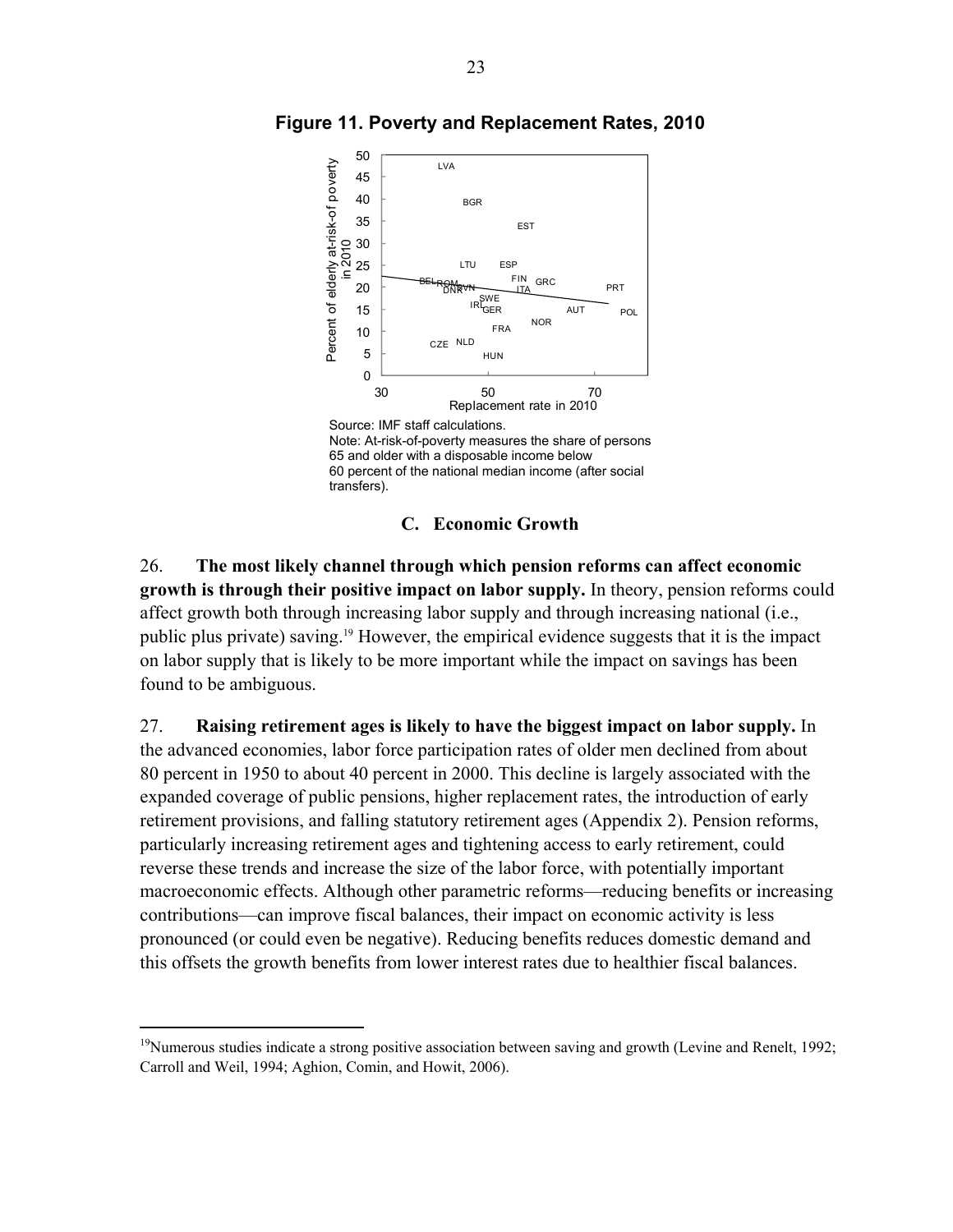Raising payroll rates can also reduce labor supply—depending on the sensitiveness of labor supply to labor taxes—and potentially result in lower output. $20$ 

28. **Pension reforms can increase public savings but governments need to resist pressures to expand spending or cut taxes to offset these gains.** For example, Bosworth and Burtless (2004) find that 60 to 100 percent of the fiscal savings from pension reform is offset by higher public spending or lower revenues elsewhere in the budget for a sample of advanced economies (Austria, Canada, Denmark, Finland, Germany, Italy, Japan, the Netherlands, Portugal, Spain, Sweden, and the United States). In a similar vein, Smetters (2003) and Nataraj and Shoven (2004) find that the prefunding of social security in the United States has been fully offset by lower public saving outside of social security. In many emerging economies in Latin America and Eastern Europe, pension reforms that introduced mandatory private pensions diverted contributions from the public system. This revenue loss has been generally offset by public borrowing instead of taxation or spending cuts, thus decreasing public saving.<sup>21</sup>

29. **Evidence suggests that the impact of public pension reforms on private saving is ambiguous.** The empirical evidence includes a wide range of estimates for how the private sector responds to the loss of public pension wealth (Appendix Table 5). In the emerging economies, pension reforms had a positive impact on national saving in Chile and Kazakhstan but ambiguous effects in Colombia, Hungary, and Mexico (Aguila 2011; Samwick, 2000; Villagomez and Hernandez 2010; and World Bank, 2006).

30. **In countries where a** *decrease* **in savings as part of their long-term growth strategy is desirable, an expansion of public pension systems could contribute to achieving this objective.** Precautionary motives play an important role in explaining household saving and consumption behavior. Therefore, an expansion of pension coverage and higher public expenditure on pensions can help to increase consumption. For China, Baldacci and others (2010) find that a 1 percent increase in public spending on pensions would raise consumption by  $1\frac{1}{2}$  percent. Cross-country econometric estimates in that study also imply that, for emerging Asia countries, an increase in public pension spending of 1 percent of GDP would result in an average increase in household consumption of about 1¼ percent of GDP.

<sup>&</sup>lt;sup>20</sup>General equilibrium models have generally emphasized the more favorable impact of increasing retirement ages over reducing benefits or increasing contributions (Barrel, Hurst, and Kirby, 2009; Karam and others, 2010; Biggs, 2011).

 $^{21}$ Furthermore, relying on public borrowing to finance the transition can seriously deteriorate the fiscal position for countries with severe financing constraints (IMF, 2004).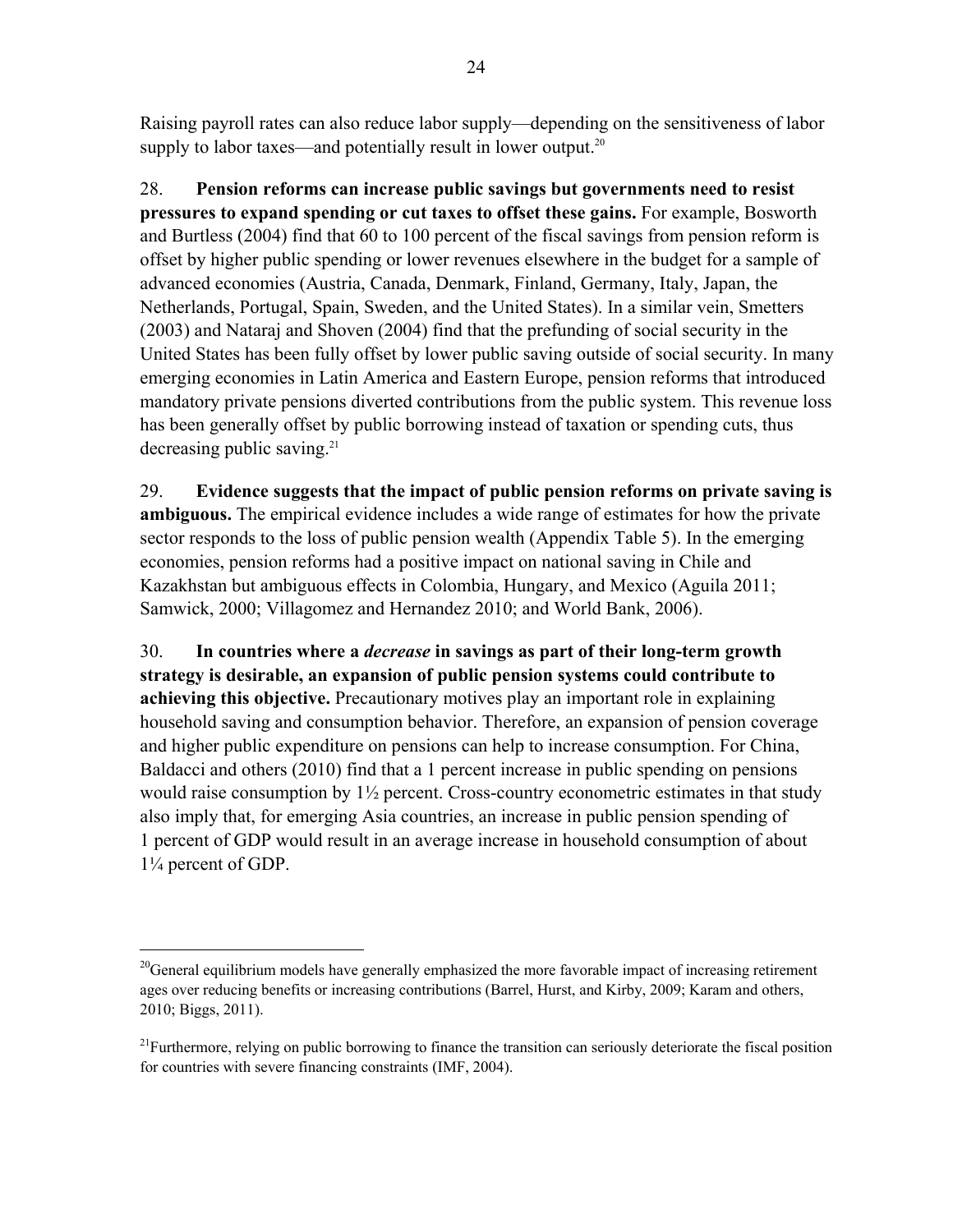# **VI. PENSION REFORM OPTIONS**

31. **The risks associated with enacted reforms and the need for fiscal consolidation both reinforce the importance of identifying additional measures to contain pension spending.** The magnitude of the projected baseline pension spending increase (about 1 percentage point of GDP in both advanced and emerging economies) suggests that relatively modest additional reforms could stabilize this spending over the next 20 years. However, deeper reforms may be needed in countries with larger projected increases if certain aspects of the enacted reforms are not fully implemented, the underlying demographic and macroeconomic assumptions do not materialize, or fiscal adjustment needs warrant a more ambitious cut in public pension spending. The discussion below identifies additional reforms that could be adopted in advanced and emerging economies to further contain public pension spending or raise contribution revenues.<sup>22</sup>

# **A. Advanced Economies**

32. **Most advanced economies face the double challenge of high debt and rising agerelated spending, particularly in health care (Figure 12).** A number of countries with above-average levels of pension spending also face large projected increases in age-related outlays (Austria, Belgium, Finland, Greece, Portugal, and Slovenia). In some other countries with below-average levels of pension spending today, projected increases in age-related spending are substantial (Luxembourg, Korea, New Zealand, Switzerland, and the United States).

33. **Pension reforms that curtail eligibility (e.g., by increasing the retirement age), reduce benefits, or increase contributions can help countries address these fiscal challenges.** The trade-offs across these choices are illustrated in Figure 13. Beyond what is already legislated, with no increases in payroll taxes and no cuts in benefits, average statutory ages would have to increase by about another 2½ years to keep spending constant in relation to GDP over the next twenty years.<sup>23</sup> Relying only on benefit reductions would require an average 15 percent across-the-board cut in pensions. Relying only on contributions would require an average payroll rate hike of 2½ percentage points. To keep pension spending as a

<sup>&</sup>lt;sup>22</sup>Many of the issues discussed below are also relevant for civil service pensions. However, both the design and level of these pensions need to be evaluated within the broader context of public sector remuneration (Palacios and Whitehouse, 2006; Eich, 2009; and Sommer, 2011).

<sup>&</sup>lt;sup>23</sup>Increasing the retirement age helps pension finances by increasing the years of contributions and reducing the number of years pensions are paid. To the extent that workers accrue higher pension rights by delaying retirement, higher replacement rates might also increase pensions. This is especially true for notional defined contribution systems (Italy, Sweden) for which increases in retirement ages would be exactly offset by higher benefits. In these systems, an alternative is to adjust the conversion factor from notional accounts to pensions to mirror the impact of increases in statutory retirement ages in pay-as-you-go systems.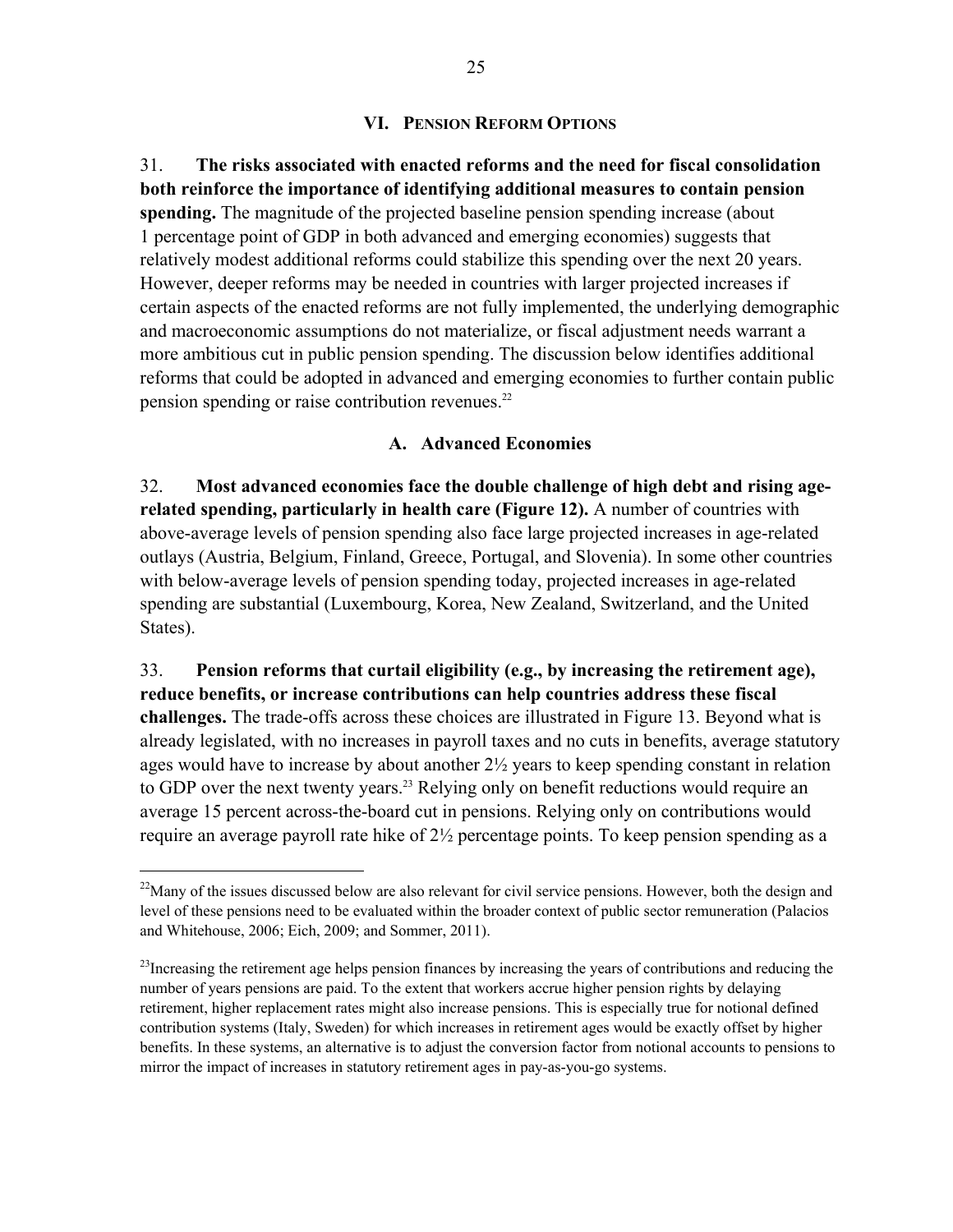share of GDP from rising after 2030, additional reforms would be needed: for each decade, retirement ages would have to increase by about 1 year, benefits cut by about 6 percent, or contribution rates increased by about 1 percentage point.





Sources: IMF (2011) and staff estimates. Note: The figures on the horizontal axis are the sum of the projected increases in public health

and pension spending over 2010–2030. The horizontal line represents the unweighted average for advanced economies.





Sources: OECD, EC, ILO, UN, and IMF staff estimates.

34. **Gradually raising statutory retirement ages is an attractive reform option for many advanced economies.** The appropriate combination of reforms depends on each country's circumstances. Nevertheless, raising statutory retirement ages has clear advantages.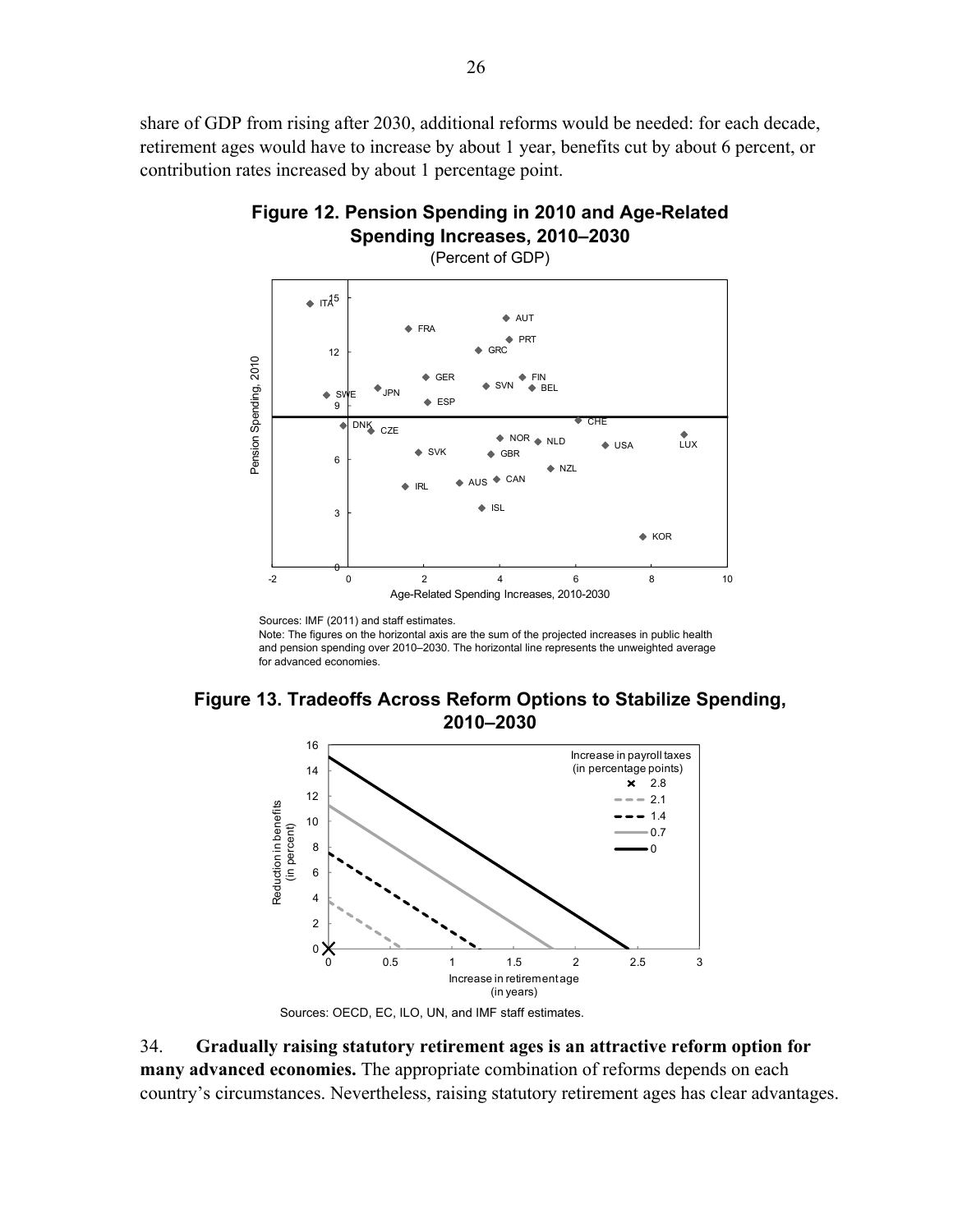First, it would promote higher employment levels and economic growth, while increases in social security contribution rates could decrease labor supply. By increasing lifetime working periods and earnings, raising the retirement age can also boost the growth of real consumption, even in the short run.<sup>24</sup> Second, raising retirement ages would help avoid even larger cuts in replacement rates than those already legislated, thus reducing the impact of reforms on elderly poverty. Third, increases in retirement ages could also be easier for the public to understand in light of increasing life expectancies. One objection often raised to increasing retirement ages is that it would increase unemployment. However, there is little evidence that increased labor force participation of the elderly would increase the aggregate unemployment rate in the long run (Box 2). In addition, gradual increases in retirement ages should not have substantial adverse effects on unemployment in the short-run.

# 35. **Increases in retirement ages should be accompanied by measures that protect**

**the incomes of those that cannot continue to work.** In the United States, for example, about a quarter of all workers in their sixties may find continued work difficult on account of disabilities or reduced health status (Munnell, Soto, and Golub-Sass, 2008). This is especially the case for low-income earners, who have experienced relatively small increases in disability-adjusted and overall life expectancy relative to high-income earners (Munnell, Soto, and Golub-Sass, 2008; Krugman, 2010).<sup>25</sup> Older workers should be protected fully by disability pensions where appropriate (see below) and social assistance programs to ensure that increases in retirement ages do not raise poverty rates.<sup>26</sup> To ensure that higher life expectancies do not erode the progressivity of pension systems, consideration could be given to offsetting measures, such as reducing replacement rates for upper income households.<sup>27</sup>

<u>.</u>

<sup>&</sup>lt;sup>24</sup>See Karam and others  $(2010)$ .

 $^{25}$ In the United States, life expectancy at age 65 increased by 5 years for people in the top half of the earnings distribution between 1982 and 2006, while the increase was only 1 year for those in the bottom half (Waldron, 2007).

<sup>&</sup>lt;sup>26</sup>Furthermore, employer attitudes toward older individuals could further introduce impediments to continue working (Leahy, 2008).

 $^{27}$ Diamond and Orszag (2005), in their proposal to reform social security in the United States, called for raising the cap on contributions and reducing benefits for those in the top income tier in light of the increasing gap in life expectancy between low and high income earners.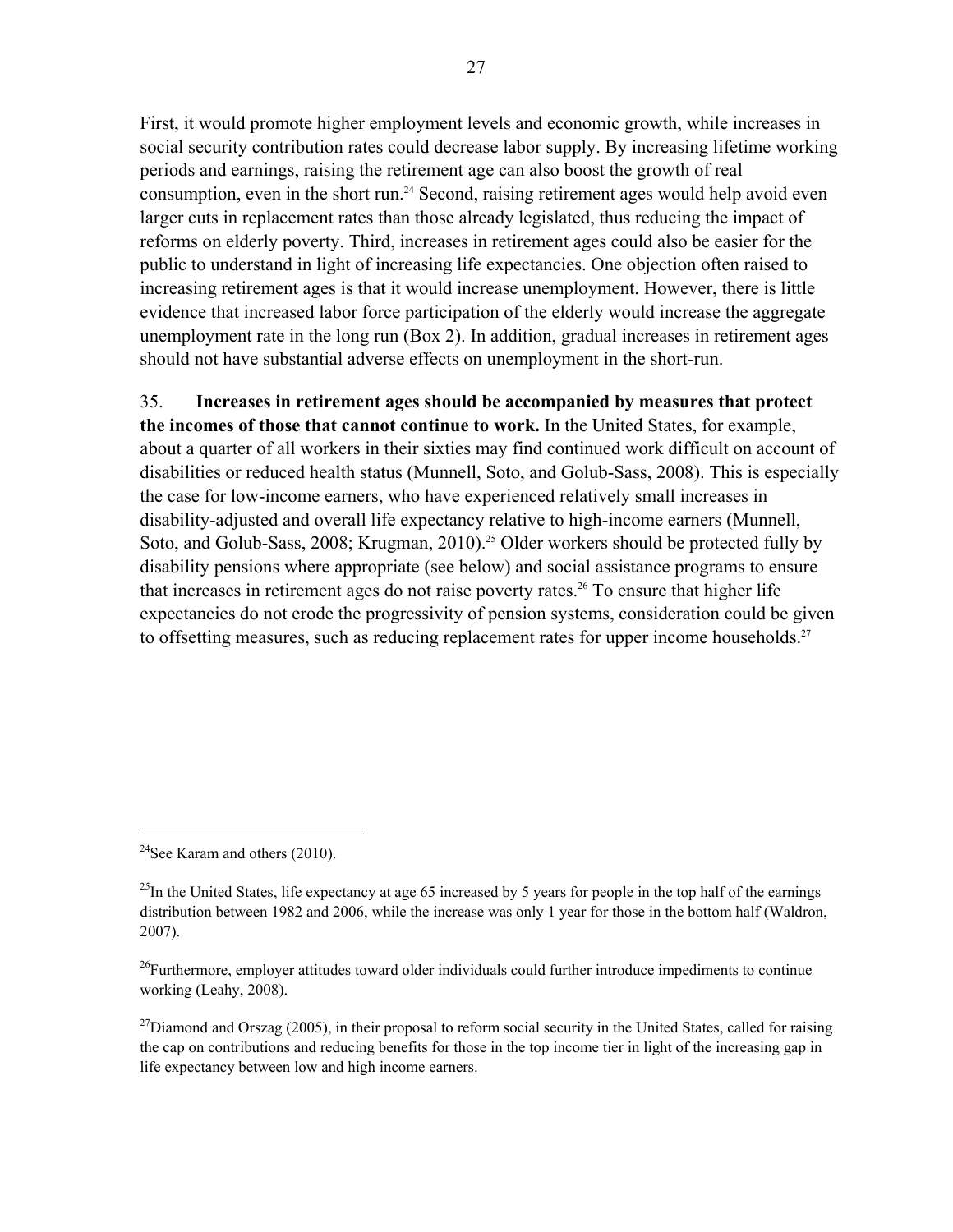#### **Box 2. Retirement Ages and Unemployment**

In some countries, the introduction of incentives for early retirement was often motivated by a desire to reduce high unemployment at younger ages. However, recent empirical evidence for advanced countries does not support the views that there is crowding out of the young by elderly employment. Gruber and Wise (2009) summarize evidence on the relationship between social insurance incentives and youth employment in 12 OECD countries. Their main findings are: (i) youth employment is positively correlated with the employment of older persons (see Figure), even when the data are adjusted for common macro shocks; (ii) there is no relationship across countries between social insurance incentives to retire and youth unemployment, and the same incentives that reduce the labor force participation of older persons do not seem to boost youth employment; (iii) country case-studies of early retirement reforms that provide natural experiments facilitating control for macro shocks do not support the crowding out hypothesis; and (iv) crosscountry and panel estimates show no evidence that increases in the employment of older persons decrease the employment or increase the unemployment of youth. If anything, the results show the opposite, with an increase in the employment of older persons either decreasing the youth unemployment rate or increasing the youth employment rate.



36. **Many countries have room for more ambitious increases in retirement ages.** In advanced economies, the number of years men are expected to live beyond age 60 is expected to increase by an average of 5 years between 1990 and 2030. In contrast, the average statutory retirement age is being increased by only 1 year over this period (Figure 14). To better address increases in longevity, statutory ages could be gradually raised to 67 by 2030 (as already legislated in Australia, Germany, Iceland, Spain, and the United States) and indexed to life expectancy afterwards.<sup>28</sup>

<sup>&</sup>lt;sup>28</sup>A number of countries have already linked the increase in retirement ages to increases in longevity (Denmark, Greece, Italy, Spain, and Sweden). However, this link is not always automatic. For example, in Spain the recent (continued…)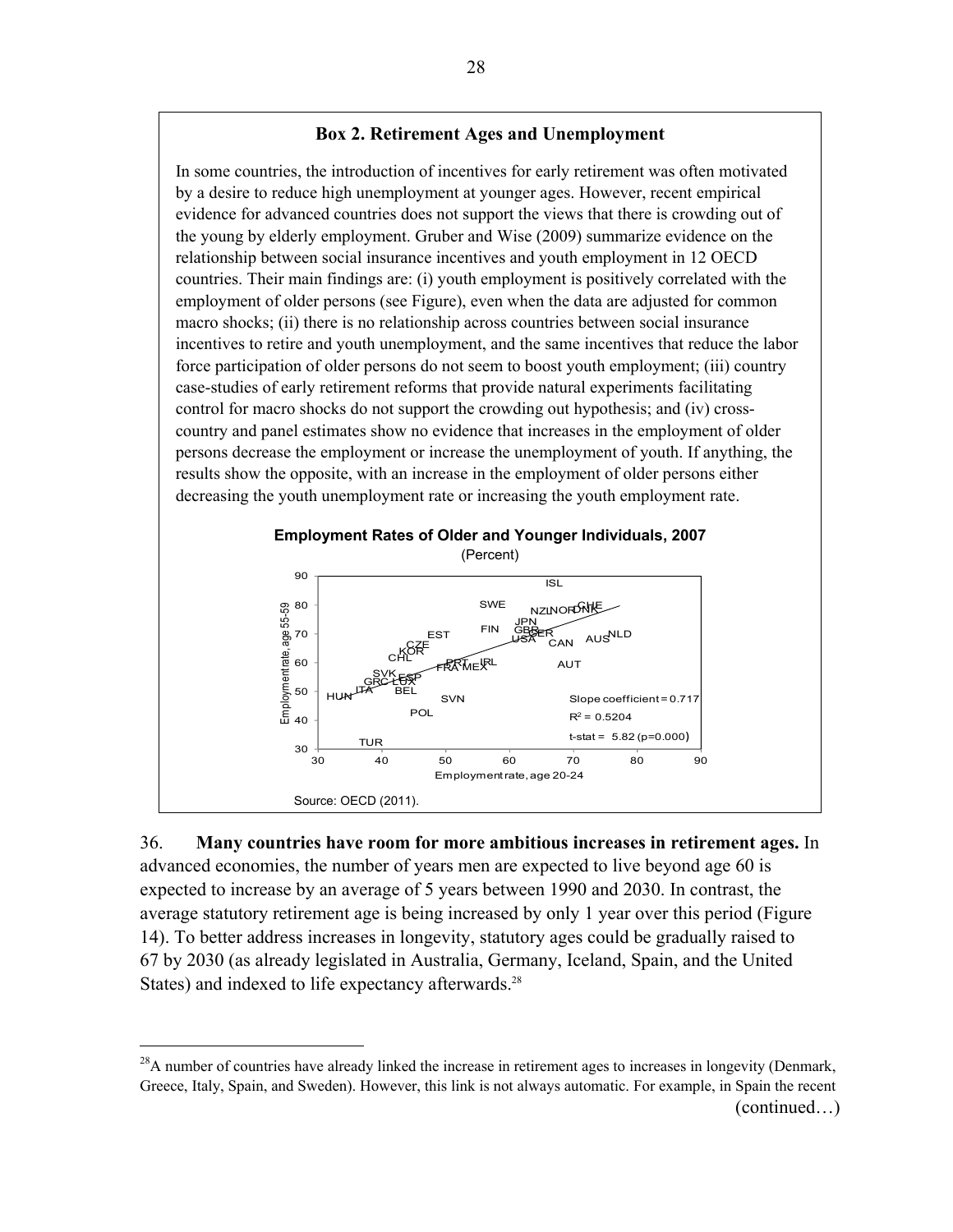

# **Figure 14. Increase in Male Life Expectancy at Age 60 Versus Enacted Increase in Pensionable Age for Men, 2010–2030**

Sources: OECD, EC, ILO, UN, and IMF staff estimates. Note: Following OECD (2011), pensionable ages represent the age at which people can draw full benefits assuming individuals start to work at age 20. The figures for France, Italy, and Spain take into account recent reforms.

37. **Increases in the statutory retirement age would need to be accompanied by steps to limit early retirement.** Individuals claim pensions, on average, about 4 years earlier than the statutory age (Appendix 5). One way to limit early retirement is to decrease incentives for early retirement: if these are too generous, the expected additional years over which benefits would be received would more than compensate for the reduction in benefits, thus increasing incentives to claim early. In the majority of the OECD economies, and particularly for Hungary, Italy, Germany and Switzerland, the adjustment for early retirement is below the 6–9 percent range estimated to be "actuarially fair" (under which pension wealth does not depend on the age at which a pension is first claimed for individuals with average mortality) (Queisser and Whitehouse, 2006) (Appendix Table 6). Another way to limit early retirement is to strictly control alternative pathways to retirement such as disability pensions.<sup>29</sup> This is the case for Finland, Norway, Sweden, and the United Kingdom, where a relatively high share of individuals aged 50–64 report being economically inactive on account of illness or disability (OECD, 2006). In these countries, limiting early retirement could be achieved by conditioning disability pensions to strict medical evaluations.

38. **Further reductions in replacement rates could be considered in countries where they remain relatively high.** Countries with relatively high projected replacement rates in 2030 are Austria, Greece, Italy, Norway, and Portugal. One option to reduce replacement

reform introduced a "sustainability factor" that will modify "relevant parameters of the system" to reflect increases in longevity without details on how this would be implemented.

1

<sup>29</sup>Programs outside of pensions could also have an impact on early retirement. For example, the 1972 reform in Germany introduced early retirement for men at age 63 and caused a spike of retirement at that age until 1976. However, relatively generous unemployment and disability benefits were available as early as age 60. By 1980, age 60 was the mode age of exit from the labor market. See Duval (2003).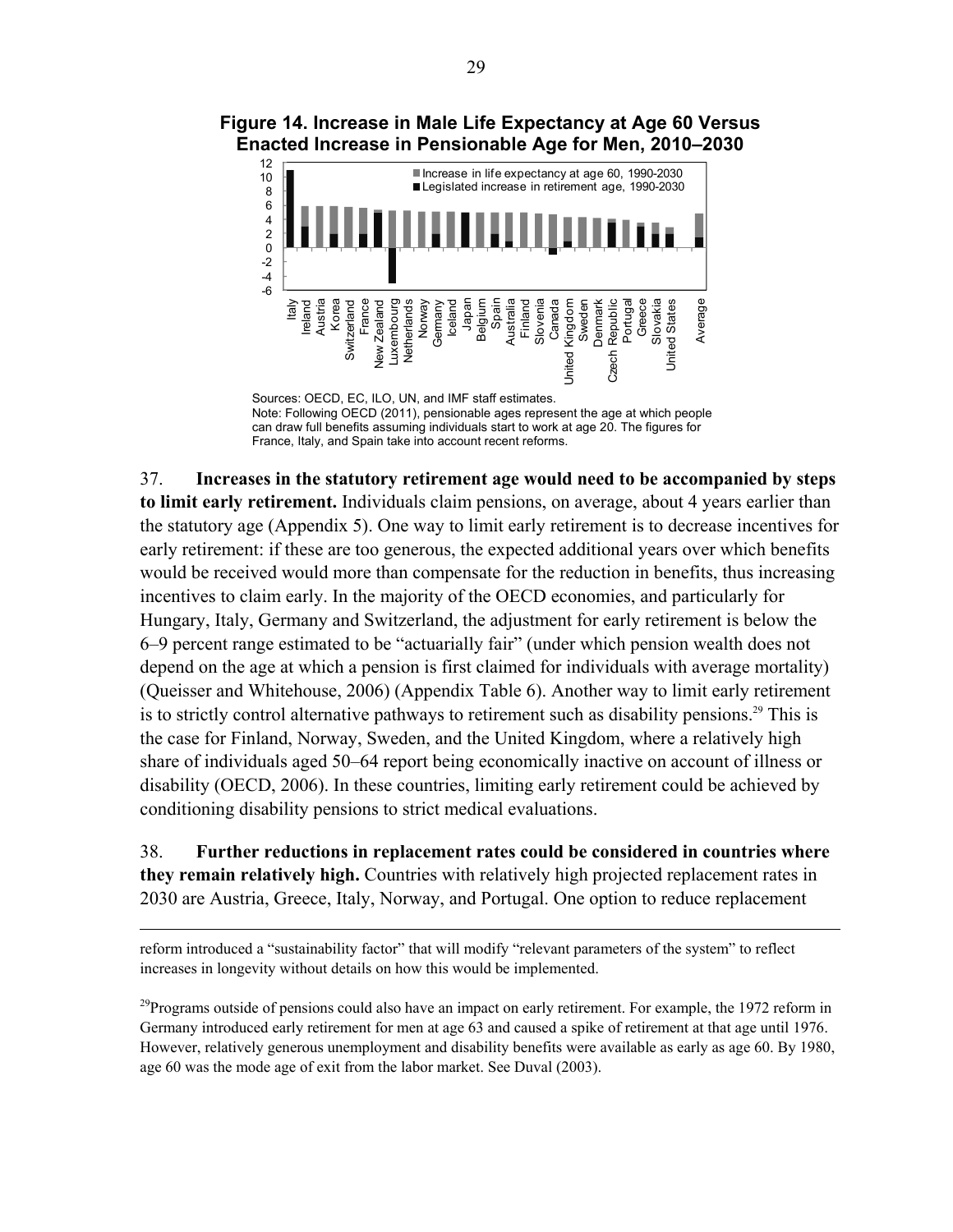rates is to freeze pensions for a period of time or to reduce the indexation for those receiving high pension benefits—in most advanced economies, pensions are indexed to inflation. For example, in the United States the cost of living adjustments was delayed by six months in 1983 and in Italy only the portion of pensions below  $\epsilon$ 1,000 is fully indexed to inflation. Another option is to link benefits to demographic and economic variables so that they are reduced to respond to changes in these variables (Austria, Canada, Germany, Japan, Italy, and Sweden have some type of automatic adjustment mechanism).<sup>30</sup> As noted earlier, cuts in pensions should be sufficiently progressive to keep the elderly out of poverty.

# 39. **Increasing revenues could also help to offset increases in pension spending.** In Austria, Belgium, France, Germany, Hungary, and Italy, the tax wedge— income and payroll

taxes as a share of labor earnings—is already near or above 50 percent of total labor costs. At these high levels, contribution hikes could have adverse labor market effects. However, other countries may have room for raising payroll contribution rates (Australia, Ireland, Korea, New Zealand, Switzerland, and the United States have a tax wedge at or below 30 percent), and in some cases it may be appropriate to lift the ceiling on earnings subject to contributions. Another option is to equalize the taxation of pensions and other forms of income—although there is little justification for taxing pensions differently than other forms of income, many advanced economies tax pensions at a lower rate. Where increasing revenues is desirable, alternative revenue sources such as consumption taxes could also be considered, particularly to finance the redistributive components of pension systems.<sup>31</sup> Similarly, countries that subsidize private pensions, either through tax relief or matching contributions, could consider scaling these back since these often have very little impact on national saving and benefit mostly higher income households (European Commission, 2008).

# 40. **Countries should also aim to increase the efficiency of contribution collections.**

On average, advanced economies raise about 0.4 percent of GDP for every percentage point in payroll taxes (Figure 15). This payroll tax "yield" varies from nearly 0.5 percent of GDP in Finland, Norway, and Japan, to 0.4 percent or less in Austria, Canada, Greece, Ireland, Korea, Slovakia, Sweden, Switzerland, and the United Kingdom. This variation reflects the structure of labor markets (for example, Greece has the highest share of self-employment in

1

 $30$ In Japan, this "macro indexing" reduces pensionable earnings (for future beneficiaries) and reduces the indexation of benefits (although nominal benefits do not fall) proportionally to the decrease in contributors and the increase in life expectancy at age 65, respectively. In Canada and Sweden, benefits are frozen if long-term actuarial imbalances arise. Other countries use notional defined contribution arrangements, which peg benefits more strongly to contributions, to respond to long-term economic and demographic developments (Austria, Italy, and Sweden).

<sup>&</sup>lt;sup>31</sup>Some macroeconomic advantages could also be derived from shifting revenue sources from social contributions toward value-added taxes (IMF, 2011). Changes in the composition of social security revenue sources, however, should not undermine the relationship between individual payroll tax contributions and benefits (Musgrave, 1981).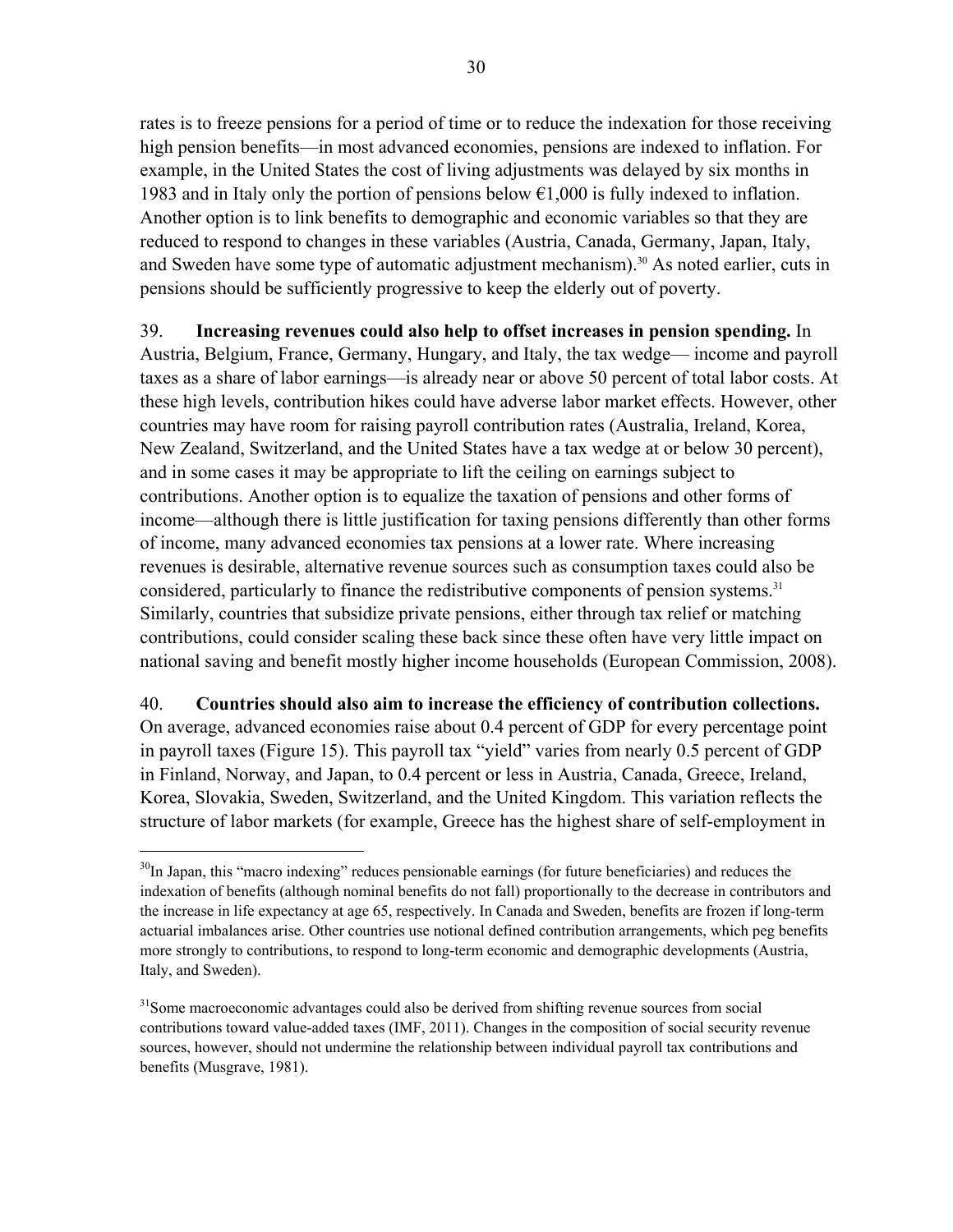the OECD) and exemptions from the payroll tax (Czech Republic, Finland, and the Netherlands, for example, do not have ceilings for payroll earnings subject to these taxes and have yields close to 0.5 percent of GDP). Payroll tax yields also seem weakly related to the level of payroll taxes—the efficiency increasing below rates of 30 percent and declining after that point, although this relationship is not statistically significant. To improve the efficiency of payroll contributions, countries should consider unifying revenue administration for tax and social security collection (Barrand, Ross, and Harrison, 2004).





Sources: OECD, and IMF staff estimates.

**B. Emerging Europe** 

41. **In emerging Europe, priority should be given to putting public pensions on a sound financial footing.** Countries in emerging Europe look closer to the advanced economies than to other emerging in terms of public pension spending and the importance of aging. Although fiscal adjustment needs are not as large as in advanced economies (IMF, 2011), fiscal conditions are weaker than other emerging economies and gross financing needs remain above 10 percent of GDP in several economies. In this light, pension reforms could help support fiscal adjustment over the medium to long term. Public pension spending is projected to rise sharply in some countries that have not reformed their systems, including Lithuania, Russia, and Ukraine. In these countries parametric reforms are needed to contain the growth in pension spending. For countries that have introduced mandatory private pensions, the priority should be to stabilize spending in the pay-as-you-go component before further expanding their mandatory private pension systems.

42. **One possible strategy would be to equalize retirement ages of men and women, increase retirement ages in line with life expectancy, and tighten eligibility criteria for early retirement schemes.** At age 60, life expectancy for women is four years higher than for men. However, in Eastern European economies, retirement ages for women continue to be lower than for men (particularly Poland and Russia). In addition, further increases in the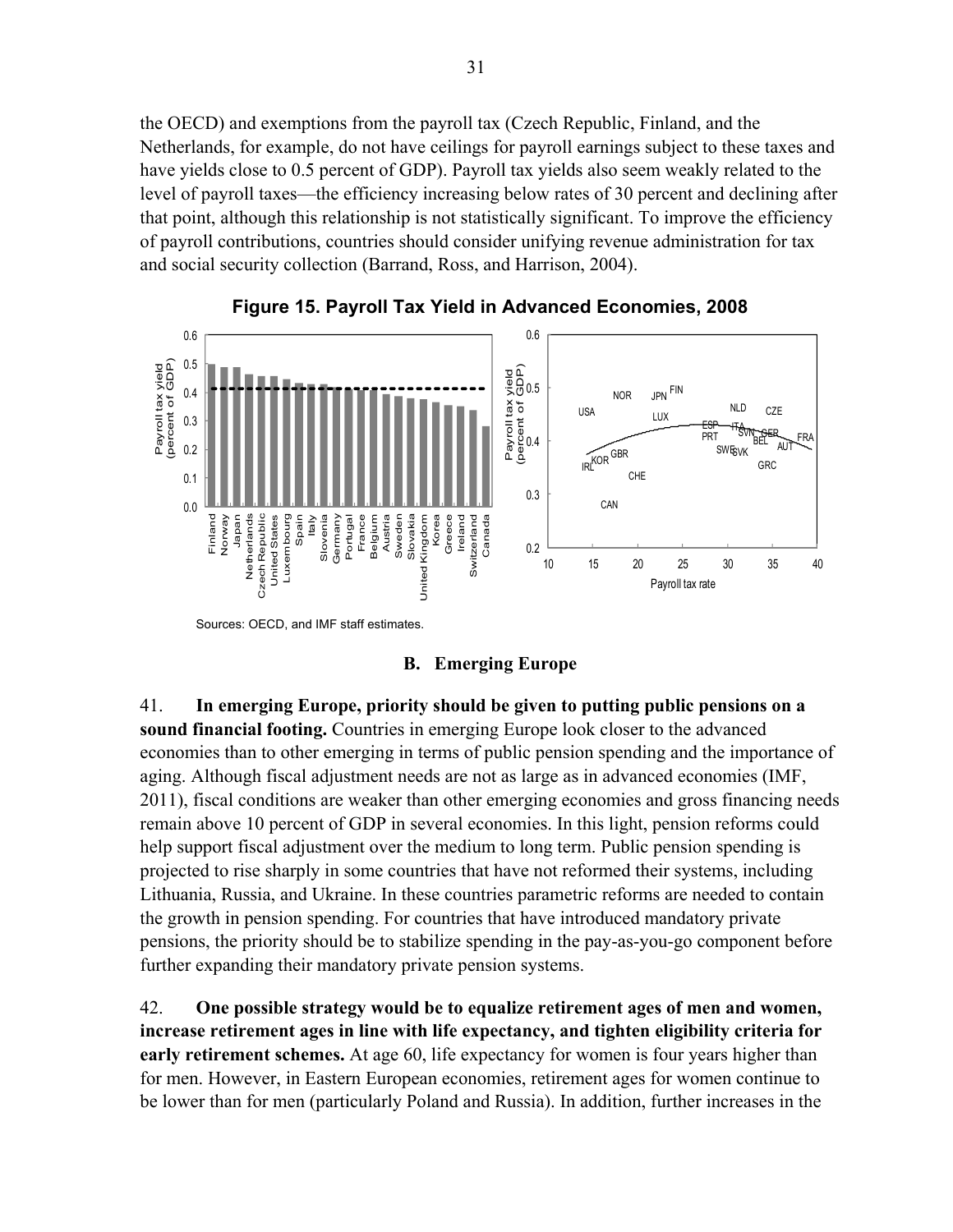retirement age could better match increasing longevity—over 1990–2030 average life expectancy at age 60 is projected to increase by 3 years but average retirement ages are only increasing by 1 year. In addition, reforms should focus on tightening the eligibility criteria for early retirement schemes.

43. **Replacement rates can be reduced by indexing pensions to prices and increasing the pensionable base to capture lifetime earnings.** In Eastern Europe, it is still common to index pensions at least partially to wages**.** Assuming an inflation rate of 2 percent and real GDP growth of 2 percent, switching from wage to price indexation today would reduce spending in 2030 by an average of  $\frac{1}{2}$  percentage point of GDP. Benefits for future retirees can also be limited by modifying benefit formulas, typically by reducing accrual rates and changing the base of pensionable income. For example, increasing the number of years used to calculate the pensionable base from 20 years to lifetime earnings would reduce 2030 spending by 0.2 percentage points of GDP.

44. **Additional parametric reforms might be required in countries that scaled back mandatory private pensions.** In the wake of the economic crisis and in response to short-term fiscal constraints, numerous countries stopped or reduced the diversion of pension contributions from their public to private mandatory pension schemes.<sup>32</sup> As contributions typically translate into higher benefit entitlements, the shift back from mandatory private to public pensions could have a detrimental effect on the public finances in the long term. In Poland, for example, the additional public pension spending in the long run arising from the recent changes is likely to outweigh the positive impact from higher revenues (Table 1). In other countries, shifting back to public pensions could have beneficial effects for public finances over the long term but pension adequacy could become an issue (Hungary and Latvia).

 $32$ During the crisis, contributions into the private scheme were reduced in Latvia and Poland and suspended in Estonia. Hungary made membership voluntary and provided strong financial incentives to return to the public scheme. Countries have recently announced plans to increase contribution rates to mandatory private pensions over the medium term, but typically these are lower than pre-crisis levels. In the case of Hungary, mandatory private pensions are now effectively closed.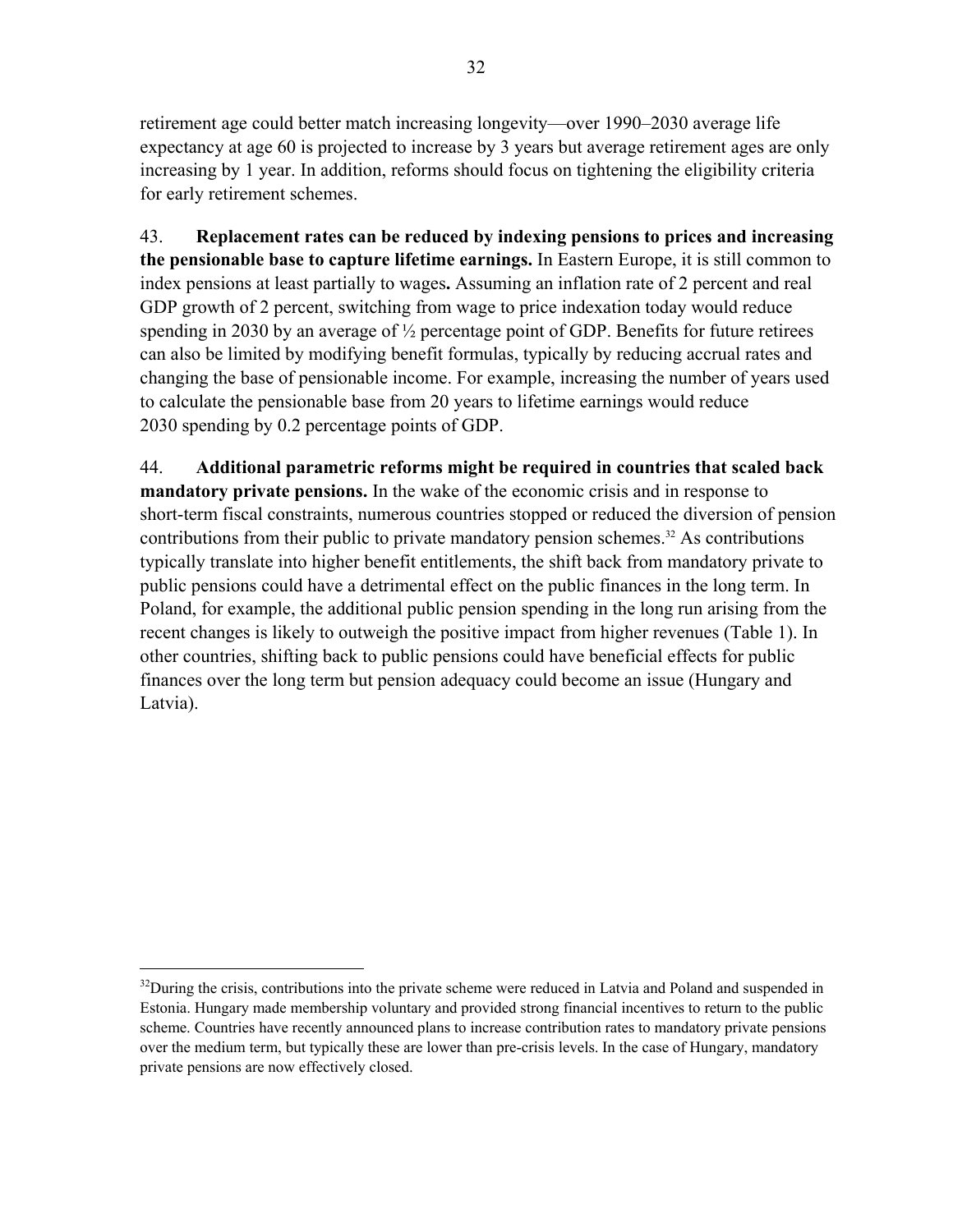|           |                                                                                                                     |                                                                                                                              | <b>Present Discounted Value of</b> |                                           |                      |
|-----------|---------------------------------------------------------------------------------------------------------------------|------------------------------------------------------------------------------------------------------------------------------|------------------------------------|-------------------------------------------|----------------------|
|           | <b>Crisis Policies</b>                                                                                              | <b>Announced Post-crisis Policies</b>                                                                                        | <b>Additional</b>                  | Additional<br><b>Revenues Expenditure</b> | <b>Net</b><br>Impact |
| Estonia   | Contributions suspended in 2009<br>and 2010; since mid 2011 2 percent                                               | 4 percent contribution rate from 2012, perhaps<br>higher later should economy rebound                                        | 1                                  | $\Omega$                                  | 0                    |
| Hungary   | Participation voluntary; return to<br>public scheme possible. Transfer of<br>private pension funds into public fund | Those who decide to stay in private scheme<br>will have to make 10 percent contributions<br>while losing all public benefits | 88                                 | 48                                        | 40                   |
| Latvia    | Contribution rate reduced to 2<br>percent in 2009, then increased to 4<br>percent in 2010 and 6 percent in<br>2011  | Contribution rate to stay at 6 percent in future                                                                             | 42                                 | 27                                        | 15                   |
| Lithuania | Contribution rate lowered to 21/2<br>percent in 2009 and then 2 percent<br>in 2010                                  | Contribution rate to increase to 6 percent by<br>2012                                                                        | 3                                  | $\Omega$                                  | $\Omega$             |
| Poland    | Contribution rate lowered to 2.3<br>percent                                                                         | Contribution rate to be raised to 3 <sup>1/2</sup> percent<br>by 2017                                                        | 34                                 | 41                                        | $-7$                 |
| Romania   | $\frac{1}{2}$ pp increase of contribution rate<br>postponed by one year                                             | Reach 6 percent contribution rate one year<br>later than initially planned                                                   | 1                                  | $\Omega$                                  | 0                    |
| Slovakia  | No longer mandatory for new joiners,<br>opt out allowed temporarily                                                 | Mandatory again for new joiners with opt out<br>allowed after two years                                                      | 0                                  | $\Omega$                                  | 0                    |

# **Table 1. Recent Pension Policy in Eastern Europe**

Sources: OECD, EC, ILO, UN, and IMF staff estimates.

Note: The present discounted value additional revenues and expenditure are calculated using a 1 percent discount rate assumption, a time horizon up to 2060, and the assumption that higher contributions to the public scheme will lead to proportionately higher pension entitlements. PDV expressed as a share of 2007 GDP.

# **C. Other Emerging Economies**

45. **Increasing pension coverage in an affordable way remains a key challenge in emerging economies outside of Europe.** On average, coverage rates are particularly low in emerging Asia, somewhat higher in Latin America, and still higher in Middle Eastern and African economies (Figure 16). This partly reflects the high degree of economic informality in these countries. Those covered typically include public-service workers and in some countries parts of the formal private sector. The expected decline of informal family-based support networks for the elderly (ADB, 2010a), e.g., due to rural-urban migration, will make extending formal coverage a priority for many emerging countries in an effort to alleviate elderly poverty.

46. **Promoting greater formalization of the economy would help to close the** 

**coverage gap.** A larger proportion of the workforce contributing to existing pension systems would reduce the ratio between pensioners and contributors, which is already high in many emerging economies despite young populations. For emerging economies with high household savings rates, increased pension coverage would also support efforts to make domestic demand the primary catalyst of growth (Section V). In addition, opening existing defined-contribution pension schemes (e.g., those available to civil servants) to all workers on a voluntary basis could further help to formalize the economy (ADB, 2010b).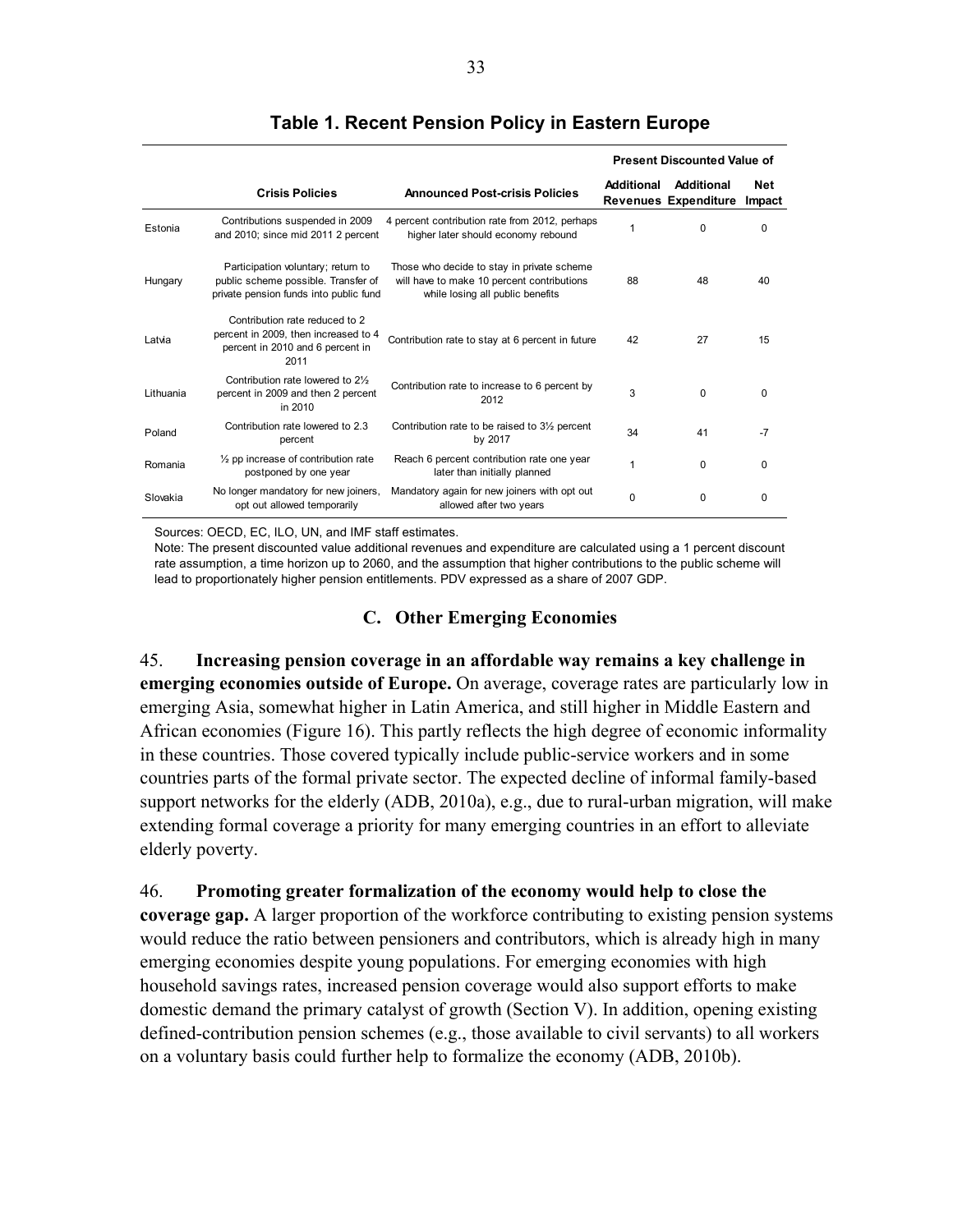

**Figure 16. Pension Coverage (Pensioners to Population Above Retirement Age) in Emerging Economies** 



47. **Parametric reforms will be required to prevent the expansion of coverage from increasing fiscal pressures.** Assuming the same replacement rates and eligibility rules of current systems, relatively modest expansion in pension coverage would raise pension spending substantially. Over the next two decades, increasing coverage from 26 to 32 percent—the projected increase in coverage taking into account the projected growth in GDP per capita—would increase spending by  $\frac{3}{4}$  percentage points of GDP in emerging Asia (Figure 17). Similarly, in other emerging economies outside of Europe, increasing coverage from 64 to 73 percent would increase spending by 1 percentage point of GDP. Parametric reforms to existing public pension schemes, including raising retirement ages and lowering replacement rates, will be required to contain these costs. Where minimum pensions are provided, countries should also consider indexing these to prices instead of wages. Civil service and other public sector schemes could also be reformed to contain future spending increases (as has been done in India and Jordan). In addition, emerging economies that have moved towards funded pensions (Latin America and Egypt) should aim to offset the transition costs associated with these reforms with stronger fiscal balances where there are macroeconomic concerns regarding the level of explicit public debt.

48. **For countries with very low coverage rates, "social pensions" that provide a flat pension aimed at poverty reduction could be considered.** The long time horizon required for the expansion of formal pension systems means that tax-financed social pensions (i.e., non-contributory cash transfers to older persons) could be the most promising tool to address old-age poverty in the medium term, particularly in emerging Asia. However, the cost of social pensions can be substantial (around ½ percent of GDP) (Holzmann, Robalino, and Takayama, 2009). To contain fiscal costs, these schemes should be means-tested to target only the needy. In addition, the design of such programs should aim for benefits that are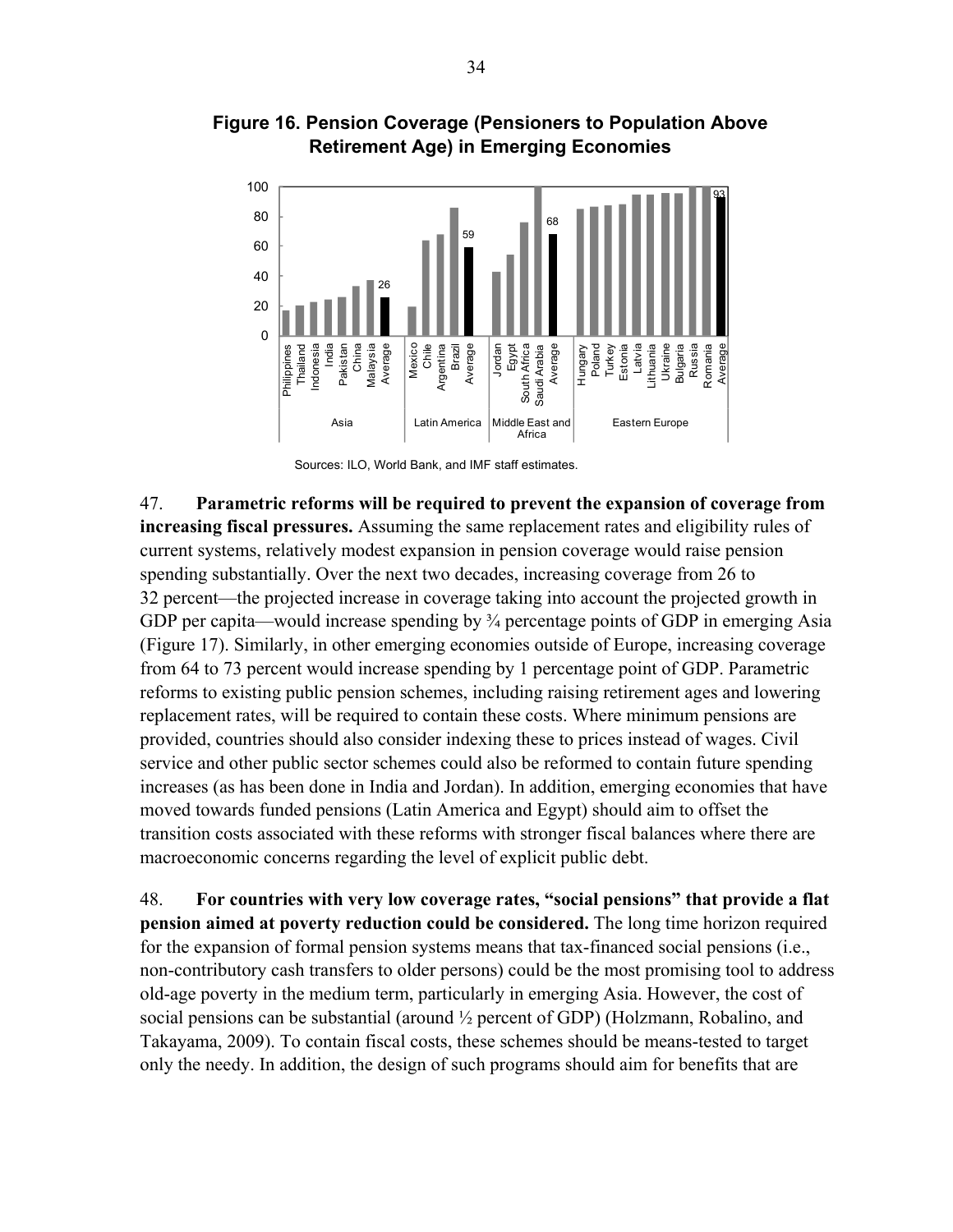sufficient to alleviate poverty but low enough to minimize incentives to remain outside of the formal pension system.



**Figure 17. Impact of Increasing Pension Coverage in Emerging Economies, 2010–2030** 

Sources: ILO, World Bank, and IMF staff estimates.

Note: The increase in coverage is projected using a regression of coverage in 2010 on GDP per capita and GDP per capita squared. The scenario is based on the assumption that annual real GDP growth in emerging economies is 3 percent.

#### **D. Summary of Issues and Policy Recommendations**

49. **The need for pension reform varies across countries.** Table 2 provides guidance on the need for reform and the main risks to the projections. Reforms could be considered in the majority of advanced economies and in a few emerging economies, particularly where the projected increases in age-related spending (health and pensions) over 2010–2030 are relatively high. In addition, the relatively large size of pension spending in government budgets in several advanced and emerging economies suggests that fiscal adjustment plans will need to include pension reforms, particularly in countries with large consolidation needs. If the underlying demographic assumptions do not materialize, reforms may be needed to stabilize spending—this risk is particularly marked for the longevity assumption in six advanced and eight emerging economies. Projections for a few advanced economies are vulnerable to macroeconomic assumptions and those for emerging face risks with respect to projected increases in labor force participation. Countries with low retirement ages and high eligibility ratios may also wish to consider pension reform a priority for boosting growth, especially where the gap between increases in life expectancy and retirement ages is relatively high.

50. **The appropriate mix of reforms depends on country circumstances, although giving priority to increasing retirement ages has many advantages.** Table 2 identifies potential reform options that could be considered by each country if additional reforms are required, including eligibility rates (which are affected by retirement ages and the coverage of the pension system), replacement rates, and measures to raise additional revenues.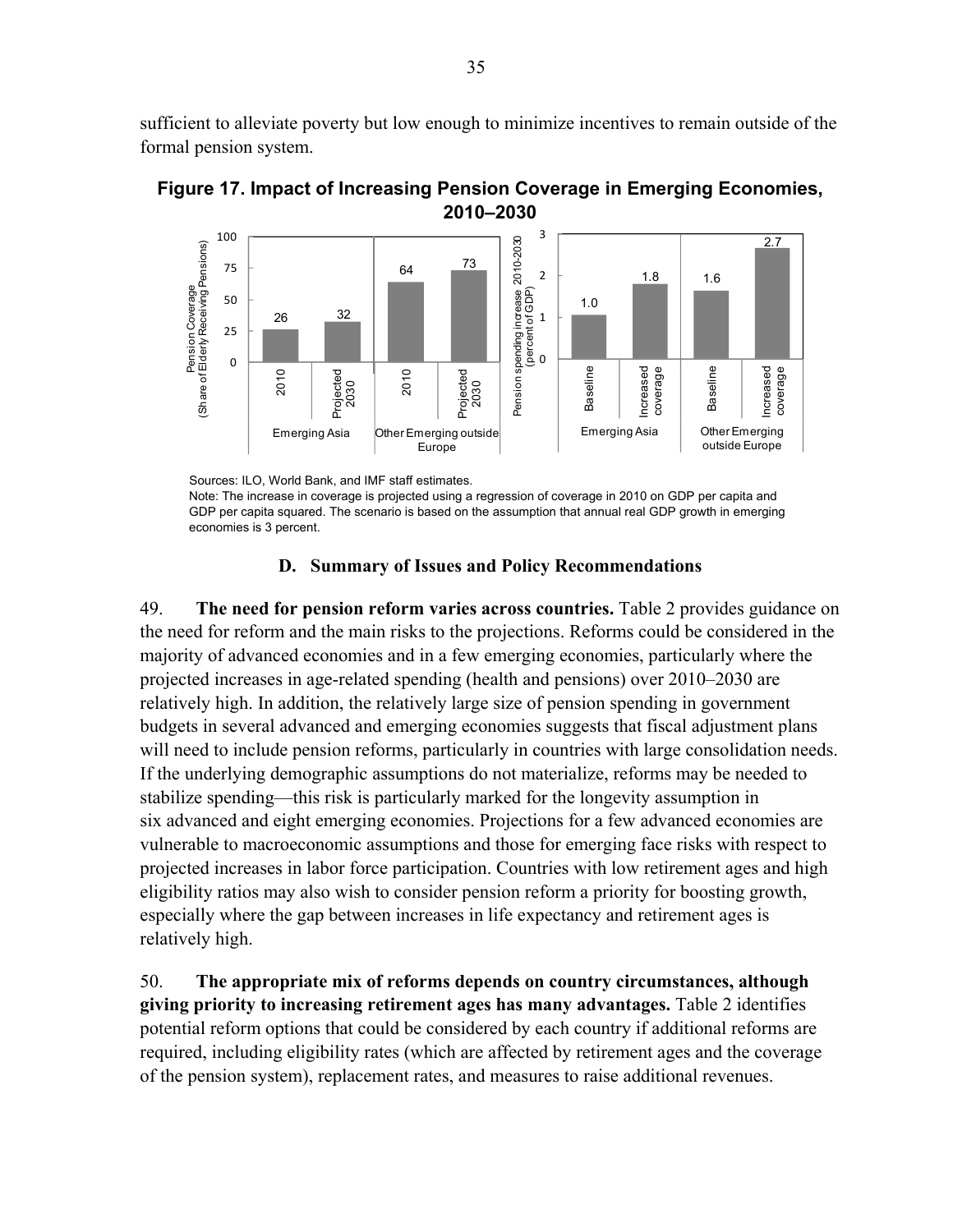- Further raising retirement ages and curtailing eligibility for early retirement might be needed in most advanced economies with high eligibility ratios in 2030, including Austria, Belgium, Canada, Finland, France, Germany, Greece, Ireland, Korea, Luxembourg, Netherlands, Portugal, Slovakia, Slovenia, and Switzerland. This could avoid the need for further cuts in replacement rates beyond those already legislated and would limit the burden of higher payroll taxes. A few countries could also focus on reducing replacement rates—Italy and Norway are projected to have relatively high replacement rates in 2030. However, cuts in pensions should be sufficiently progressive to keep the elderly out of poverty. The relatively low tax wedges in Australia, Ireland, Korea, New Zealand, Switzerland, and the United States suggests that revenue measures could complement efforts to tighten eligibility or reduce replacement rates. In addition, Austria, Canada, Greece, Ireland, Korea, Slovakia, Sweden, Switzerland, and the United Kingdom seem to have room to raise the efficiency of collections.
- Many emerging economies, particularly those in Eastern Europe, Brazil, and South Africa are projected to have relatively high eligibility ratios in 2030. These countries could focus on equalizing retirement ages of men and women and tightening access to disability pensions. Egypt and Turkey are projected to have relatively generous plans that generally cover only a small portion of the population. In these countries, parametric reform of these systems is a prerequisite to expanding coverage. A few countries (including India, Indonesia, and Pakistan) are projected to have low replacement rates and low eligibility rates. For these countries, the main challenge will be to expand their retirement systems in a fiscally sustainable manner.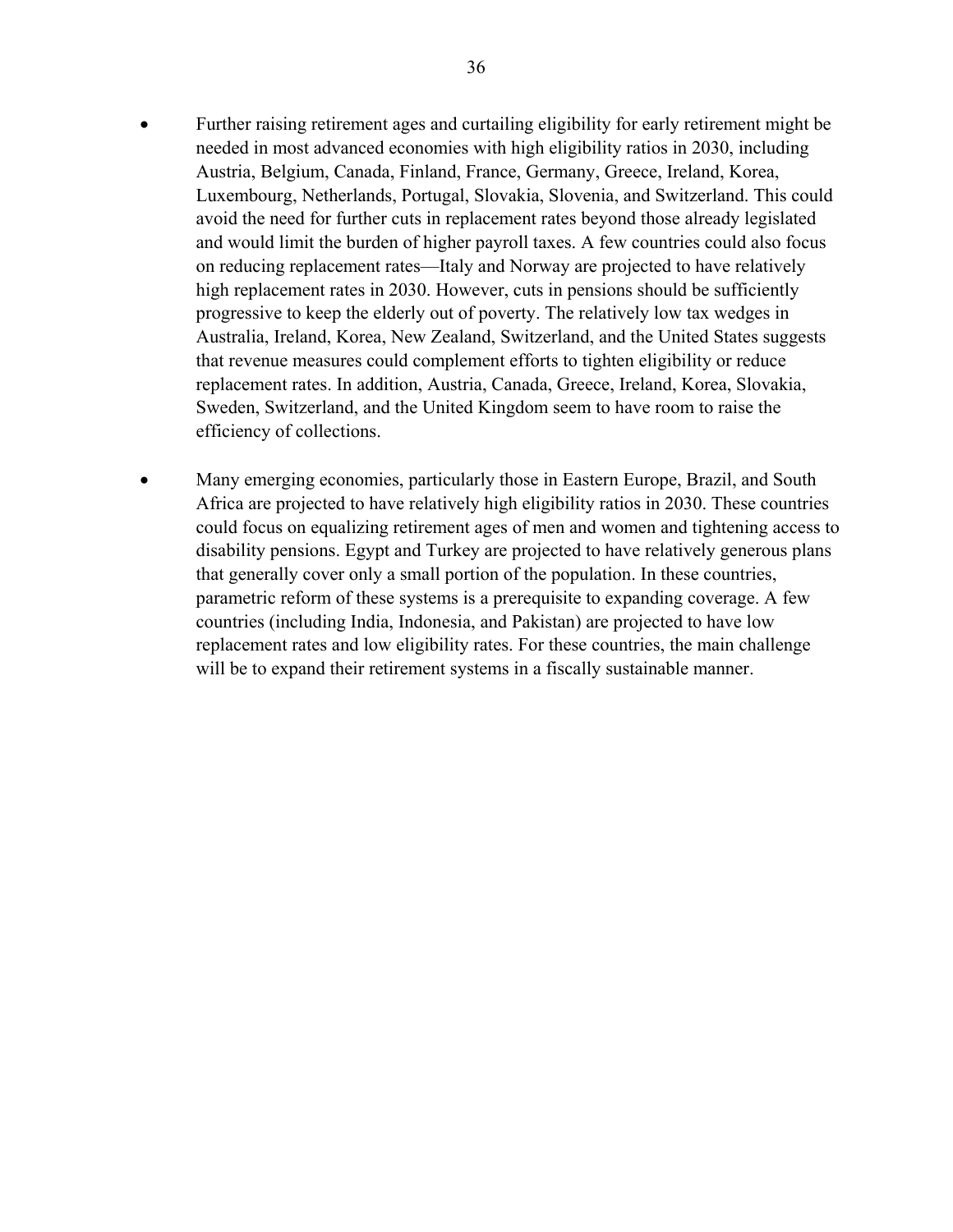|                            |                                    | Need reform due to:                 |                                                                                                   |                                              |                                | Main risks to projections:       |                                                  | Main areas for reform:           |                                  |                  |                                                    |
|----------------------------|------------------------------------|-------------------------------------|---------------------------------------------------------------------------------------------------|----------------------------------------------|--------------------------------|----------------------------------|--------------------------------------------------|----------------------------------|----------------------------------|------------------|----------------------------------------------------|
|                            | spending<br>increases <sup>1</sup> | as a percent of<br>GDP <sup>2</sup> | Age-related Pension spending Pension spending<br>as a percent of<br>primary spending <sup>3</sup> | Share of<br>private<br>pensions <sup>4</sup> | High<br>longevity <sup>5</sup> | Low<br>productivity <sup>5</sup> | Low labor<br>force<br>participation <sup>5</sup> | Eligibility<br>rate <sup>6</sup> | Replacement<br>rate <sup>7</sup> | Tax wedge ${}^8$ | <b>Efficiency of</b><br>contributions <sup>9</sup> |
| <b>Advanced economies:</b> |                                    |                                     |                                                                                                   |                                              |                                |                                  |                                                  |                                  |                                  |                  |                                                    |
| Australia                  |                                    |                                     |                                                                                                   | $\pmb{\mathsf{x}}$                           |                                |                                  |                                                  |                                  |                                  | $\pmb{\times}$   |                                                    |
| Austria                    | $\pmb{\mathsf{x}}$                 | $\pmb{\mathsf{x}}$                  | $\pmb{\mathsf{x}}$                                                                                |                                              |                                |                                  |                                                  | $\pmb{\times}$                   |                                  |                  | $\pmb{\mathsf{x}}$                                 |
| Belgium                    | X                                  |                                     | x                                                                                                 |                                              |                                |                                  |                                                  | $\pmb{\times}$                   |                                  |                  |                                                    |
| Canada                     | $\pmb{\times}$                     |                                     |                                                                                                   | $\pmb{\mathsf{x}}$                           |                                |                                  |                                                  | $\pmb{\times}$                   |                                  |                  | $\pmb{\times}$                                     |
| Czech Republic             |                                    |                                     |                                                                                                   |                                              | $\pmb{\mathsf{x}}$             |                                  |                                                  |                                  |                                  |                  |                                                    |
| Denmark                    |                                    |                                     |                                                                                                   | х                                            | $\pmb{\mathsf{x}}$             |                                  |                                                  |                                  |                                  |                  |                                                    |
| Finland                    | $\pmb{\mathsf{x}}$                 | X                                   |                                                                                                   | $\pmb{\mathsf{x}}$                           |                                |                                  |                                                  | $\pmb{\mathsf{x}}$               |                                  |                  |                                                    |
| France                     |                                    | $\pmb{\mathsf{x}}$                  | X                                                                                                 |                                              |                                |                                  |                                                  | $\pmb{\mathsf{x}}$               |                                  |                  |                                                    |
| Germany                    |                                    | X                                   | x                                                                                                 |                                              |                                |                                  |                                                  | $\pmb{\times}$                   |                                  |                  |                                                    |
| Greece                     | x                                  | $\pmb{\mathsf{x}}$                  | $\pmb{\mathsf{x}}$                                                                                |                                              | x                              |                                  |                                                  | $\pmb{\mathsf{x}}$               |                                  |                  | $\pmb{\times}$                                     |
| Iceland                    | $\pmb{\times}$                     |                                     |                                                                                                   | $\pmb{\mathsf{x}}$                           |                                |                                  |                                                  |                                  |                                  |                  |                                                    |
| Ireland                    |                                    |                                     |                                                                                                   | x                                            |                                |                                  |                                                  |                                  |                                  | $\pmb{\times}$   | $\pmb{\mathsf{x}}$                                 |
| Italy                      |                                    | X                                   | $\pmb{\mathsf{x}}$                                                                                |                                              |                                | $\pmb{\mathsf{x}}$               |                                                  |                                  | x                                |                  |                                                    |
| Japan                      |                                    |                                     | $\pmb{\mathsf{x}}$                                                                                |                                              |                                |                                  | $\pmb{\mathsf{x}}$                               |                                  |                                  |                  |                                                    |
| Korea                      | $\pmb{\mathsf{x}}$                 |                                     |                                                                                                   |                                              |                                |                                  | $\pmb{\mathsf{x}}$                               | X                                |                                  | $\pmb{\times}$   | $\pmb{\times}$                                     |
| Luxembourg                 | X                                  |                                     |                                                                                                   |                                              |                                |                                  |                                                  | $\pmb{\mathsf{x}}$               |                                  |                  |                                                    |
| Netherlands                | x                                  |                                     |                                                                                                   | x                                            |                                |                                  |                                                  | $\pmb{\mathsf{x}}$               |                                  |                  |                                                    |
| New Zealand                | x                                  |                                     |                                                                                                   |                                              |                                |                                  |                                                  |                                  |                                  | $\pmb{\times}$   |                                                    |
| Norway                     | x                                  |                                     |                                                                                                   |                                              |                                |                                  |                                                  |                                  | $\pmb{\mathsf{x}}$               |                  |                                                    |
| Portugal                   | x                                  | x                                   | х                                                                                                 |                                              | x                              | х                                |                                                  | х                                |                                  |                  |                                                    |
| Slovakia                   |                                    |                                     |                                                                                                   |                                              | $\pmb{\mathsf{x}}$             |                                  |                                                  | $\pmb{\times}$                   |                                  |                  | x                                                  |
| Slovenia                   | X                                  | X                                   | X                                                                                                 |                                              | $\pmb{\mathsf{x}}$             |                                  |                                                  | $\pmb{\mathsf{x}}$               |                                  |                  |                                                    |
| Spain                      |                                    |                                     | x                                                                                                 |                                              |                                | $\pmb{\mathsf{x}}$               |                                                  |                                  |                                  |                  |                                                    |
| Sweden                     |                                    |                                     |                                                                                                   |                                              |                                |                                  |                                                  |                                  |                                  |                  | $\pmb{\times}$                                     |
| Switzerland                | x                                  |                                     | $\pmb{\mathsf{x}}$                                                                                | $\pmb{\mathsf{x}}$                           |                                |                                  |                                                  | $\pmb{\mathsf{x}}$               |                                  | $\pmb{\times}$   | $\pmb{\times}$                                     |
| United Kingdom             | x                                  |                                     |                                                                                                   | $\pmb{\mathsf{x}}$                           |                                |                                  | х                                                |                                  |                                  |                  | $\pmb{\times}$                                     |
| <b>United States</b>       | x                                  |                                     |                                                                                                   | x                                            |                                |                                  | X                                                |                                  |                                  | x                |                                                    |
| <b>Emerging economies:</b> |                                    |                                     |                                                                                                   |                                              |                                |                                  |                                                  |                                  |                                  |                  |                                                    |
| Argentina                  |                                    |                                     | $\pmb{\mathsf{x}}$                                                                                |                                              |                                |                                  | $\pmb{\mathsf{x}}$                               |                                  |                                  |                  |                                                    |
| Brazil                     |                                    |                                     | X                                                                                                 |                                              |                                |                                  | $\pmb{\mathsf{x}}$                               | X                                |                                  |                  |                                                    |
| Bulgaria                   |                                    |                                     | x                                                                                                 |                                              | $\pmb{\times}$                 |                                  |                                                  | $\pmb{\mathsf{x}}$               |                                  |                  |                                                    |
| China                      | x                                  |                                     |                                                                                                   |                                              |                                |                                  |                                                  |                                  |                                  |                  |                                                    |
| Chile                      |                                    |                                     | x                                                                                                 | х                                            |                                |                                  | x                                                |                                  |                                  |                  |                                                    |
| Egypt                      |                                    |                                     |                                                                                                   |                                              |                                |                                  |                                                  |                                  | $\pmb{\mathsf{x}}$               |                  |                                                    |
| Estonia                    |                                    |                                     | x                                                                                                 |                                              |                                |                                  | x                                                |                                  |                                  |                  |                                                    |
| Hungary                    |                                    | X                                   | $\pmb{\mathsf{x}}$                                                                                |                                              |                                |                                  | $\pmb{\mathsf{x}}$                               |                                  |                                  |                  | $\pmb{\times}$                                     |
| India                      |                                    |                                     |                                                                                                   |                                              |                                |                                  |                                                  |                                  |                                  |                  |                                                    |
| Indonesia                  |                                    |                                     |                                                                                                   |                                              |                                |                                  |                                                  |                                  |                                  |                  |                                                    |
| Jordan                     |                                    |                                     |                                                                                                   |                                              |                                |                                  |                                                  |                                  |                                  |                  |                                                    |
| Latvia                     |                                    |                                     |                                                                                                   |                                              |                                |                                  | x                                                | x                                |                                  |                  |                                                    |
| Lithuania                  |                                    |                                     | x                                                                                                 |                                              | x                              |                                  |                                                  | $\pmb{\mathsf{x}}$               |                                  |                  |                                                    |
| Malaysia                   |                                    |                                     |                                                                                                   |                                              |                                |                                  |                                                  | $\pmb{\times}$                   |                                  |                  |                                                    |
| Mexico                     |                                    |                                     |                                                                                                   |                                              |                                |                                  |                                                  |                                  |                                  |                  | $\pmb{\times}$                                     |
| Pakistan                   |                                    |                                     |                                                                                                   |                                              |                                |                                  |                                                  |                                  |                                  |                  |                                                    |
| Philippines                |                                    |                                     |                                                                                                   |                                              |                                |                                  |                                                  |                                  |                                  |                  |                                                    |
| Poland                     |                                    | x                                   | x                                                                                                 |                                              |                                |                                  |                                                  | х                                |                                  |                  | $\pmb{\mathsf{x}}$                                 |
| Romania                    |                                    |                                     | x                                                                                                 |                                              | $\pmb{\times}$                 |                                  |                                                  | $\pmb{\mathsf{x}}$               |                                  |                  |                                                    |
| Russia                     | х                                  |                                     | x                                                                                                 |                                              | х                              |                                  | x                                                | $\pmb{\times}$                   |                                  |                  |                                                    |
| Saudi Arabia               | $\pmb{\times}$                     |                                     |                                                                                                   |                                              | х                              |                                  |                                                  |                                  |                                  |                  |                                                    |
| South Africa               |                                    |                                     |                                                                                                   | х                                            | х                              |                                  |                                                  | x                                |                                  |                  |                                                    |
| Thailand                   |                                    |                                     |                                                                                                   |                                              |                                |                                  |                                                  |                                  |                                  |                  |                                                    |
| Turkey                     | $\pmb{\mathsf{x}}$                 |                                     | x                                                                                                 |                                              | $\pmb{\mathsf{x}}$             |                                  |                                                  | $\pmb{\mathsf{x}}$               | $\pmb{\mathsf{x}}$               |                  | $\pmb{\times}$                                     |
| Ukraine                    |                                    | x                                   | x                                                                                                 |                                              | x                              |                                  | $\boldsymbol{\mathsf{x}}$                        | x                                |                                  |                  |                                                    |

# **Table 2: Summary Table of Pension Issues and Potential Reform Options**

<sup>1</sup>Projected age-related spending increase 2010–2030 exceeds 3 percentage points of GDP.<br><sup>2</sup>Depaign apanding as a persent CDD avanced 10 persent.

 $2$ Pension spending as a percent GDP exceeds 10 percent.

 $3$ Pension spending as a percent of primary spending in 2010 exceeds 20 percent.

<sup>4</sup> Pension fund assets in 2010 are in excess of 40 percent of GDP.

<sup>5</sup>Pension spending increase 2010–2030 under high longevity, low productivity, or low labor force participation is greater than ½ percentage point of GDP relative to baseline.

<sup>6</sup>The ratio of pensioners to population 65 and older in 2030 is projected to be greater than 110 percent.<br><sup>7</sup>The ratio of puerges greas pension to puerges greas wage in 2020 is projected to avesed 50 percent.

 $7$ The ratio of average gross pension to average gross wage in 2030 is projected to exceed 50 percent.

 ${}^{8}$ The sum of income and payroll taxes as a share of labor earnings in 2010 is below 30 percent.

 $9$ The ratio of social contributions as a share of GDP to payroll rates as a percent of total labor costs in 2010 is less than 0.4. Note: Tax wedge and payroll tax yield only available for OECD economies.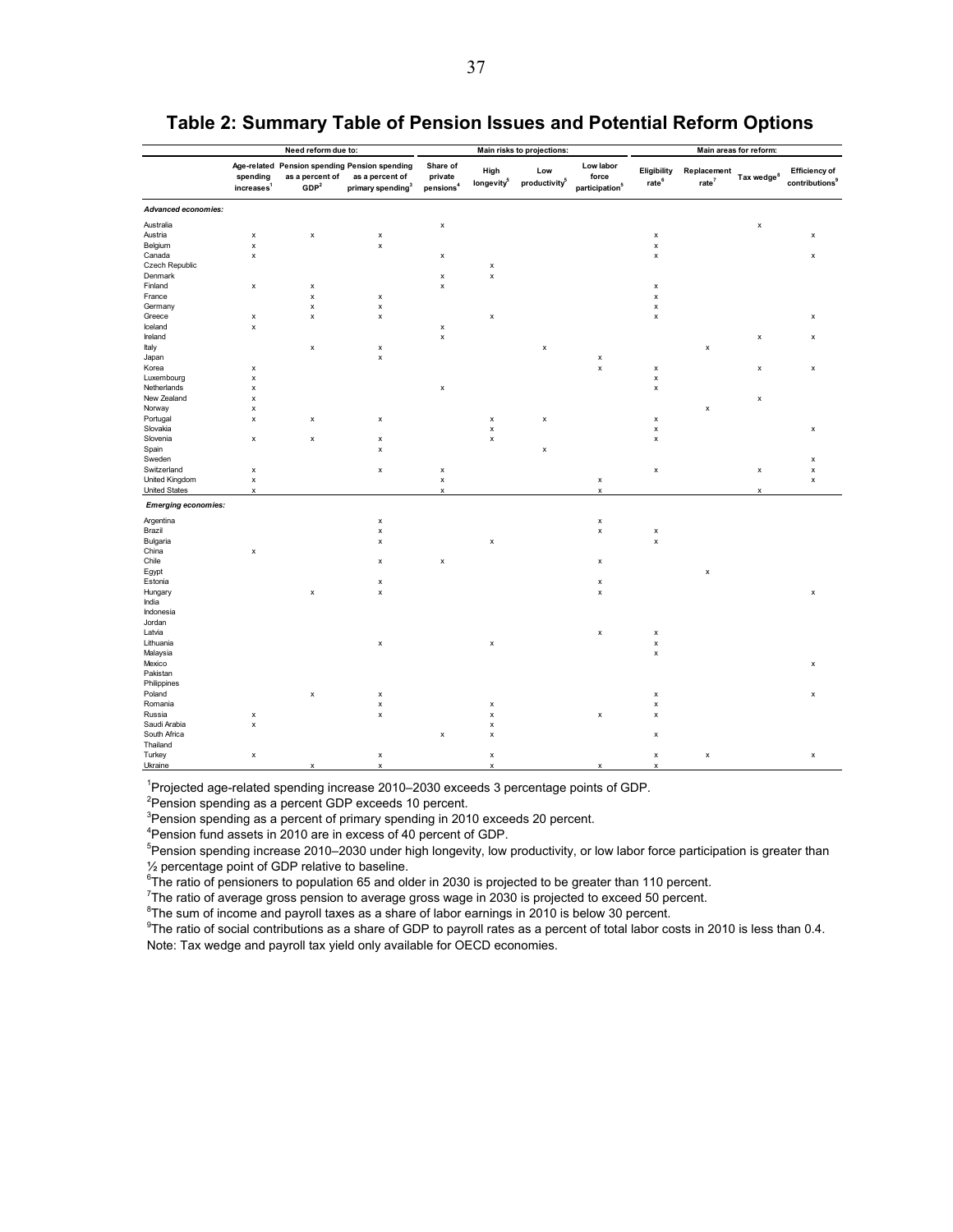### **Appendix 1. Methodology and Data**

#### **Public Pension Expenditure Identity**

Aging is typically measured by the old-age dependency ratio (the ratio of the population 65 years and older to the population aged 15–64). Eligibility refers to the number of pensioners as a proportion of the population 65 years and older; this factor depends on the qualifying conditions for a pension, particularly the statutory retirement age and the possibility of early retirement. Replacement rates—the ratio of average pensions to average earnings—capture the generosity of pension benefits. Finally, changes in labor force participation rates affect both the numerator—increases in labor force participation today can affect future eligibility and replacement rates—and the denominator—higher labor force participation implies higher GDP.

 $PE =$  pensioners  $*$  average pension  $\frac{PE}{GDP}$  = pensioners  $* \frac{average \text{ pension}}{GDP}$ workers  $*\frac{1}{works}*\frac{population 65+}{population 15-64}*\frac{population 15-64}{population 65+}$  $\frac{PE}{GDP} = \frac{population\ 65+}{population\ 15-64} * \frac{pensions}{population\ 65+} * \frac{average\ pension}{GDP}$ workers  $*\frac{population\ 15-64}{works}$ PE  $\frac{PE}{GDP} = \frac{population\ 65+}{population\ 15-64} * \frac{pensions}{population\ 65+} * \frac{average\ pension}{average\ wage} * \frac{population\ 15-64}{workers} * \frac{Compensation}{GDP}$ Compensation share in GDP, assumed constant over time Inverse of employment ratio Old-age dependency Eligibility ratio Replacement rate ratio

Using this simple identity, it is possible to calculate the change in pension spending as a share of GDP between two years  $(t_1$  and  $t_2$ ). For any year  $t$ , let  $O(t)$  be the old-age dependency ratio,  $E(t)$  be the pensioners ratio,  $G(t)$  be replacement rate, and  $L(t)$  be the inverse of the employment ratio. Assuming a constant total compensation share in GDP over time, then  $\frac{PE}{GDP}(t_2) = \frac{PE}{GDP}(t_1) * \frac{O(t_2) * E(t_2) * G(t_2) * L(t_2)}{O(t_1) * E(t_1) * G(t_1) * L(t_1)}$ 

#### **Data Sources and Calculations**

**Pension Spending 1970-2010** 
$$
\left(\frac{PE}{GDP}\right)
$$
 =  $\frac{population 65+}{population 15-64} * \frac{pensioners}{population 65+} * \frac{average pension}{average wage} * \frac{population 15-64}{workers} * \frac{Compensation}{GDP}$ 

For OECD economies (Australia, Austria, Belgium, Canada, Chile, Czech Republic, Denmark, Estonia, Finland, France, Germany, Greece, Hungary, Iceland, Ireland, Italy, Japan, Korea, Luxembourg, Mexico, the Netherlands, New Zealand, Norway, Poland, Portugal, Slovakia, Slovenia, Spain, Sweden, Switzerland, Turkey, the United Kingdom, and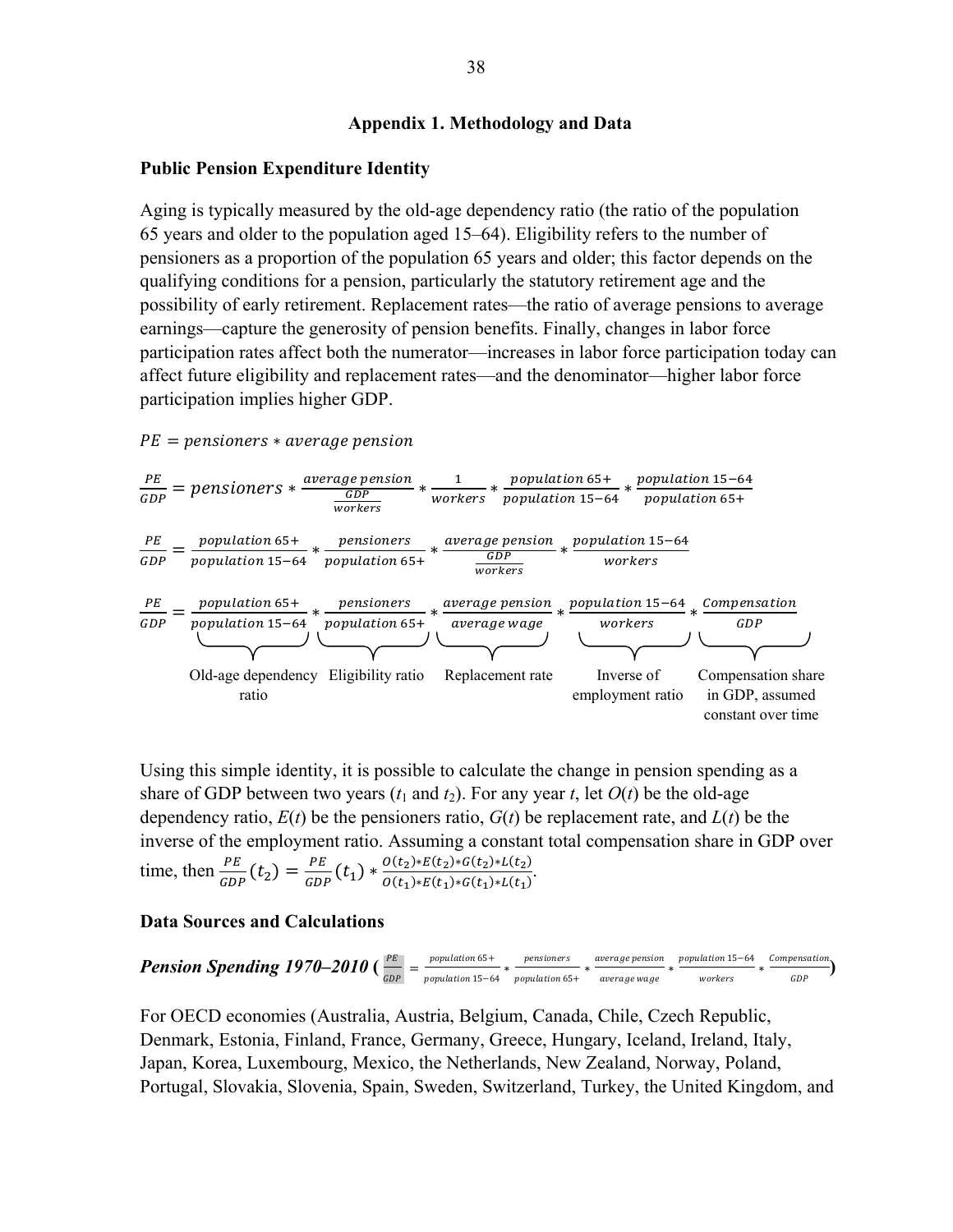the United States) 1980–2007 data come from the *OECD Social Expenditure Statistics* database (http://10.1787/data-00167-en). This spending includes cash benefits for old-age, survivors, and disability pensions. For some countries, public spending includes spending on special pension schemes for public employees, including civil servants, sub-national government employees, teachers, or the armed forces, which often follow special rules (including Austria, Belgium, France, Greece, Germany, Portugal, and the United States). For Canada, these figures do not include the teachers' pension plans. For Mexico the OECD data do not include state government plans.

Earlier data (1970–79) for the majority of these countries (Australia, Austria, Belgium, Canada, Denmark, Finland, France, Germany, Greece, Ireland, Italy, Japan, the Netherlands, New Zealand, Norway, Portugal, Spain, Sweden, Switzerland, the United Kingdom, and the United States) come from Holzmann (1988). For the other OECD countries (Chile, Hungary, Iceland, Luxembourg, Mexico, Poland, and Turkey), data for 1970–79 are imputed based on data from ILO's *The Cost of Social Security* (various years). For in-between years without observations, spending figures are estimated using a linear interpolation between the two observed points.

For Bulgaria, Latvia, Lithuania, and Romania, the primary source of data for 1990–2008 is ESSPROS (European System of Integrated Social Protection Statistics) from EUROSTAT. For these countries, data for 1970–1989 are imputed based on data from ILO's *The Cost of Social Security*. For in-between years without observations, spending levels are estimated using a linear interpolation between the two observed points.

For other emerging economies, the most recent spending as a share of GDP comes from IMF documents (Egypt, Jordan, and Saudi Arabia), country authorities' estimates (Argentina, Brazil, China, India, Indonesia, Pakistan, Philippines, South Africa, Russia, Thailand, and Ukraine), or the ILO's *World Social Security Report 2010/11* (Malaysia). For some countries, these data might include social security spending other than pensions (Brazil). Since these data provide few data points, the years up to 2010 are imputed based on demographics  $\left(\frac{PE}{GDP}(t_2) = \frac{PE}{GDP}(t_1) * \frac{O(t_2)}{O(t_1)}\right)$ . For these countries, when not available, data for 1990 and later years are imputed based on data from ILO's *The Cost of Social Security*. For in-between years without observations, spending figures are estimated using a linear interpolation between the two observed points.

# *Projected Pension Spending 2010–2050*

The latest available number (from the OECD, EC, EUROSTAT, ILO, IMF, World Bank documents, or country authorities' estimates as explained above) is the starting point for the projections. Spending is projected relying on authorities' estimates when these are available (Appendix Table 7). For most European economies, the authorities' projections are available in their latest Stability and Convergence Programmes (Available at http://ec.europa.eu/economy\_finance/economic\_governance/sgp/convergence/programmes/2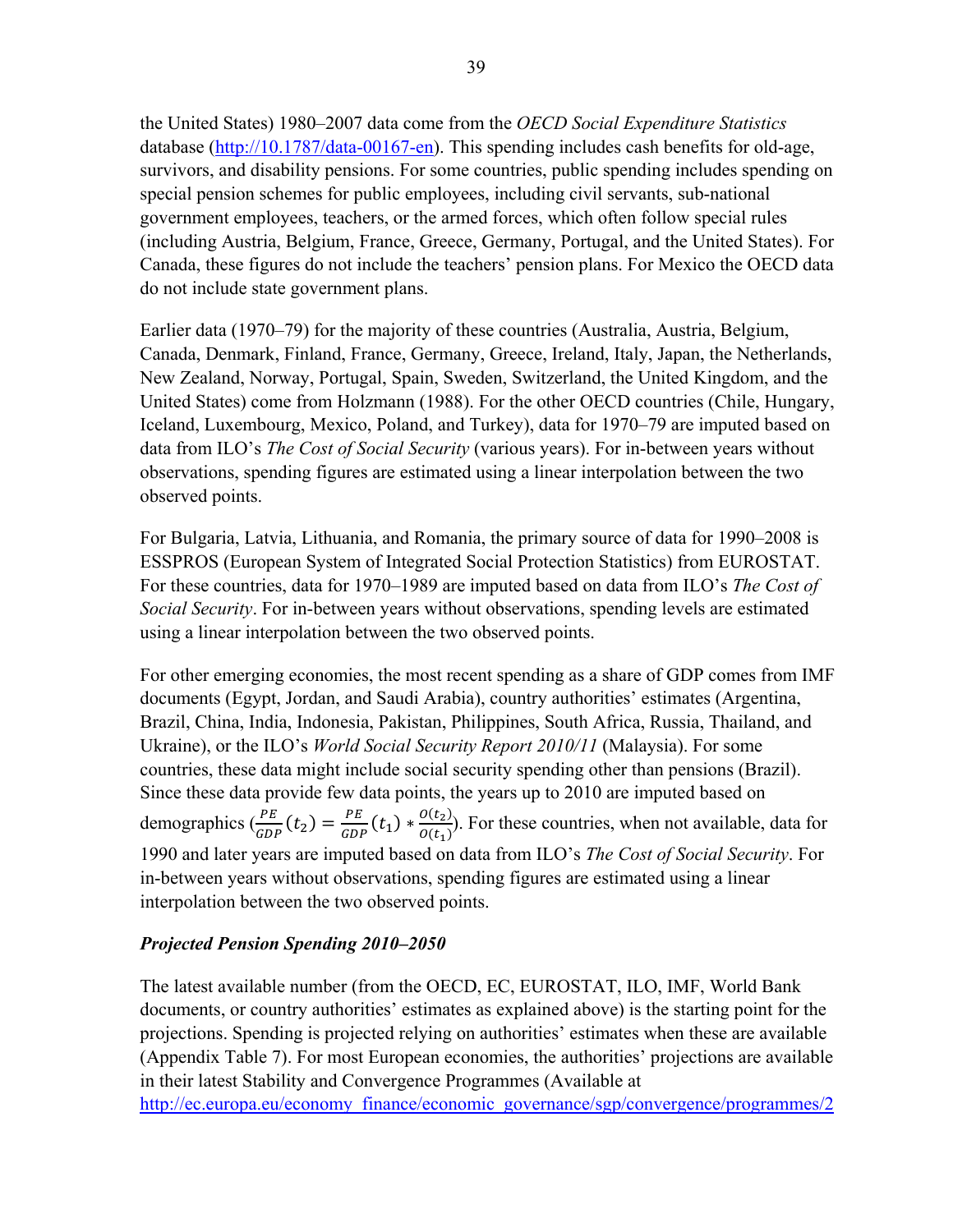011 en.htm). These reflect in part efforts by the European Commission and the Aging Working Group to construct consistent projections for many European Economies (EC, 2009). The methodology applies the rate of increase of the share of GDP in the authorities' estimates to the initial spending point. For example, for countries in which the latest data point available is from the OECD for 2007 ( $\frac{PE}{GDP}$  (OECD, 2007)), and the authorities' estimates for 2007, 2010, 2030 ( $\frac{PE}{GDP}$  (Authorities, 2007),  $\frac{PE}{GDP}$  (Authorities, 2010),  $\frac{PE}{GDP}$  (Authorities, 2030)) are available, then the projections for 2010 and 2030 are calculated as:  $\frac{PE}{GDP}$  (OECD, 2010) =  $\frac{PE}{GDP}$ (OECD, 2007) $\frac{\frac{PE}{GDP}($ Authorities,2010) and  $\frac{PE}{GDP}$ (OECD, 2030) =  $\frac{PE}{GDP}$ (OECD, 2007) $\frac{\frac{PE}{GDP}($ Authorities,2030). For cases in which the authorities' estimates start after the latest observed figure, the spending figure is projected forward using demographic changes only. For example, if the last actual observed year of spending is for 2007 and the authorities' estimates start in 2008, then  $\left(\frac{PE}{GDP}\right)$  (OECD, 2010) =  $\frac{PE}{GDP}$  (OECD, 2007)  $\frac{O(2008)}{O(2007)}$  $\frac{\frac{PE}{GDP}( \text{Authorities}, 2010)}{\frac{PE}{GDP}( \text{Authorities}, 2008)}$ . Of course, this methodology implies that the spending figures might not always match the authorities' figures because of the use of a different base—OECD pension spending might differ from official estimates because of broader coverage of pension spending. For example, for the United States, OECD pension

spending includes spending in state and local plans, while the authorities' estimates include only the national Social Security scheme. Nevertheless, the advantage of this methodology is that it provides a relatively similar definition of spending (the OECD definition) that allows for cross-country comparisons.

For countries without readily available projections—mostly for the emerging economies outside Europe—projected spending reflects the impact of changing demographics and is adjusted to account for reforms (Chile, Brazil, and Mexico) that would affect replacement rates and eligibility ratios. When no information about reforms is available (Argentina, China, Indonesia, Malaysia, Pakistan, Philippines, Russia, Saudi Arabia, South Africa, Thailand, and Ukraine), the following assumptions are made: (i) constant coverage ratio of pensioners to population aged above 65 years and constant replacement rate; and (ii) changes are driven by employment ratio and old-age dependency ratio  $\frac{PE}{GDP}(t_2) = \frac{PE}{GDP}(t_1) * \frac{O(t_2) * L(t_2)}{O(t_1) * L(t_1)}$ . For China, a key assumption is the evolution of the funded component of the system. Sin (2005) assumes full implementation of the second pillar and finds declining spending in pensions as share of GDP over time. In contrast, the baseline projections included in this paper are closer to those from Oksanen (2010) which project substantial increases in pension spending 2010–2030, assuming the generosity of the first pillar remains at its current level.

 $Population$   $1970-2050$   $(\frac{PE}{GDP} = \frac{population 65+}{population 15-64} * \frac{pensions}{population 65+} * \frac{average \text{ }pension}{average \text{ }wage})$   $*$   $\frac{loopulation 15-64}{GDP} * \frac{Compensation}{GDP})$ 

Population estimates come from the United Nations' *World Population Prospects: The 2008 Revision*.

*Number of Workers*  $\left(\frac{PE}{GDP} = \frac{population 65+}{population 15-64} * \frac{pensions}{population 65+} * \frac{average \text{ } was\text{ }a}}{average \text{ } wage \text{ } wages} * \frac{population 15-64}{workers} * \frac{Compensation}{GDP}\right)$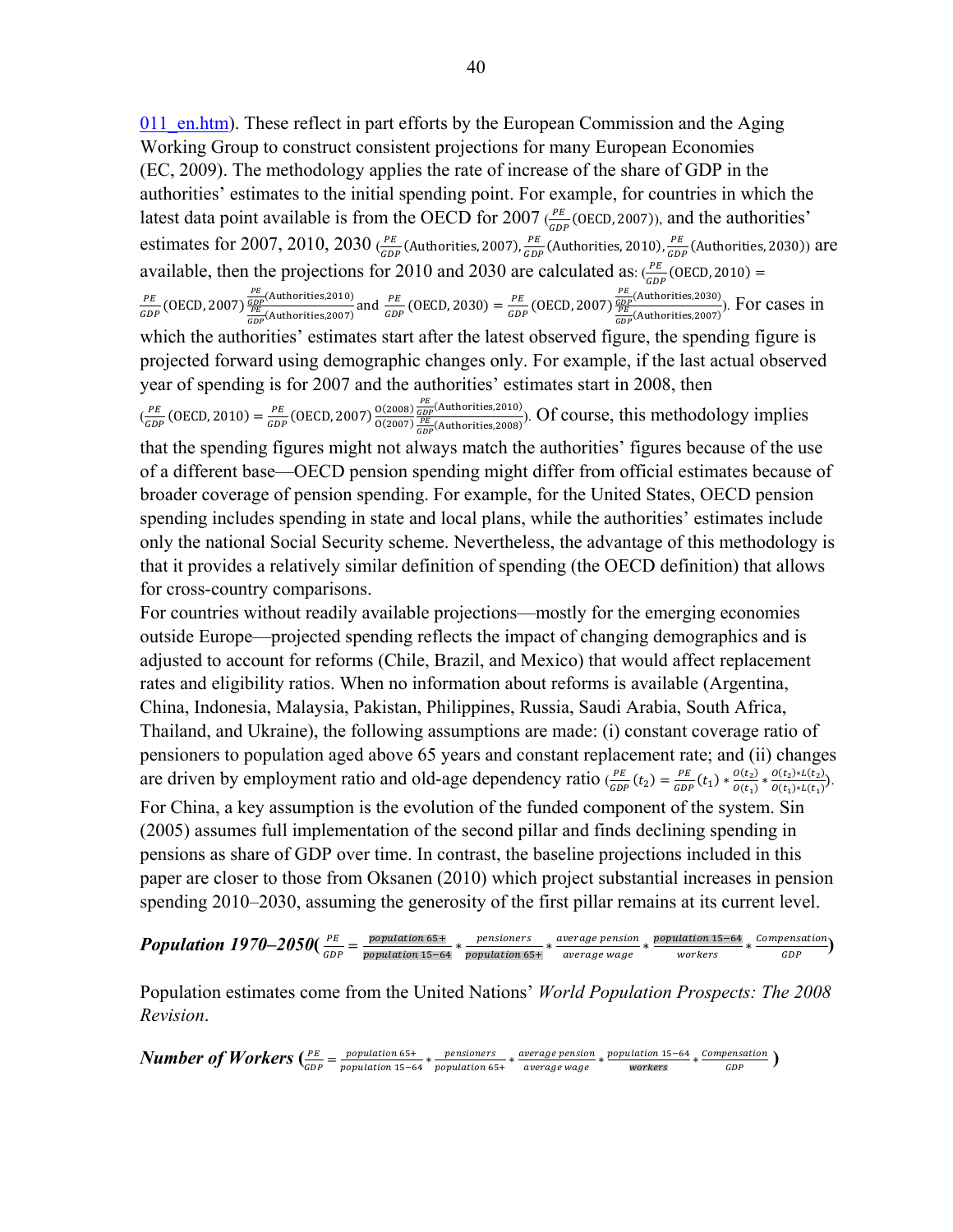The number of workers is defined as the population aged 15 and older that is economically active. For every country in the sample this is done for each 5-year age group (15–19, 20–24,  $..., 75-79$ , and  $80+)$  separately for men and women for  $1970-2050$ .

The share of the population that is economically active combines the fourth (data for 1950–2010) and sixth (data from 1990–2020) editions from the ILO's *Economically Active Population* database. A consistent series for 1970–2020 is obtained by combining these two series—using the latest edition as the base and interpolating employment activity from 1990 to 1970 using the observed changes in the earlier data. Data for 2025–2050 are projected using a fixed-effects regression on a 5-year cohort (*c*) for every 5 year period (*t*) over 1950–2020 (*EA<sub>ct</sub>*= $\alpha E A_{c}$ -*I, t* +  $\beta E A_{c}$ , *t*-*I* +  $\beta E A_{c}$ , *t*-*I* +  $\gamma E A_{c}$ , *t*-*2* +  $\gamma YE A R$ ). In other words, the projections assume that economic activity rate in year *t* for cohort *c* depends on the economic activity of the group 5 years younger than cohort *c* in 2020, and in the observed economic activity rate of cohort *c* in 2015, 2010, and 2005. This regression is done for all countries in the ILO database. The result is a consistent series of economic activity for men and women by five year age groups 1970–2050.

# *Number of Pensioners*  $\left(\frac{PE}{GDP} = \frac{population 65+}{population 15-64} * \frac{pensions}{population 65+} * \frac{average \text{ version}}{average \text{ wage \text{ wages}} * \frac{population 15-64}{workers} * \frac{Compensation}{GDP}\right)$

All individuals above the statutory retirement age are considered "retired"

(Appendix Table 8). In addition, to account for early retirement, the share of the population aged 50–64 that was economically active at ages 45–49 but is no longer active is added to the pool of "retired"—this calculation follows three different cohorts, 50–54, 55–59, 60–64, separately for men and women. Finally, the total number of "retired" is multiplied by pension coverage (percent of those above the statutory age of retirement receiving a public pension) from ILO (2010) to obtain the number of pensioners. This adjustment is made to account for public pension coverage to reflect that not all retirees receive public pensions.

**Compensation to GDP**  $\left(\frac{PE}{GDP} = \frac{population 65+}{population 15-64} * \frac{pensions}{population 65+} * \frac{average \text{ version}}{average \text{ wage \text{ wages}} * \frac{population 15-64}{workers} * \frac{Compensation}{GDP}\right)$ 

Total employee compensation from GDP comes from the United Nations System of National Accounts 1993 available at:

http://data.un.org/Data.aspx?q=compensation+of+employees&d=SNA&f=group\_code%3a40 1%3bitem\_code%3a9. The latest observed share of compensation in GDP is used assuming it remains constant throughout 1970–2050.

**Replacement Rates**  $\left(\frac{PE}{GDP} = \frac{population 65+}{population 15-64} * \frac{pensions}{population 65+}}{population 15-64} * \frac{pensions}{average wage} * \frac{population 15-64}{worker 3} * \frac{Compensation}{GDP}\right)$ 

With all of the other components computed as described above, replacement rates can be estimated as  $\frac{average \text{ pension}}{average \text{wa} \text{age}} = (\frac{population \text{ 65+}}{population \text{ 15-64}} * \frac{p \text{ensioners}}{population \text{ 65+}} * \frac{average \text{wa} \text{area}}{average \text{wa} \text{age} \text{ wage}} * \frac{p \text{population \text{ 15-64}}}{worker \text{where}} * \frac{Component \text{ 65+}}{GDP}) / \frac{PE}{GDP}$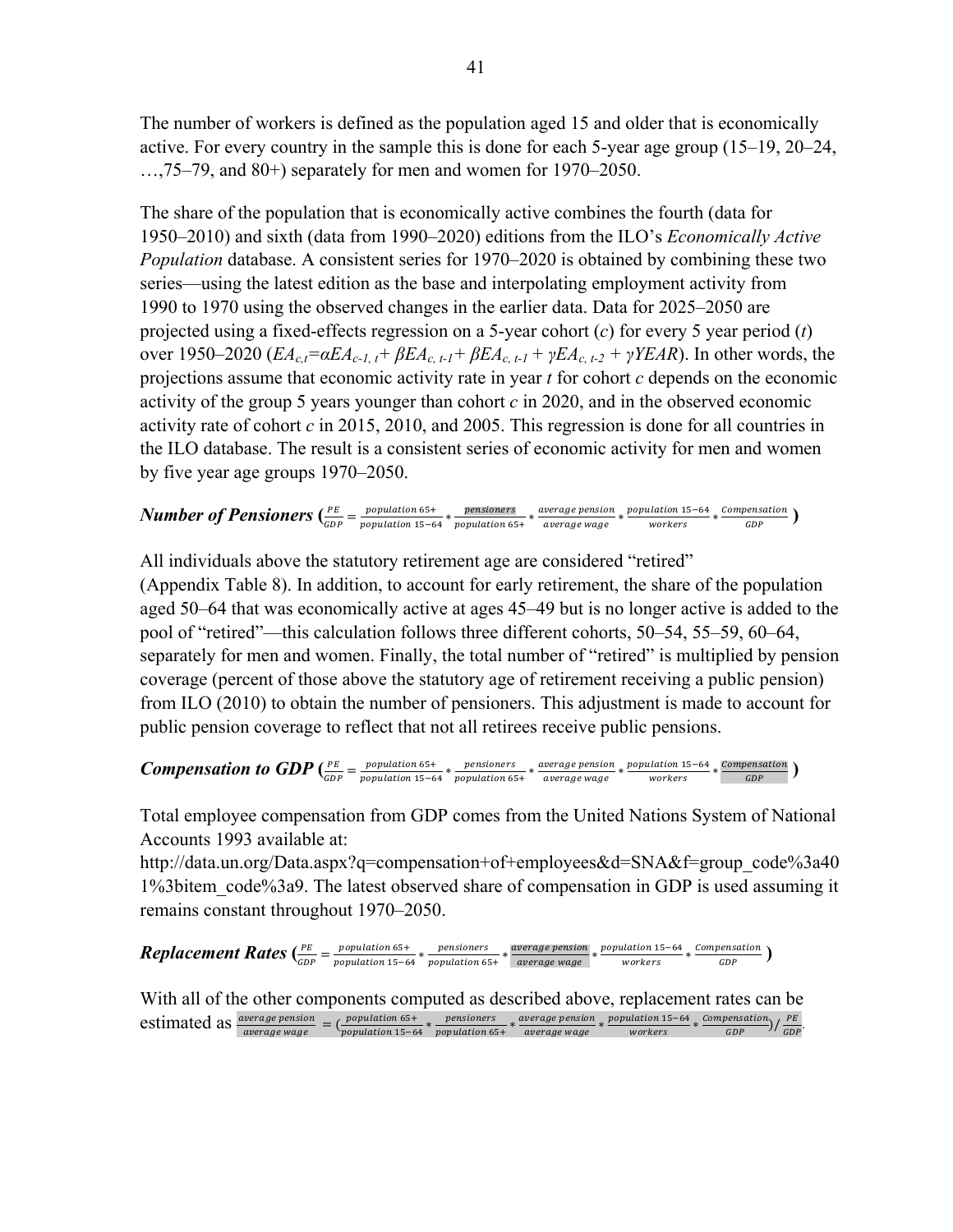#### **Appendix 2. Past Pension Reforms**

Several countries have enacted reforms that reduce **replacement rates**. Reform measures include parametric changes such as reductions in accrual rates (Greece, Korea, and Turkey); extending the reference period for the base to calculate pension entitlements (Finland, France, Greece, Portugal, and Spain); built-in sustainability factors (Brazil and Germany); or systemic changes that imply automatic changes in the pension formula such as through notional returns (Austria, Italy, Latvia, Poland, and Sweden); or the scale-down of pay-asyou-go plans after the introduction of mandatory private individual accounts (Bulgaria, Chile, and Mexico).

Reforms have also tightened **eligibility rules**, mainly through increases in the statutory age of retirement. Over coming decades, the retirement age will be increased gradually to 65 in Japan and Turkey; to 67 years in Germany, Italy, Spain, and the United States; and to 68 years in Ireland and the United Kingdom. A number of countries have linked future retirement ages to changes in longevity (Denmark, Italy, and Spain). In France pension reform raised the retirement age by 2 years over 2011–18.

Other reforms have enhanced incentives for older workers to remain in the labor force. These include tightening eligibility to early pensions (Greece recently abolished retirement before age 65 for those with fewer than 40 years of contributions or younger than age 60) and making later retirement financially more attractive by moving to actuarially fair pension pay outs. Moreover, most advanced economies have introduced anti-age discrimination legislation (Australia, the European Union, New Zealand, and the United States), which could make it easier for older workers to remain in the labor force.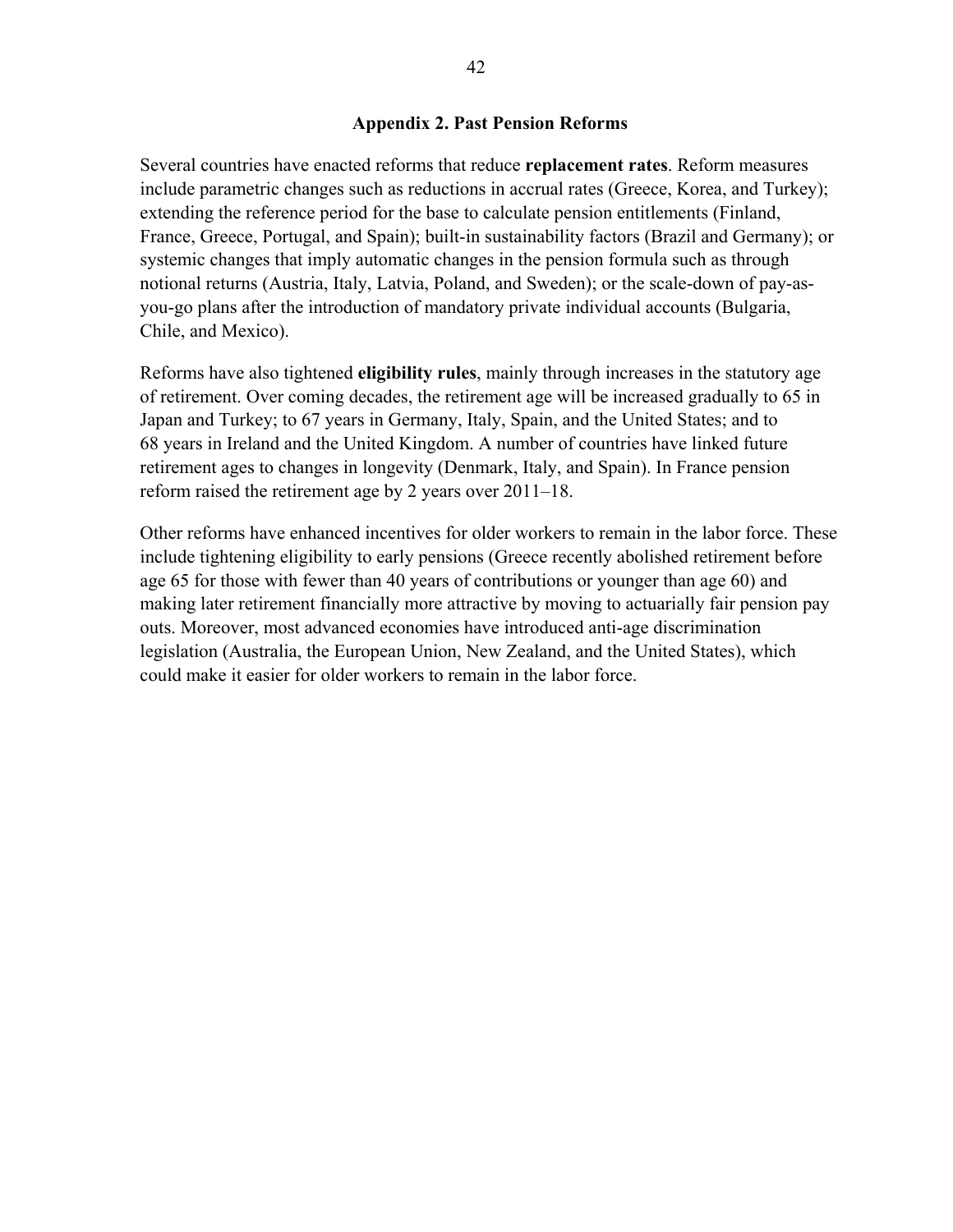#### **Appendix 3. Disability Pensions: Design and Reform Options**

**On average, disability pension spending as a share of GDP has declined slightly over the past two decades (Appendix Figure 1).** Disability spending peaked at nearly 1.4 percent of GDP in 1993 before falling to just over 1.1 percent in 2007. The change in disability spending between 1980 and 2007 ranged from a decline of 2 percentage points of GDP in the Netherlands to an increase of 1.1 percentage points in Hungary. In 2007, disability pension spending ranged from less than 0.1 percent of GDP in Mexico to 2.3 percent of GDP in Norway. However, the data suggest that there is some convergence in disability pension spending over time, with larger spending declines for those with higher spending (Prinz and Tompson, 2009).



**Appendix Figure 1. Public Disability Pension Spending, 1980–2007** 

Sources: OECD and IMF staff estimates.

Note: The sample includes 28 advanced economies (Australia, Austria, Belgium, Canada, the Czech Republic, Denmark, Finland, France, Germany, Greece, Iceland, Ireland, Italy, Japan, Korea, Luxembourg, the Netherlands, New Zealand, Norway, Portugal, Slovakia, Slovenia, Spain, Sweden, Switzerland, the United Kingdom, and the United States) and 5 emerging economies (Chile, Hungary, Mexico, Poland, and Turkey).

**Pension reforms should include steps to tighten disability pensions.** Although reduced old-age pension benefits, or an increase in the retirement age for old-age pensions, will reduce old-age pension spending, such reforms can be expected to result in higher disability pension enrollment and spending (Jousten, Lefebvre, and Perelman, 2011; Duggan, Singleton, and Song, 2007; Li and Maestas, 2008). For example, according to Duggan, Singleton, and Song (2007), raising the full retirement age from 65 to 67 in the United States could lead to a total increase in disability pension participation by nearly a quarter, which could offset some of the budgetary gains from increasing the retirement age.

**Disability programs introduce incentives to remain out of the labor force.** The improvements in population health and technologies allow many individuals to work in some capacity. The "all-or-nothing" design often used could introduce incentives that exclude persons with partial work capacity from the labor market. In the United States, disability pensions decrease labor force participation by 10 percent for those with more severe impairment, and up to 60 percent for those with less severe impairment (Maestas, Mullen, and Strand, 2011). These labor supply disincentives could be addressed in a number of ways: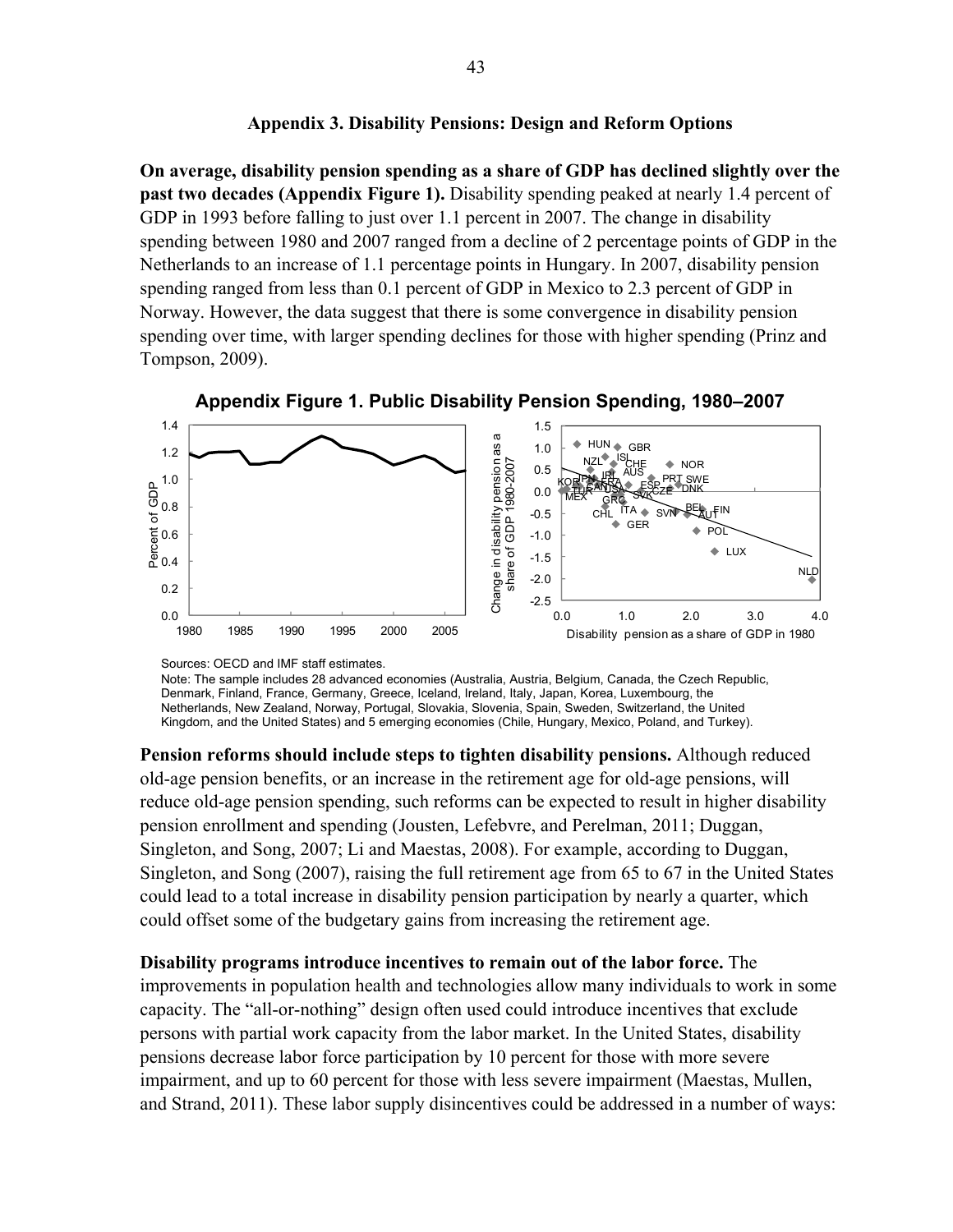- Those with partial disability to work could be allowed to work and keep part of the work income. For example, in Sweden, disability beneficiaries can earn up to around  $€4,000$  per year before their benefit starts to reduce progressively (OECD, 2009). Another possibility is to replace part of the cash benefits with in-kind benefits that are essential to persons with disabilities such as health care and long-term care. This would make little difference for persons with severe disability but could reduce the disability applications for those in relatively good health.
- In addition, people with significant, if partial, work capacity could receive unemployment benefits rather than disability pensions. The unemployment benefits system often keeps beneficiaries engaged in job-search activities, training, or other obligatory activation measures. In the Netherlands and Australia, some people with significant work capacity are no longer entitled to a disability benefit, but are instead classified as regular unemployed. Broader employment policies could also prevent people with disabilities from receiving disability pensions in the first place by, for example, better management of sick leave (OECD, 2009).

**Evidence suggests that program participation is more responsive to eligibility requirements and the screening process than to the health of the population.** Although life expectancy and self-reported health status have improved dramatically over time, similar trends in disability program participation are not evident across countries or over time.<sup>33</sup> However, reform experiences indicate that disability pension participation responds to changes in eligibility criteria and enforcement levels (Milligan and Wise, 2011).<sup>34</sup> For example, the inclusion of mental health as an eligible condition has led to rapid growth in participation in many countries. There is also evidence that stricter criteria not only reduce disability program participation, but also increase employment (Staubli, 2011). Furthermore, periodic reviews of claims could reduce the abuse of these programs. Since 2004, the Netherlands has reassessed the entitlements of large parts of its stock of beneficiaries (all those under age 50), and benefit dependency was reduced significantly (OECD, 2009).

 $33$ The determination of disability pension eligibility is often a subjective process. Many countries rely on selfreported disability status to determine eligibility. Even for countries where more objective measures of disability status are used, implementation can become subjective in practice. In the United States, for example, to qualify for disability pensions an individual must have a medically determinable physical or mental impairment that is expected to result in death, or last for at least a year, and that prevents the person from engaging in a "substantial gainful activity"—which can be a subjective concept.

 $34$ Disability pension reforms include those of Austria (1996), Belgium (1997), Canada (1995), Denmark (1984), France (2004), Germany (1984), the Netherlands (a series in the 1980s), and Sweden (1992).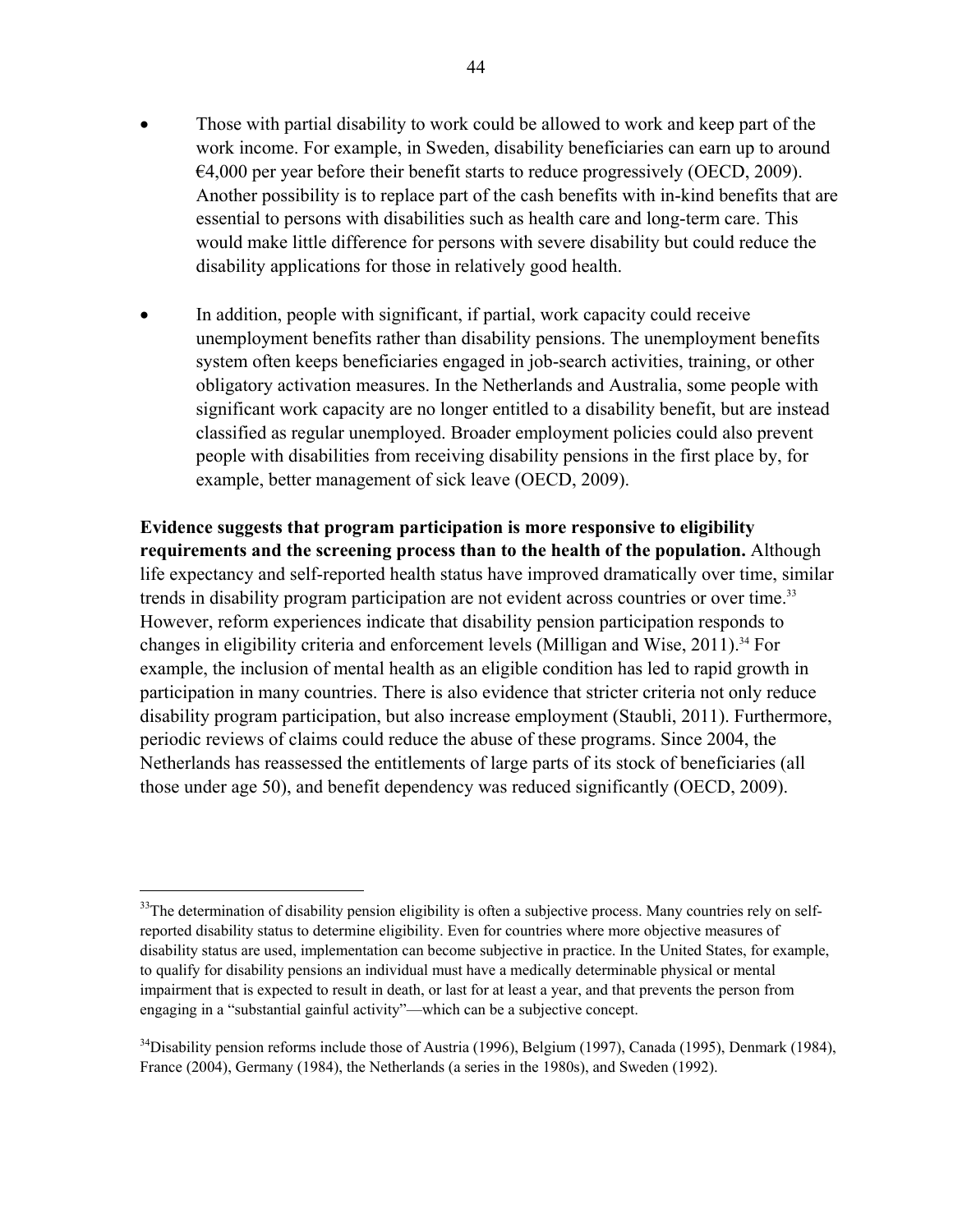**Both means-testing (which targets benefits to those who have the most needs) and contribution requirements appear to be negatively associated with disability pension spending (Appendix Figure 2).** Means-testing is common in Australia, Denmark, Finland, Iceland, Italy, New Zealand, Spain, and the United States. Contribution requirements are common in Austria, Belgium, Canada, the Czech Republic, France, Germany, Greece, Ireland, Japan, Korea, Luxembourg, Norway, Portugal, Slovakia, Slovenia, Spain, Sweden, Switzerland, and the United States.





**Reforming disability pensions should proceed with caution.** Reducing disability pensions for persons with disabilities, either through lowering pension income or reducing participation, could significantly reduce the welfare of some beneficiaries whose incomes are often already well-below national averages. Unless matched by offsetting measures, this could have an adverse impact on poverty.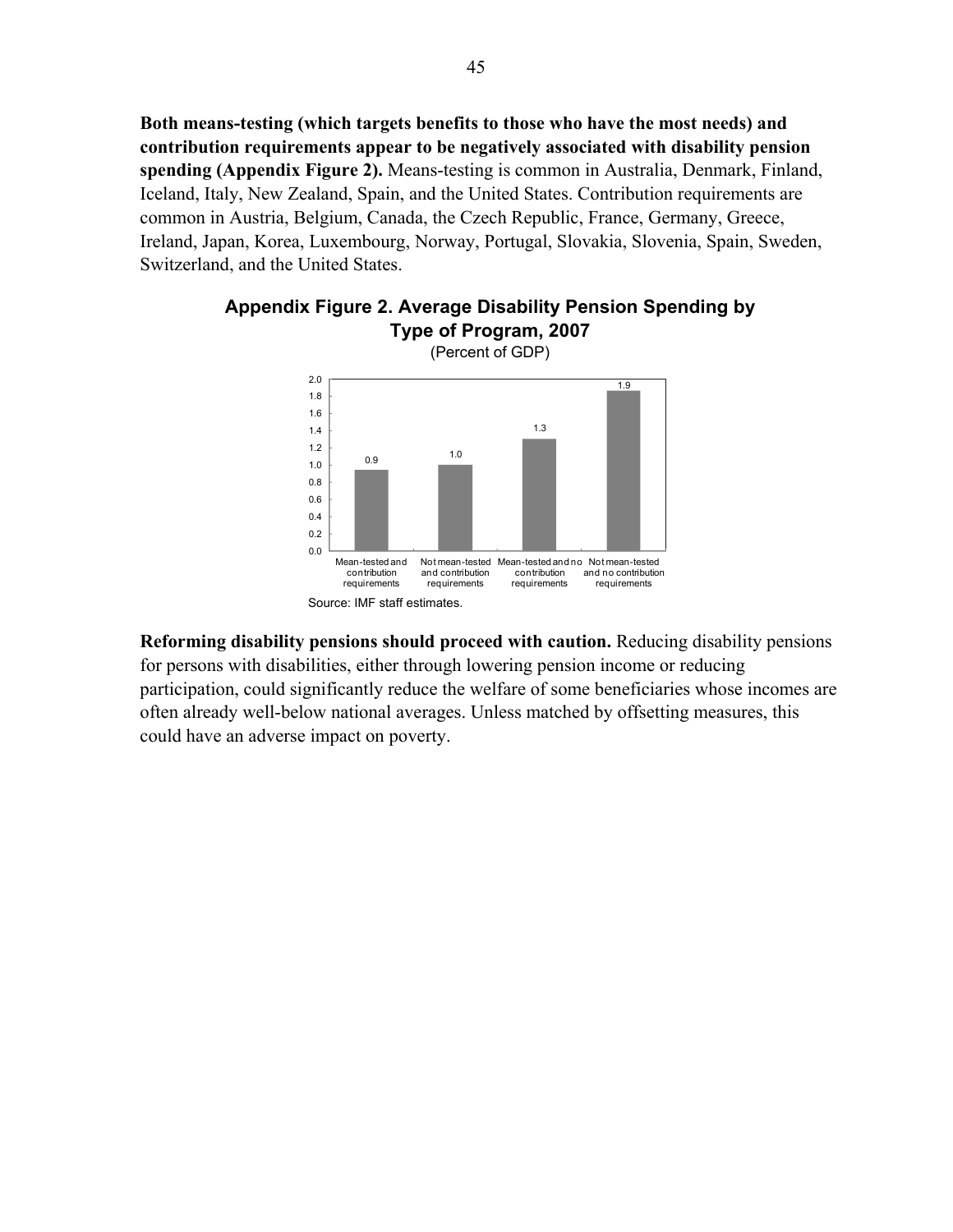# **Appendix 4. Poverty Impact of Lower Replacement Rates in Selected Countries**

**This appendix provides estimates from a panel data model to quantify the impact of the generosity of pensions on old-age poverty.** <sup>35</sup> The model controls for aging, for countryspecific characteristics that could affect elderly poverty (such as differing social protection systems); and for unobservable effects that may influence poverty rates in a given year. More specifically:

 $Powerty_{i,t} = \beta_0 + \beta_1 * Pension_{i,t} + \beta_2 * Share65p_{i,t} + Country_i + Year_t + \varepsilon_{i,t}$ 

where subscript *i* indicates country and *t* indicates year; *Share65p* is the share of the population age 65 and older; *Pension* is the log of the aggregate replacement rate, defined as the ratio of median individual gross pensions of persons aged 65–74 relative to median individual gross earnings of persons aged 50–59, excluding other social benefits; *Poverty* is the log of the share of persons 65 and older with a disposable income below 60 percent of the national median income (after social transfers)—EUROSTAT calls this the "at-risk-ofpoverty" rate.<sup>36</sup> The main data source is EUROSTAT, including data for 26 European countries between 2003 and 2010.

**Empirical analysis suggests that the projected reduction in replacement rates due to legislated reforms would have a moderate impact on the share of the elderly population at-risk-of-poverty.** Regression analysis indicates that the risk of poverty in old age is negatively related to the replacement rate, with an elasticity of -0.42.<sup>37</sup> In other words, a 10 percent reduction in the aggregate replacement rate would result in a 4.2 percent increase in the at-risk-of-poverty rate of the elderly. On average, the replacement ratio is projected to decrease by about 4 percentage points (equivalent to a 7 percent cut in benefits) between 2010 and 2030. The impact of these changes is moderate on average, raising elderly poverty by 0.6 percentage points. The increase in poverty (in percentage points) is highest in Bulgaria, Estonia, Poland, and Slovenia (Appendix Figure 3). The estimated poverty impact is much larger by 2050. Between 2010 and 2050, the replacement ratio is projected to

<sup>&</sup>lt;sup>35</sup>Few studies quantify the impact of reducing the generosity of pension benefits on old-age poverty. Jackson, Howe, and Nakashima (2010) use household survey data to simulate the impact of changes in pension income while assuming that asset income and employment income grow at the same rate as GDP. Zaidi, Grech, and Fuchs (2006) estimate a reduced-form relationship between pension income and the elderly poverty rate and assume the relationship holds in the future—similar to the analysis presented in this appendix.

<sup>&</sup>lt;sup>36</sup>See Eurostat Glossary at: http://epp.eurostat.ec.europa.eu/statistics\_explained/index.php/Glossary:At-risk-ofpoverty\_rate.

 $37$ The elasticity estimate from a model that does not control for country fixed effects is around -0.7, indicating potential bias introduced by the likely positive correlation between the generosity of pension benefits and the generosity of social protection systems across countries.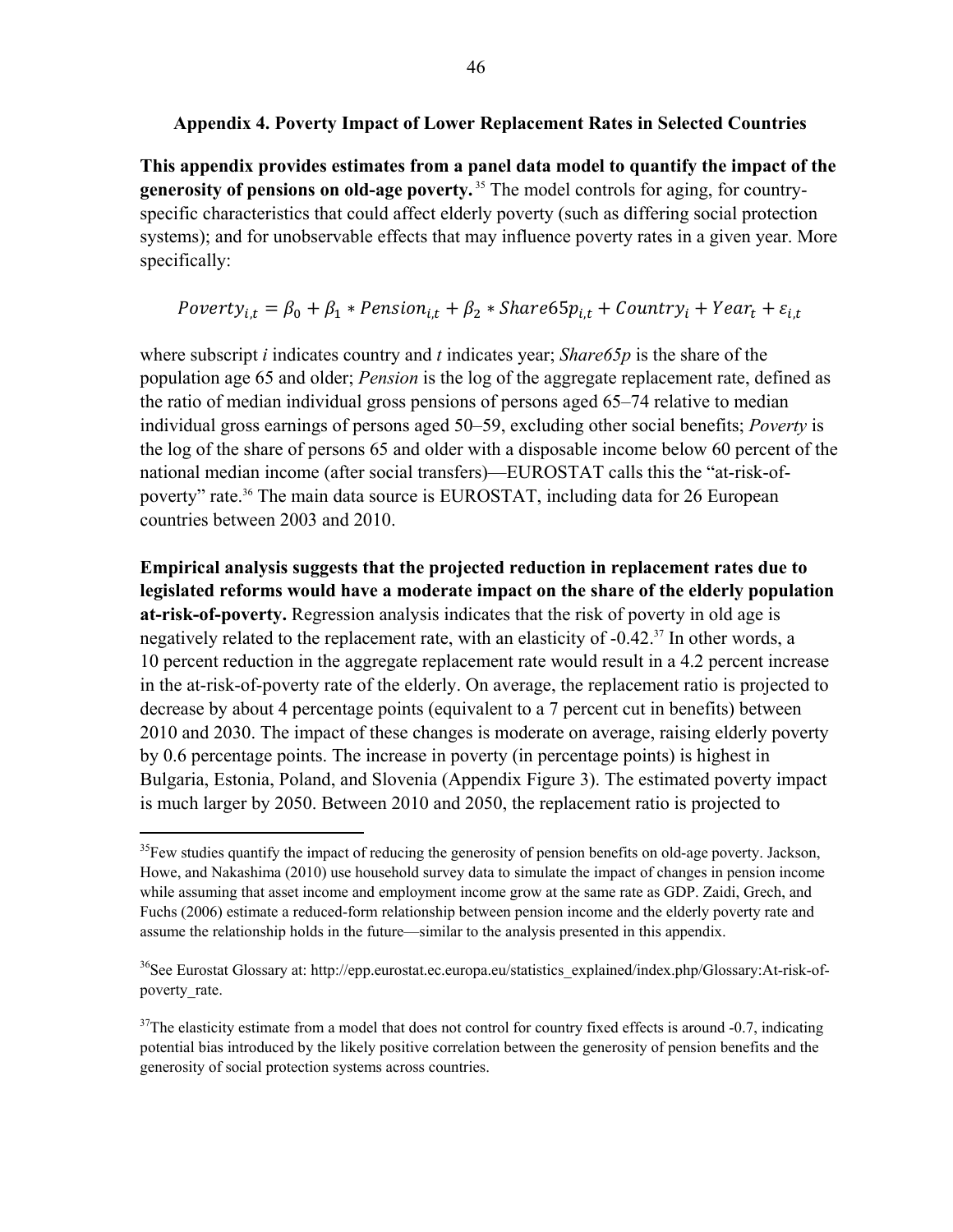decrease in all countries except the United Kingdom.<sup>38</sup> Relative to 2010 poverty, these reductions in replacement ratios would, on average, increase elderly poverty by 2.5 percentage points, exceeding 4 percentage points in Estonia, Bulgaria, Latvia, and Poland.

# **Appendix Figure 3. Projected Changes in Pension Replacement Rates and At-Risk-Poverty Rates of the Elderly, 2010–2050**



Source: IMF staff estimates.

<sup>&</sup>lt;sup>38</sup>The average impact is only slightly higher for countries where the replacement ratio is projected to increase, at 2.6 percentage points.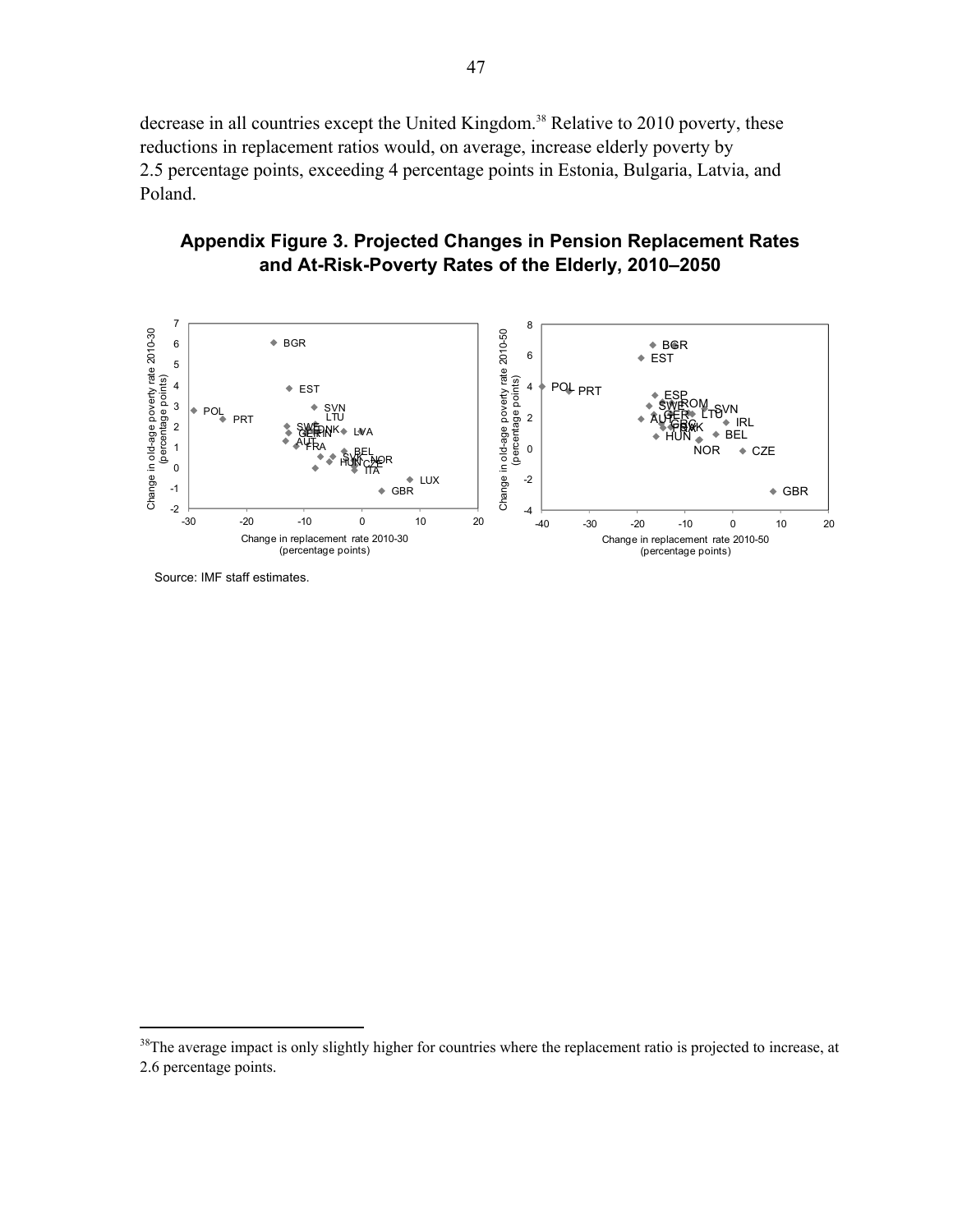# **Appendix 5. Public Pension Systems and Labor Market Incentives**

**In virtually all countries, the labor force participation of older men (ages 60 to 64) has declined substantially over the last five decades.** In 1950 the average labor force participation rate of older men (LFPR) was around 80 percent in both advanced and emerging economies.<sup>39</sup> This fell sharply until 2000, to about 40 percent in the advanced and 50 percent in the emerging. Since then, the rate has stabilized in emerging and increased in advanced (Appendix Figure 4). There is some variation across countries. Only Iceland and Japan have managed to maintain LFPR above 70 percent over time. In Australia, Canada, Greece, Ireland, Sweden, the United Kingdom and the United States, the LFPR declined from above 80 percent to about 50 percent. In some European countries the fall has been even more dramatic (Austria, Finland, France, Slovakia, and Slovenia).



**Appendix Figure 4. Labor Force Participation, Males 60–64 Years** 

**Public pensions design affects labor force participation of older individuals.** The average effective retirement age declined by about 5 years over 1970 and 2000. This decline is largely associated with the expanded coverage of public pensions, higher replacement rates, the introduction of early retirement provisions, and falling statutory retirement ages.<sup>40</sup>

 Statutory and early retirement ages introduce incentives to exit the labor force. For example, reforms that introduced early retirement (age 62 in the United States, introduced in 1961; and age 62 in Germany, introduced in 1972) shifted the peak of the "hazard rate"—the proportion of men retiring at any given age—toward the early retirement age (Appendix Figure 5). $^{41}$ 

1

<sup>&</sup>lt;sup>39</sup>A similar trend is evident for females in emerging markets. In advanced countries, the participation rate of older women was essentially flat until 2000 and increasing thereafter.

<sup>&</sup>lt;sup>40</sup>Other factors such as rising living standards do not seem to account for the observed increase in effective retirement ages in the OECD. These factors would imply a concurrent increase in leisure across all working ages while reductions in LFPR are concentrated around statutory retirement ages (Duval, 2003).

<sup>&</sup>lt;sup>41</sup>However, the pace of adjustment in hazard rates appears to be larger in countries with higher implicit taxes on continued work after retirement.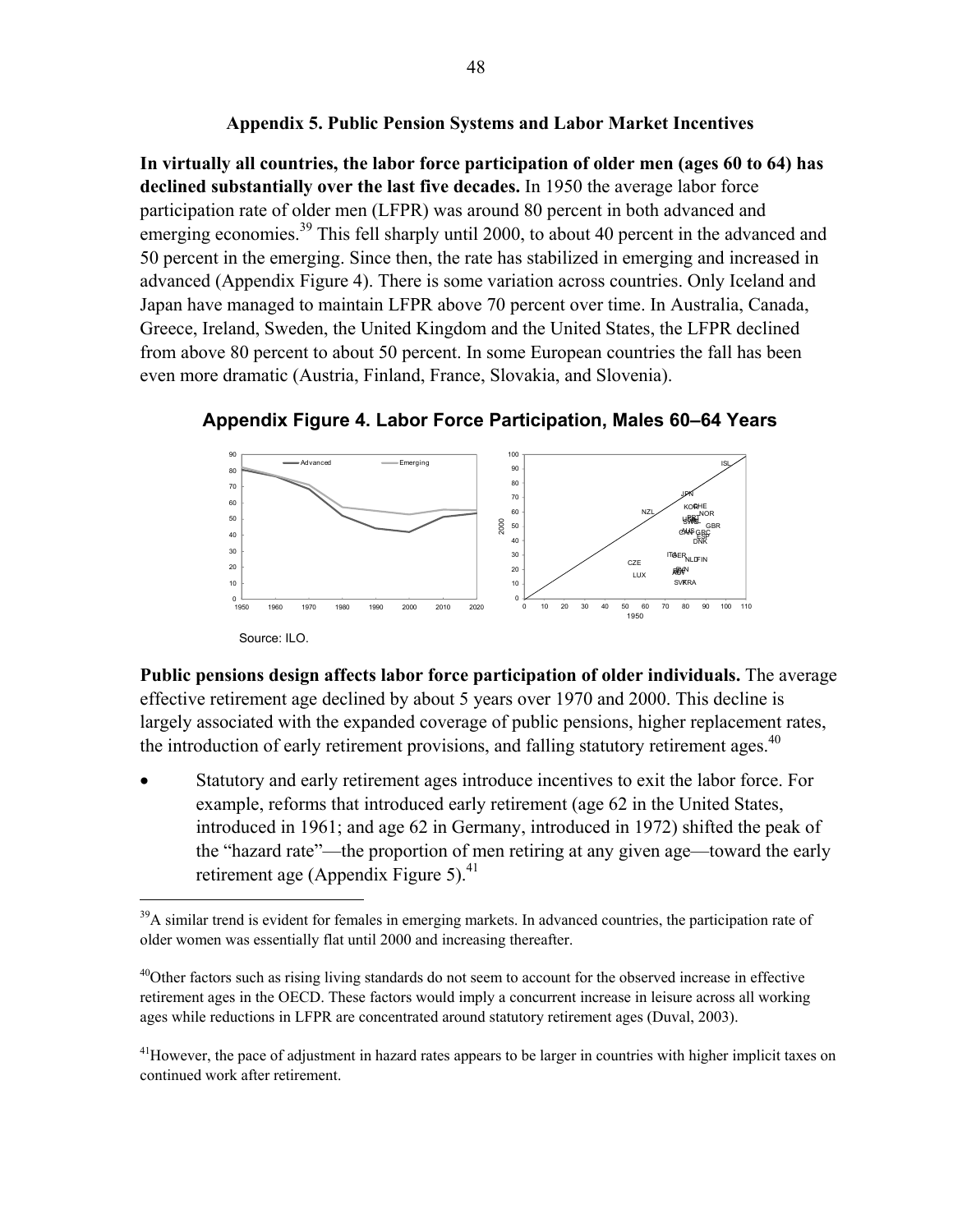- Cross-country comparisons also suggest a strong link between social security incentives to retire and the labor force participation of older workers. For example, for those ages 60–64, Duval (2003) finds a strong negative relationship between the "implicit tax" on earnings—defined as the reduction in public pension wealth from working an additional year—and the percentage change in labor force participation.<sup>42</sup>
- In many advanced economies recent increases in LFPR are associated with increased incentives to remain in the labor force. These include: reductions in preretirement benefits (Denmark), tightening of unemployment benefits (New Zealand), changes in the eligibility requirements for disability programs (Sweden), actuarial reduction before the retirement age (Germany), and the decline in employer-provided defined benefit pensions (United States).



# **Appendix Figure 5. Social Security Incentives to Retire**

Sources: Duval (2003), Deutsche Rentenversicherung Bund, and IMF staff calculations.

**Many public pension systems still provide incentives to retire early.** In the OECD, the actuarially neutral adjustments have been estimated to be 6–9 percent for ages 60–70 (Queisser and Whitehouse, 2006). However, in the majority of the OECD economies the reduction in benefits for early retirement is under 6 percent, suggesting the presence of incentives to claim benefits early (Appendix Table 6). Additionally, only in seven countries the benefit increase for delaying beyond the retirement age is above the actuarially neutral adjustment.

**Reducing incentives to retire early can generate substantial financial gains.** Gruber and Wise (2004, 2005) summarize simulations results carried out in 12 OECD countries. The potential savings (reductions in benefits minus tax revenues) are about 1 percent of GDP.

 $^{42}$ Taking into account the recent pension reforms, OECD (2011) recalculated accruals for future retirees and found that the average tax rate is still positive, although this is largely driven by a few countries such as Greece and Luxembourg.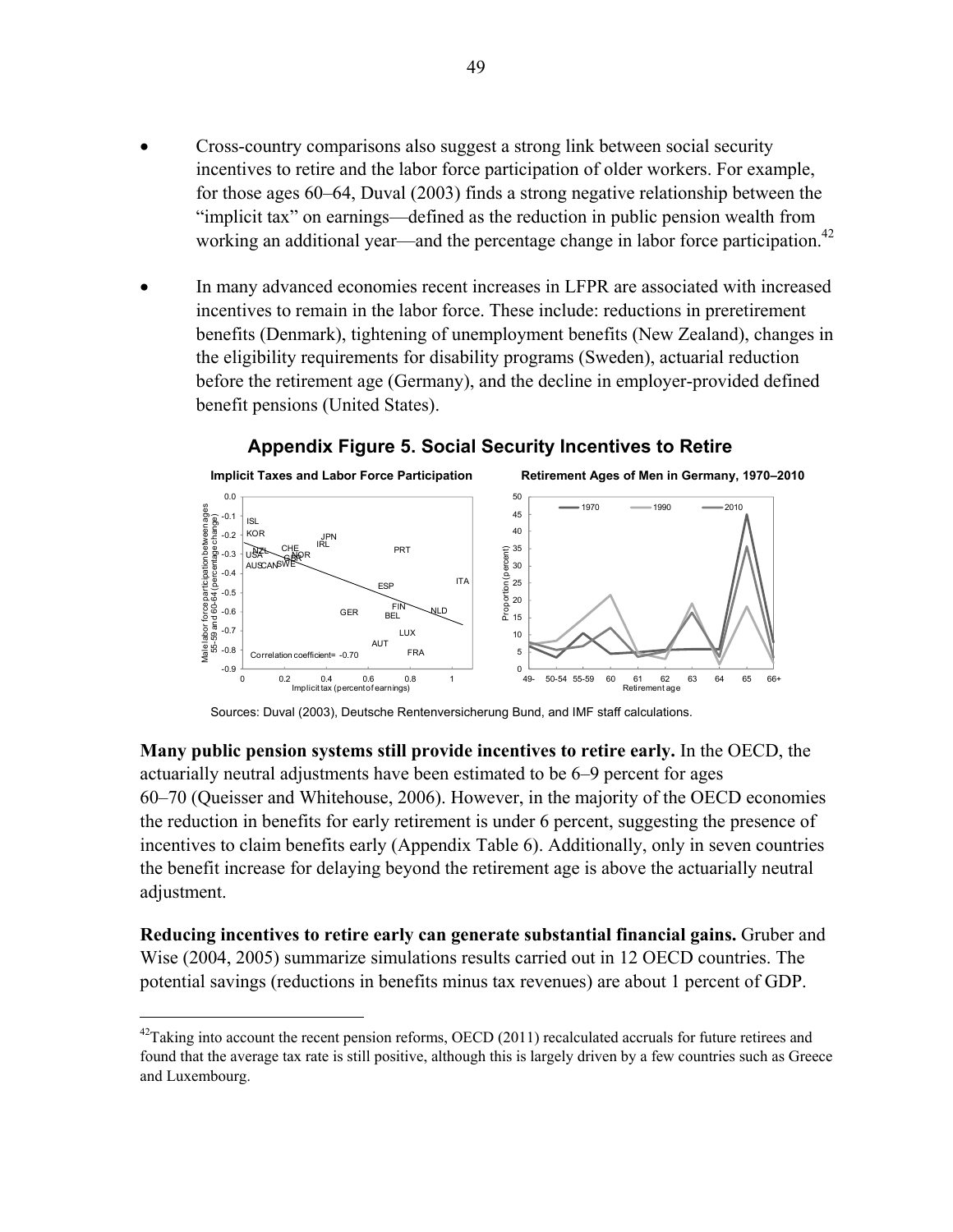|                            |       |            |                           |                  |                    | Occupational | Individual |
|----------------------------|-------|------------|---------------------------|------------------|--------------------|--------------|------------|
|                            | Flat- | Earnings-  | Means-                    | <b>Flat-rate</b> | Provident          | retirement   | retirement |
| Country                    | rate  | related    | tested                    | universal        | funds              | schemes      | schemes    |
| <b>Advanced economies:</b> |       |            |                           |                  |                    |              |            |
| Australia                  |       |            | X                         |                  |                    | X            |            |
| Austria                    |       | X          | $\pmb{\times}$            |                  |                    |              |            |
| Belgium                    |       | X          | X                         |                  |                    |              |            |
| Canada                     |       | X          |                           | X                |                    |              |            |
| Czech Republic             | X     | X          |                           |                  |                    |              |            |
| Denmark                    |       | X          |                           | X                |                    |              |            |
| Finland                    |       | X          | X                         |                  |                    |              |            |
| France                     |       | X          | $\boldsymbol{\mathsf{X}}$ |                  |                    | X            |            |
|                            |       | X          |                           |                  |                    |              |            |
| Germany                    |       |            |                           |                  |                    |              |            |
| Greece                     |       | X          | X                         |                  |                    |              |            |
| Iceland                    |       |            | X                         |                  |                    | X            |            |
| Ireland                    | X     |            | X                         |                  |                    |              |            |
| Italy                      |       | X          | X                         |                  |                    |              |            |
| Japan                      | X     | X          |                           |                  |                    |              |            |
| Korea                      |       | X          | X                         |                  |                    |              |            |
| Luxembourg                 | х     | X          |                           |                  |                    |              |            |
| Netherlands                | X     |            | X                         |                  |                    |              |            |
| New Zealand                |       |            | X                         | X                |                    |              |            |
| Norway                     | X     | x          |                           |                  |                    |              |            |
| Portugal                   |       | X          | X                         |                  |                    |              |            |
| Slovakia                   |       | X          |                           |                  |                    |              | X          |
| Slovenia                   |       | X          | X                         |                  |                    |              |            |
| Spain                      |       | X          |                           |                  |                    |              |            |
| Sweden                     |       | X          | Х                         |                  |                    |              | X          |
| Switzerland                | X     | X          | X                         |                  |                    | X            |            |
| United Kingdom             | X     | X          | X                         |                  |                    |              |            |
| <b>United States</b>       |       | X          | X                         |                  |                    |              |            |
|                            |       |            |                           |                  |                    |              |            |
| <b>Emerging economies:</b> |       |            |                           |                  |                    |              |            |
| Argentina                  | X     | X          | X                         |                  |                    |              |            |
| Brazil                     |       | X          | X                         |                  |                    |              |            |
| Bulgaria                   |       | X          | X                         |                  |                    |              | X          |
| China                      | X     |            |                           |                  |                    |              | X          |
| Chile                      |       | x          | Х                         |                  |                    |              | x          |
| Egypt                      | х     | X          |                           |                  |                    |              |            |
| Estonia                    | X     | X          | X                         |                  |                    |              | x          |
| Hungary                    |       | X          |                           |                  |                    |              | X          |
| India                      |       | X          | X                         |                  | X                  |              |            |
| Indonesia                  |       |            |                           |                  | $\pmb{\times}$     |              |            |
| Jordan                     |       | x          |                           |                  |                    |              |            |
| Latvia                     |       | X          | X                         |                  |                    |              | X          |
| Lithuania                  | х     | X          | $\boldsymbol{\mathsf{X}}$ |                  |                    |              |            |
|                            |       |            |                           |                  |                    |              |            |
| Malaysia                   |       |            |                           |                  | $\pmb{\mathsf{X}}$ |              |            |
| Mexico                     |       | X          |                           |                  |                    |              | x          |
| Pakistan                   |       | X          |                           |                  |                    |              |            |
| Philippines                | х     |            |                           |                  |                    |              |            |
| Poland                     | X     | х          |                           |                  |                    |              | х          |
| Romania                    |       | X          |                           |                  |                    |              | X          |
| Russia                     | X     | X          |                           | X                |                    |              | X          |
| Saudi Arabia               |       | X          |                           |                  |                    |              |            |
| South Africa               |       |            | X                         |                  |                    |              |            |
| Thailand                   |       | X          |                           |                  |                    |              |            |
| Turkey                     |       | X          |                           |                  |                    |              |            |
| Ukraine                    |       | X          | Х                         |                  |                    |              |            |
| Sum                        | 16    | 42         | 28                        | 4                | 3                  | 4            | 12         |
| <b>Advanced</b>            | 8     | ${\bf 22}$ |                           | 3                | 0                  | 4            | 2          |
|                            | 8     |            | 18<br>10                  | 1                | 3                  | 0            | 10         |
| <b>Emerging</b>            |       | 20         |                           |                  |                    |              |            |

# **Appendix Table 1. Mandatory Pension Schemes**

Sources: U.S. Social Security Administration (2009a, 2009b, 2010a, 2010b).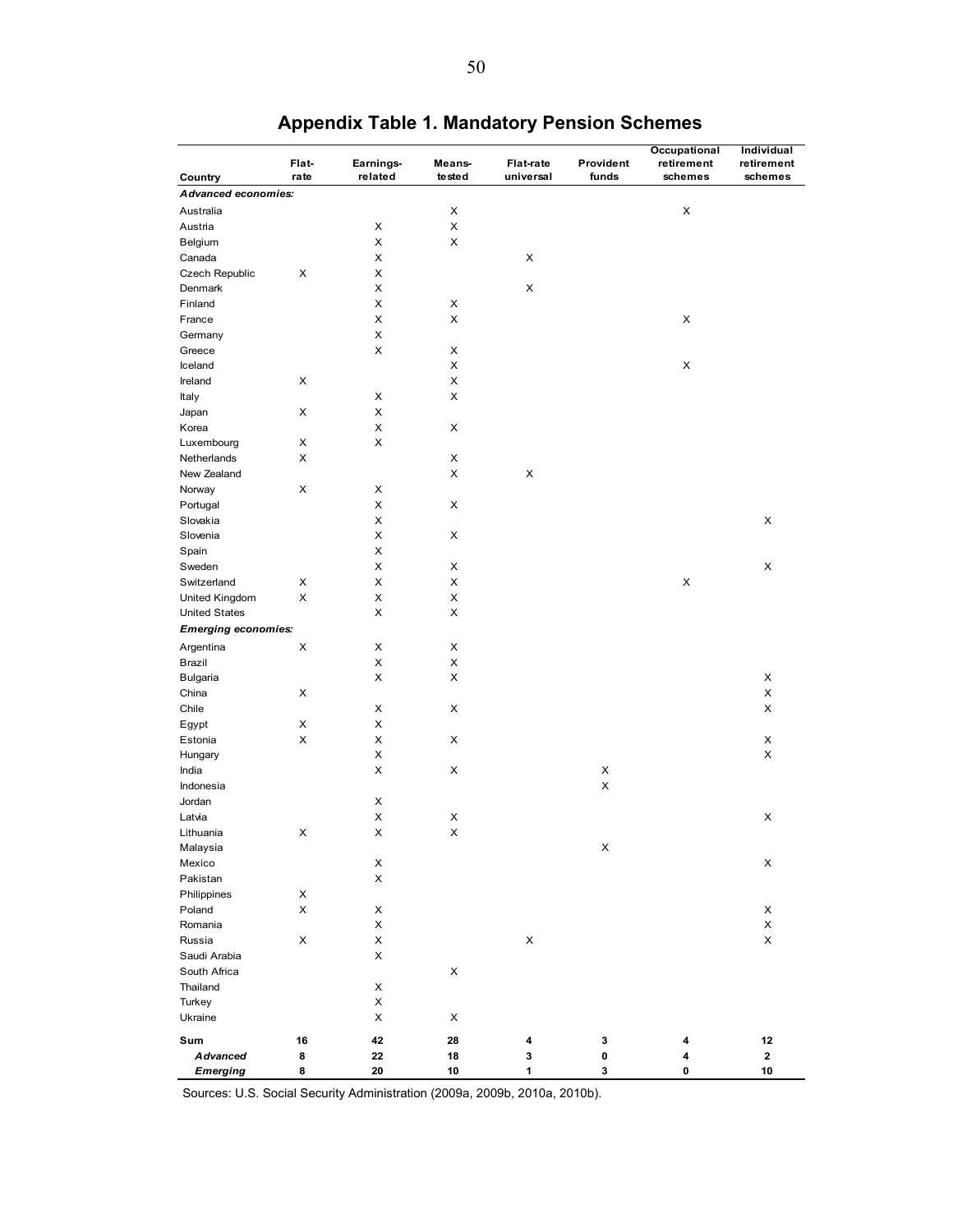| Country                    | 1960            | 1970            | 1980            | 1990            | 2000            | 2010        |
|----------------------------|-----------------|-----------------|-----------------|-----------------|-----------------|-------------|
| <b>Advanced economies:</b> |                 |                 |                 |                 |                 |             |
| Australia                  | 2.9             | 2.6             | 4.3             | 4.1             | 4.6             | 4.7         |
| Austria                    | 8.3             | 10.0            | 11.7            | 12.8            | 12.9            | 13.9        |
| Belgium                    | 4.8             | 6.5             | 10.1            | 9.9             | 9.8             | 10.0        |
| Canada                     | 2.1             | 2.4             | 3.4             | 4.7             | 4.7             | 4.9         |
| Czech Republic             | $\cdots$        | $\cdots$        | $\cdots$        | 7.3             | 8.5             | 7.6         |
| Denmark                    | 3.3             | 5.1             | 6.4             | 6.7             | 6.9             | 7.9         |
| Finland                    | 4.5             | 6.1             | 7.7             | 9.4             | 9.4             | 10.6        |
| France                     | 4.7             | 6.7             | 9.0             | 11.1            | 12.3            | 13.3        |
| Germany                    | 8.2             | 8.8             | 10.2            | 9.5             | 11.0            | 10.6        |
| Greece                     | $\cdots$        | 5.4             | 5.9             | 10.5            | 11.0            | 12.1        |
| Iceland                    | 2.1             | 2.6             | 2.7             | 2.9             | 3.4             | 3.3         |
| Ireland                    | 3.2             | 4.0             | 5.7             | 4.3             | 3.5             | 4.5         |
| Italy                      | 4.5             | 6.7             | 9.8             | 10.9            | 14.0            | 14.7        |
| Japan                      | 1.2             | 1.1             | 4.2             | 5.2             | 7.7             | 10.0        |
| Korea                      | $\cdots$        | $\cdots$        | $\cdots$        | 0.8             | 1.2             | 1.7         |
| Luxembourg                 | 3.0             | 4.9             | 8.1             | 9.9             | 9.2             | 7.4         |
| Netherlands                | 3.7             | 6.2             | 10.3            | 10.9            | 7.5             | 7.0         |
| New Zealand                | 4.3             | 4.0             | 7.5             | 8.0             | 5.9             | 5.5         |
| Norway                     | 2.4             | 5.6             | 6.2             | 7.9             | 6.9             | 7.2         |
| Portugal                   | $\cdots$        | 1.4             | 5.0             | 6.5             | 9.5             | 12.7        |
| Slovakia                   | $\cdots$        | $\cdots$        | $\cdots$        | $\cdots$        | 7.2             | 6.4         |
| Slovenia                   | $\cdots$        | $\cdots$        | $\cdots$        |                 | 10.9            | 10.1        |
| Spain                      | $\cdots$        | 3.1             | 7.2             | 8.9             | 9.5             | 9.2         |
| Sweden                     | 3.5             | 4.9             | 8.8             | 9.6             | 9.1             | 9.6         |
| Switzerland                | 1.9             | 3.6             | 6.5             | 6.4             | 7.9             | 8.2         |
| United Kingdom             | 4.0             | 4.9             | 6.3             | 5.9             | 6.3             | 6.3         |
| <b>United States</b>       | 3.9             | 4.9             | 6.5             | 6.3             | 6.3             | 6.8         |
| <b>Emerging economies:</b> |                 |                 |                 |                 |                 |             |
|                            |                 |                 |                 |                 |                 | 7.4         |
| Argentina<br>Brazil        | .               |                 | 9.2<br>5.0      | 5.2<br>5.1      | 5.5<br>8.0      | 9.1         |
|                            | $\cdots$        | $\cdots$<br>7.0 | 6.5             | 8.6             | 8.1             | 7.2         |
| Bulgaria<br>China          | $\cdots$        |                 |                 | 1.0             | 2.3             | 3.4         |
| Chile                      | .               | $\cdots$<br>2.7 | $\cdots$<br>3.4 | 8.5             | 7.6             | 5.5         |
|                            | $\cdots$        |                 |                 | 3.0             | 3.2             | 4.0         |
| Egypt                      | $\cdots$        | $\cdots$        | $\cdots$        |                 |                 | 9.3         |
| Estonia                    | .               | $\cdots$<br>4.6 | $\cdots$<br>9.3 | $\cdots$<br>8.5 | 10.3<br>7.5     | 10.6        |
| Hungary<br>India           | .               |                 | 0.2             | 0.2             | 0.7             | 1.0         |
|                            | .               | .               |                 |                 |                 |             |
| Indonesia<br>Jordan        | $\cdots$        | $\cdots$        | $\cdots$        | 0.5             | 0.6             | 0.7<br>4.1  |
| Latvia                     | $\cdots$        | $\cdots$        | $\cdots$        | $\cdots$        | $\cdots$<br>9.5 | 6.1         |
| Lithuania                  | $\cdots$        | .               | $\cdots$        | $\cdots$        | 7.8             | 7.6         |
| Malaysia                   | $\cdots$<br>0.4 | $\cdots$<br>0.7 | .<br>0.5        | $\cdots$<br>1.6 | 2.4             | 3.0         |
| Mexico                     |                 |                 | 0.3             | 0.5             | 0.9             | 1.5         |
| Pakistan                   | $\cdots$        | $\ddotsc$       |                 | 0.0             | 0.4             | 0.6         |
|                            | .               | .               | .               |                 |                 |             |
| Philippines                | $\cdots$        | $\cdots$        | 0.2             | 0.5             | 1.2             | 1.7         |
| Poland<br>Romania          | $\cdots$        | 4.9             | 6.9             | 7.1<br>4.9      | 11.8<br>6.1     | 11.3<br>7.5 |
| Russia                     | .               | $\cdots$        | $\cdots$        |                 | 4.5             | 8.1         |
| Saudi Arabia               | .               | $\cdots$        | $\cdots$        | $\cdots$<br>1.4 | 1.6             | 2.2         |
| South Africa               | $\cdots$        | $\cdots$        | $\cdots$        |                 |                 | 1.9         |
|                            | $\cdots$        | $\cdots$        | $\cdots$        | $\cdots$        | $\cdots$        |             |
| Thailand                   | $\cdots$        | $\cdots$        | $\cdots$<br>1.3 | $\cdots$<br>2.4 | 0.5             | 1.0         |
| Turkey                     | 0.0             | 0.4             |                 |                 | 5.0             | 6.3         |
| Ukraine                    | 5.6             | 7.4             | 11.1            | 14.2            | 16.0            | 17.7        |
| Average                    | 3.6             | 4.6             | 6.2             | 6.1             | 6.8             | 7.0         |
| <b>Advanced</b>            | 3.8             | 4.8             | 7.1             | 7.6             | 8.0             | 8.4         |
| Emerging                   | 2.0             | 4.0             | 4.5             | 4.1             | 5.3             | 5.6         |
|                            |                 |                 |                 |                 |                 |             |
| <b>PPP Average</b>         | 3.8             | 4.7             | 5.8             | 4.9             | 6.0             | 6.5         |
| Advanced                   | 3.9             | 4.8             | 6.9             | 7.0             | 7.6             | 8.2         |

# **Appendix Table 2. Public Pension Expenditure, 1960–2010**

(Percent of GDP)

Sources: OECD, Eurostat, ILO, and IMF staff estimates.

*Emerging 1.1 3.0 2.7 1.9 3.2 4.2*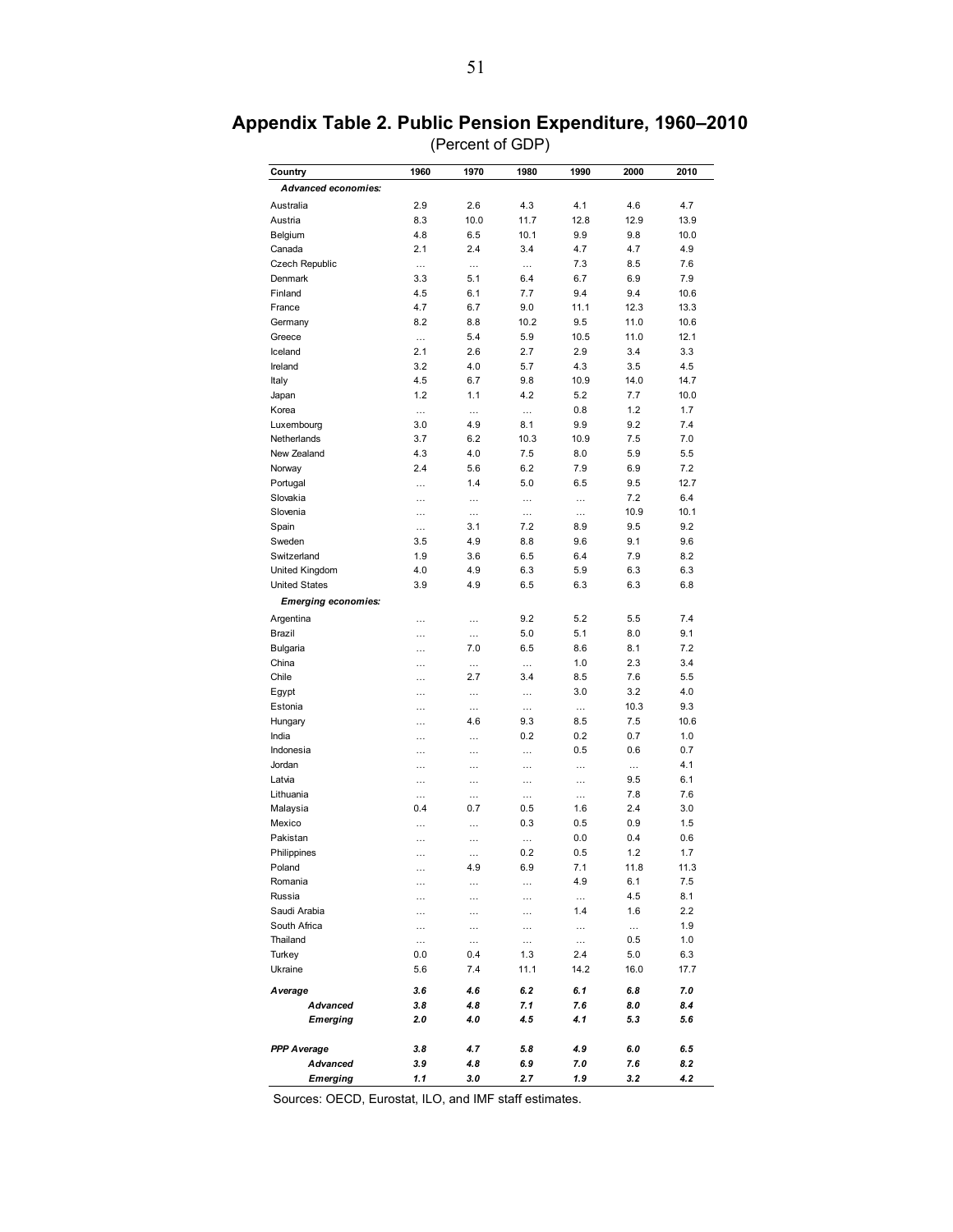# **Appendix Table 3. Decomposition of Pension Spending Growth, 1970–2030**

| (Percent of GDP) |  |
|------------------|--|
|------------------|--|

|                            |                     | Old-age dependency ratio |            |                  | Inverse of labor force participation rate |                  |                    | <b>Eligibility rate</b> |                  | Replacement rate |                 |                  |
|----------------------------|---------------------|--------------------------|------------|------------------|-------------------------------------------|------------------|--------------------|-------------------------|------------------|------------------|-----------------|------------------|
| Country                    | 1970-1990           | 1990-2010                | 2010-2030  | 1970-1990        | 1990-2010                                 | 2010-2030        | 1970-1990          | 1990-2010               | 2010-2030        | 1970-1990        | 1990-2010       | 2010-2030        |
| <b>Advanced economies:</b> |                     |                          |            |                  |                                           |                  |                    |                         |                  |                  |                 |                  |
| Australia                  | 0.7                 | 0.9                      | 2.5        | $-0.2$           | $-0.2$                                    | $-0.4$           | 0.1                | $-0.4$                  | $-1.1$           | 0.9              | 0.4             | $-0.2$           |
| Austria                    | $-0.3$              | 2.1                      | 6.5        | $-0.5$           | $-1.5$                                    | $-0.4$           | 0.1                | $-0.9$                  | $-1.8$           | 3.5              | 1.3             | $-3.4$           |
| Belgium                    | 0.4                 | 1.7                      | 4.7        | $-0.1$           | $-1.4$                                    | $-0.1$           | 0.1                | $-0.6$                  | $-0.8$           | 3.1              | 0.4             | $-1.0$           |
| Canada                     | 0.8                 | 1.0                      | 3.4        | $-0.3$           | $-0.2$                                    | $-0.3$           | 0.9                | 0.4                     | $-0.3$           | 0.9              | $-1.0$          | $-0.9$           |
| Czech Republic             |                     | 0.9                      | 3.4        | $\ddotsc$        | 0.2                                       | $-0.5$           |                    | $-1.0$                  | $-2.6$           |                  | 0.1             | $-0.3$           |
| Denmark                    | 1.1                 | 0.7                      | 3.2        | $-0.6$           | 0.2                                       | $-0.4$           | 0.0                | $-0.1$                  | $-1.5$           | 1.1              | 0.4             | $-2.1$           |
| Finland                    | 2.8                 | 2.6                      | 5.8        | $-0.4$           | 0.2                                       | $-0.3$           | 0.2                | $-0.6$                  | $-1.0$           | 0.6              | $-1.0$          | $-2.3$           |
| France                     | 0.3                 | 2.3                      | 6.2        | 0.5              | $-0.6$                                    | $-0.3$           | 3.7                | $-0.8$                  | $-2.1$           | 0.0              | 1.3             | $-3.7$           |
| Germany                    | 0.0                 | 3.5                      | 4.7        | $-0.4$           | $-1.1$                                    | $-0.2$           | 0.1                | $-3.3$                  | 0.1              | 1.0              | 2.0             | $-3.4$           |
| Greece                     | 1.0                 | 3.2                      | 4.2        | 0.0              | $-1.1$                                    | 0.0              | 0.0                | $-1.4$                  | $-2.0$           | 4.0              | 1.0             | $-2.0$           |
| Iceland                    | 0.2                 | 0.1                      | 1.9        | $-0.2$           | 0.0                                       | $-0.1$           | 0.0                | 0.3                     | $-0.1$           | 0.3              | $-0.1$          | $-1.4$           |
| Ireland                    | $-0.2$              | $-0.5$                   | 2.0        | 0.3              | $-0.8$                                    | $-0.2$           | 2.0                | 0.0                     | $-0.9$           | $-1.8$           | 1.4             | 0.0              |
| Italy                      | 2.1                 | 4.0                      | 5.0        | $-0.2$           | $-0.6$                                    | $-0.4$           | 0.5                | $-3.3$                  | $-5.7$           | 1.7              | 3.8             | $-0.5$           |
| Japan                      | 1.0                 | 4.7                      | 4.3        | 0.0              | $-0.4$                                    | $-1.0$           | 0.0                | $-2.2$                  | $-1.6$           | 3.1              | 2.8             | $-1.9$           |
| Korea                      |                     | 0.9                      | 2.7        | $\cdots$         | $-0.1$                                    | $-0.2$           | $\cdots$           | $-0.1$                  | $-0.2$           | $\ddotsc$        | 0.1             | 2.2              |
| Luxembourg                 | 0.0                 | 0.5                      | 3.0        | $-0.2$           | $-0.9$                                    | 0.0              | $-0.1$             | 3.6                     | 0.0              | 5.3              | $-5.7$          | 1.9              |
| Netherlands                | 1.0                 | 2.4                      | 4.3        | $-0.3$           | $-2.0$                                    | $-0.3$           | 0.1                | $-0.8$                  | $-0.2$           | 4.0              | $-3.6$          | $-1.4$           |
| New Zealand                | 0.9                 | 1.1                      | 3.3        | 0.1              | $-0.8$                                    | $-0.3$           | $-0.1$             | $-3.8$                  | $-0.2$           | 3.1              | 1.1             | $-0.5$           |
| Norway                     | 1.2                 | $-0.8$                   | 3.2        | $-0.6$           | $-0.1$                                    | $-0.3$           | 2.6                | 0.4                     | $-0.3$           | $-0.8$           | $-0.1$          | $-0.2$           |
| Portugal                   | 0.6                 | 2.1                      | 4.9        | $-0.2$           | $-0.5$                                    | $-0.1$           | 0.3                | $-0.5$                  | 0.1              | 4.3              | 5.2             | $-4.2$           |
| Slovakia                   | $\cdots$            | $\cdots$                 | 4.0        | $\ldots$         | $\ldots$                                  | $-0.4$           | $\cdots$           | $\cdots$                | $-2.0$           | $\cdots$         | $\ldots$        | $-0.9$           |
| Slovenia                   | $\ddotsc$           | $\ddotsc$                | 5.9        | $\cdots$         | $\cdots$                                  | 0.2              | $\ddotsc$          | $\ddotsc$               | $-0.9$           | $\cdots$         | $\cdots$        | $-2.3$           |
| Spain                      | 1.2                 | 1.9                      | 3.4        | 0.0              | $-1.8$                                    | $-0.1$           | 0.2                | $-0.2$                  | $-1.0$           | 4.3              | 0.4             | $-1.8$           |
| Sweden                     | 1.9                 | 0.1                      | 2.8        | $-0.3$           | 0.4                                       | $-0.4$           | 1.2                | 0.2                     | $-0.3$           | 1.9              | $-0.7$          | $-3.1$           |
| Switzerland                | 0.8                 | 1.3                      | 4.0        | $-0.1$           | 0.0                                       | $-0.3$           | $-0.4$             | $-0.3$                  | $-0.5$           | 2.5              | 0.8             | $-1.0$           |
| United Kingdom             | $0.8\,$             | 0.3                      | 1.9        | $-0.3$           | $0.0\,$                                   | $-0.5$           | 0.0                | 0.0                     | $-1.6$           | 0.6              | 0.2             | 0.6              |
| <b>United States</b>       | 0.9                 | 0.2                      | 3.7        | $-0.5$           | 0.1                                       | $-0.4$           | 0.2                | $-0.4$                  | $-1.1$           | 0.8              | 0.6             | $-0.5$           |
| <b>Emerging economies:</b> |                     |                          |            |                  |                                           |                  |                    |                         |                  |                  |                 |                  |
| Argentina                  | .                   | 0.3                      | 1.9        |                  | $-0.6$                                    | $-0.4$           |                    | $-2.4$                  | 0.0              |                  | 4.9             | 0.0              |
| Brazil                     | $\cdots$            | 2.1                      | $6.3\,$    | $\cdots$         | $-0.5$                                    | $-0.6$           | $\cdots$           | 0.0                     | $-0.5$           | $\cdots$         | 2.4             | $-4.0$           |
| Bulgaria                   | 2.5                 | 2.1                      | 2.5        | 0.5              | 0.2                                       | $-0.1$           | 0.0                | $-4.1$                  | $-0.4$           | $-1.3$           | 0.4             | $-3.1$           |
| China                      | $\ldots$            | 0.5                      | 3.5        | $\cdots$         | 0.1                                       | 0.0              | $\cdots$           | 0.0                     | $-0.2$           | $\ddotsc$        | 1.8             | 0.0              |
| Chile                      | 0.1                 | 2.9                      | 3.5        | $-0.3$           | $-0.9$                                    | $-0.8$           | $-0.9$             | $-0.4$                  | $-0.3$           | 6.9              | $-4.6$          | $-4.4$           |
| Egypt                      | .                   | 0.2                      | 2.6        |                  | 0.1                                       | 0.0              | Ω,                 | 0.2                     | $-0.3$           | $\ddotsc$        | 0.5             | 1.9              |
| Estonia                    | $\cdots$            | $\ddotsc$                | 2.7        | $\cdots$         |                                           | $-0.5$           | $\cdots$           | $\cdots$                | $-2.0$           | $\ddotsc$        | $\cdots$        | $-2.7$           |
| Hungary                    | 1.0                 | 1.4                      | 3.1        | 1.0              | 0.5                                       | $-0.5$           | 0.3                | $-2.1$                  | $-3.9$           | 1.6              | 2.3             | $-1.7$           |
| India                      | $\cdots$            | 0.0                      | 0.5        | $\cdots$         | 0.0                                       | 0.0              | $\cdots$           | 0.0                     | $-0.1$           | $\ddotsc$        | 0.8             | $-0.3$           |
| Indonesia                  | $\cdots$            | 0.2                      | 0.5        | $\cdots$         | 0.0                                       | 0.0              | $\cdots$           | $-0.1$                  | 0.0              | $\ddotsc$        | 0.1             | 0.0              |
| Jordan                     |                     | $\ddotsc$                | 2.2        |                  | .                                         | 0.2              |                    |                         | 0.8              | $\ddotsc$        | $\ddotsc$       | 0.0              |
| Latvia                     | $\cdots$            | $\cdots$                 | 1.7        | $\cdots$         | $\cdots$                                  | $-0.3$           | $\cdots$           | $\cdots$                | 0.1              | $\cdots$         | $\cdots$        | $-0.6$           |
| Lithuania                  | $\cdots$            | $\ddotsc$                | 3.0        | $\cdots$         | $\cdots$                                  | $-0.2$           | $\ddotsc$          | $\ddotsc$               | $-0.2$           | $\ddotsc$        | $\ddotsc$       | $-1.8$           |
| Malaysia                   | 0.0                 | 0.3                      | 2.7        | 0.0              | 0.0                                       | $-0.1$           | 0.0                | 0.2                     | $-0.7$           | 1.0              | 0.9             | 0.0              |
| Mexico                     | $\ddotsc$           | 0.2                      | 1.3        | $\cdots$         | 0.0                                       | $-0.1$           | $\cdots$           | 0.0                     | 0.1              | $\ddotsc$        | 0.9             | 0.0              |
| Pakistan                   | $\ldots$            | $\ddotsc$                | 0.2        |                  | .                                         | 0.0              |                    | $\ddotsc$               | 0.0              | $\ddotsc$        |                 | 0.0              |
| Philippines                | $\cdots$            | 0.1                      | 1.1        | $\cdots$         | 0.0                                       | $-0.1$           | $\cdots$           | 0.0                     | $-0.1$           | $\ddotsc$        | 1.0             | 0.0              |
| Poland                     | 1.1                 | 1.8                      | 7.0        | 0.2              | 1.3                                       | $-0.3$           | $-0.5$             | 0.4                     | $-2.3$           | 1.4              | 0.7             | $-6.6$           |
| Romania                    | $\ddotsc$           | 1.6                      | 2.4<br>4.7 |                  | 1.0                                       | 0.1<br>$-0.3$    |                    | $-1.6$                  | $-0.7$           | $\ddotsc$        | 1.6             | $-0.3$<br>0.0    |
| Russia<br>Saudi Arabia     | $\ddotsc$           | $\ddotsc$<br>0.2         | 2.6        | $\cdots$         | $\cdots$<br>0.0                           | 0.1              | $\ddotsc$          | $\ddotsc$<br>0.4        | $-1.3$<br>0.0    | $\ddotsc$        | $\ddots$<br>0.2 | 0.0              |
| South Africa               |                     |                          | 1.2        |                  |                                           | $-0.1$           |                    |                         | $-0.2$           | $\ddotsc$        |                 | 0.0              |
| Thailand                   | $\cdots$            | $\cdots$                 | 0.9        | $\cdots$         | $\ldots$                                  | 0.0              | $\cdots$           | $\ldots$                | $-0.2$           | $\cdots$         | $\ldots$        | 0.0              |
| Turkey                     | $\ddotsc$<br>$-0.1$ | $\ddotsc$<br>0.8         | 4.4        | $\cdots$<br>0.0  | $\cdots$<br>0.6                           | 0.2              | $\cdots$<br>$-0.1$ | $\ddotsc$<br>$-0.3$     | $-0.3$           | $\ddotsc$<br>2.1 | $\cdots$<br>2.8 | 0.0              |
| Ukraine                    | 2.5                 | 2.9                      | 6.4        | $-0.1$           | 0.6                                       | $-0.8$           | $-0.6$             | $-1.4$                  | $-3.8$           | 5.0              | 1.4             | 0.0              |
|                            |                     |                          |            |                  |                                           |                  |                    |                         |                  |                  |                 |                  |
| Average<br>Advanced        | 0.9<br>0.8          | 1.3<br>1.5               | 3.3<br>3.9 | $-0.1$<br>$-0.2$ | $-0.3$<br>$-0.5$                          | $-0.2$<br>$-0.3$ | 0.3<br>0.5         | $-0.6$<br>$-0.6$        | $-0.9$<br>$-1.1$ | 2.0<br>1.9       | 0.7<br>0.4      | $-1.1$<br>$-1.3$ |
| <b>Emerging</b>            | 1.0                 | 1.0                      | 2.7        | 0.2              | 0.1                                       | $-0.2$           | $-0.3$             | $-0.7$                  | $-0.7$           | 2.4              | 1.1             | -0.9             |
|                            |                     |                          |            |                  |                                           |                  |                    |                         |                  |                  |                 |                  |
| <b>PPP</b> Average         | 0.8                 | 1.2                      | 3.5        | $-0.3$           | $-0.2$                                    | $-0.3$           | 0.4                | $-0.6$                  | $-0.9$           | 1.5              | 1.2             | $-0.9$           |
| Advanced                   | 0.8                 | 1.6                      | 3.9        | $-0.3$           | $-0.3$                                    | $-0.4$           | 0.4                | $-1.0$                  | $-1.3$           | 1.4              | 1.0             | $-1.1$           |
| <b>Emerging</b>            | 0.7                 | 0.6                      | 3.9        | 0.1              | 0.0                                       | $-0.1$           | $-0.3$             | $-0.1$                  | $-0.5$           | 2.4              | 1.5             | 0.1              |

Sources: OECD, Eurostat, ILO, and IMF staff estimates.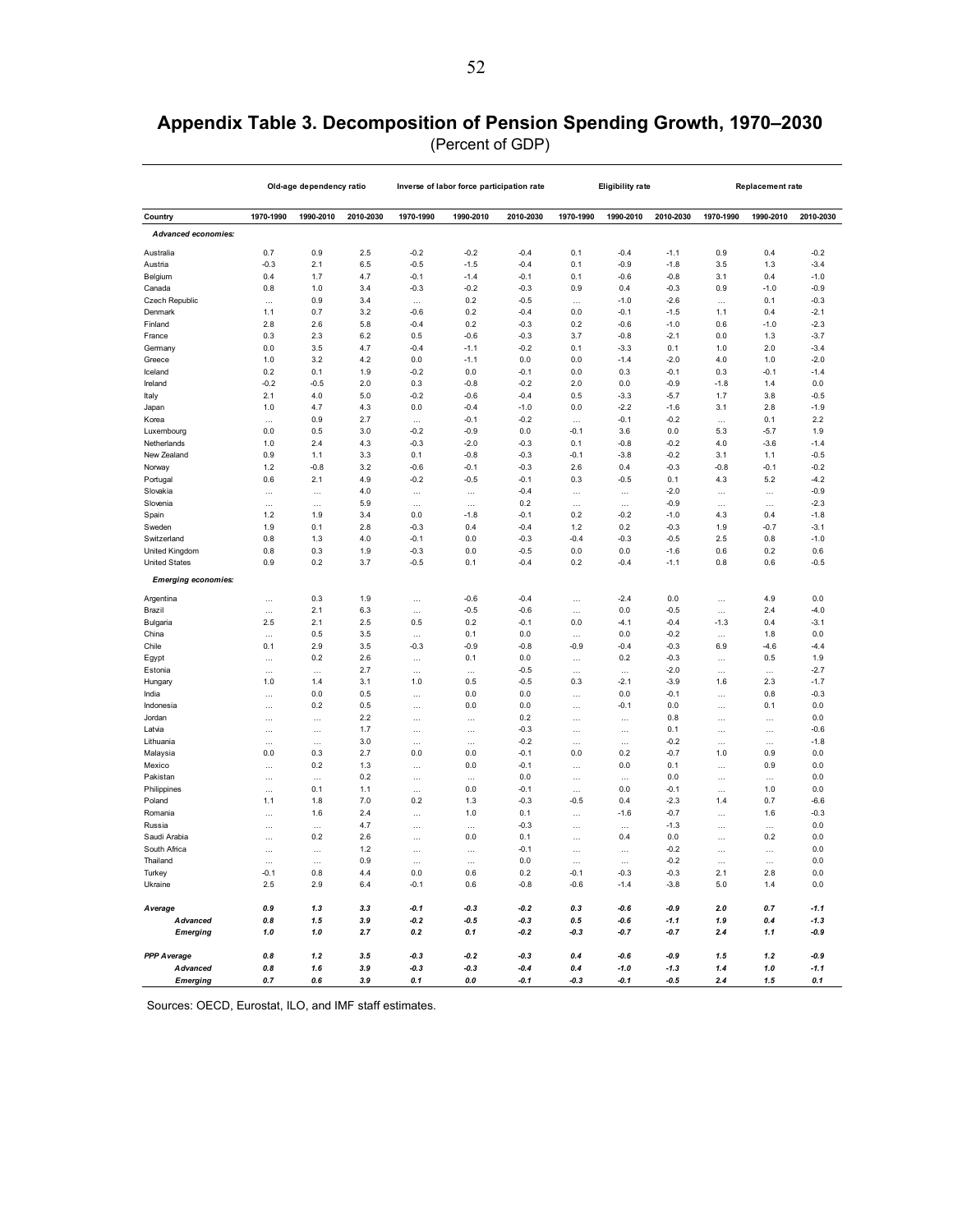#### **Appendix Table 4. Public Pension Expenditure, 2010–2050**

(Percent of GDP)

| Country                    | 2010 | 2020 | 2030 | 2040 | 2050 | 2010-2030 | 2030-2050 | NPV 2010-2030 | NPV 2031-2050 |
|----------------------------|------|------|------|------|------|-----------|-----------|---------------|---------------|
| Advanced economies:        |      |      |      |      |      |           |           |               |               |
| Australia                  | 4.7  | 4.9  | 5.5  | 6.0  | 6.2  | 0.8       | 0.7       | 5.8           | 17.9          |
| Austria                    | 13.9 | 14.0 | 14.8 | 14.9 | 15.0 | 0.9       | 0.2       | 11.7          | $-51.8$       |
| Belgium                    | 10.0 | 11.4 | 12.8 | 13.2 | 13.6 | 2.8       | 0.8       | 25.8          | 47.5          |
| Canada                     | 4.9  | 6.0  | 6.8  | 6.6  | 6.3  | 1.9       | $-0.5$    | 18.6          | 24.7          |
| <b>Czech Republic</b>      | 7.6  | 7.4  | 7.6  | 9.0  | 10.9 | 0.0       | 3.3       | $-1.9$        | 23.0          |
| Denmark                    | 7.9  | 7.4  | 7.0  | 6.5  | 6.1  | $-0.9$    | $-0.9$    | $-9.2$        | $-20.2$       |
| Finland                    | 10.6 | 12.0 | 12.7 | 12.4 | 12.2 | 2.1       | $-0.6$    | 22.9          | 27.1          |
| France                     | 13.3 | 12.6 | 13.4 | 13.8 | 13.6 | 0.1       | 0.2       | $-5.8$        | 5.1           |
| Germany                    | 10.6 | 10.7 | 11.7 | 12.3 | 12.5 | 1.1       | 0.8       | 6.1           | 24.2          |
| Greece                     | 12.1 | 12.2 | 12.4 | 13.4 | 14.3 | 0.3       | 1.9       | 2.1           | 18.9          |
| Iceland                    | 3.3  | 3.4  | 3.7  | 3.5  | 3.5  | 0.4       | $-0.1$    | 2.8           | 4.0           |
| Ireland                    | 4.5  | 4.8  | 5.3  | 6.3  | 8.0  | 0.8       | 2.7       | 6.6           | 29.1          |
| Italy                      | 14.7 | 12.8 | 13.1 | 14.5 | 14.3 | $-1.6$    | 1.2       | $-25.0$       | $-8.7$        |
| Japan                      | 10.0 | 10.3 | 9.8  | 10.4 | 10.7 | $-0.2$    | 0.9       | 1.7           | 4.8           |
| Korea                      | 1.7  | 3.4  | 6.2  | 9.6  | 12.5 | 4.5       | 6.2       | 36.5          | 116.0         |
| Luxembourg                 | 7.4  | 8.5  | 12.2 | 15.8 | 19.0 | 4.8       | 6.8       | 32.5          | 124.0         |
| Netherlands                | 7.0  | 7.8  | 9.4  | 9.7  | 9.9  | 2.4       | 0.5       | 18.7          | 39.8          |
| New Zealand                | 5.5  | 6.2  | 7.8  | 9.0  | 9.4  | 2.3       | 1.5       | 17.2          | 49.1          |
| Norway                     | 7.2  | 8.6  | 9.5  | 10.1 | 10.0 | 2.3       | 0.4       | 23.7          | 40.0          |
| Portugal                   | 12.7 | 13.2 | 13.4 | 13.3 | 14.2 | 0.7       | 0.7       | 8.3           | 13.1          |
| Slovakia                   | 6.4  | 6.1  | 7.1  | 8.0  | 9.1  | 0.7       | 2.0       | 0.5           | 25.0          |
| Slovenia                   | 10.1 | 10.8 | 13.0 | 15.8 | 17.8 | 2.9       | 4.8       | 19.9          | 81.6          |
| Spain                      | 9.2  | 9.8  | 9.7  | 10.8 | 12.4 | 0.5       | 2.7       | 8.0           | 25.6          |
| Sweden                     | 9.6  | 8.8  | 8.6  | 8.4  | 7.9  | $-1.0$    | $-0.7$    | $-11.7$       | $-19.1$       |
| Switzerland                | 8.2  | 9.3  | 10.4 | 10.8 | 11.1 | 2.2       | 0.7       | 20.3          | 38.2          |
| United Kingdom             | 6.3  | 5.7  | 6.7  | 7.5  | 7.6  | 0.4       | 0.9       | $-3.0$        | 15.6          |
| <b>United States</b>       | 6.8  | 7.4  | 8.5  | 8.6  | 8.3  | 1.7       | $-0.1$    | 12.8          | 25.1          |
| <b>Emerging economies:</b> |      |      |      |      |      |           |           |               |               |
| Argentina                  | 7.4  | 8.1  | 8.9  | 10.2 | 11.9 | 1.5       | 3.0       | 12.9          | 42.9          |
| <b>Brazil</b>              | 9.1  | 9.0  | 10.4 | 13.4 | 16.8 | 1.3       | 6.4       | 5.1           | 65.9          |
| <b>Bulgaria</b>            | 7.2  | 5.9  | 6.0  | 7.0  | 8.2  | $-1.2$    | 2.2       | $-17.3$       | $-1.9$        |
| China                      | 3.4  | 4.7  | 6.7  | 7.9  | 9.2  | 3.3       | 2.5       | 27.3          | 67.4          |
| Chile                      | 5.5  | 4.6  | 3.6  | 3.7  | 3.8  | $-1.9$    | 0.2       | $-17.0$       | $-26.6$       |
| Egypt                      | 4.0  | 5.9  | 8.1  | 7.3  | 6.6  | 4.1       | $-1.5$    | 36.3          | 49.0          |
| Estonia                    | 9.3  | 7.4  | 6.8  | 6.7  | 6.6  | $-2.5$    | $-0.2$    | $-29.2$       | $-38.4$       |
| Hungary                    | 10.6 | 8.5  | 7.6  | 7.5  | 7.5  | $-3.0$    | 0.0       | $-33.4$       | $-45.5$       |
| India                      | 1.0  | 1.0  | 1.0  | 0.9  | 0.7  | 0.0       | $-0.3$    | 0.0           | $-1.9$        |
| Indonesia                  | 0.7  | 0.9  | 1.1  | 1.4  | 1.6  | 0.4       | 0.4       | 3.5           | 9.6           |
| Jordan                     | 4.1  | 5.3  | 7.3  | 10.1 | 13.1 | 3.2       | 5.8       | 25.4          | 90.4          |
| Latvia                     | 6.1  | 6.2  | 7.1  | 7.3  | 6.9  | 1.0       | $-0.1$    | 5.5           | 15.5          |
| Lithuania                  | 7.6  | 7.1  | 8.4  | 9.3  | 10.4 | 0.8       | 2.0       | $-1.1$        | 25.8          |
| Malaysia                   | 3.0  | 4.0  | 4.9  | 5.8  | 6.9  | 1.9       | 2.1       | 17.9          | 42.5          |
| Mexico                     | 1.5  | 2.0  | 2.8  | 1.8  | 1.3  | 1.3       | $-1.5$    | 10.6          | 6.1           |
| Pakistan                   | 0.6  | 0.6  | 0.7  | 0.9  | 1.2  | 0.1       | 0.4       | 1.1           | 5.0           |
| Philippines                | 1.7  | 2.2  | 2.6  | 3.2  | 3.9  | 0.9       | 1.3       | 8.5           | 22.7          |
| Poland                     | 11.3 | 9.4  | 9.2  | 9.0  | 8.8  | $-2.1$    | $-0.4$    | $-26.7$       | $-34.6$       |
| Romania                    | 7.5  | 8.8  | 9.0  | 9.4  | 9.6  | 1.5       | 0.6       | 18.3          | 27.5          |
| Russia                     | 8.1  | 10.0 | 11.2 | 12.9 | 14.9 | 3.1       | 3.6       | 31.6          | 72.3          |
| Saudi Arabia               | 2.2  | 3.2  | 4.9  | 6.6  | 8.1  | 2.7       | 3.2       | 22.0          | 64.7          |
| South Africa               | 1.9  | 2.4  | 2.8  | 3.0  | 3.5  | 0.9       | 0.7       | 8.9           | 17.0          |
| Thailand                   | 1.0  | 1.4  | 1.7  | 1.9  | 2.0  | 0.7       | 0.3       | 6.5           | 13.1          |
| Turkey                     | 6.3  | 8.0  | 10.7 | 14.1 | 17.0 | 4.4       | 6.3       | 35.8          | 207.5         |
| Ukraine                    | 17.7 | 18.5 | 19.4 | 21.9 | 26.1 | 1.7       | 6.7       | 15.1          | 331.3         |
|                            |      |      |      |      |      |           |           |               |               |
| Average                    | 7.0  | 7.3  | 8.1  | 8.9  | 9.7  | 1.1       | 1.6       | 8.0           | 33.6          |
| Advanced                   | 8.4  | 8.7  | 9.6  | 10.4 | 11.0 | 1.2       | 1.4       | 9.1           | 26.7          |
| <b>Emerging</b>            | 5.6  | 5.8  | 6.5  | 7.3  | 8.3  | 1.0       | 1.7       | 6.7           | 41.1          |
| <b>PPP Average</b>         | 6.5  | 7.0  | 7.9  | 8.7  | 9.2  | 1.5       | 1.3       | 11.3          | 34.2          |
| Advanced                   | 8.2  | 8.5  | 9.3  | 9.9  | 10.0 | 1.1       | 0.7       | 7.8           | 22.3          |
| <b>Emerging</b>            | 4.2  | 4.9  | 6.1  | 7.1  | 8.2  | 1.9       | 2.0       | 15.9          | 49.8          |

Sources: OECD, EC, ILO, and IMF staff estimates.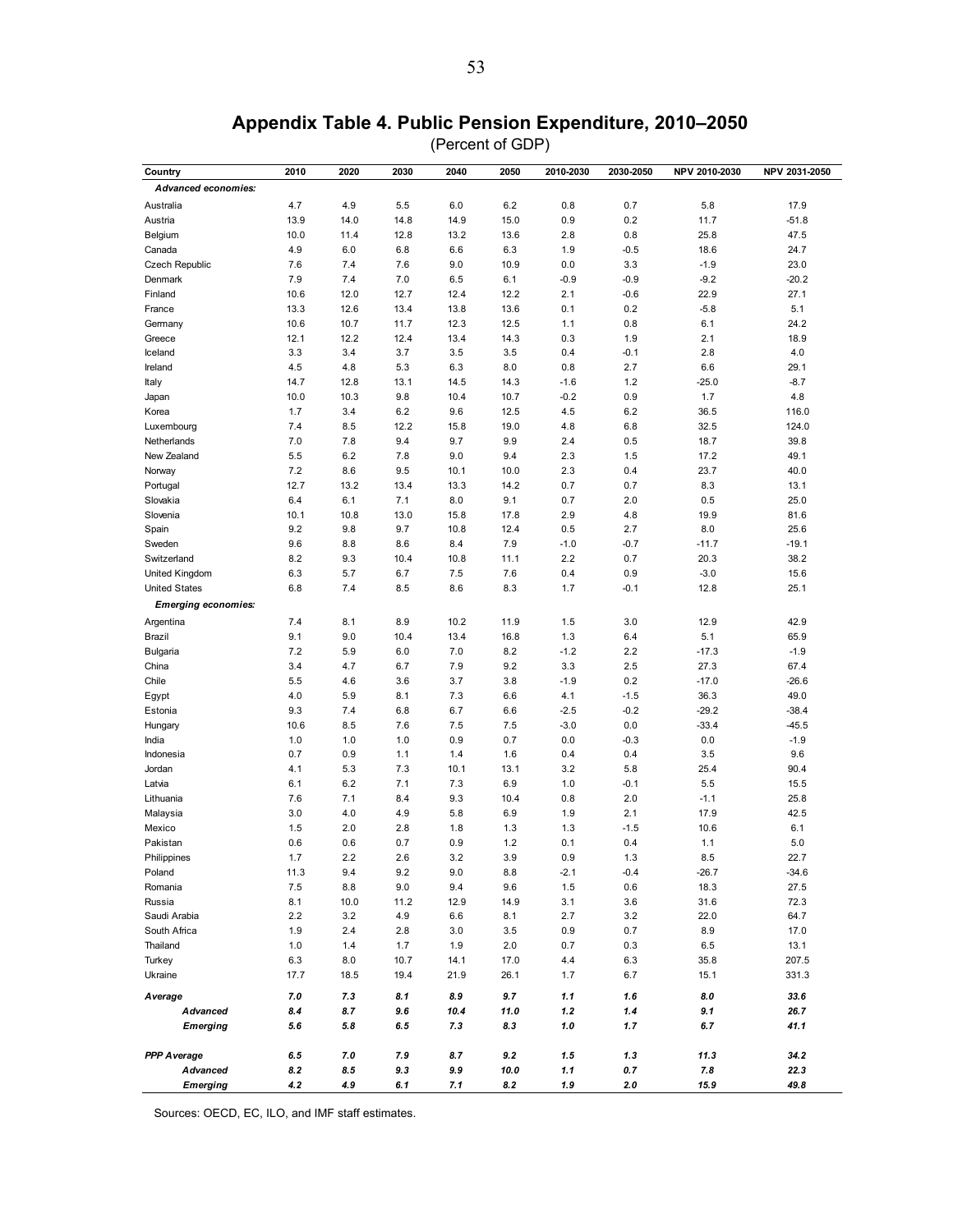| <b>Author</b>                          | <b>Impact of a One-Unit</b><br><b>Decrease in Pension</b><br><b>Wealth on Private Savings</b> | <b>Country of Study</b> |
|----------------------------------------|-----------------------------------------------------------------------------------------------|-------------------------|
| Attanasio and Brugiavini (2003)        | 0.30 to 0.70                                                                                  | Italy                   |
| Attanasio and Rohwedder (2001)         | $-0.05$ to $0.90$                                                                             | United Kingdom          |
| Avery, Elliehaen, and Gustafson (1986) | 0.11 to 0.66                                                                                  | <b>United States</b>    |
| Bernheim (1987)                        | 0.77                                                                                          | <b>United States</b>    |
| Blinder, Gordon, and Wise (1983)       | 0.39                                                                                          | <b>United States</b>    |
| Bottazzi, Jappelli, and Padula (2006)  | 0.30 to 0.60                                                                                  | Italy                   |
| Bottazzi, Jappelli, and Padula (2011)  | 0.80                                                                                          | Italy                   |
| Diamond and Hausman (1984)             | 0.25 to 0.40                                                                                  | <b>United States</b>    |
| Draper (1994)                          | $-0.40$                                                                                       | Netherlands             |
| Feldstein (1974)                       | 0.35                                                                                          | <b>United States</b>    |
| Feldstein (1980)                       | 0.54 to 0.37                                                                                  | 12 OECD                 |
| Feldstein (1996)                       | 0.60                                                                                          | <b>United States</b>    |
| Gale (1998)                            | 0.39 to 0.82                                                                                  | <b>United States</b>    |
| Hubbard (1986)                         | 0.16                                                                                          | <b>United States</b>    |
| Jappelli (1995)                        | 0.10 to 0.20                                                                                  | Italy                   |
| King and Dicks-Mireaux (1982)          | 0.27 to 0.51                                                                                  | Canada                  |
| Koskela and Viren (1983)               | No significant effect                                                                         | 16 OECD                 |
| Kotlikoff (1979)                       | No significant effect                                                                         | <b>United States</b>    |
| Modgliani and Sterling (1983)          | No significant effect                                                                         | 21 OECD                 |
| Munnell (1974)                         | 0.62                                                                                          | <b>United States</b>    |
| Pitelis (1985)                         | 0                                                                                             | United Kingdom          |
| Poterba, Venti, and Wise (1995)        | No significant effect                                                                         | <b>United States</b>    |
| Shome and Saito (1980)                 | No significant effect                                                                         | Several Asian countries |
| Venti and Wise (1990)                  | 0.10 to 0.20                                                                                  | <b>United States</b>    |
| Venti and Wise (1996)                  | No significant effect                                                                         | <b>United States</b>    |
| Villagomez and Hernandez (2010)        | 0.45 to 0.60                                                                                  | Mexico                  |
| Waters (1981)                          | 0.50                                                                                          | Canada                  |
| Yamada, Yamada, and Liu (1992)         | 0.68                                                                                          | Japan                   |

# **Appendix Table 5. Impact of Pension Reform on Private Savings**

Source: Compiled by IMF staff.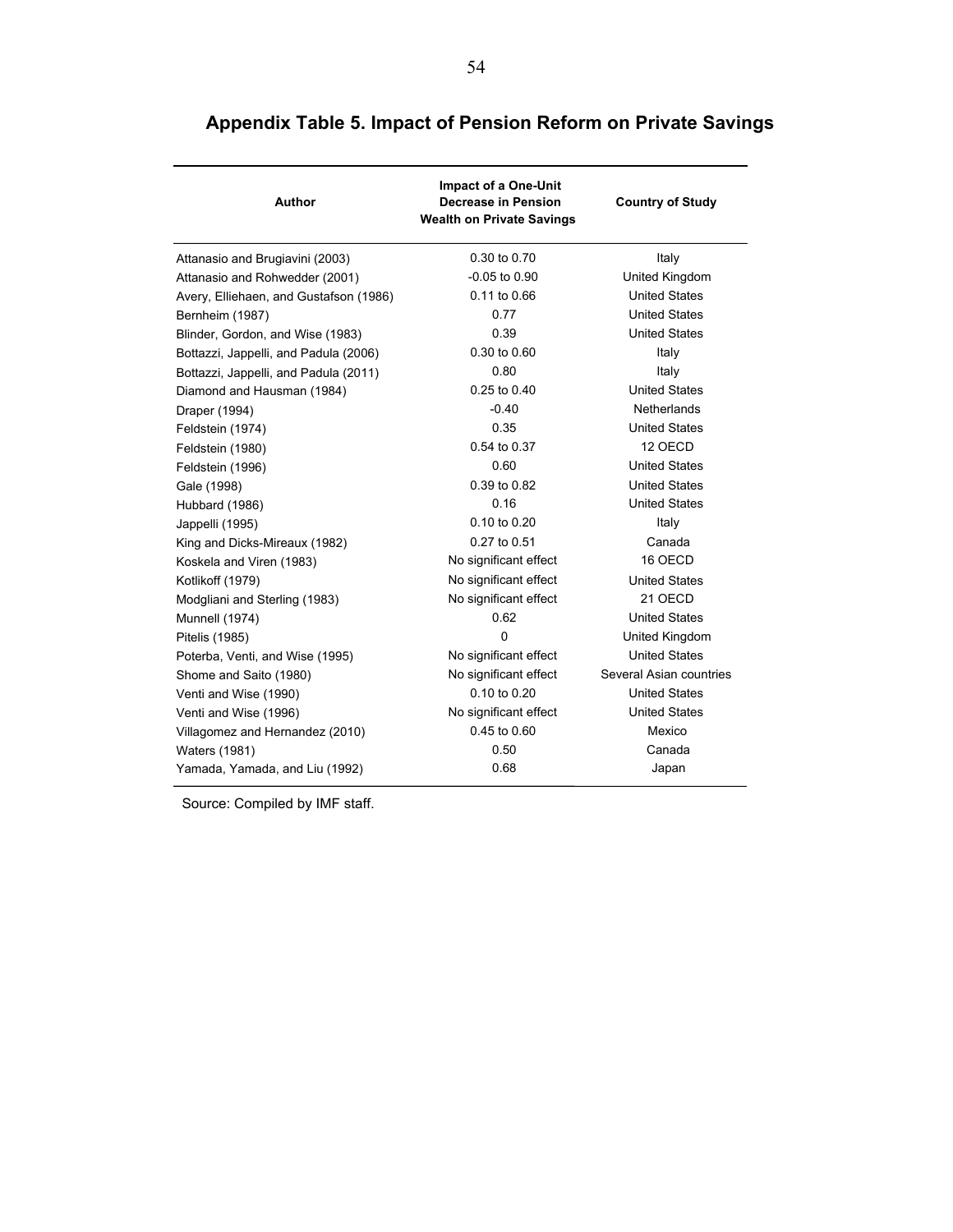|                                       | Scheme                | Early age       | <b>Reduction (in</b> | Normal age  | Increase (in             |
|---------------------------------------|-----------------------|-----------------|----------------------|-------------|--------------------------|
|                                       |                       |                 | percent)             |             | percent)                 |
| Country<br><b>Advanced economies:</b> |                       |                 |                      |             |                          |
| Australia                             | Т                     | n.a.            |                      | 67          | $0.6 - 3.6$              |
|                                       | DC                    | 60              |                      | 67          |                          |
| Austria                               | DB                    | 62M/60F         | 4.2                  | 65          | 4.2                      |
| Belgium                               | DB                    | 60              | 0.0                  | 65          | 0.0                      |
| Canada                                | Basic/T               | n.a.            | ÷,                   | 65          |                          |
|                                       | DB                    | 60              | 7.2                  | 65          | 8.4                      |
| Czech Republic                        | DB                    | 60M/59-60F      | 5.3/8.9              | 65M/62-65F  | 8.9                      |
| Denmark                               | Basic/T               | n.a.            |                      | 67          | 5.6                      |
|                                       | DC                    | n.a.            |                      | 67          |                          |
| Finland                               | Т                     | 62              | 4.8                  | 65          | 7.2                      |
|                                       | DB                    | 62              | 7.2/0.0              | 65          | 0.0/4.8                  |
| France                                | DB                    | 56-60           | 0.0/5.0              | 65          | 5.0                      |
|                                       | DB (Occ)              | 55              | $4.0 - 7.0$          | 60          | 0.0                      |
| Germany                               | P                     | 63              | 3.6/0.0              | 67          | 6.0                      |
| Greece                                | DB                    | Any age/55/60   | 0.0/6.0              | 65          | 0.0                      |
| Iceland                               | Basic/T               | n.a.            |                      | 67          |                          |
|                                       | DB (Occ)              | 62              | 7.0                  | 67          | 6.0                      |
|                                       |                       |                 |                      |             |                          |
| Ireland                               | Basic/T<br><b>NDC</b> | n.a.            |                      | 66/65       | n.a.                     |
| Italy                                 |                       | Any age/61      | $2.3 - 2.9$          | 65M/60F     | $0.0/2.6 - 2.9$          |
| Japan                                 | Basic/DB              | 60              | 6.0                  | 65          | 8.4                      |
| Korea                                 | DB                    | 60              | 6.0                  | 65          | 6.0                      |
| Luxembourg                            | DB                    | 57/60           | 0.0                  | 65          | n.a.                     |
| Netherlands                           | Basic                 | n.a.            |                      | 65          | n.a.                     |
| New Zealand                           | Basic                 | n.a.            |                      | 65          | n.a.                     |
| Norway                                | DB                    | 62              | $3.8 - 4.7$          | 67          | $4.9 - 5.4$              |
|                                       | DC                    | n.a.            |                      | 67          | L                        |
| Portugal                              | DB                    | 55              | $4.0 - 6.0$          | 65          | 4.0-12.0                 |
| Slovakia                              | P                     | 60              | 6.5                  | 62          | 6.5                      |
|                                       | DC                    | 60              | l,                   | 62          | ä,                       |
| Slovenia                              | DB                    | 58              | $1.2 - 3.6$          | 63          | 0.0                      |
| Spain                                 | DB                    | 61              | $6.0 - 7.5$          | 65          | $2.0 - 3.0$              |
| Sweden                                | Т                     | n.a.            |                      | 65          |                          |
|                                       | <b>NDC</b>            | 61              | 4.1-4.7              | 65          | $4.9 - 6.1$              |
|                                       | DC                    | 55/61           |                      | 65          |                          |
| Switzerland                           | DB                    | 63M/62F         | 4.5                  | 65M/64F     | $5.2 - 6.5$              |
|                                       | DB (Occ)              | 60M/59F         | 2.9                  | 65/64       | 2.9                      |
| United Kingdom                        | Basic/DB              | n.a.            |                      | 68          | 10.4                     |
| <b>United States</b>                  | DB                    | 62              | $5.0 - 6.7$          | 67          | 8.0                      |
| <b>Emerging economies:</b>            |                       |                 |                      |             |                          |
|                                       | DB                    |                 |                      | 65M/60F     |                          |
| Argentina                             | DB                    | n.a.<br>53M/48F |                      |             | n.a.<br>0.0              |
| Brazil                                |                       |                 |                      | 65M/60F     |                          |
| <b>Bulgaria</b>                       | Points                | n.a.            |                      | 63M/60F     | 1.1                      |
|                                       | DC                    | n.a.            |                      | 63M/60F     |                          |
| China                                 | NDC/DC                | 55M/50F         |                      | 60M/50-55F  | 0.0                      |
| Chile                                 | Basic/T               | n.a.            |                      | 65          |                          |
|                                       | DC                    | Any age         | ٠                    | 65/60       | ٠                        |
| Egypt                                 |                       |                 |                      |             |                          |
| Estonia                               | Points                | 60              | 4.8                  | 63          | 10.8                     |
|                                       | DC                    | 60              |                      | 63          | ä,                       |
| Hungary                               | DB                    | 63              | 3.6/4.8              | 65          | 6.0                      |
|                                       | DC                    | 63              |                      | 65          |                          |
| India                                 | $DB+DC$               | 50              | 3.0                  | 58/55       |                          |
| Indonesia                             | DC                    | Any age         |                      | 55          |                          |
| Jordan                                |                       |                 |                      |             |                          |
| Latvia                                | <b>NDC</b>            | 60              | 50 until 62          | 62          |                          |
|                                       | DC                    | 60              | 50 until 62          | 62          |                          |
| Lithuania                             | DB                    | 57.5M/55F       | 4.8                  | 62.5M/60F   | 8.0                      |
| Malaysia                              | DC                    | 55              | ÷.                   | 55          | $\overline{\phantom{a}}$ |
| Mexico                                | Min                   | 60              | 0.0                  | 65          | 0.0                      |
|                                       | DC                    | Any age/60      | ÷,                   | 65          | $\overline{a}$           |
| Pakistan                              | DB                    | 55M/50F         | 6.0                  | 60M/66F     |                          |
| Philippines                           | DB                    | n.a.            |                      | 60          |                          |
| Poland                                | <b>NDC</b>            | n.a.            |                      | 65M/60F     | 4.3-4.8M/3.7-4.2F        |
|                                       | DC                    | n.a.            |                      | 65M/60F     |                          |
| Romania                               | Points                | 58.8M/53.8F     |                      | 63.8M/58.8F |                          |
|                                       | DC                    | 58.8M/53.8F     |                      | 63.8M/58.8F |                          |
| Russia                                | <b>NDC</b>            | n.a.            |                      | 60M/55F     |                          |
|                                       | DC                    |                 |                      |             |                          |
|                                       |                       | n.a.            |                      | 60M/55F     |                          |
| Saudi Arabia                          | DB                    | Any age         |                      | 60M/55F     |                          |
| South Africa                          | Basic                 | n.a.            |                      | 60          | -                        |
| Thailand                              | DB                    | n.a.            |                      | 55          | 1.5                      |
| Turkey                                | DB                    | n.a.            |                      | 65          | 0.0                      |
| Ukraine                               | DB                    | n.a.            |                      | 60M/55F     | 3.0                      |

# **Appendix Table 6. Pension Ages and Actuarial Adjustments, 2010**

Sources: OECD, SSA.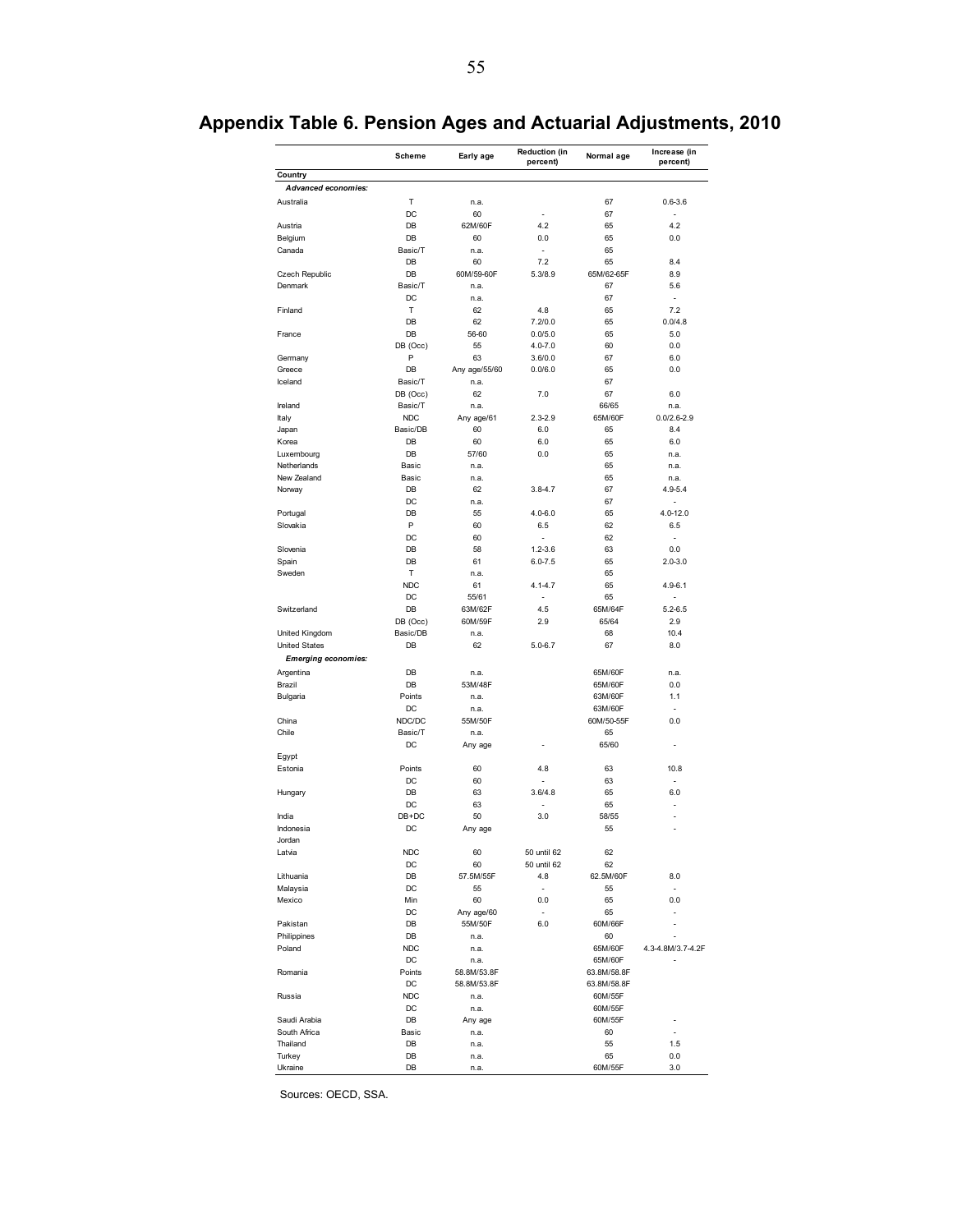| Last data point           |      |                      |                                   |                                                                                                                                                                    |  |  |  |
|---------------------------|------|----------------------|-----------------------------------|--------------------------------------------------------------------------------------------------------------------------------------------------------------------|--|--|--|
|                           | Year | Source               | Country official data             | Source                                                                                                                                                             |  |  |  |
|                           |      |                      |                                   |                                                                                                                                                                    |  |  |  |
| <b>Advanced economies</b> |      |                      |                                   |                                                                                                                                                                    |  |  |  |
| Australia                 | 2007 | OECD                 | Intergenerational report 2010     | http://www.treasury.gov.au/igr/igr2010                                                                                                                             |  |  |  |
| Austria                   | 2007 | OECD                 | <b>ECFIN 2011</b>                 | http://ec.europa.eu/economy_finance/sgp/convergence/programmes/2011_en.htm                                                                                         |  |  |  |
| Belgium                   | 2007 | OECD                 | <b>ECFIN 2011</b>                 | http://ec.europa.eu/economy_finance/sgp/convergence/programmes/2011_en.htm                                                                                         |  |  |  |
| Canada                    | 2007 | OECD                 | Actuarial report CPP and OAS 2009 | http://www.osfi-bsif.gc.ca/app/DocRepository/feng/oca/reports/CPP/cpp25_e.pdf http://www.osfi-<br>hsif gc.ca/app/DocRepository/feng/reports/oca/OAS9_e.pdf         |  |  |  |
| Czech Republic            | 2007 | OECD                 | <b>ECFIN 2011</b>                 | http://ec.europa.eu/economy_finance/sgp/convergence/programmes/2011_en.htm                                                                                         |  |  |  |
| Denmark                   | 2007 | OECD                 | <b>ECFIN 2011</b>                 | http://ec.europa.eu/economy_finance/sgp/convergence/programmes/2011_en.htm                                                                                         |  |  |  |
| Finland                   | 2007 | OECD                 | <b>ECFIN 2011</b>                 | http://ec.europa.eu/economy_finance/son/convergence/programmes/2011_en.htm                                                                                         |  |  |  |
| France                    | 2007 | OECD                 | <b>ECFIN 2011</b>                 | http://ec.europa.eu/economy_finan<br>e/son/convergence/program                                                                                                     |  |  |  |
| Germany                   | 2007 | OECD                 | <b>ECFIN 2011</b>                 | http://ec.europa.eu/economy_finance/sgp/convergence/programmes/2011_en.htm                                                                                         |  |  |  |
| Greece                    | 2007 | OECD                 | <b>ECFIN 2011</b>                 | http://ec.europa.eu/economy_finance/sgp/convergence/programmes/2009-10_en.htm                                                                                      |  |  |  |
| Iceland                   | 2007 | OECD                 | OECD                              | http://www.oecd-ilibrary.org/economics/oecd-economic-surveys-iceland-1999_eco_surveys-isl-1999-en                                                                  |  |  |  |
| Ireland                   | 2007 | OECD                 | <b>ECFIN 2011</b>                 | http://ec.europa.eu/economy_finance/son/convergence/programmes/2011_en.htm                                                                                         |  |  |  |
| Italy                     | 2007 | OECD                 | <b>ECFIN 2011</b>                 | http://ec.europa.eu/economy_finance/sgp/convergence/programmes/2011_en.htm                                                                                         |  |  |  |
| Japan                     | 2007 | OECD                 |                                   | http://www.ipss.go.jp/ss-cost/e/cost08/data/cost2008.ndf                                                                                                           |  |  |  |
| Korea                     | 2007 | OECD                 |                                   | http://korea.nabo.go.kr/eng/publications.do?psStep=view&shPubCD=pubRecent&pubSID=434                                                                               |  |  |  |
| Luxembourg                | 2007 | OECD                 | <b>ECFIN 2011</b>                 | http://ec.europa.eu/economy_finance/sgp/convergence/programmes/2011_en.htm                                                                                         |  |  |  |
| Netherlands               | 2007 | OECD                 | <b>ECFIN 2011</b>                 | e/2011 en htm<br>http://ec.europa.eu/economy_finance/sop/convergence/pro                                                                                           |  |  |  |
| New Zealand               | 2007 | OECD                 |                                   | http://www.treasury.govt.nz/budget/forecasts/befu2011/092.htm                                                                                                      |  |  |  |
| Norway                    | 2007 | OECD                 |                                   |                                                                                                                                                                    |  |  |  |
| Portugal                  | 2007 | OECD                 | ECFIN 2009-10                     | http://ec.europa.eu/economy_finance/sgp/convergence/programmes/2009-10_en.htm                                                                                      |  |  |  |
| Slovakia                  | 2007 | OECD                 | <b>ECFIN 2011</b>                 | http://ec.europa.eu/economy_finance/sgp/convergence/programmes/2011_en.htm                                                                                         |  |  |  |
| Slovenia                  | 2007 | OECD                 | <b>ECFIN 2011</b>                 | http://ec.europa.eu/economy_finance/sop/convergence/programmes/2011_en.htm                                                                                         |  |  |  |
| Spain                     | 2007 | OECD                 |                                   | http://ec.europa.eu/economy_finance/sgp/convergence/programmes/2011_en.htm                                                                                         |  |  |  |
| Sweden                    | 2007 | OECD                 | <b>ECFIN 2011</b>                 | http://ec.europa.eu/economy_finance/sop/convergence/programmes/2011_en.htm                                                                                         |  |  |  |
| Switzerland               | 2007 | OECD                 | Sustainability report 2008        | http://goo.gl/HHih5                                                                                                                                                |  |  |  |
| <b>United Kingdom</b>     | 2007 | OECD                 | Fiscal sustainabiliy report 2011  | http://budgetresponsibility.independent.gov.uk/wordpress/docs/ESR2011pdf                                                                                           |  |  |  |
| <b>United States</b>      | 2007 | OECD                 | SSA, OASDI Trustees report 2011   | http://www.ssa.gov/oact/tr/2011/LD_figlID5.html                                                                                                                    |  |  |  |
| <b>Emerging economies</b> |      |                      |                                   |                                                                                                                                                                    |  |  |  |
|                           |      |                      |                                   |                                                                                                                                                                    |  |  |  |
| Argentina                 | 2010 | National authorities |                                   | http://www.mecon.gov.ar/consulta/detallado/index0.htm<br>http://www.mpas.gov.br/conteudoDinamico.php?id=482 and http://www.mps.gov.br/conteudoDinamico.php?id=1012 |  |  |  |
| Brazil                    | 2010 | National authorities |                                   |                                                                                                                                                                    |  |  |  |
| Bulgaria                  | 2008 | Eurostat             | <b>ECFIN 2011</b>                 | http://ec.europa.eu/economy_finance/sop/convergence/programmes/2011_en.htm                                                                                         |  |  |  |
| China                     | 2006 | National authorities |                                   | http://www.stats.gov.cn/tisi/ndsi/2010/indexeh.htm                                                                                                                 |  |  |  |
| Chile                     | 2007 | OECD                 |                                   | <b>IMF Staff calculations</b>                                                                                                                                      |  |  |  |
| Egypt                     | 2009 | IMF                  |                                   | <b>IMF Staff calculations</b>                                                                                                                                      |  |  |  |
| Estonia                   | 2007 | OECD                 | <b>ECFIN 2011</b>                 | http://ec.europa.eu/economy_finance/sgp/convergence/programmes/2011_en.htm                                                                                         |  |  |  |
| Hungary                   | 2007 | OECD                 | <b>ECFIN 2011</b>                 | http://ec.europa.eu/economy_finance/sgp/convergence/programmes/2011_en.htm                                                                                         |  |  |  |
| India                     | 2010 | National authorities | Sixth Central Pay Commission      | http://saiindia.gov.in/english/home/Our_Products/Accounts/Combined_Fina<br>ed Finance html                                                                         |  |  |  |
| Indonesia                 | 2010 | National authorities |                                   | http://www.eria.org/research/y2009-no9.html                                                                                                                        |  |  |  |
| Jordan                    | 2010 | <b>IMF</b>           |                                   | <b>IMF Staff calculations</b>                                                                                                                                      |  |  |  |
| Latvia                    | 2008 | Eurostat             | <b>ECFIN 2011</b>                 | http://ec.europa.eu/economy_finance/sgp/convergence/programmes/2011_en.htm                                                                                         |  |  |  |
| Lithuania                 | 2008 | Eurostat             | <b>ECFIN 2011</b>                 | http://ec.europa.eu/economy_finance/sop/convergence/programmes/2011_en.htm                                                                                         |  |  |  |
| Malaysia                  | 2004 | ILO                  |                                   | <b>IMF Staff calculations</b>                                                                                                                                      |  |  |  |
| Mexico                    | 2007 | OECD                 |                                   | <b>IMF Staff calculations</b>                                                                                                                                      |  |  |  |
| Pakistan                  | 2010 | National authorities |                                   | http://www.finance.gov.pk/budget/Budget_in_Brief_2010_11pdf                                                                                                        |  |  |  |
| Philippines               | 2010 | IMF                  |                                   | <b>IMF Staff calculations</b>                                                                                                                                      |  |  |  |
| Poland                    | 2007 | OECD                 | <b>ECFIN 2011</b>                 | http://ec.europa.eu/economy_finance/sop/convergence/programp<br>es/2011 en htm                                                                                     |  |  |  |
| Romania                   | 2008 | Eurostat             | <b>ECFIN 2011</b>                 | http://ec.europa.eu/economy_finance/sgp/convergence/programmes/2011_en.htm                                                                                         |  |  |  |
| Russia                    | 2010 | National authorities |                                   | http://www.gks.nu/hgd/regl/h10_13/lss\MMMexe/Stg/d1/06-11htm                                                                                                       |  |  |  |
| Saudi Arabia              | 2009 | IMF                  |                                   | <b>IMF Staff calculations</b>                                                                                                                                      |  |  |  |
| South Africa              | 2010 | National authorities |                                   | http://www.treasurv.gov.za/documents/national%20budget/2011/review/chapter%207.pdf                                                                                 |  |  |  |
| Thailand                  | 2010 | National authorities |                                   | http://www.hb.go.th/hbhomeeng/gage.asp?option=content&dsc=Budget+in+Brief&folddsc=04003                                                                            |  |  |  |
| Turkey                    | 2007 | OECD                 |                                   | IMF Staff calculations                                                                                                                                             |  |  |  |
| Ukraine                   | 2010 | National authorities |                                   | http://pfu.gov.ua/pfu/control/uk/publish/article?art_id=1727218cat_id=172721                                                                                       |  |  |  |

# **Appendix Table 7. Pension Spending Data Sources**

Source: Compiled by IMF staff.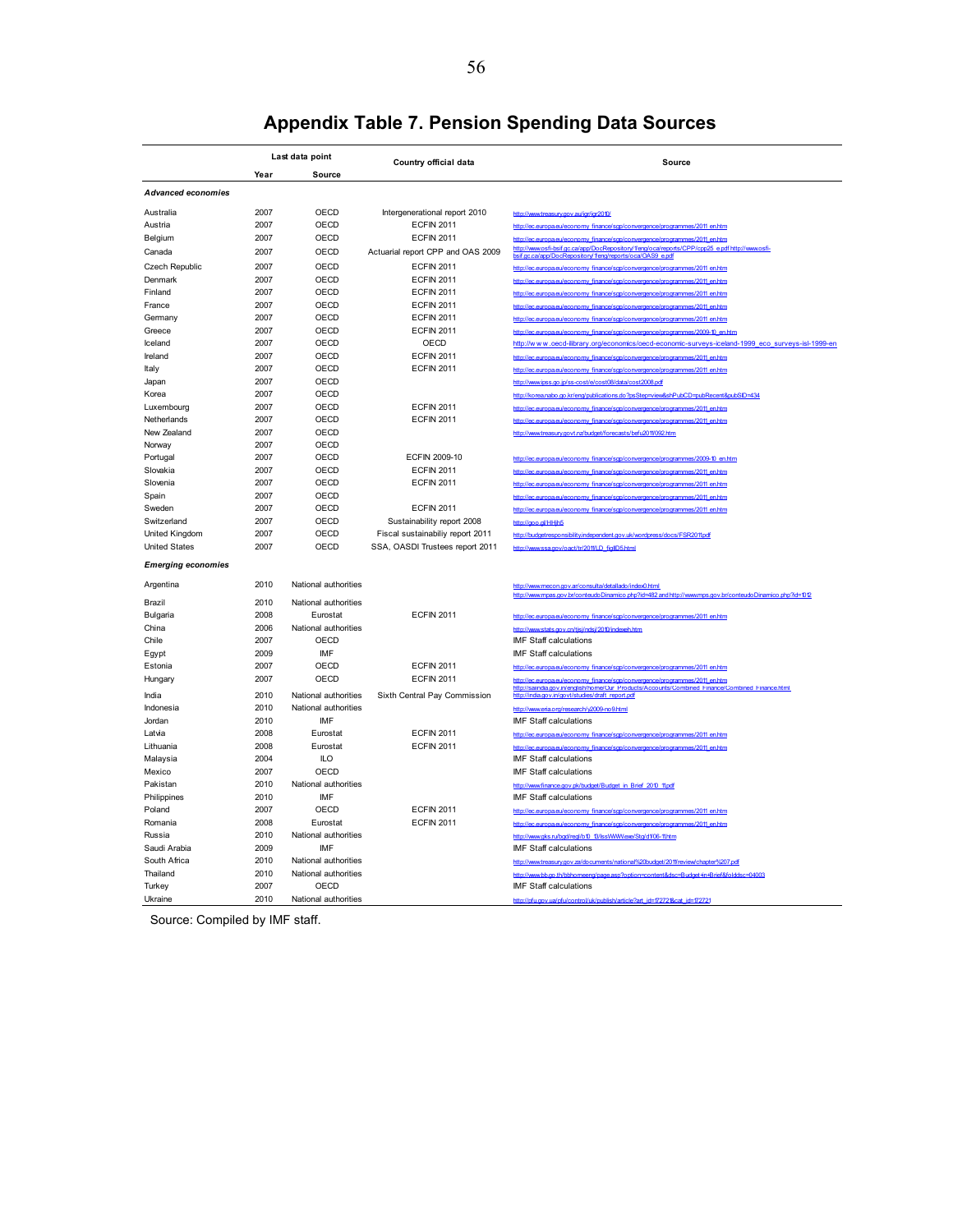|                            | Men's |      |      |      |      | Women's |      |      |  |
|----------------------------|-------|------|------|------|------|---------|------|------|--|
| Country                    | 1970  | 1990 | 2010 | 2030 | 1970 | 1990    | 2010 | 2030 |  |
| Advanced economies:        |       |      |      |      |      |         |      |      |  |
| Australia                  | 65    | 65   | 65   | 66   | 60   | 60      | 62   | 66   |  |
| Austria                    | 65    | 65   | 65   | 65   | 60   | 60      | 60   | 63   |  |
| Belgium                    | 60    | 60   | 60   | 60   | 60   | 60      | 60   | 60   |  |
| Canada                     | 68    | 66   | 65   | 65   | 68   | 66      | 65   | 65   |  |
| <b>Czech Republic</b>      | 60    | 60   | 61   | 64   | 55   | 57      | 59   | 63   |  |
| Denmark                    | 67    | 67   | 65   | 67   | 62   | 62      | 65   | 67   |  |
| Finland                    | 65    | 65   | 65   | 65   | 65   | 65      | 65   | 65   |  |
| France                     | 65    | 60   | 61   | 62   | 65   | 60      | 61   | 62   |  |
| Germany                    | 63    | 63   | 65   | 65   | 60   | 60      | 65   | 65   |  |
| Greece                     | 57    | 57   | 57   | 60   | 57   | 57      | 57   | 60   |  |
| Iceland                    | 67    | 67   | 67   | 67   | 67   | 67      | 67   | 67   |  |
| Ireland                    | 70    | 65   | 65   | 68   | 70   | 65      | 65   | 68   |  |
| Italy                      | 60    | 55   | 59   | 66   | 55   | 55      | 59   | 66   |  |
| Japan                      | 60    | 60   | 64   | 65   | 55   | 56      | 62   | 65   |  |
| Korea                      |       |      | 60   | 62   |      |         | 60   | 62   |  |
| Luxembourg                 | 65    | 65   | 60   | 60   | 65   | 65      | 60   | 60   |  |
| Netherlands                | 65    | 65   | 65   | 65   | 65   | 65      | 65   | 65   |  |
| New Zealand                | 60    | 60   | 65   | 65   | 60   | 60      | 65   | 65   |  |
| Norway                     | 70    | 67   | 67   | 67   | 70   | 67      | 67   | 67   |  |
| Portugal                   | 65    | 65   | 65   | 65   | 65   | 62      | 65   | 65   |  |
| Slovakia                   | 60    | 60   | 62   | 62   | 55   | 57      | 57   | 62   |  |
| Slovenia                   |       |      | 63   | 63   |      |         | 61   | 61   |  |
| Spain                      | 65    | 65   | 65   | 67   | 65   | 65      | 65   | 67   |  |
| Sweden                     | 67    | 65   | 65   | 65   | 67   | 65      | 65   | 65   |  |
| Switzerland                | 65    | 65   | 65   | 65   | 60   | 62      | 63   | 64   |  |
| United Kingdom             | 65    | 65   | 65   | 66   | 60   | 60      | 60   | 66   |  |
| <b>United States</b>       | 65    | 65   | 66   | 67   | 65   | 65      | 66   | 67   |  |
| <b>Emerging economies:</b> |       |      |      |      |      |         |      |      |  |
| Argentina                  | 60    | 60   | 65   | 65   | 55   | 55      | 60   | 60   |  |
| Brazil                     | 65    | 65   | 65   | 65   | 60   | 60      | 60   | 60   |  |
| <b>Bulgaria</b>            | 60    | 60   | 63   | 63   | 55   | 55      | 60   | 60   |  |
| China                      | 60    | 60   | 60   | 60   | 55   | 60      | 60   | 60   |  |
| Chile                      | 65    | 65   | 65   | 65   | 55   | 60      | 60   | 60   |  |
| Egypt                      |       | 60   | 60   | 60   |      | 60      | 60   | 60   |  |
| Estonia                    |       |      | 63   | 65   |      |         | 61   | 65   |  |
| Hungary                    | 60    | 60   | 60   | 65   | 55   | 55      | 59   | 65   |  |
| India                      | 55    | 55   | 55   | 55   | 55   | 55      | 55   | 55   |  |
| Indonesia                  |       | 55   | 55   | 55   |      | 55      | 55   | 55   |  |
| Jordan                     |       | 60   | 60   | 60   |      | 55      | 55   | 55   |  |
| Latvia                     |       |      | 62   | 62   |      |         | 62   | 62   |  |
| Lithuania                  |       |      | 63   | 63   |      |         | 60   | 60   |  |
| Malaysia                   | 55    | 55   | 55   | 55   | 55   | 55      | 55   | 55   |  |
| Mexico                     | 65    | 65   | 65   | 65   | 65   | 65      | 65   | 65   |  |
| Pakistan                   | 60    | 60   | 60   | 60   | 55   | 55      | 55   | 55   |  |
| Philippines                | 60    | 60   | 60   | 60   | 60   | 60      | 60   | 60   |  |
| Poland                     | 60    | 65   | 65   | 65   | 60   | 60      | 60   | 60   |  |
| Romania                    | 60    | 60   | 64   | 65   | 55   | 55      | 59   | 60   |  |
| Russia                     |       |      | 60   | 60   |      |         | 55   | 55   |  |
| Saudi Arabia               | 60    | 60   | 60   | 60   | 60   | 60      | 55   | 55   |  |
| South Africa               | 60    | 65   | 61   | 60   | 60   | 60      | 60   | 60   |  |
| Thailand                   |       |      | 55   | 55   |      |         | 55   | 55   |  |
| Turkey                     | 55    | 60   | 60   | 60   | 50   | 55      | 58   | 58   |  |
| Ukraine                    |       |      | 60   | 60   |      |         | 55   | 60   |  |
| A verage                   | 63    | 62   | 62   | 63   | 60   | 60      | 61   | 62   |  |
| <b>Advanced</b>            | 64    | 63   | 64   | 65   | 62   | 62      | 63   | 64   |  |
| <b>Emerging</b>            | 60    | 61   | 61   | 61   | 57   | 58      | 58   | 59   |  |

**Appendix Table 8. Pensionable Ages, 1970–2030** 

Sources: OECD, SSA.

Note: Following OECD (2011), pensionable ages represent the age at which people can draw full benefits assuming individuals start to work at age 20. The figures for France, Italy, and Spain take into account recent reforms.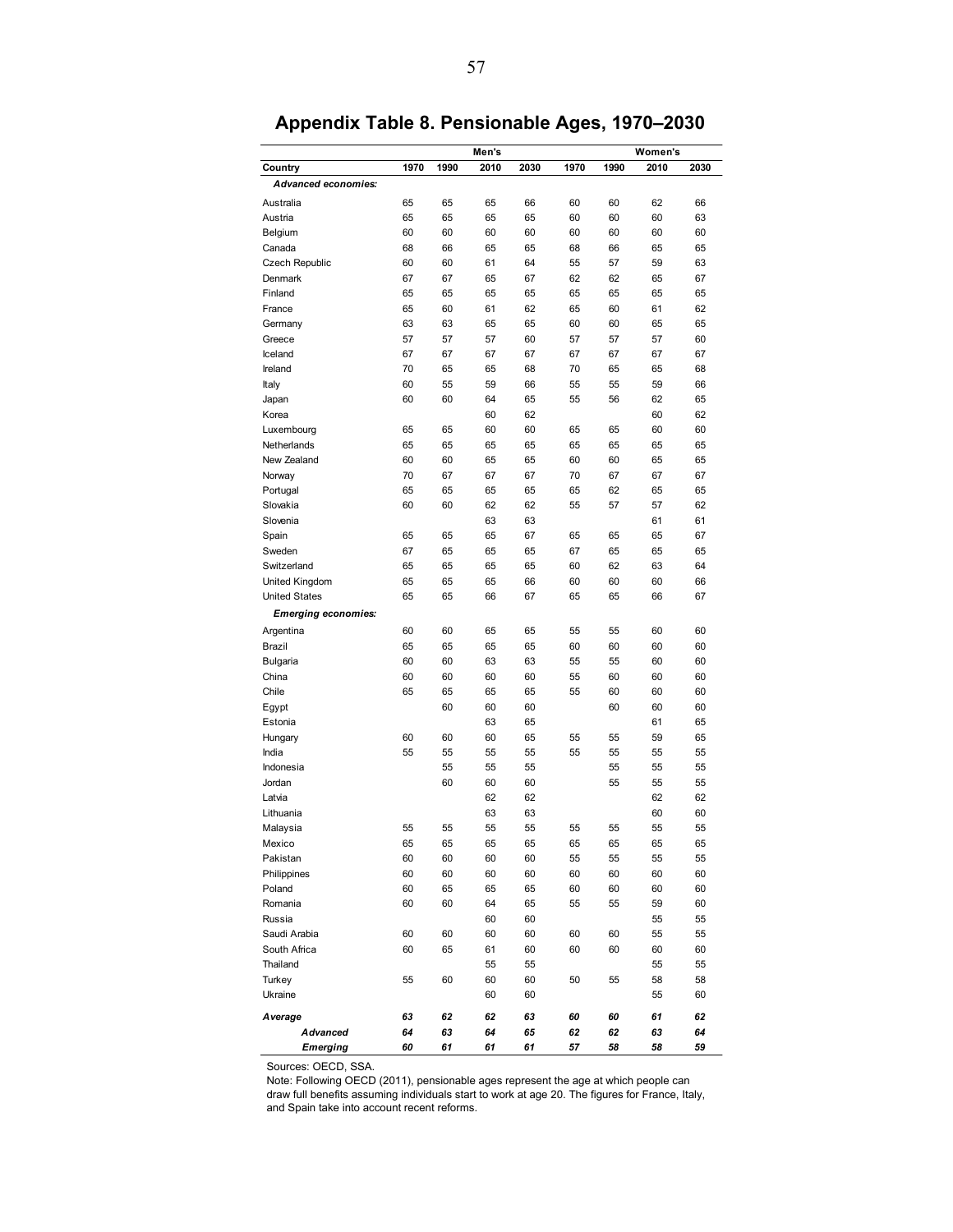#### **References**

- Aghion, Phillipe, Diego Comin, and Peter Howitt, 2006, "When Domestic Saving Matter for Economic Growth?" NBER Working Paper (Cambridge: National Bureau for Economic Research). Available via the internet at: http://www.nber.org/papers/w12275.pdf.
- Aguila, Emma, 2011, "Personal Retirement Accounts and Saving," *American Economic Journal: Economic Policy*, Vol. 3, No. 4, pp. 1–21. Available via the internet at: http://pubs.aeaweb.org/doi/pdfplus/10.1257/pol.3.4.1
- Antolín, Pablo, 2006, "Annuities and Longevity Risk," OECD. Available via the internet: http://www.oecd.org/dataoecd/21/36/37621830.pdf.
- Asian Development Bank, 2010a, "Reforming Asia's Pension Systems," Social Protection Project Briefs. Available via the internet at: http://www.adb.org/documents/brochures/social-protection-project-briefs/regreforming-pension-systems.pdf.
- ———, 2010b, "Implementing Pension Reforms in India," Social Protection Project Briefs. Available via the internet at: http://www.adb.org/documents/brochures/social-protection-project-briefs/indpension-reform.pdf.
- Attanasio, Orazio P., and Agar Brugiavini, 2003, "Social Security And Households' Saving," *The Quarterly Journal of Economics*, MIT Press, Vol. 118, No. 3. Available via the internet at: http://www.jstor.org/stable/25053931.
- Attanasio, Orazio P., and Susanne Rohwedder, 2001, "Pension Wealth and Household Saving: Evidence from Pension Reforms in the UK," IFS Working Papers W01/21 (London: Institute for Fiscal Studies). Available via the internet at: http://www.ifs.org.uk/wps/wp0121.pdf.
- Auerbach, Alan J., Jagadeesh Gokhale, and Laurence J. Kotlikoff, 1994, "Generational Accounting: A Meaningful Way to Evaluate Fiscal Policy," *Journal of Economic Perspectives*, Vol. 8 (Winter), pp. 73–94. Available via the internet at: http://people.bu.edu/kotlikoff/New Kotlikoff Web Page/Generational Accounting A Meaningful Way to Assess Generational Policy 1994.pdf.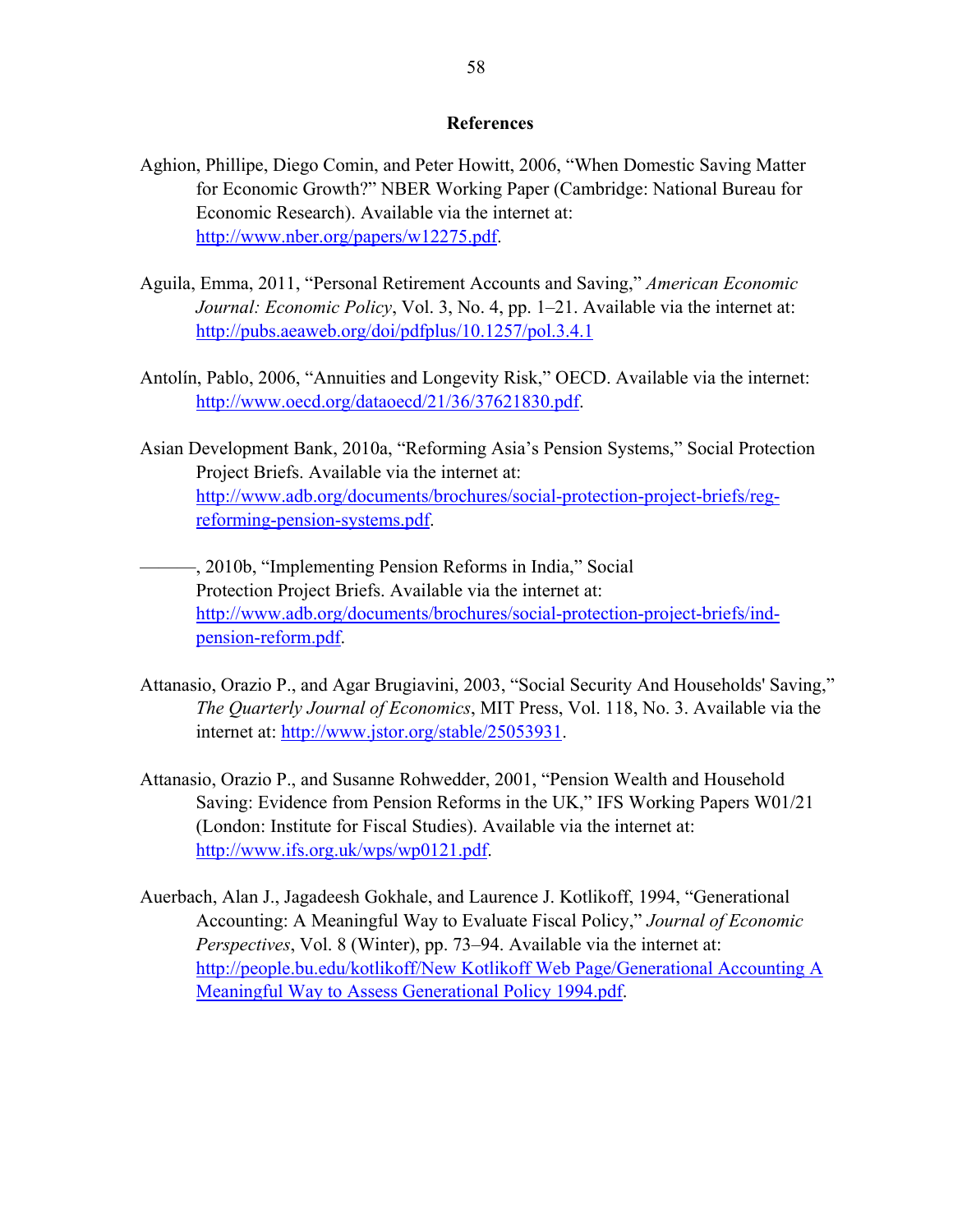- Australian Government Commonwealth Treasury, 2010, "The 2010 Intergenerational Report." Available via the internet at: http://www.treasury.gov.au/igr/igr2010/report/html/04 Chapter 3 Long term budge t projections.asp.
- AVIVA, 2010, "Mind the Gap: Quantifying Europe's Pensions Gap," AVIVA. Available via the internet at: http://www.aviva.com/europe-pensions-gap/country-reports.html.
- Avery, Robert B., Gregory E. Elliehausen, and Thomas A. Gustafson, 1986, "Pensions and Social Security in Household Portfolios: Evidence from the 1983 Survey of Consumer Finances," in *Savings and Capital Formation: The Policy Options*, ed. by KG. Adams and S.M. Wachter (Lexington, Massachusetts: Lexington Books).
- Baldacci, Emmanuele, and others, 2010, "Public Expenditures on Social Programs and Household Consumption in China," IMF Working Paper 10/69 (Washington: International Monetary Fund). Available via the internet at: http://www.imf.org/external/pubs/ft/wp/2010/wp1069.pdf.
- Barr, Nicholas, 2004, "Reforming Pensions: Myths, Truths, and Policy Choices," in *Reforming Public Pensions: Sharing the Experience of Transition and OECD Countries,* Emerging Economies Transition Series (Paris: Organization for Economic Cooperation and Development).
- Barr, Nicholas, and Peter Diamond, 2008, *Reforming Pensions. Principles and Policy Choices* (New York: Oxford University).
- Barrel, Ray, Ian Hurst, and Simon Kirby, 2009, "How to Pay for the Crisis or Macroeconomic Implications of Pension Reform," NIESR Discussion Paper No. 333 (London: National Institute of Economic and Social Research). Available via the internet at: http://www.niesr.ac.uk/pdf/EWLfin.pdf.
- Barrand, Peter, Stanford Ross, and Graham Harrison, 2004, "Integrating a Unified Revenue Administration for Tax and Social Contribution Collections: Experiences of Central and Eastern European Countries," IMF Working Paper WP/04/237. Available via the internet at: http://www.imf.org/external/pubs/ft/wp/2004/wp04237.pdf.
- Bernheim, Douglas, 1987 "The Economic Effects of Social Security: Towards a Reconciliation of Theory and Measurement," *Journal of Public Economics*, Vol. 33, No. 3 (August), pp. 273–304. Available via the internet at: http://www.sciencedirect.com/science/article/pii/0047272787900570.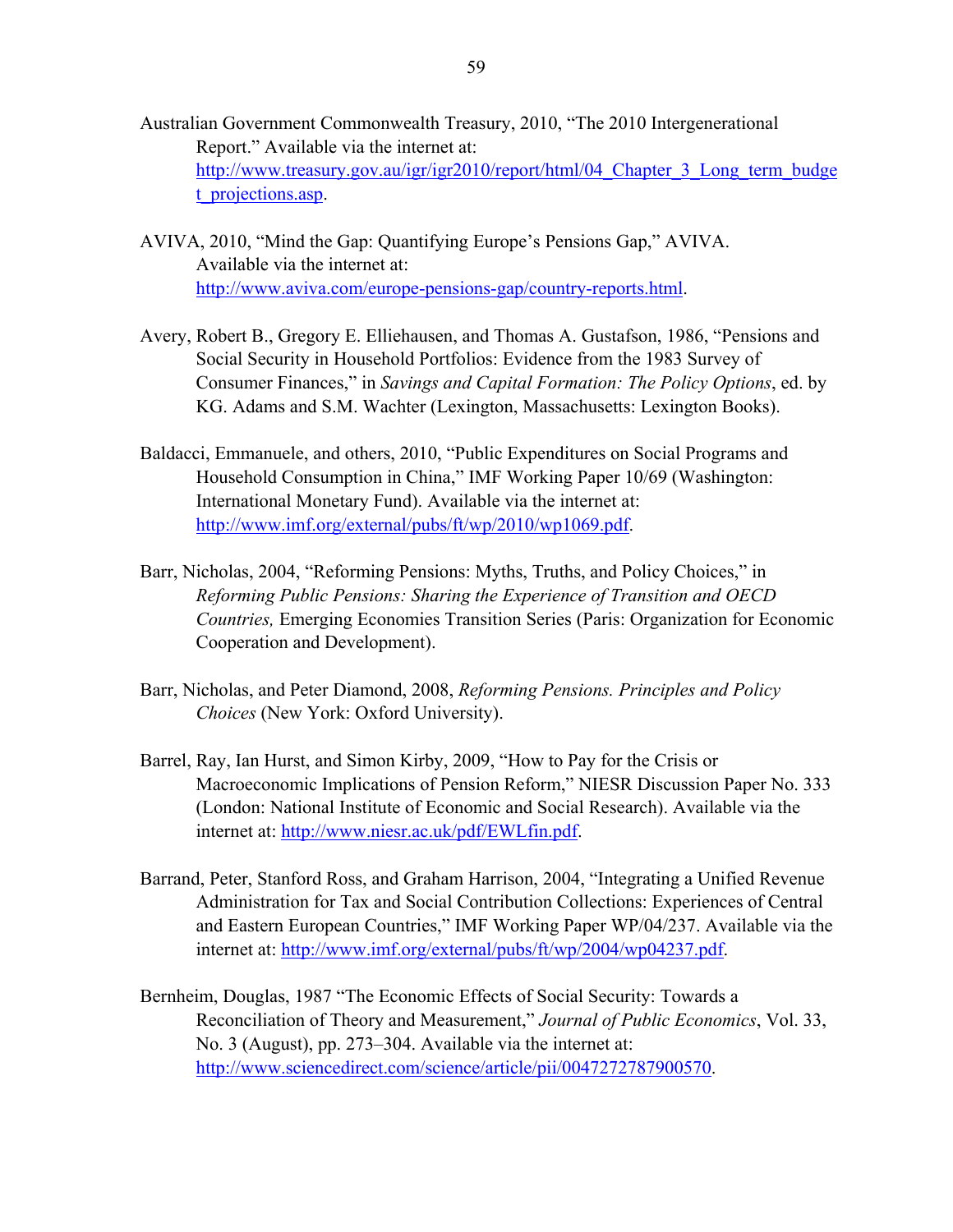- Biggs, Andrew, 2011, "The Case for Raising Social Security's Early Retirement Age," AEI Retirement Policy Outlook No. 3 (Washington: American Enterprise Institute). Available via the internet at: http://www.aei.org/docLib/10-RPO-2010-g.pdf.
- Blinder, Alan S., Roger H. Gordon, and Donald E. Wise, 1980, "Reconsidering the Work Disincentive Effects of Social Security," *National Tax Journal*, Vol. 33 (December).
- Börsch-Supan, Axel, Martin Gasche, and Christina B. Wilke, 2010, "Konjunkturabhängigkeit der Gesetzlichen Rentenversicherung am Beispiel der aktuellen Finanz- und Wirtschaftskrise," *Zeitschrift für Wirtschaftspolitik*, Vol. 59, No. 3, pp. 298–328. Available via the internet at: http://www.geog.ox.ac.uk/news/events/100923/borschsupan2.pdf.
- Bosworth, Barry, and Gary Burtless, 2004, "Pension Reform and Saving," (Washington: The Brookings Institution). Available via the internet at: http://www.brookings.edu/~/media/Files/rc/papers/2004/0105useconomics\_bosworth/ 200401bosworthburtless.pdf.
- Bottazzi, Renata, Tullio Jappelli, and Mario Padula, 2011, "The Portfolio Effect of Pension Reforms: Evidence from Italy," *Journal of Pension Economics and Finance*, Vol. 10, No. 1. Available via the internet at: http://journals.cambridge.org/abstract\_S147474721000003X.
- ———, 2006, "Retirement Expectations, Pension Reforms, and their Impact on Private Wealth Accumulation," *Journal of Public Economics*, Vol. 90, No. 12. Available via the internet at: http://www.sciencedirect.com/science/article/B6V76-4K128WN-1/2/7562bbb8f13e33626dac26a0dfe3d530.
- Buiter, Willem H., 1983, "Measurement of the Public Sector Deficit and Its Implications for Policy Evaluation and Design," *IMF Fund Staff Papers*, Vol. 30, pp. 30649.
- Cai, Lixin, and Robert G. Gregory, 2004, "Inflows, outflows, and the growth of the Disability Support Pension (DSP) Program," Australian Social Policy, 2002–03. Commonwealth of Australia. Available via the internet at: http://www.fahcsia.gov.au/about/publicationsarticles/research/austsocialpolicy/Docu ments/austsocpolicy\_2002-03/AustralianSocialPolicy2002-03.pdf.
- Carroll, Christopher D., and David N. Weil, 1994, "Saving and Growth: A Reinterpretation," *Carnegie-Rochester Conference Series on Public Policy*, Vol. 40. Available via the internet at: http://www.sciencedirect.com/science/article/B6V8D-45D17DH-R/2/5b9f02f88be001ce7410a25c020be05c.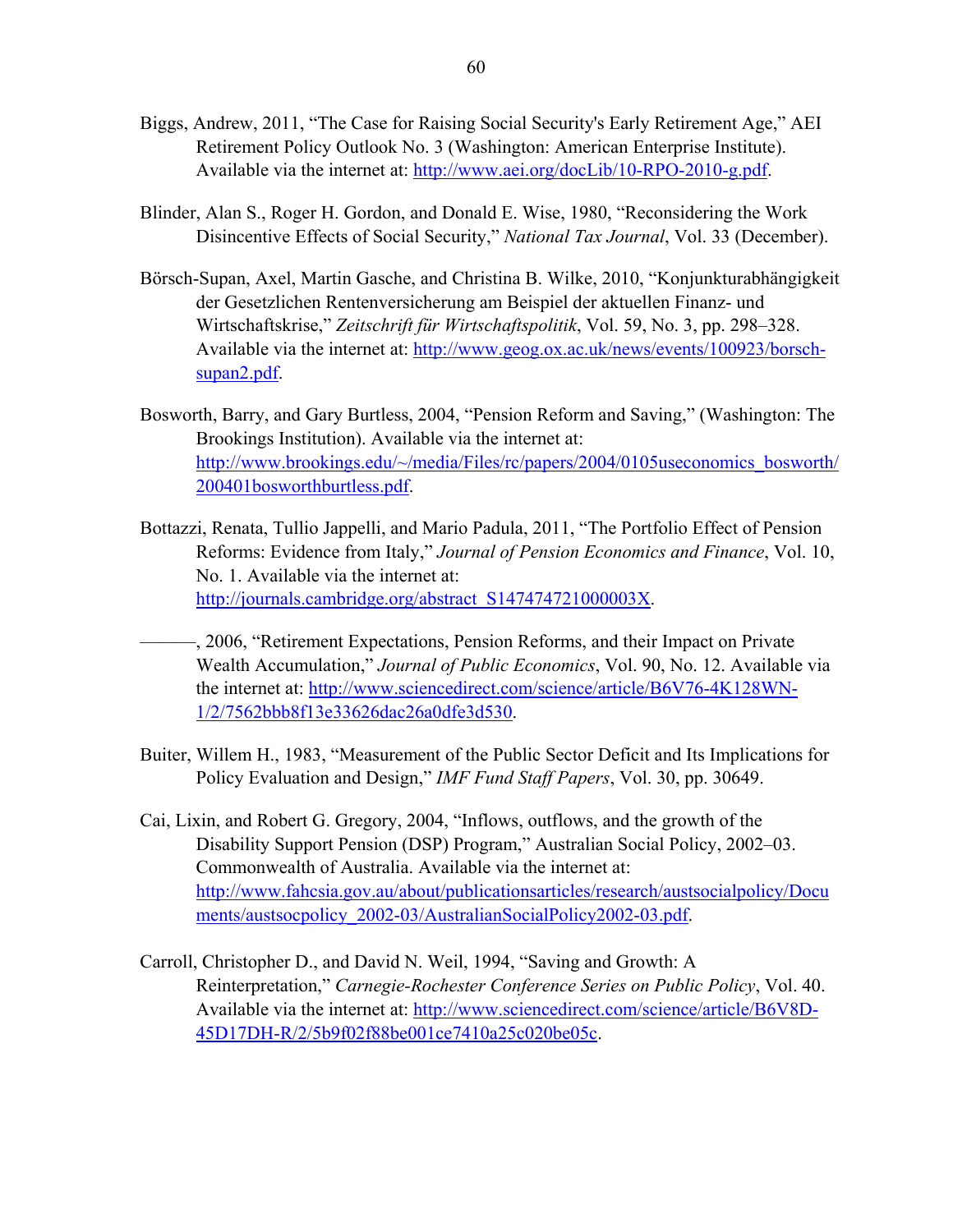- Chand, Sheetal K., and Albert Jaeger, 1996, "Aging Population and Public Pension Schemes," Occasional Paper 147 (Washington: International Monetary Fund). Available via the internet at: http://www.elibrary.imf.org/view/IMF084/00173- 9781557756206/00173-9781557756206/00173-9781557756206.xml.
- Diamond, Peter A., and Jerry A. Hausman, 1984, "Individual Retirement and Savings Behavior," *Journal of Public Economics*, Vol. 23, Nos. 1–2. Available via the internet at: http://www.sciencedirect.com/science/article/B6V76-45DN001- 5X/2/970b61526a7a29024d1f8a50d3e2ffd2.
- Diamond, Peter A., and Peter Orszag, 2005, "Saving Social Security: The Diamond-Orszag Plan," *The Economists' Voice*, Vol. 2, No. 1.
- Draper, D.A.G., 1994, "Savings, Pension Rights, and Taxation," *De Economist*, Vol. 142, No. 2, pp. 171–92. Available via the internet at: http://www.springerlink.com/content/x238265457283610/fulltext.pdf.
- Duggan, Mark, Perry Singleton, and Jae Song, 2007, "Aching to Retire? The Rise in the Full Retirement Age and its Impact on the Social Security Disability Rolls," *Journal of Public Economics*, Vol. 91, 2007. Available via the internet at: http://www.sciencedirect.com/science/article/B6V76-4MT5JXH-1/2/239b290f8cb8c931f438e324df657d4f.
- Duval, Romain, 2003, "The Retirement Effects of Old-Age Pension and Early Retirement Schemes in OECD Countries," OECD Economics Department Working Papers, No. 370 (Paris: Organization for Economic Cooperation and Development). Available via the internet at: http://dx.doi.org/10.1787/308728704511.
- Ehrhardt, John W., and Paul C. Morgan, 2011, "Modest Increase in 2010 Funded Status as a Result of Record Employer Contributions," Milliman Pension Funding Study. Available via the internet at: http://www.milliman.com/expertise/employeebenefits/products-tools/pensionfunding-study/pdfs/2011-pension-funding-study.pdf.
- Eich, Frank, 2009, "Evaluating Public and Private Sector Pensions: The Importance of Sectoral Pay Differentials," Pension Corporation. Available via the internet at: http://www.pensionomics.com/sites/default/files/pdf/Binder\_Evaluating\_public\_and private sector pensions.pdf.
- Engelhardt, Gary V., and Jonathan Gruber, 2004, "Social Security and the Evolution of Elderly Poverty", NBER Working Paper 10466 (Cambridge: National Bureau of Economic Research). Available via the internet at: http://www.nber.org/papers/w10466.pdf.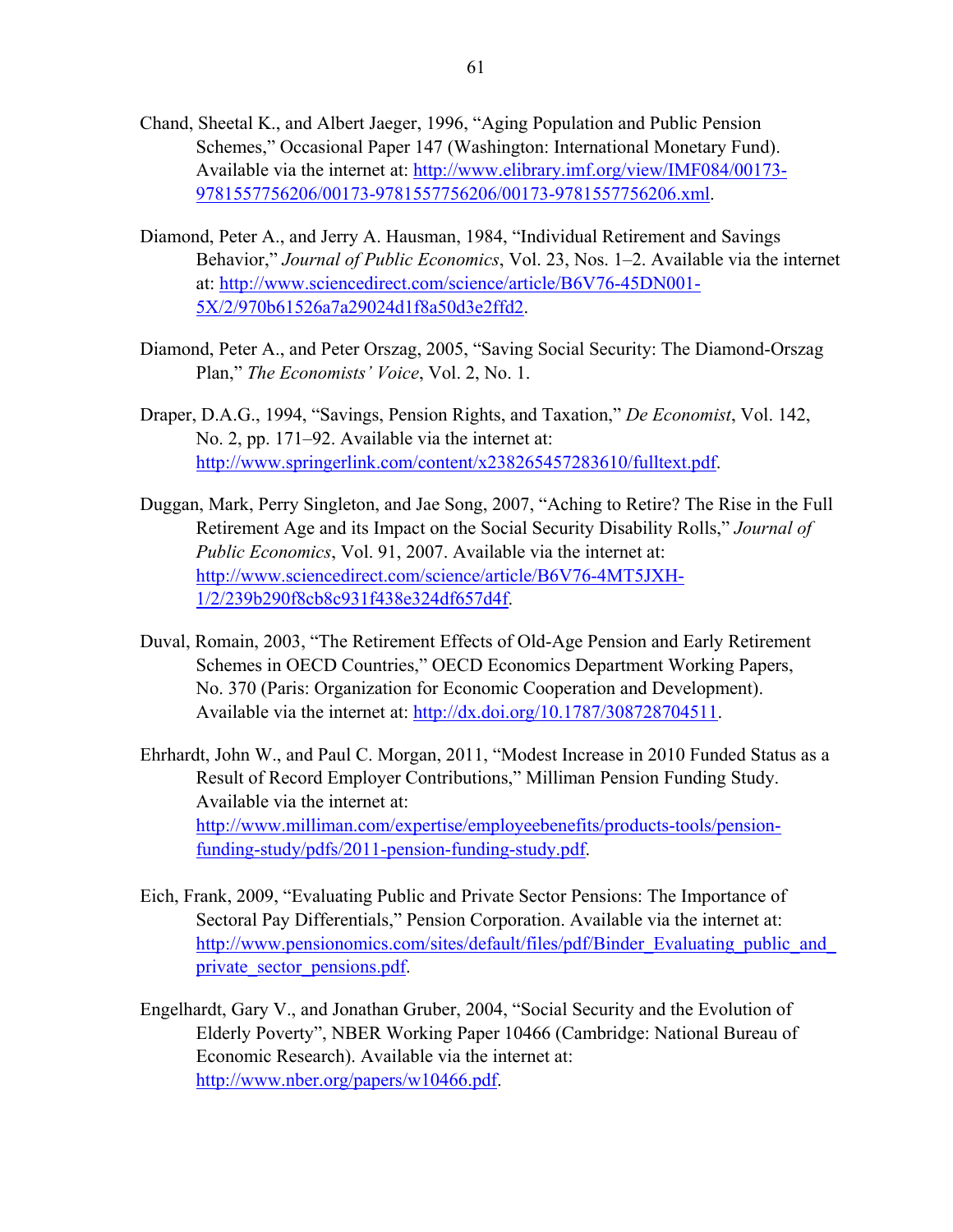- European Commission, 2008, "Privately Managed Funded Pension Provision and their Contribution to Adequate and Sustainable Pensions," The Social protection Committee. Available at: http://ec.europa.eu/social/BlobServlet?docId=743&langId=en.
- European Commission Directorate-General for Economic and Financial Affairs (DG ECFIN), and the Economic Policy Committee (AWG), 2009, "The 2009 Aging Report: Economic and Budgetary Projections for the EU-27 Member States (2008–2060)," European Economy 2. Available via the Internet at: http://ec.europa.eu/economy\_finance/publications/publication14992\_en.pdf.
- EUROSTAT, 2011, *European System of integrated Social Protection Statistics*, Available via the internet at: http://epp.eurostat.ec.europa.eu/portal/page/portal/social\_protection/data/database.
- Feldstein, Martin, 1974, "Social Security, Induced Retirement, and Aggregate Capital Accumulation," *Journal of Political Economy*, Vol. 82, No. 5. Available via the internet at: http://www.jstor.org/stable/1829174.
	- ———, 1980 "International Differences in Social Security and Saving," *Journal of Public Economics*, Vol. 14, No. 2 (October), pp. 225–44. Available via the internet at: http://www.sciencedirect.com/science/article/pii/0047272780900419.
	- ———, 1996, Social Security and Saving: New Time Series Evidence," *National Tax Journal*, Vol. 49. Available via the internet at: http://ntj.tax.org/wwtax%5Cntjrec.nsf/CA8799163ACBC9E985256863004B1F34/\$F ILE/v49n2151.pdf.
- Finnish Ministry of Finance, 2001, "Economic Policy Challenges in Coming Years." Available via the internet at: http://www.vm.fi/vm/en/04 publications and documents/01 publications/02 econo mic\_surveys/20010529Econom/ts-2001-eng.pdf.
- Gale, William G., 1998. "The Effects of Pensions on Household Wealth: A Reevaluation of Theory and Evidence," *Journal of Political Economy*, Vol. 106, No. 4. Available via the internet at: http://www.journals.uchicago.edu/cgi-bin/resolve?JPEv106p706PDF.
- Goss, Stephen, 2010, "The Future Financial Status of the Social Security Program," *Social Security Bulletin*, Vol. 70, No. 3. Available via the internet at: http://www.ssa.gov/policy/docs/ssb/v70n3/v70n3p111.pdf.
- Government Offices of Sweden, 2011, "Convergence Programme for Sweden: 2011 Update." Available via the internet at: http://ec.europa.eu/europe2020/pdf/nrp/cp\_sweden\_en.pdf.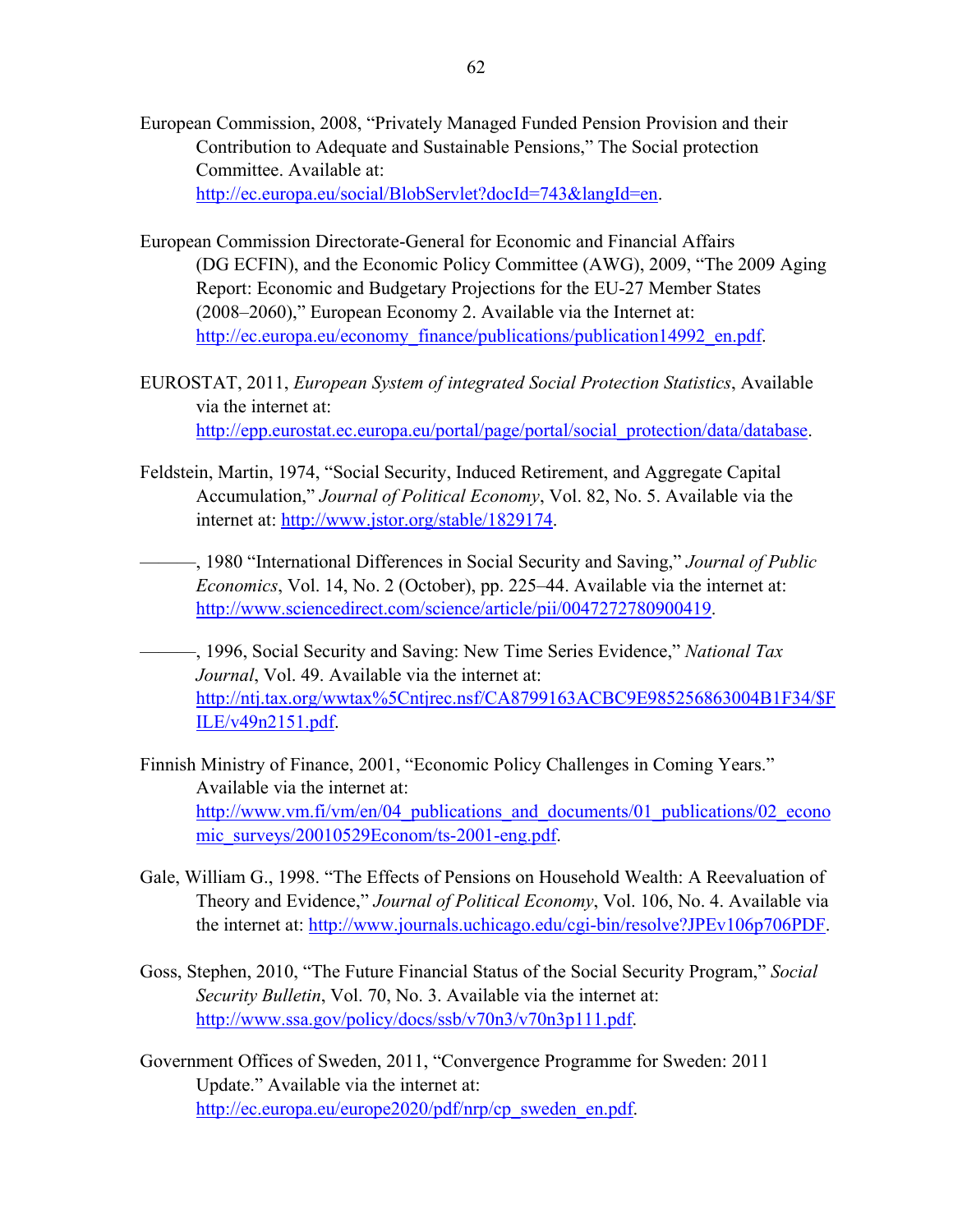- Gruber, Jonathan, and David A. Wise, eds., 2004, *Social Security Programs and Retirement around the World: Micro-Estimation* (Chicago and London: The University of Chicago Press).
- Gruber, Jonathan, and David A. Wise, 2009, *Social Security Programs and Retirement Around the World: The Relationship to Youth Employment,* NBER Working Paper 14647 (Cambridge: National Bureau of Economic Research).
- ———, 2005, *Social Security Programs and Retirement around the World: Fiscal Implications, Introduction and Summary*, NBER Working Paper 11290 (Cambridge: National Bureau of Economic Research). Available via the internet at: http://www.nber.org/papers/w11290.pdf.
- Gustman, Alan L., Thomas. L Steinmeier, and Nahid Tabatabai, 2011, "The Effects of Changes in Women's Labor Market Attachment on Redistribution under the Social Security Benefit Formula," *NBER Working Paper* 17439. Available via the internet at: http://www.nber.org/papers/w17439.pdf.
- Holzmann, Robert, David A. Robalino, and Noriyuki Takayama (eds), 2009, *Closing the Coverage Gap: The Role of Social Pensions and Other Retirement Income Transfers* (Washington: World Bank).
- Holzmann, Robert, 1988, Reforming Public Pensions, OECD Social Policy Studies No. 5 (Paris: Organization of Economic Cooperation and Development).
- Hubbard, R. Glenn, 1986, "Pension Wealth and Individual Saving," *Journal of Money, Credit and Banking*, Vol. 18 (May), pp. 167–78. Available via the internet at: http://www.jstor.org/stable/1992200.
- International Labor Organization, 1979, The Cost of Social Security, Ninth International Inquiry, 1972-1974: Comparative Tables.
- ———, 1981, The Cost of Social Security, Tenth International Inquiry, 1975–1977: Comparative Tables.
- ———, 1985, The Cost of Social Security, Eleventh International Inquiry, 1978–1980: Comparative Tables.

———, 1996, The Cost of Social Security, Fourteenth International Inquiry, 1987–1989: Comparative Tables.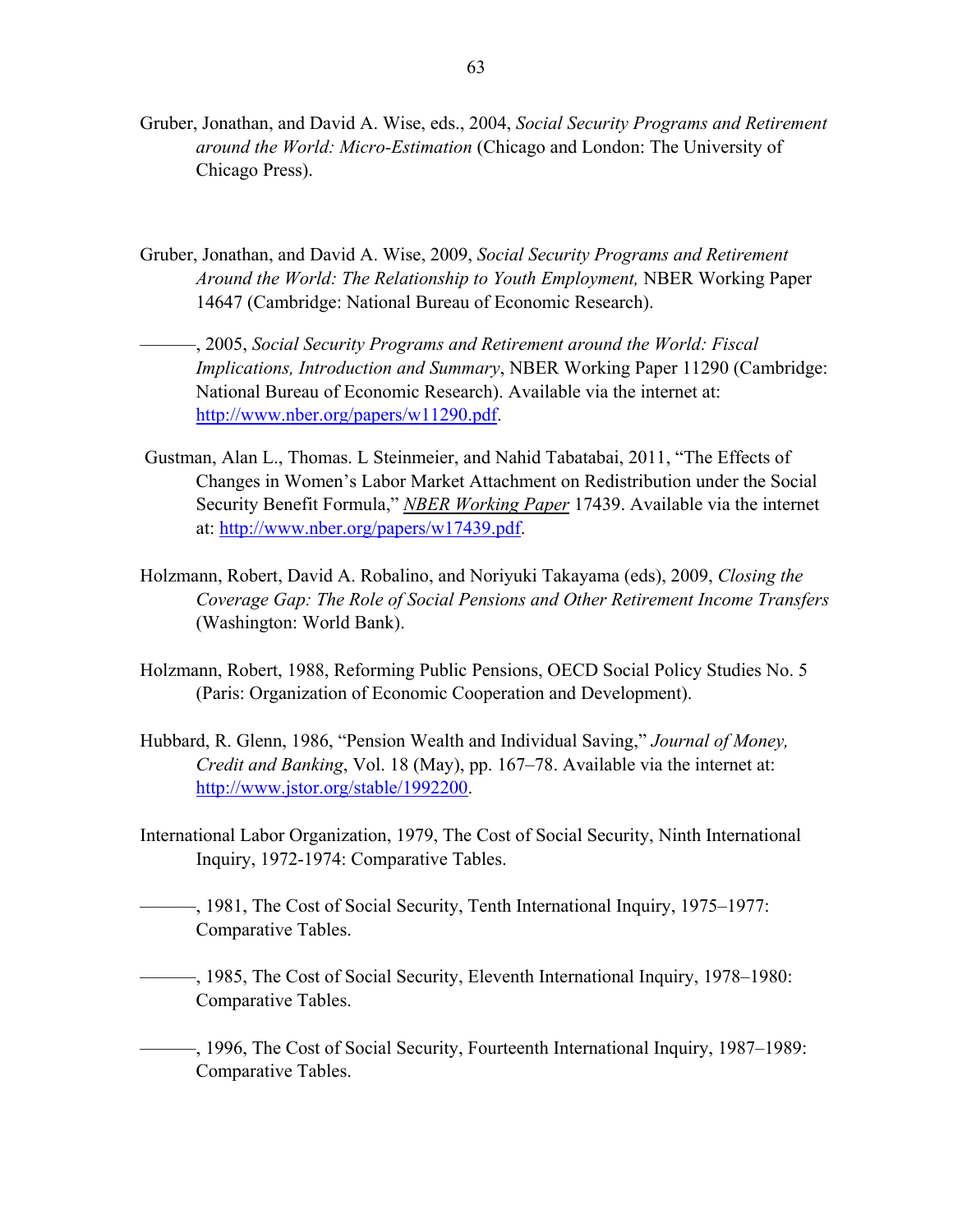———, 1997, Economically Active Population 1950–2010, Fourth Edition, CD-ROM.

———, 2010, "World Social Security Report 2010/11: Providing Coverage in Times of Crisis and Beyond." Social Security Department. Available via the internet at: http://www.socialsecurityextension.org/gimi/gess/ShowTheme.do?tid=1985.

- ———, 2011, Economically Active Population, Estimates and Projections, Sixth Edition. Available via the internet at: http://laborsta.ilo.org/applv8/data/EAPEP/eapep\_E.html.
- International Monetary Fund, 2004, "Report on the Evaluation of the Role of the IMF in Argentina, 1991–2001," Independent Evaluation Office. Available via the internet at: http://www.imf.org/external/np/ieo/2004/arg/eng/pdf/report.pdf.

 ———, 2005, "Global Imbalances: A Saving and Investment Perspective," in *World Economic Outlook.* Available via the internet at: http://www.imf.org/external/pubs/ft/weo/2005/02/pdf/chapter2.pdf.

- ———, 2009, "Fiscal Implications of the Global Economic and Financial Crisis" IMF Occasional Paper (Washington). Available via the internet at: http://www.imf.org/external/pubs/ft/spn/2009/spn0913.pdf.
	- ———, 2010, "From Stimulus to Consolidation: Revenue and Expenditure Policies in Advanced and Emerging Economies," IMF Departmental Paper No. 10/03 (Washington). Available via the internet at: http://www.imf.org/external/np/pp/eng/2010/043010a.pdf.

———, 2011, "Addressing Fiscal Challenges to Reduce Economic Risks," *Fiscal Monitor*, September (Washington). Available via the internet at: http://www.imf.org/external/pubs/ft/fm/2011/02/pdf/fm1102.pdf.

———, 2012, forthcoming, Global Financial Stability Report.

Jackson, Richard N. Howe, and N. Keisuke Nakashima, 2010, "The Global Aging Preparedness Index" (Washington: Center for Strategic and International Studies). Available via the internet at: http://csis.org/publication/global-aging-preparednessindex.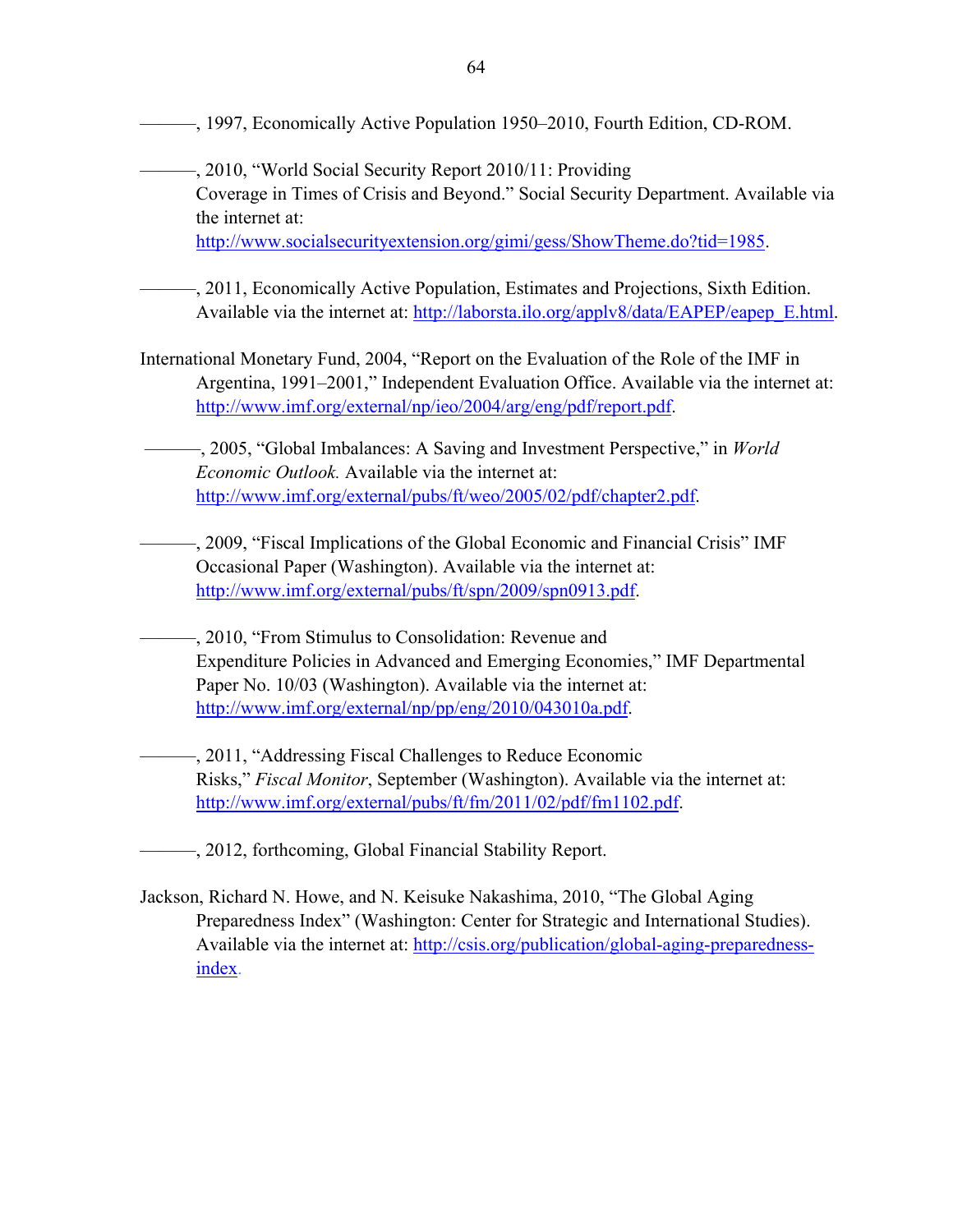- Jappelli, Tullio, 1995, "Does Social Security Reduce the Accumulation of Private Wealth?" Evidence from Italian Survey Data," *Ricerche Economiche*, Vol. 49 (March), pp. 1–31. Available via the internet at: http://www.sciencedirect.com/science/article/pii/003550549590008X.
- Jousten, Alain, Mathieu Lefebvre, and Sergio Perelman, 2011, "Disability in Belgium: There Is More than Meets the Eye," NBER Working Paper 17114 (June) (Cambridge: National Bureau of Economic Research). Available via the internet at: http://www.nber.org/papers/w17114.
- Karam, Philippe, and others, 2010, "Macroeconomic Effects of Public Pension Reforms," IMF Working Paper WP/10/2 (Washington: International Monetary Fund). Available via the internet at: http://www.imf.org/external/pubs/ft/wp/2010/wp10297.pdf.
- Kashiwase, Kenichiro, and Pietro Rizza, 2011, "Generational Inequity in Pension Systems," unpublished.
- King, Mervyn A., and Louis Dicks-Mireaux, 1982, "Asset Holdings and the Life-Cycle," *Economic Journal*, 92, (June). Available via the internet at: http://www.jstor.org/stable/2232439.
- Koskela, Erkki, and Matti Viren, 1983, "Social Security and Household Saving in an International Cross-Section," *American Economic Review*, Vol. 73, No. 1. Available via the internet at: http://www.jstor.org/stable/1803939.
- Kotlikoff, Laurence J, 1979, "Testing the Theory of Social Security and Life Cycle Accumulation," *American Economic Review*, Vol. 69, No. 3. Available via the internet at: http://www.jstor.org/stable/1807373.
- Krugman, Paul, 2010, "Live Long and Prosper," New York Times, August 13, 2010. Available via the internet at: http://krugman.blogs.nytimes.com/2010/08/13/live-longand-prosper-2.
- Leahy, Joanna, 2008, "Age, Women, and Hiring: An Experimental Study," *Journal of Human Resources*, Vol. 43, No. 1, pp. 30–56. Available via the internet at: http://jhr.uwpress.org/cgi/reprint/43/1/30.
- Levine, Ross, and David Renelt, 1992, "A Sensitivity Analysis of Cross-Country Growth Regressions," *American Economic Review*, Vol. 82, No. 4, pp. 942–63. Available via the internet at: http://www.jstor.org/stable/2117352.
- Li, Xiaoyan, and Nicole Maestas, 2008, "Does the Rise in the Full Retirement Age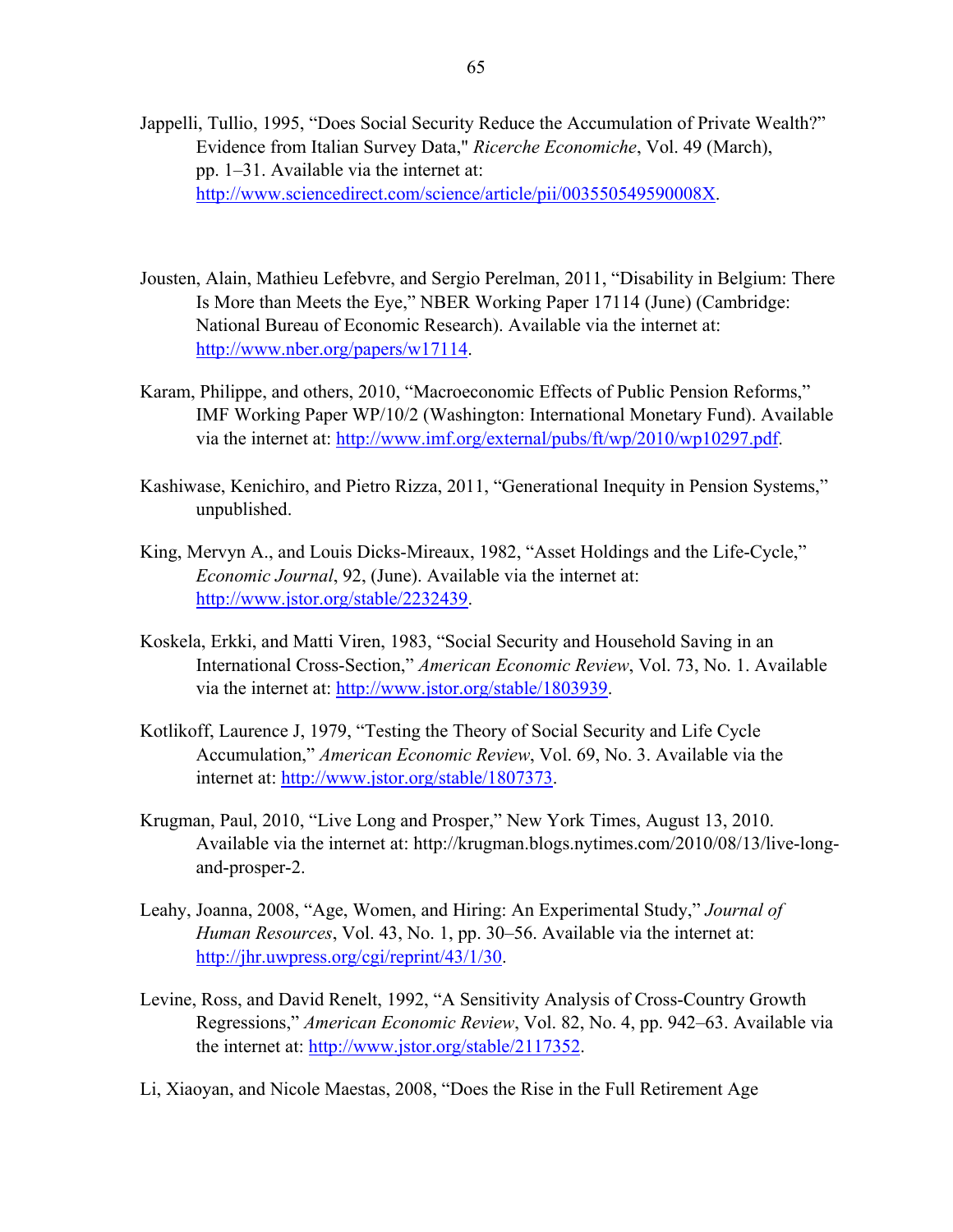Encourage Disability Benefits Applications? Evidence from the Health and Retirement Study," Michigan Retirement Research Center Working Paper, WP 2008– 198. Available via the internet at:

http://deepblue.lib.umich.edu/bitstream/2027.42/61827/1/wp198.pdf.

- Lindert, Peter, 2004, *Growing Public: Social Spending and Economic Growth since the Eighteenth Century* (Cambridge: Cambridge University Press).
- Mackenzie, George A., Philip Gerson, and Alfredo Cuevas, 1997, "Pension Regimes and Saving," Occasional Paper 153 (Washington: International Monetary Fund). Available via the internet at: http://www.elibrary.imf.org/view/IMF084/05188- 9781557756404/05188-9781557756404/Other\_formats/Source\_PDF/05188- 9781452758084.pdf.
- Maestas, Nicole, Kathleen Mullen and Alex Strand, 2011, "Does Disability Insurance Receipt Discourage Work?" RAND Labor and Population Working Paper, March 2011. Available via the internet at: http://www.rand.org/pubs/working\_papers/WR853-2.html.
- Milligan, Kevin, and David Wise, 2011, "Social Security and Retirement around the World: Mortality and Health, Employment, and Disability Insurance Participation and Reforms," NBER Working Paper 16719, January (Cambridge: National Bureau of Economic Research). Available via the internet at: http://www.nber.org/papers/w16719.
- Modigliani, Franco, and Arlie Sterling, 1983, "The Determinants of Private Saving with Special Reference to the Role of Social Security—Cross-Country Tests," in *The Determinants of National Savings and Wealth*, ed. by F. Modigliani and R. Hemming (New York: St. Martin's Press).
- Munnell, Alicia H., 1974, *The Effect of Social Security on Personal Saving* (Cambridge: Ballinger).
- Munnell, Alicia H., Mauricio Soto, and Alexander Golub-Sass, 2008, "Would People Be Healthy Enough to Work Longer," Working Paper 2008–11, Center for Retirement Research at Boston College. Available via the internet at: http://crr.bc.edu/images/stories/Working\_Papers/wp\_2008-11.pdf.
- Musgrave, Richard A., 1981, "A Reappraisal of Social Security Finance," in *Social Security Financing*, ed. By Felicity Skidmore (Cambridge: MIT).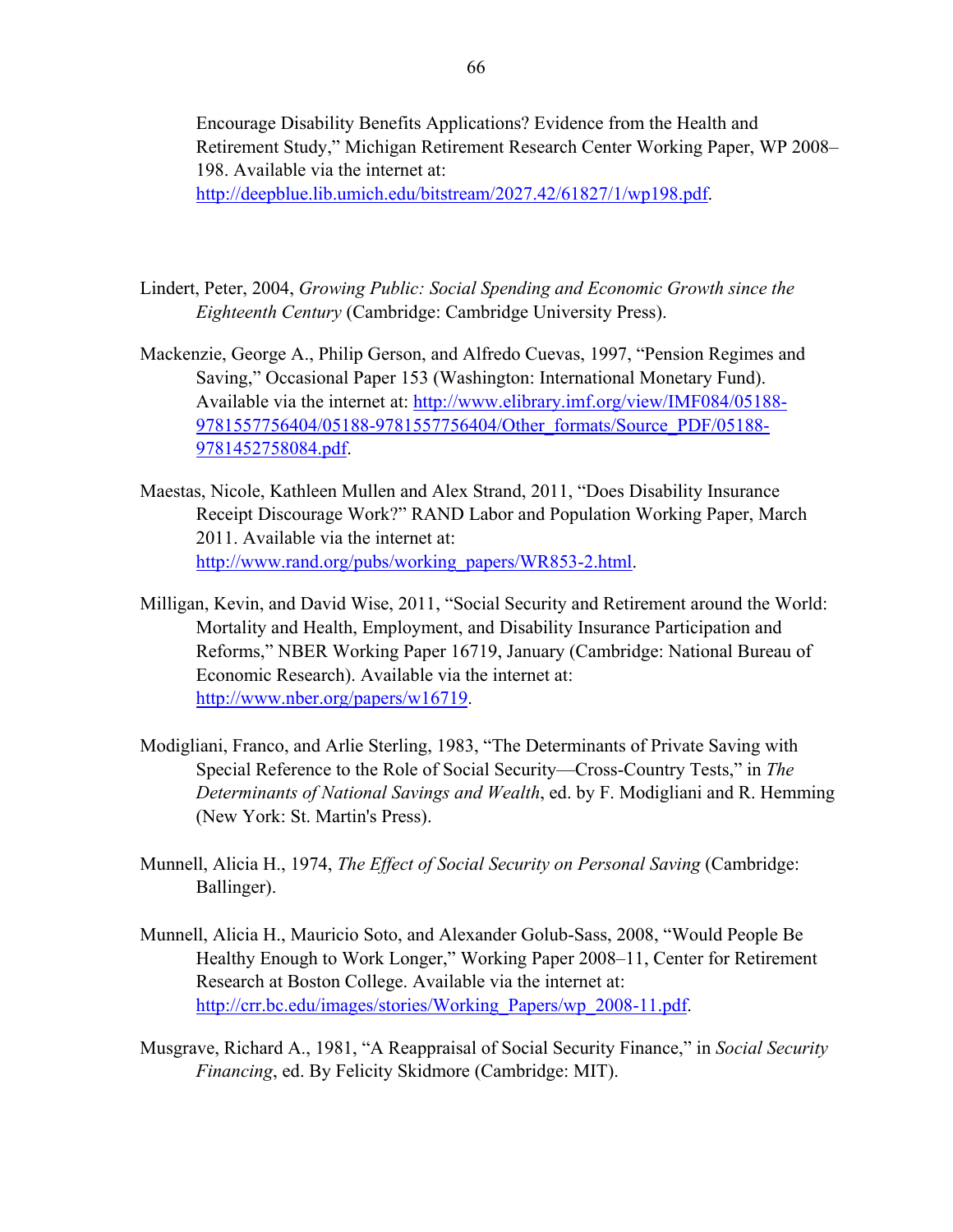- Nataraj, Sita and John B. Shoven, 2004, "Has the Unified Budget Undermined the Federal Government Trust Funds?" NBER Working Paper No. 10953 (Cambridge: National Bureau for Economic Research). Available via the internet at: http://www.nber.org/papers/w10953.
- National Research Council, 2000, *Beyond Six Billion: Forecasting the World's Population. Panel on Population Projections*, ed. by John Bongaarts and Rodolfo A. Bulatao, Committee on Population, Commission on Behavioral and Social Sciences and Education (Washington: National Academy Press). Available via the internet at: http://www.nap.edu/catalog.php?record\_id=9828.
- Oksanen, Heikki, 2010, "The Chinese pension system: First Results on Assessing the Reform Options," Economic Papers 412 (Brussels: European Commission). Available via the internet at: http://ec.europa.eu/economy\_finance/publications/economic\_paper/2010/pdf/ecp412\_ en.pdf
- Organization for Economic Cooperation and Development, 2006, "Live Longer, Work Longer" (Paris). Available via the internet at: http://www.oecd-ilibrary.org/employment/ageing-and-employment-policiesvieillissement-et-politiques-de-l-emploi\_19901011.
- ———, 2009, Sickness, Disability and Work: Keeping on Track in the Economic Downturn, Background Paper, High-Level Forum, Stockholm, 14–15 (May). Available via the Internet at: http://www.oecd.org/dataoecd/42/15/42699911.pdf.

———, 2011, *Pensions at a Glance 2011. Retirement Income Systems in OECD and G20* Countries (Paris). Available via the internet at: http://dx.doi.org/10.1787/pension\_glance-2011-en.

- Palacios, Robert, and Edward Whitehouse, 2006, "Civil Service Pension Schemes around the World," World Bank Social Protection Discussion Paper No. 0602. (Washington: World Bank). Available via the internet at: http://siteresources.worldbank.org/SOCIALPROTECTION/Resources/SP-Discussion-papers/Pensions-DP/0602.pdf.
- Pension Benefit Guaranty Corporation, 2009, *Pension Insurance Data Book*, PBGC. Available via the internet at: http://www.pbgc.gov/docs/2009databook.pdf.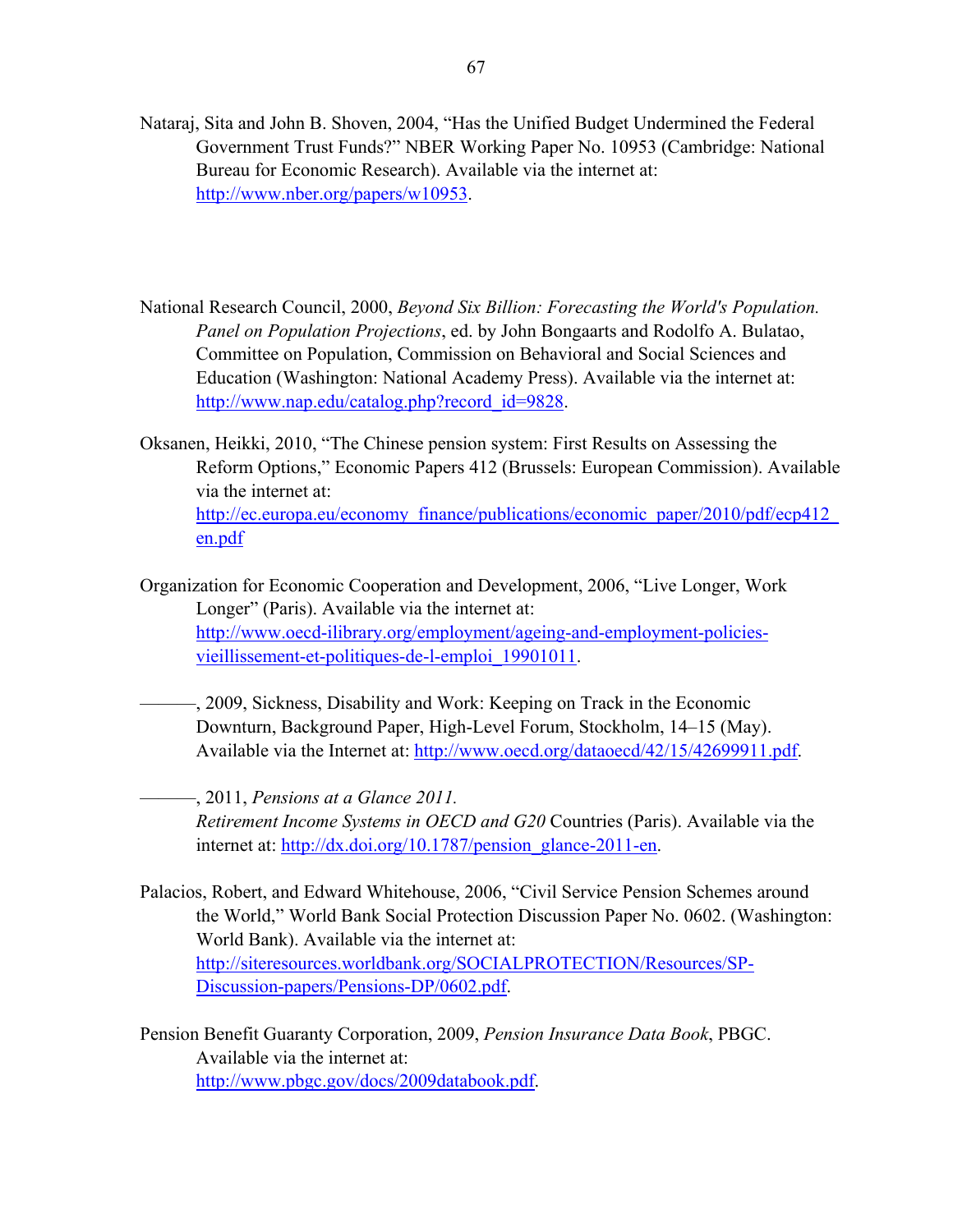- Pensions Commission, 2004, "Pensions Challenges and Choices," The First Report of the Pensions Commission, Available via the internet at: http://www.webarchive.org.uk/wayback/archive/20070717120000/http://www.pensio nscommission.org.uk/publications/2004/annrep/index.html.
- PPF Index, 2009. Available via the internet at: http://www.pensionprotectionfund.org.uk/Pages/PPF7800Index.aspx.
- Pitelis, Christos N., 1985, "Effects of Life Assurance and Pension Funds on Other Savings: The Postwar U.K. Experience," *Bulletin of Economic Research,* Vol. 37 (September), pp. 213–29. Available via the internet at: http://onlinelibrary.wiley.com/doi/10.1111/j.1467-8586.1985.tb00195.x/abstract.
- Poterba, James M., Steven F. Venti, and David A. Wise, 1995, "Do 401 (k) Contributions Crowd Out Other Personal Saving?" *Journal of Public Economics*, Vol. 58, No. 1. Available via the internet at: http://www.sciencedirect.com/science/article/pii/004727279401462W.
- Prinz, C. ,and W. Tompson, 2009, Sickness and Disability Benefit Programs: What is Driving Policy Convergence? *International Social Security Review*, Vol.62, No. 4. Available via the internet at: http://onlinelibrary.wiley.com/doi/10.1111/j.1468-246X.2009.01345.x/pdf.
- Queisser, Monika, and Edward Whitehouse, 2006, "Neutral or Fair? Actuarial Concepts and Pension-System Design," OECD Social, Employment and Migration Working Papers, No. 40 (Paris: Organization of Economic Cooperation and Development). Available via the internet at: http://www.oecd.org/dataoecd/2/42/37811399.pdf.
- Samwick, Andrew W., 2000, "Is Pension Reform Conducive to Higher Saving?" *Review of Economics and Statistics*, Vol. 82. Available via the internet at: http://www.jstor.org/stable/2646819.
- Shome, Parthasarathi, and Katrine Saito, 1980, "Creating Capital Through Social Security Institutions: The Asian Experience," Domestic Finance Studies, No. 61 (Washington: World Bank).
- Sin, Yvonne, 2005, "China Pension Liabilities and Reform Options for Old Age Insurance," Working Paper 2005-1 (Washington: World Bank). Available via the internet at: http://siteresources.worldbank.org/INTPENSIONS/Resources/ChinaPensionLiabilitie s.pdf
- Smetters, Kent, 2003, "Is the Social Security Trust Fund Worth Anything?" NBER Working Paper No. 9845 (Cambridge: National Bureau for Economic Research). Available via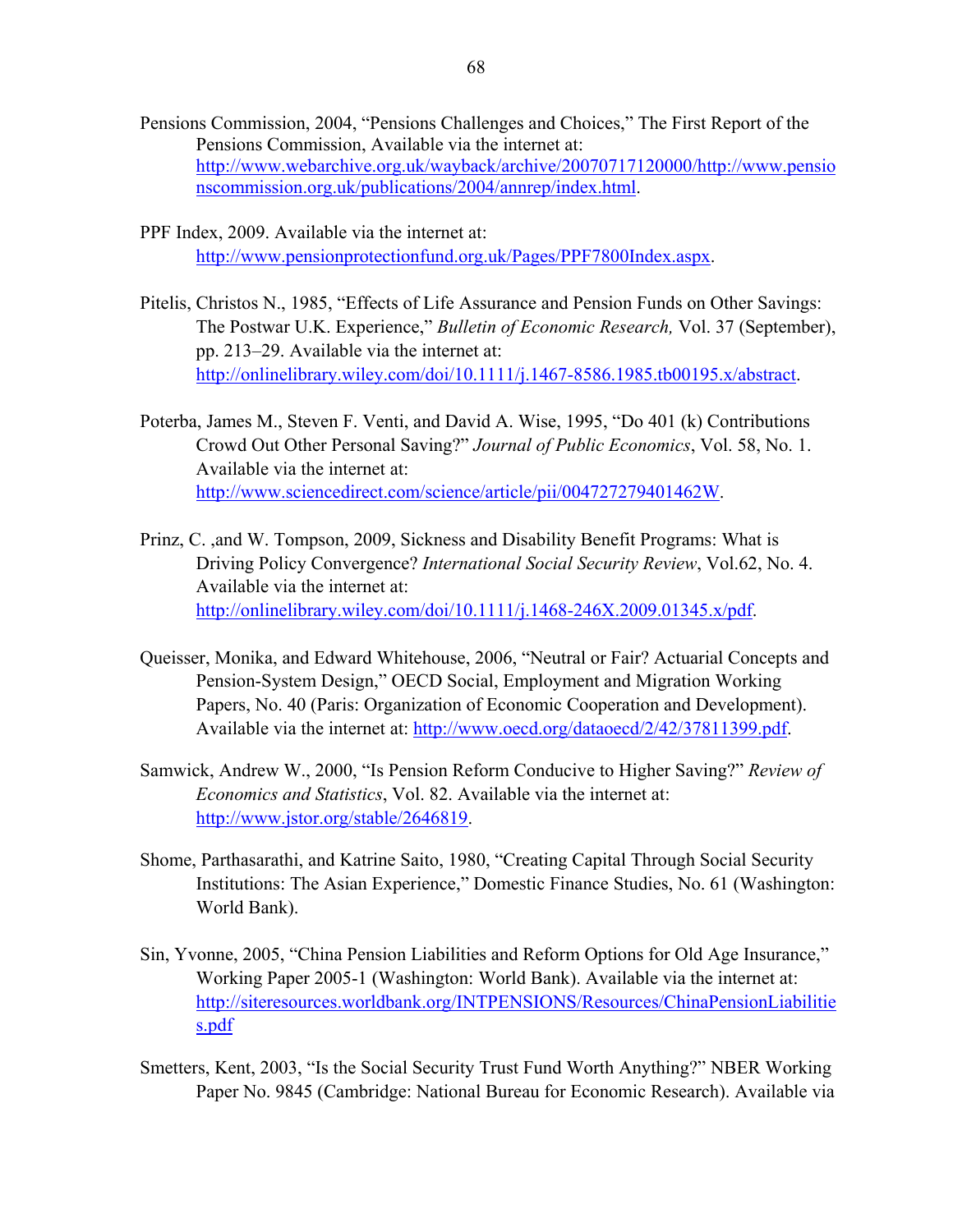the internet at: http://www.nber.org/papers/w9845.

- Sommer, Martin, 2011, "Fiscal Challenges Facing the U.S. State and Local Governments," United States––Selected Issues, IMF Country Report No. 11/202 (Washington: International Monetary Fund). Available via the internet at: http://www.imf.org/external/pubs/ft/scr/2011/cr11202.pdf.
- Soto, Mauricio, Benedict Clements, and Frank Eich, 2011, "A Fiscal Indicator for Assessing First and. Second Pillar Pension Reforms," *IMF Staff Discussion Note*, 11/09 (Washington: International Monetary Fund). Available via the Internet at: http://www.imf.org/external/pubs/ft/sdn/2011/sdn1109.pdf.
- Staubli, Stefan, 2011, "The Impact of Stricter Criteria for Disability Insurance on Labor Force Participation," *Journal of Public Economics*, Vol. 95, No. 9–10. Available via the internet at: http://www.sciencedirect.com/science/article/pii/S0047272711000806.
- Sun, Yan, 2011, "The Impact of the Mining Boom on the Australian Labor Market," Australia: Selected Issues, IMF Country Report No. 11/301 (Washington: International Monetary Fund). Available via the internet at: http://www.imf.org/external/pubs/ft/scr/2011/cr11301.pdf.
- Sundén, Annika, 2009, "The Swedish Pension System and the Economic Crisis," Issue Brief 9–25, Center for Retirement Research at Boston College. Available via the internet at: http://crr.bc.edu/images/stories/Briefs/ib\_9-25.pdf.
- Tanzi, Vito, and Ludger Schuknecht, 2000, *Public Spending in the 20th Century: A Global Perspective* (Cambridge: Cambridge University Press).
- Traa, Bob, 2009, "A Fiscal Early Warning System Based on the Comprehensive Public Sector Balance Sheet," Greece: Selected Issues, IMF Country Report 09/245 (Washington: International Monetary Fund). Available via the Internet at: http://www.imf.org/external/pubs/cat/longres.cfm?sk=23170.0.
- United States General Accounting Office, 2007, "Private Pensions: Low Defined Contribution Plan Savings May Pose Challenges to Retirement Security, Especially for Many Low-Income Workers," Report to the Chairman, Committee on Education and Labor, House of Representatives. Available via the internet at: http://www.gao.gov/new.items/d088.pdf.

United States Social Security Administration, 2011, *The Annual Report of the Board of*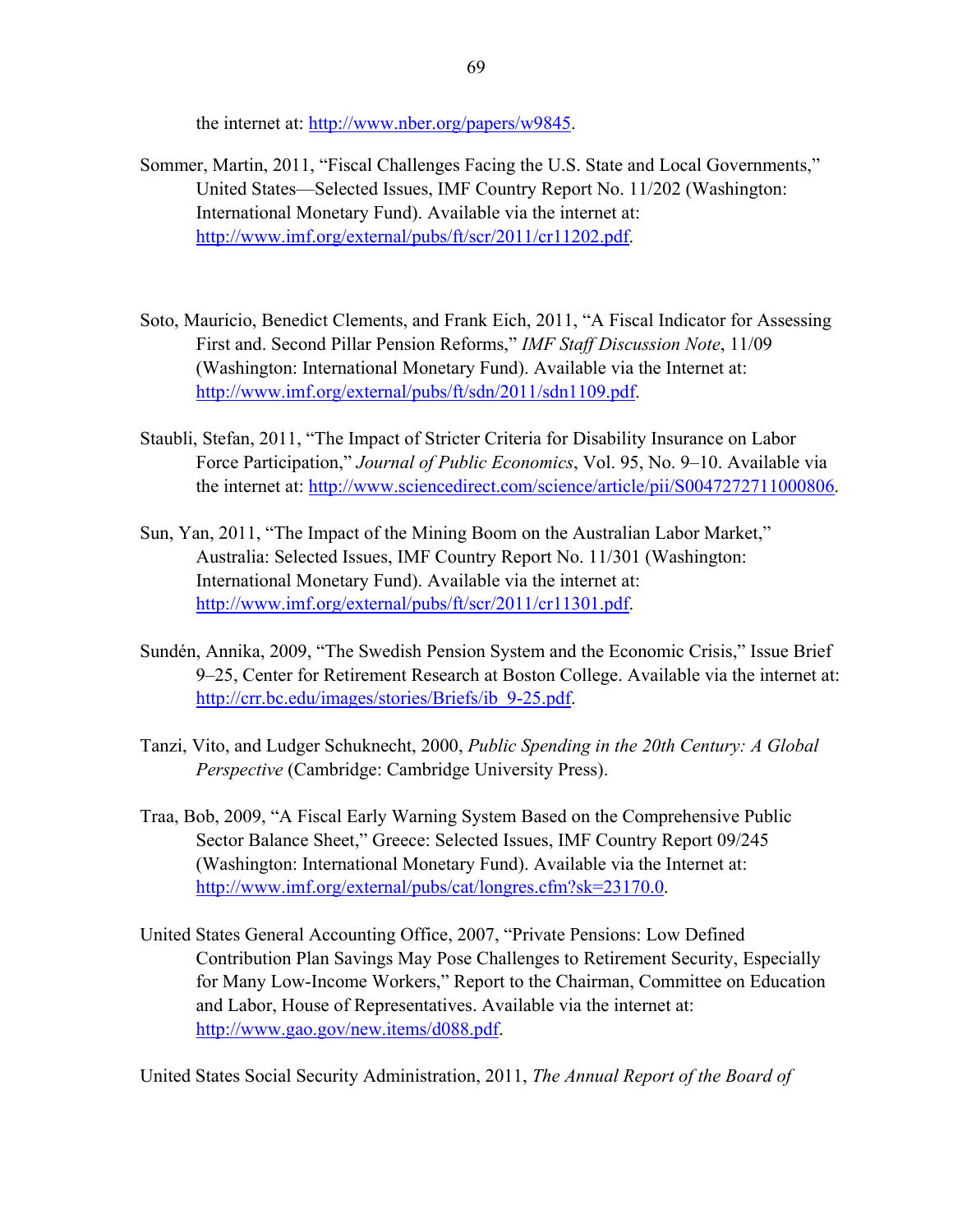*Trustees of the Federal Old-Age and Survivors Insurance and Federal Disability Insurance Trust Funds* \*Washington, DC: U.S. Government Printing Office). Available via the internet at: http://www.ssa.gov/oact/tr/2011/tr2011.pdf.

- ———, (various years), *Social Security Programs throughout the World.* Available via the internet at: http://www.ssa.gov/policy/docs/progdesc/ssptw/.
- Venti, Steven F., and David A. Wise, 1990, "Have IRAs Increased U.S. Saving? Evidence From Consumer Expenditure Surveys," *Quarterly Journal of Economics*, Vol. 105, No. 3, pp. 661–98. Available via the internet at: http://www.jstor.org/stable/2937894.
	- ———, 1996, "The Wealth of Cohorts: Retirement saving and the Changing Assets of Older Americans," NBER Working Paper 5609 (Cambridge, Massachusetts: National Bureau of Economic Research). Available via the internet at: http://www.nber.org/papers/w5609.
- Velculescu, Delia, 2010, "Some Uncomfortable Arithmetic Regarding Europe's Public Finances," IMF Working Paper 10/177 (Washington: International Monetary Fund). Available via the Internet at: http://www.imf.org/external/pubs/ft/wp/2010/wp10177.pdf.
- ———, 2011, "Private Pension Systems in Emerging Europe: The Uncertain Road Ahead," Republic of Poland: Selected Issues*,* IMF Country Report No. 11/167 (Washington: International Monetary Fund). Available via the internet at: http://www.imf.org/external/pubs/ft/scr/2011/cr11167.pdf.
- Villagómez, F. Alejandro, and Juan I. Hernández, 2010, "Impacto de la Reforma al Sistema de Pensiones en México sobre el Ahorro," *Economía Mexicana Nueva Epoca,*  Vol. 19, No. 2. Available via the internet at: http://www.economiamexicana.cide.edu/num\_anteriores/XIX-2/03.EM.A.Villagomez(271-310).pdf.
- Waldron, Hilary, 2007, "Trends in Mortality Differentials and Life Expectancy for Male Social Security–Covered Workers, by Average Relative Earnings," ORES Working Paper Series #108, Social Security Administration. Available via the internet at: http://www.ssa.gov/policy/docs/workingpapers/wp108.pdf.
- Waters, William R., 1981, *Employer Pension Plan Membership and Household Wealth*. (Philadelphia: University of Pennsylvania).
- World Bank, 2006, *Pension Reform and the Development of Pension Systems, An Evaluation of World Bank Assistance,* Independent Evaluation Group. Available via the internet